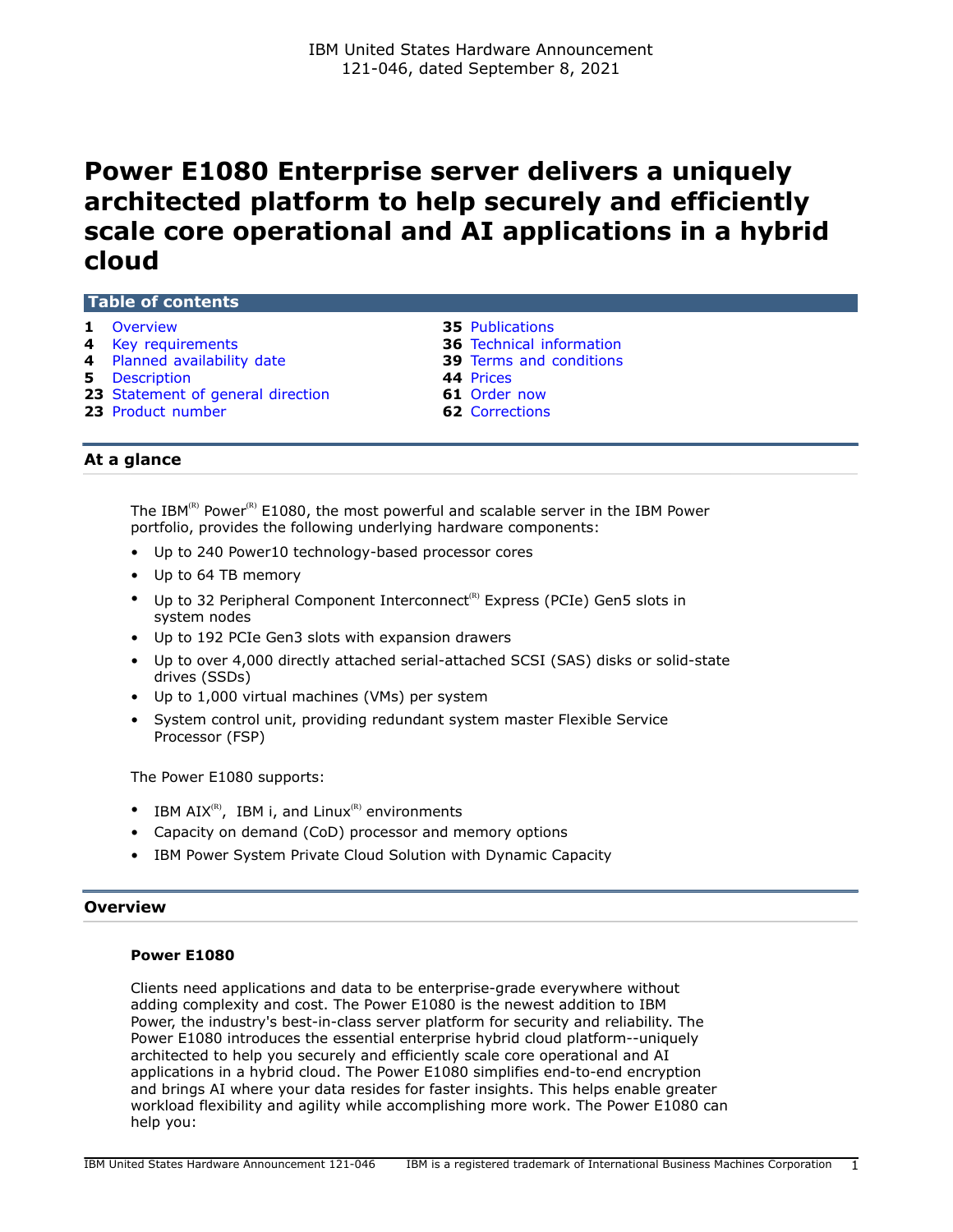- **Respond faster to business demands** with unmatched performance for efficient scaling and consistent pay-for-use consumption across public and private clouds
- **Protect data with from core to cloud** using full memory encryption at the processor level to support end-to-end security across public and private clouds without impacting performance
- **Streamline insights and automation** by running AI inferencing directly where your operational data resides
- **Maximize availability and reliability** with built-in advanced recovery and selfhealing for infrastructure redundancy and disaster recovery in IBM Cloud<sup>(R)</sup>

# **Power E1080 brings AI to where your operational data resides**

You can drive business insights faster, meet service level agreements (SLAs), and eliminate security risk associated with data movement by bringing AI to where your data resides.

Each new Power10 processor single chip module (SCM) contains two memory controllers. Four 10-core 3.65 - 3.90 GHz (max), four 12-core 3.6 - 4.15 GHz (max), or four 15-core 3.55 - 4.00 GHz (max) are used in each system node, providing 40 cores to a 160-core system (#EDP2), 48 cores to a 196-core system (#EDP3), or 60 cores to a 240-core system (#EDP4)\*. As few as 16 cores in the system can be activated or up to 100% of the cores in the system can be activated. Increments of one core at a time is available through built-in Capacity Upgrade on Demand (CUoD) functions to the full capacity of the system.

The system control unit provides redundant FSPs, the operator panel, and the Vital Product Data (VPD).

An optional external DVD can be attached with a USB cable when a USB adapter is installed in a node.

The memory supported in this server are the next-generation differential dual inline memory modules (DIMMs) implemented by Power called DDIMMs, which utilize DDR4 DRAM memory.

Power E1080 memory options are available as 128 GB (#EMC1), 256 GB (#EMC2), 512 GB (#EMC3), and 1024 GB (#EMC4) memory features. Each memory feature provides four DDIMMs. Each system node supports a maximum of 16 memory features and up to 64 DDIMM slots. Using 1024 GB DDIMM features yields a maximum of 16 TB per node. A two-node system has a maximum of 32 memory features and 32 TB capacity. A four-node system has a maximum of 64 TB capacity. Minimum memory activations of 50% of the installed capacity are required.

The 19-inch PCIe 4U I/O expansion drawer (#EMX0) provides 12 additional slots for PCIe adapters. Up to four PCIe I/O expansion drawers can be attached per system node. For example, a two-node system can have a maximum of eight PCIe I/O expansion drawers for a total of 96 PCIe slots in the I/O drawers with no PCIe slots in the system node.

Direct attached storage is supported with the EXP24SX SFF Gen2-bay drawer (#ESLS), an expansion drawer with 24 2.5-inch form-factor SAS bays.

# **IBM Power Private Cloud Solution with Dynamic Capacity**

The Power Private Cloud Solution with Dynamic Capacity is an infrastructure offering that enables you to take advantage of cloud agility and economics while getting the same business continuity and flexibility that you already enjoy from Power servers. The Power Private Cloud Solution offers:

- Cost optimization with pay-for-use pricing
- Automated and consistent IT management with Red Hat<sup>(R)</sup> Ansible<sup>(R)</sup> for Power
- IBM Proactive Support for Power systems services
- IBM Systems Lab Services Assessment and implementation assistance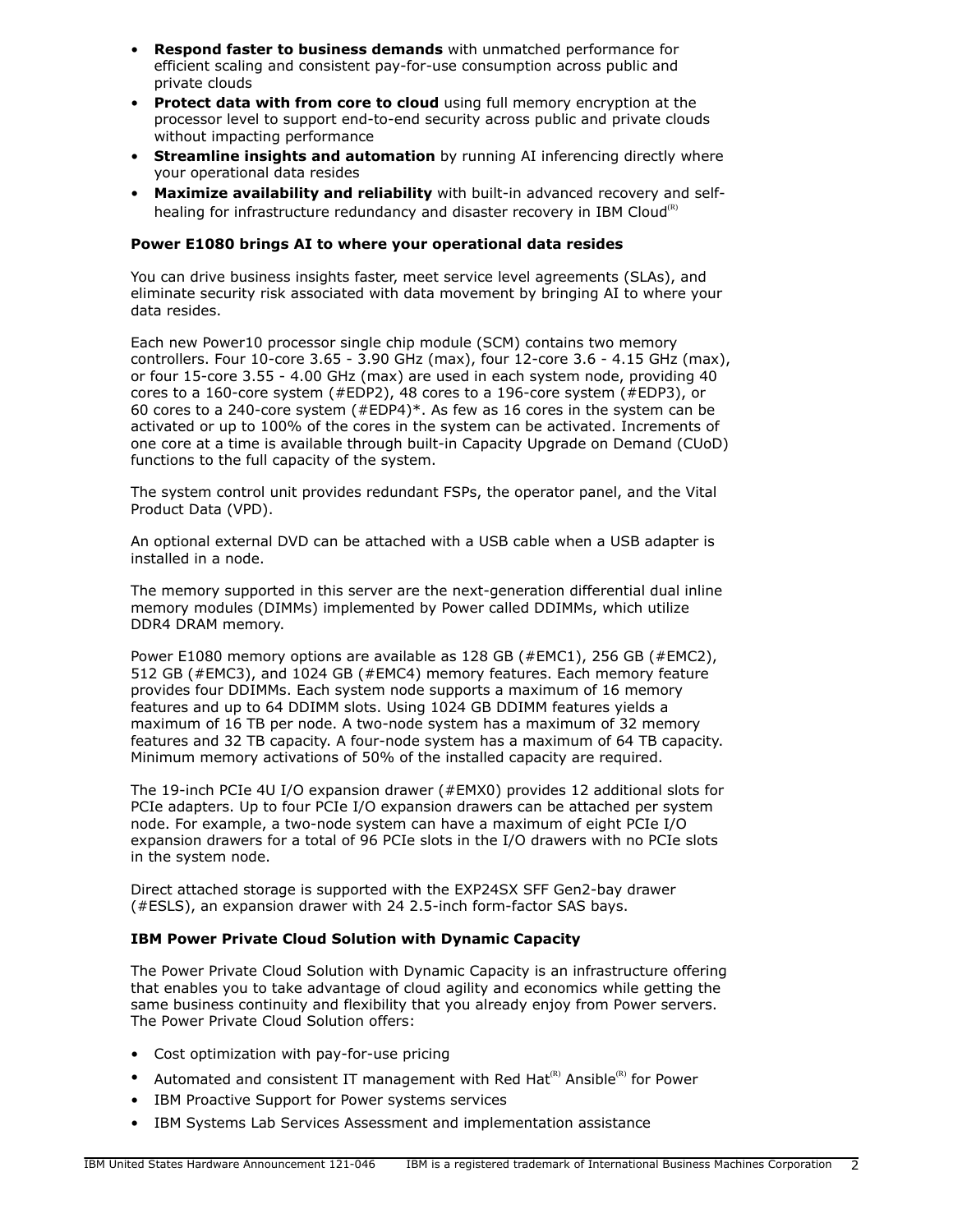Both Elastic and Shared Utility Capacity options are now available on all Power E1080 systems.

Elastic Capacity on Power E1080 systems enables clients to deploy pay-for-use consumption of processor, memory and supported operating systems, by the day, across a collection of Power E1080 and Power E980 systems.

Shared Utility Capacity on Power E1080 systems provides enhanced multisystem resource sharing and by-the-minute tracking and consumption of compute resources across a collection of systems within a Power Enterprise Pool (2.0). It delivers a complete range of flexibility to tailor initial system configurations with the right mix of purchased and pay-for-use consumption of processor, memory, and software. Clients with existing Power Enterprise Pools of Power E980 systems can simply add Power E1080 systems into their pool and migrate to them at the rate and pace of their choosing, as any Power E980 and Power E1080 server may seamlessly interoperate and share compute resources within the same pool.

A Power Private Cloud Solution infrastructure consolidated onto Power E1080 systems has the potential to greatly simplify system management so IT teams can focus on optimizing their business results instead of moving resources around within their data center.

Shared Utility Capacity resources are easily tracked by virtual machine (VM) and monitored by an IBM Cloud Management Console (CMC), which integrates with local Hardware Management Consoles (HMC) to manage the pool and track resource use by system and VM, by the minute, across a pool.

You no longer need to worry about overprovisioning capacity on each system to support growth, as all available processor and memory on all systems in a pool are activated and available for use.

Base Capacity for processor, memory, and supported operating system entitlement resources is purchased on each Power E980 and Power E1080 system and is then aggregated across a defined pool of systems for consumption monitoring.

Metered Capacity is the additional installed processor and memory resource above each system's Base Capacity. It is activated and made available for immediate use when a pool is started, then monitored by the minute by a CMC.

Metered resource usage is charged only for minutes exceeding the pool's aggregate Base resources, and usage charges are debited in real-time against your purchased Capacity Credits (5819-CRD) on account.

IBM offers a Private Cloud Capacity Assessment and Implementation Service performed by Systems Lab Services professionals, which can be preselected at time of purchase or requested for qualifying Power E1080 servers.

### **Power to Cloud services**

To assist clients with their move to the cloud, IBM is bundling 10,000 points with every Power E1080 server purchase that can be redeemed for onsite cloud deployment services. For additional details, see the [IBM Power to Cloud Rewards](https://www.ibm.com/it-infrastructure/power/resources/power-to-cloud) [Program](https://www.ibm.com/it-infrastructure/power/resources/power-to-cloud) website. For those clients looking to create their own private cloud, expert services are available for cloud provisioning and automation with IBM Cloud PowerVC Manager with a heavy focus on creating and supporting a DevOps cloud implementation.

For those clients looking for a hybrid cloud solution, Design for Hybrid Cloud Workshop services are available to help you produce best-of-breed applications using IBM API Connect<sup>(R)</sup> and IBM Cloud with IBM Power.

To learn more about all the new cloud capabilities that come with the Power E1080 server, see the [IBM Power Enterprise Cloud Index](http://www-03.ibm.com/systems/power/hardware/enterprise-cloud/index) website.

### **CMC for Power**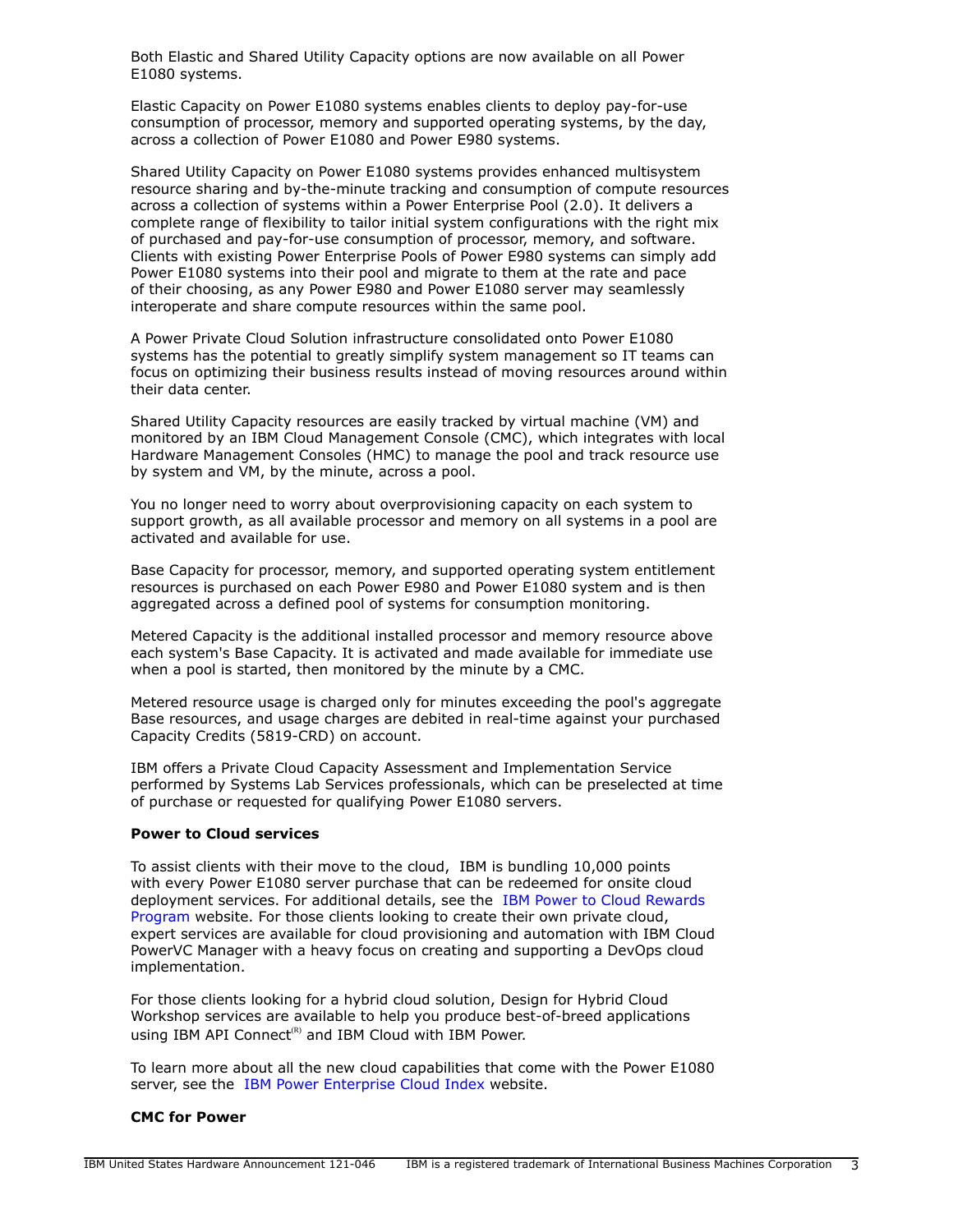The CMC is a cloud-native platform that provides apps that give powerful insights into your Power infrastructure across data centers and geographies. With no additional software or infrastructure setup, you can get single pane of glass views of your inventory, software levels, and resource capacity utilization, as well as launchin-context of your on-premises software, such as IBM PowerVC and IBM PowerHA $\text{^{(R)}}$ .

### **Power E1080 server Power10 hardware components**

- Ten, twelve, or fifteen core processors
- Up to 240 Power10 processor cores in one to four systems nodes; up to 64 TB of 2933 MHz, DDR4 DRAM memory, and six PCIe Gen4 x16 or PCIe Gen5 x8 and two PCIe Gen5 x8 I/O expansion slots per system node enclosure, with a maximum of 32 per system
- Redundant clocking in each system node
- Four non-volatile memory express (NVMe) drive bays per system node for boot purposes
- System control unit, providing redundant system master FSP and support for the operations panel, the system VPD, and external attached DVD
- 19-inch PCIe Gen3 4U I/O expansion drawer and PCIe fan-out modules, supporting a maximum of 192 PCIe slots and four I/O expansion drawers per node
- PCIe Gen1, Gen2, Gen3, Gen4, and Gen5 adapter cards supported in the system node, and PCIe Gen1, Gen2, Gen3, and Gen4 adapter cards supported in I/O expansion drawer
- EXP24SX SFF drawer with 24 2.5-inch form-factor SAS bays
- Dynamic LPAR support for adjusting workload placement of processor and memory resources
- CoD for processors and memory to help respond more rapidly and seamlessly to changing business requirements and growth
- Active Memory Expansion (AME) that is optimized onto the processor chip
- Active Memory Mirroring (AMM) to enhance resilience by mirroring critical memory used by the PowerV $M^{(R)}$  hypervisor
- Power Enterprise Pools that support unsurpassed enterprise flexibility for workload balancing and system maintenance

\*EDP4 is not available to order in China.

# **Feature exchange**

Not applicable

# <span id="page-3-0"></span>**Key requirements**

The Power E1080 server requires an AIX, Linux, or IBM i operating system. See the [Software requirements](#page-36-0) section for detailed requirements.

# <span id="page-3-1"></span>**Planned availability date**

September 17, 2021, with the following limitations per system:

- EDN1 Initial max  $= 2$
- EMX0 Initial/MES/Both max = 8
- EMXH Initial/MES/Both max  $= 16$
- EJ24 Initial/MES/Both max =  $16$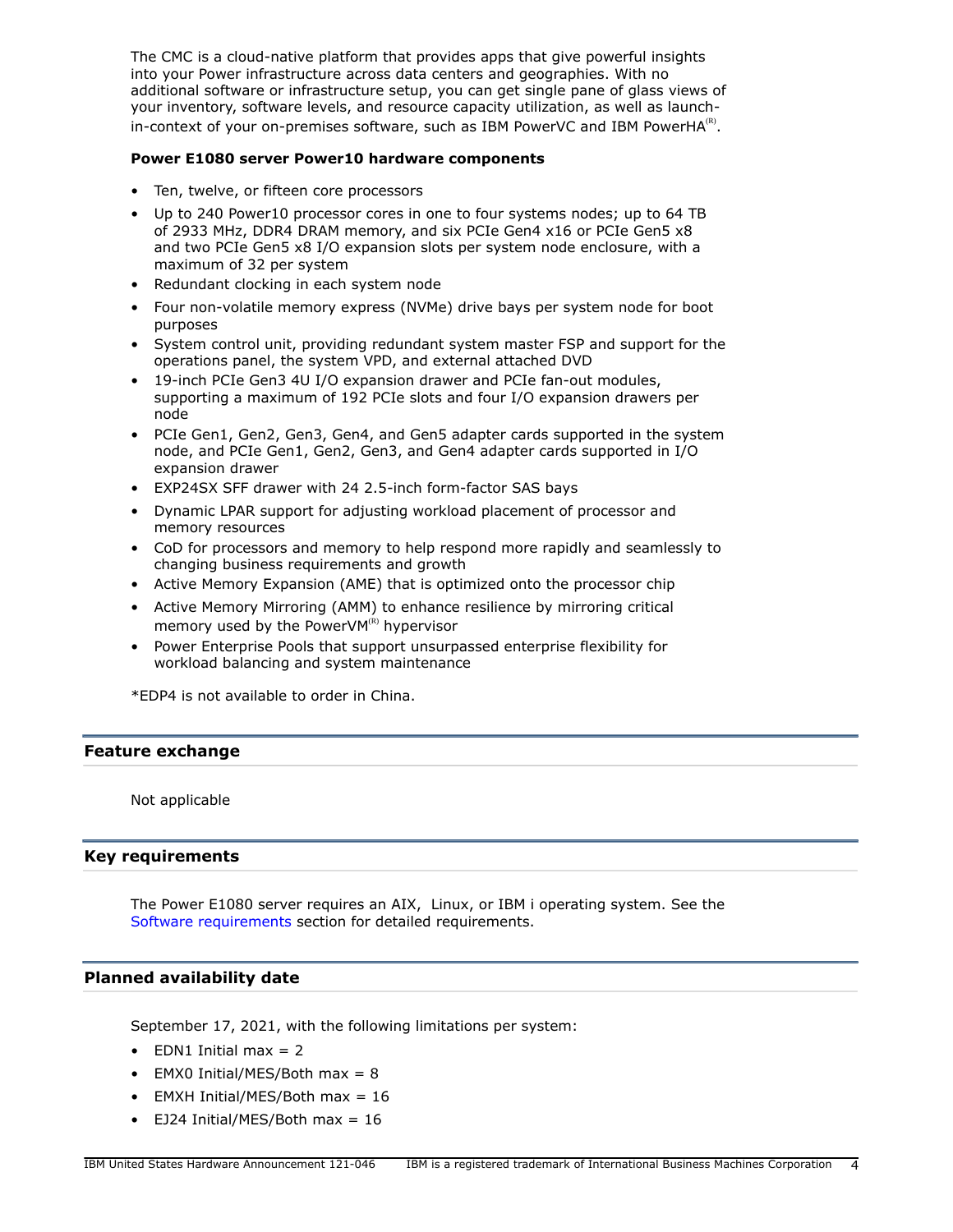October 21, 2021, for South Korea

December 10, 2021, for the following features per system:

- EDN1 Initial max  $= 4$
- EMX0 Initial/MES/Both max = 16
- EMXH Initial/MES/Both max = 32
- EJ24 Initial/MES/Both max = 32
- EMC3 and EMC4
- EFCF and EFCG
- EN1F and EN1H

**Note:** The following features are not orderable in China: EDP4, EDPD, EDAD, EPDS, EPDX, EMEG, EMEL, EPS2, EPS7, EPSM, ELCM, and EME4.

# <span id="page-4-0"></span>**Description**

Security, operational efficiency, and real-time intelligence to respond quickly to market changes are now nonnegotiable for IT. In an always-on environment of constant change, you need to automate and accelerate critical operations, while ensuring 24/7 availability and staying ahead of cyberthreats. You need applications and data to be enterprise-grade everywhere, but without adding complexity and cost.

Power servers are already the most reliable and secure in their class. Today, the new Power E1080 extends that leadership and introduces the essential enterprise hybrid cloud platform--uniquely architected to help you securely and efficiently scale core operational and AI applications anywhere in a hybrid cloud. Now you can encrypt all data simply without management overhead or performance impact and drive insights faster with AI at the point of data. You can also gain workload deployment flexibility and agility with a single hybrid cloud currency while doing more work.

# **Power E1080 feature summary**

The following features are available on the Power E1080 server:

- One to four 5U system nodes
	- The Power E1080 server will support three and four systems nodes by December 10, 2021.
- One 2U system control unit
- One to four processor features per system with four single-chip modules (SCMs) per feature:
	- 3.65 3.90 GHz, 40-core Power10 processor (#EDP2)
	- 3.6 4.15 GHz, 48-core Power10 processor (#EDP3)
	- 3.55 4.00 GHz, 60-core Power10 processor (#EDP4)\*
- CoD processor core activation features available on a per-core basis
- 64 DDIMM slots per system node
- DDR4 DDIMM memory cards:
	- 128 GB (4 x 32 GB), (#EMC1)
	- 256 GB (4 x 64 GB), (#EMC2)
	- 512 GB (4 x 128 GB), (#EMC3)
	- 1024 GB (4 x 256 GB), (#EMC4)
- CoD memory activation features include:
	- 100 GB Mobile Memory Activations (#EDAB)
	- 500 GB Mobile Memory Activations (#EMBK)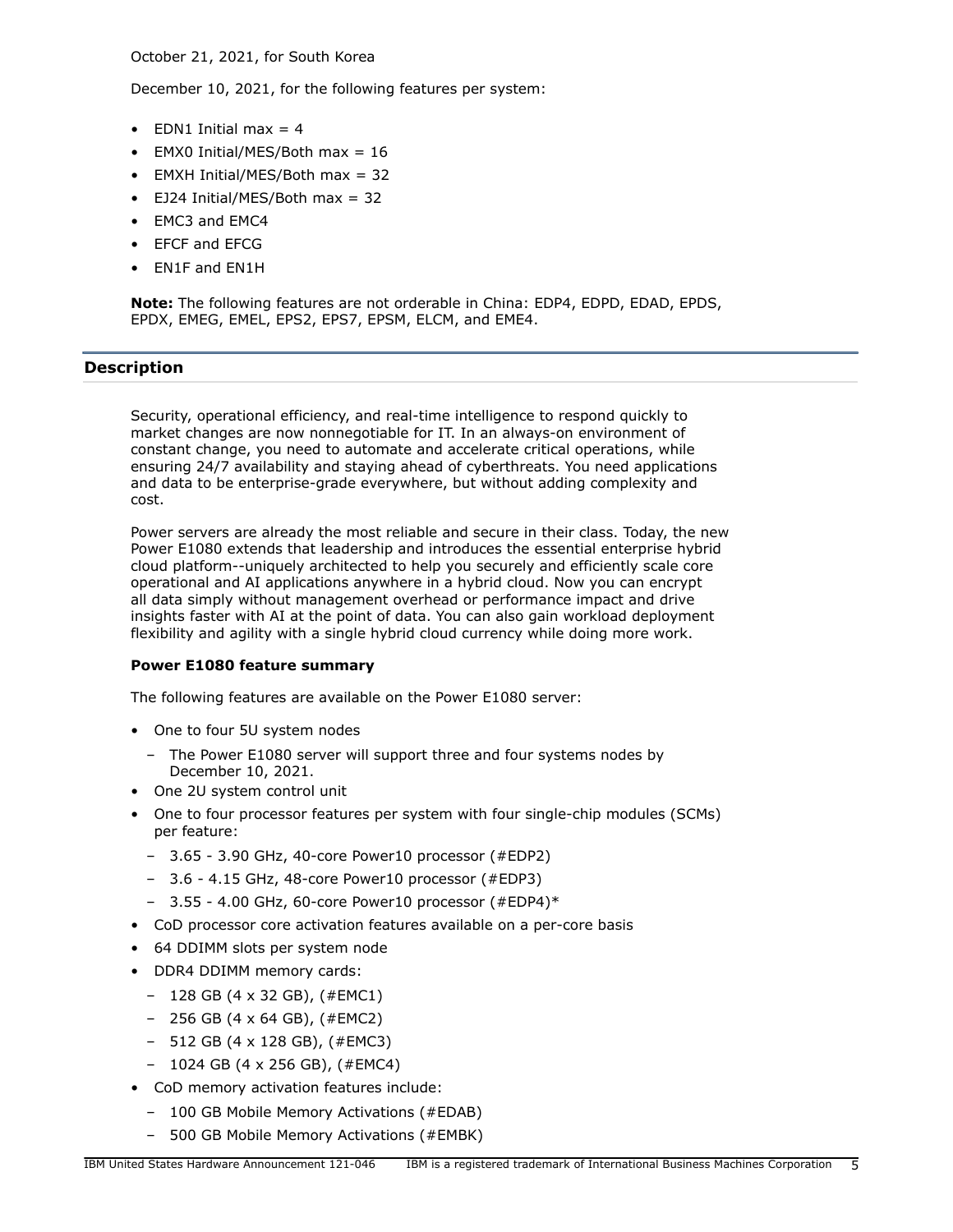- AME optimized onto the processor chip (#EM8F)
- Six PCIe Gen4 x16 or PCIe Gen5 x8 and two PCIe Gen5 x8 I/O low-profile expansion slots per system node (maximum 32 in a 4-node system)
- One USB port to support external attached DVD when a USB adapter is installed in a node
- Redundant hot-swap AC power supplies in each system node drawer
- Two HMC ports in the system control unit
- Optional PCIe I/O expansion drawer with PCIe slots:
	- Zero to four drawers per system node drawer (#EMX0).
	- Each I/O drawer holds one or two 6-slot PCIe fan-out modules (#EMXH).
	- Each fan-out module attaches to the system node through a PCIe optical cable adapter (#EJ24).

### **System nodes**

Each 5 EIA or 5U system node of the server has four air-cooled SCMs optimized for performance and scalability. The Power E1080 SCMs can have ten, twelve, and fifteen Power10 cores running at up to 4.15 GHz and simultaneous multithreading that executes up to eight threads per core. Each SCM has dual memory controllers to deliver up to 409 GBps of peak memory bandwidth per socket or 1636 GBps per node. Using PCIe Gen5 I/O controllers, which are also integrated onto each SCM to further reduce latency, up to 576 GBps peak I/O bandwidth is available per node. Thus, a Power E1080 system bandwidth can help provide maximum processor performance, enabling applications to run faster and be more responsive.

Each system node has 64 DDIMM slots and can support up to 16 TB of DDR4 memory. Thus, a four-node server can have up to 64 TB of memory. The system node has four internal NVMe U.2 (2.5-in. 7mm form factor) SSDs. Each SSD is driven from a x4 PCIe Gen4 connection. Each system node has eight PCIe slots, which six are Gen4 x16 or Gen5 x8 and two are Gen5 x8, low profile. Thus, a fournode server can have up to 32 PCIe slots. PCIe expansion units can optionally expand the number of PCIe slots on the server.

A system node is ordered using a processor feature. Each processor feature will deliver a set of four identical SCMs in one system node. All processor features in the system must be identical. Cable features are required to connect system node drawers to the system control unit and to other system nodes.

#### **Processor core activations**

Each Power E1080 server requires a minimum of 16 permanent processor core activations, using either static activations or Linux on Power activations. This minimum is per system, not per node. The rest of the cores can be permanently or temporary activated or remain inactive until needed. The activations are not specific to hardware cores, SCMs, or nodes. They are known to the system as a total number of activations of different types and used or assigned by the Power hypervisor appropriately.

A variety of activations fit different usage and pricing options. Static activations are permanent and support any type of application environment on this server. Mobile activations are ordered against a specific server, but they can be moved to any server within the Power Enterprise Pool and can support any type of application.

| 60-core $(\#EDP4)*$      | 48-core (#EDP3)          | 40-core (#EDP2)          |
|--------------------------|--------------------------|--------------------------|
| 1-core static activation | 1-core static activation | 1-core static activation |
| (#EDPD)*                 | (#EDPC)                  | (#EDPB)                  |
| 1-core Power Linux       | 1-core Power Linux       | 1-core Power Linux       |
| (#ELCM)*                 | (#ELCO)                  | (#ELCL)                  |

#### **Memory**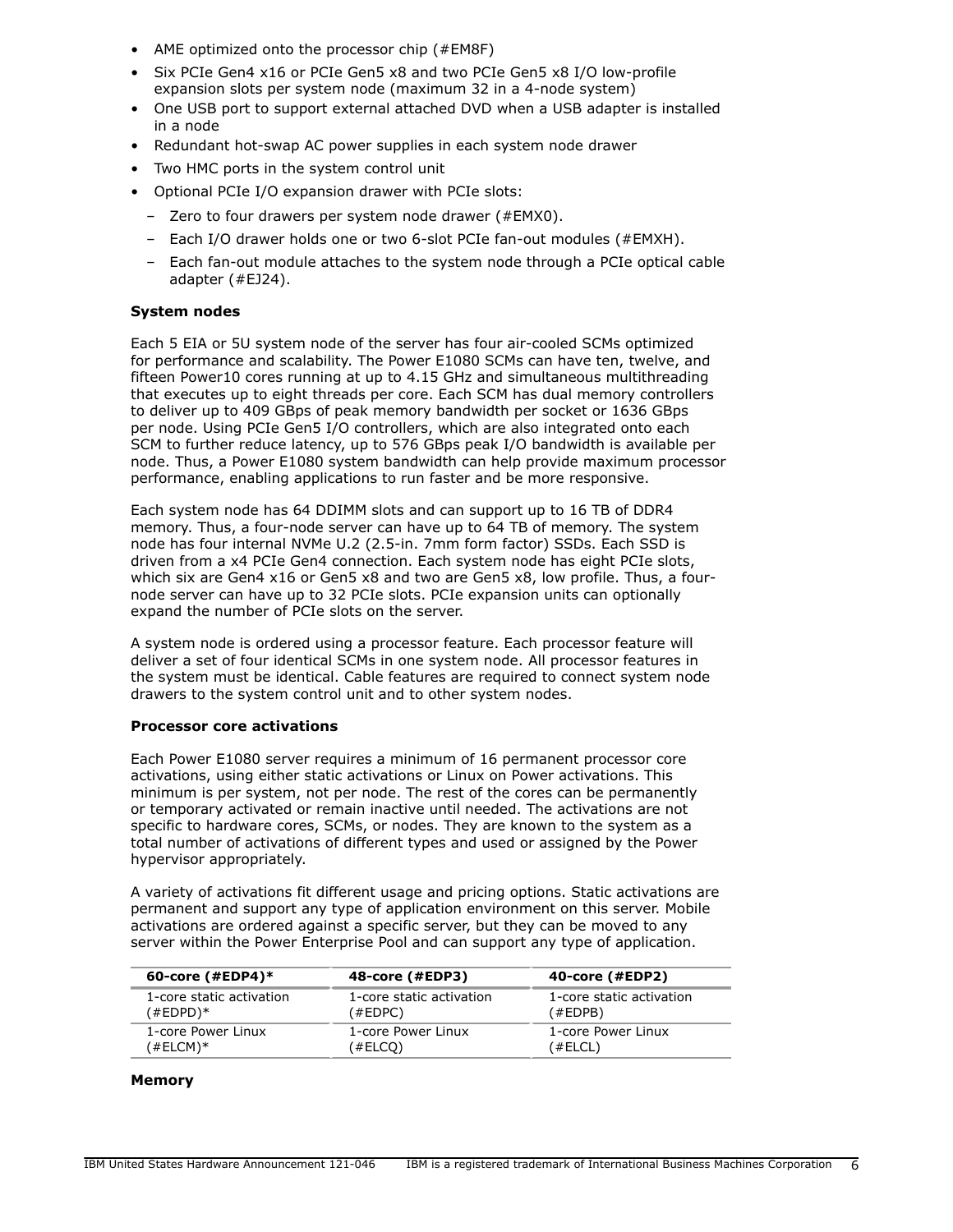Differential DIMMs (DDIMMs) are extremely high-performance, high-reliability, intelligent, and DRAM memory. DDR4 technology is employed and provide the performance. DDIMMs are placed in DDIMM slots in the system node.

Each system node has 64 memory DDIMM slots, and at least half of the memory slots are always physically filled. Sixteen DDIMM slots are local to each of the four SCMs in the server, but SCMs and their cores have access to all the other memory in the server. When filling the other memory slots in the SCM, a quantity of four DDIMMs must be used. Thus, the DDIMM slots of the SCMs are from 50% to 100% filled. The system node (four SCMs) DDIMM slots can have 32, 36, 40, 44, 48, 52, 56, 60, and 64 DDIMMs physically installed (quad plugging rules).

To assist with the quad plugging rules, four DDIMMs are ordered using one memory feature number. Select from 128 GB feature EMC1 (4 x 32 DDR4), 256 GB feature EMC2 (4 x 64 DDR4), 512 GB feature EMC3 (4 x 128 DDR4), or 1024 GB feature EMC4 (4 x 256 DDR4).

All DDIMMs must be identical on the same SCM, so if you are using eight DDIMMs, both memory features on an SCM must be identical. A different SCM in the same system node can use a different memory feature. For example, one system node could technically use 128 GB, 256 GB, 512 GB, and 1024 GB memory features.

To provide more flexible pricing, memory activations are ordered separately from the physical memory and can be permanent or temporary. Activation features can be used on DDR4 memory features and used on any size memory feature. Activations are not specific to a DDIMM, but they are known as a total quantity to the server. The Power hypervisor determines what physical memory to use.

Memory activation features are:

- 1 GB Memory Activations (#EMAZ), static
- 100 GB Memory Activations (#EMQZ), static
- 100 GB Mobile Memory Activations (#EDAB)
- 500 GB Memory Activations for Power Linux (#ELME)

A minimum of 50% of the total physical memory capacity of a server must have permanent memory activations ordered for that server. For example, a server with a total of 8 TB of physical memory must have at least 4 TB of permanent memory activations ordered for that server. These activations can be static, mobile, or Linux on Power. At least 25% must be static activations or Linux on Power activations. For example, a server with a total of 8 TB physical memory must have at least 2 TB of static activations or Linux on Power activations. The 50% minimum cannot be fulfilled using mobile activations ordered on a different server.

The minimum activations ordered with MES orders of additional physical memory features will depend on the existing total installed physical memory capacity and the existing total installed memory activation features. If you already have installed more than 50% activations for your existing system, then you can order less than 50% activations for the MES ordered memory. The resulting configuration after the MES order of physical memory and any MES activations must meet the same 50% and 25% minimum rules above.

For the best possible performance, it is generally recommended that memory be installed evenly across all system node drawers and all SCMs in the system. Balancing memory across the installed system planar cards enables memory access in a consistent manner and typically results in better performance for your configuration.

Though maximum memory bandwidth is achieved by filling all the memory slots, plans for future memory additions should be considered when deciding which memory feature size to use at the time of initial system order.

The AME is an option that can increase the effective memory capacity of the system. See the AME information later in this section.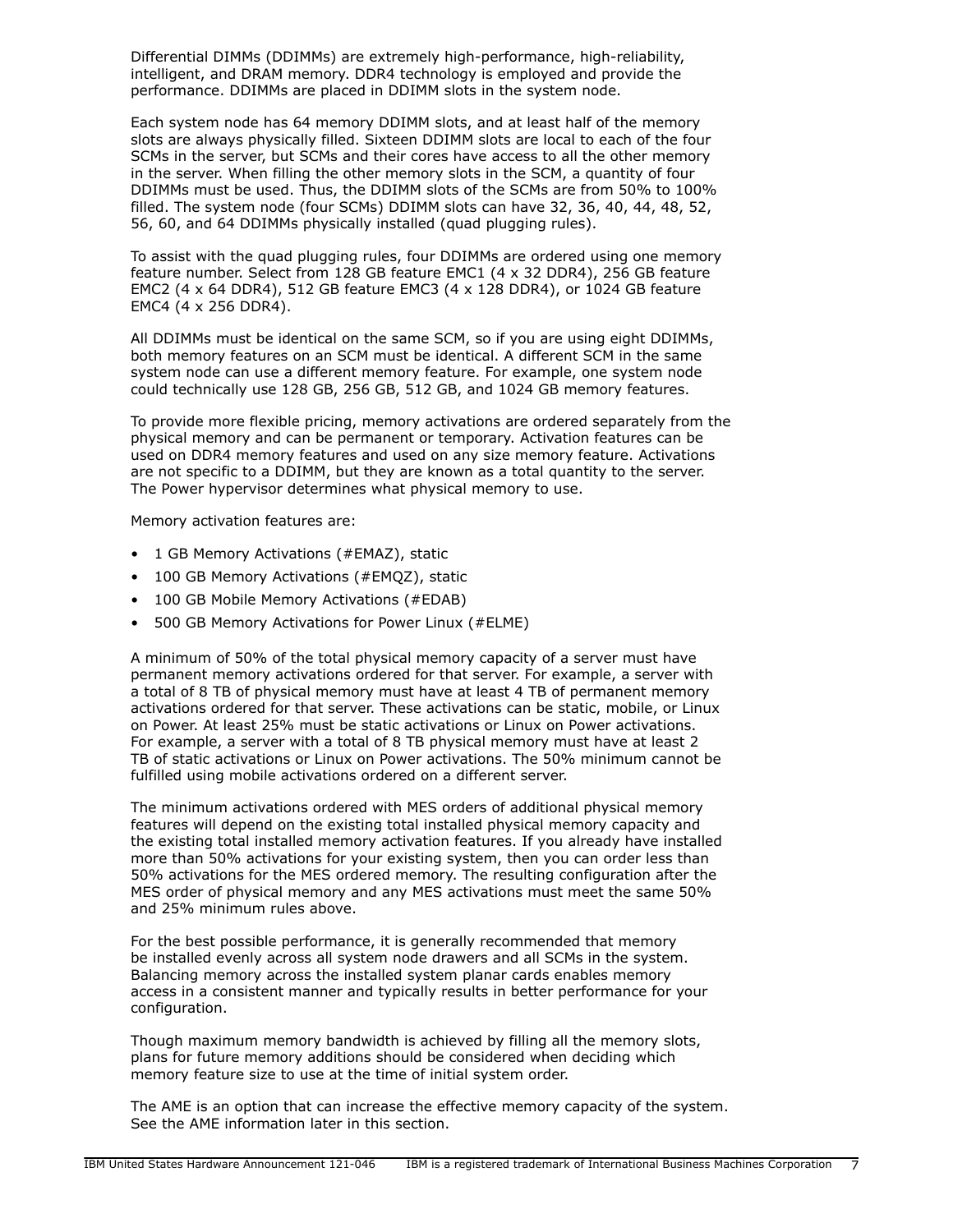# **Power Enterprise Pools with Mobile and Shared Utility Capacity**

Power Enterprise Pools 2.0 is the strategic, automated resource sharing technology designed for Power E980 and E1080 systems.

The following capabilities are designed to provide a smooth migration path from Power E980 systems to Power E1080 systems within the same Power Enterprise Pool:

- Capacity Credits for Power (5819-CRD) may be applied to a Power Enterprise Pool (2.0) containing a combination of Power E1080 and E980 systems. Metered Capacity resources consumed will be debited at the same rate for both E1080 and E980 systems.
- For each Base Activation feature purchased new on a Power E1080 server that is replacing a Power E980 server in the same Power Enterprise Pool, up to three (3) Base Activation features may be exchanged from the E980 server for three (3) new, corresponding Power E1080 Base Activation features, at no additional charge, when the Power E980 system is being removed from the pool.
- To support clients migrating to Power E1080 from Power E980 systems in a Power Enterprise Pool (1.0) with Mobile Capacity, a one-time migration is being enabled to allow a quantity of POWER9 Mobile Processor and Memory activation features, purchased initially on a Power E980 system, to migrate and convert to similar features on a Power E1080 system, within the same Power Enterprise Pool, at no additional charge, when the Power E980 system is being removed from the pool.
- All offers of exchange of Base Capacity features and migration of Mobile Capacity features are designed to be executed through the [IBM Entitled Systems Support](https://www.ibm.com/servers/eserver/ess/index.wss) portal, and are subject to its availability within a country.

# **System control unit**

The 2U system control unit provides redundant system master FSP. Additionally, it contains the operator panel and the system VPD. One system control unit is required for each server. A unique feature number is not used to order the system control unit. One is shipped with each Power E1080 server. Two FSPs in the system control unit are ordered using two EDFP features. All system nodes connect to the system control unit using the cable features EFCH, EFCE, EFCF, and EFCG.

The system control unit is powered from the system nodes. UPIC cables provide redundant power to the system control unit. In a single node system, two UPIC cables are attached to system node 1. In a two-node, three-node, or four-node system, one UPIC cable attaches to system node 1 and one UPIC cable attaches to system node 2. They are ordered with features EFCH. Only one UPIC cable is enough to power the system control unit, and the others are in place for redundancy.

# **System node PCIe slots**

- Each system node enclosure provides excellent configuration flexibility and expandability with eight half-length, low-profile (half-high) PCIe Gen5 slots. The slots are labeled C0 through C7. C0, C1, C2, C5, C6, and C7 are x16, and C3 and C4 are x8.
- These PCIe slots can be used for either low-profile PCIe adapters or for attaching a PCIe I/O drawer.
- A blind swap cassette (BSC) is used to house the low-profile adapters that go into these slots. The server is shipped with a full set of BSCs, even if the BSCs are empty. A feature number to order additional low-profile BSCs is not required or announced.
- If additional PCIe slots beyond the system node slots are required, a system node x16 slot is used to attach a six-slot expansion module in the I/O drawer. An I/O drawer holds two expansion modules that are attached to any two x16 PCIe slots in the same system node or in different system nodes.
- PCIe Gen1, Gen2, Gen3, Gen4, and Gen5 adapter cards are supported in these Gen5 slots. The set of PCIe adapters that are supported is found in the Sales Manual, identified by feature number.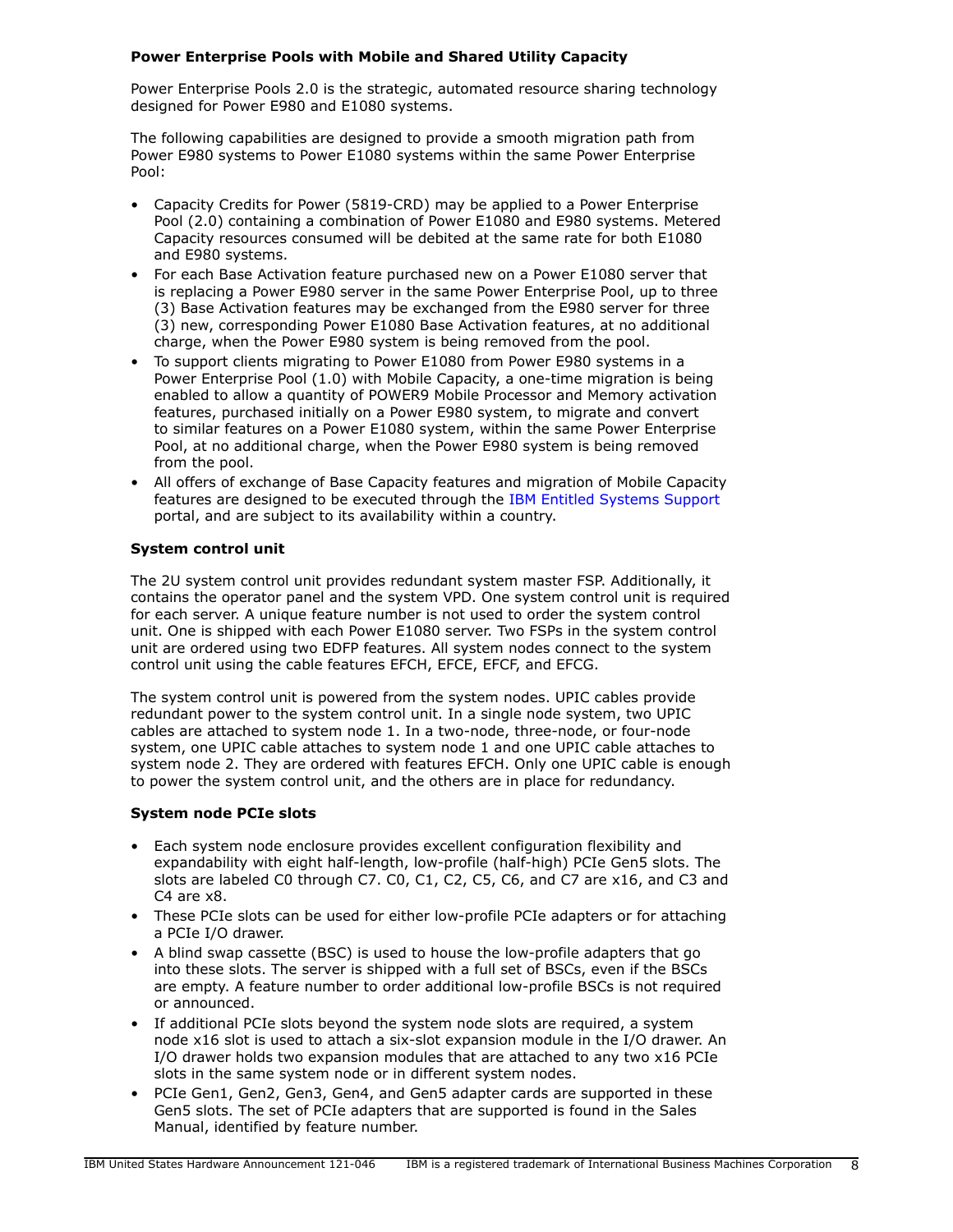- Concurrent repair and add/removal of PCIe adapter cards is done by HMC-guided menus or by operating system support utilities.
- The system nodes sense which PCIe adapters are installed in their PCIe slots; if an adapter requires higher levels of cooling, they automatically speed up the fans to increase airflow across the PCIe adapters.

# **PCIe I/O expansion drawer**

The 19-inch PCIe 4U I/O expansion drawer (#EMX0) provides slots to hold PCIe adapters that cannot be placed into a system node. The PCIe I/O expansion drawer (#EMX0) and two PCIe fan-out modules (#EMXH) provide 12 PCIe I/O full-length, full-height slots. One fan-out module provides six PCIe slots labeled C1 through C6. The C1 and C4 are x16 slots, and C2, C3, C5, and C6 are x8 slots.

PCIe Gen1, Gen2, Gen3, and Gen4 and full-high adapter cards are supported. The set of full-high PCIe adapters that are supported is found in the Sales Manual, identified by feature number. See the PCI Adapter Placement manual for the 9080- HEX for details and rules associated with specific adapters supported and their supported placement in x8 or x16 slots.

Up to four PCIe I/O drawers per node can be attached to the Power E1080 server. Using two 6-slot fan-out modules per drawer provides a maximum of 48 PCIe slots per system node. With two system nodes, up to 96 PCIe slots (8 I/O drawers) are supported. With a 4-node Power E1080 server, up to 192 PCIe slots (16 I/O drawers) are supported.

Additional PCIe I/O drawer configuration flexibility is provided to the Power E1080 servers. Zero, one, two, three, or four PCIe I/O drawers can be attached per system node. As an alternative, a half drawer that consists of just one PCIe fan-out module in the I/O drawer is also supported, enabling a lower-cost configuration if fewer PCIe slots are required. Thus, a system node supports the following half-drawer options: one half drawer, two half drawers, three half drawers, or four half drawers. Because there is a maximum of four feature EMX0 drawers per node, a single system node cannot have more than four half drawers. A server with more system nodes can support more half drawers up to four per node. A system can also mix half drawers and full PCIe I/O drawers. The maximum of four PCIe drawers per system node applies whether a full or half PCIe drawer.

PCIe drawers can be concurrently added to the server at a later time. The drawer being added can have either one or two fan-out modules. Note that adding a second fan-out module to a half-full drawer does require scheduled downtime.

# **PCIe I/O drawer attachment and cabling**

- A PCIe x16 to optical CXP converter adapter (#EJ24) and 2.0 M (#ECCR), 10.0 M (#ECCY), or 20 M (#ECCZ) CXP 12X Active Optical Cables (AOC) connect the system node to a PCIe fan-out module in the I/O expansion drawer. One ECCR, ECCY, or ECCZ feature ships two AOC cables from IBM.
- The two AOC cables connect to two CXP ports on the fan-out module and to two CXP ports on the feature EJ24 adapter. The top port of the fan-out module must be cabled to the top port of the feature EJ24 port. Likewise, the bottom two ports must be cabled together.
- It is recommended but not required that one I/O drawer be attached to two different system nodes in the same server (one drawer module attached to one system node and the other drawer module attached to a different system node). This can help provide cabling for higher availability configurations.
- It is generally recommended that any attached PCIe I/O expansion drawer be located in the same rack as the Power10 server for ease of service, but expansion drawers can be installed in separate racks if the application or other rack content requires it. If you are attaching a large number of cables, such as SAS cables or CAT5/CAT6 Ethernet cables, to a PCIe I/O drawer, then it is generally better to place that feature EMX0 drawer in a separate rack for better cable management.

*Limitation:* When this cable is ordered with a system in a rack specifying IBM Plant integration, IBM Manufacturing will ship SAS cables longer than three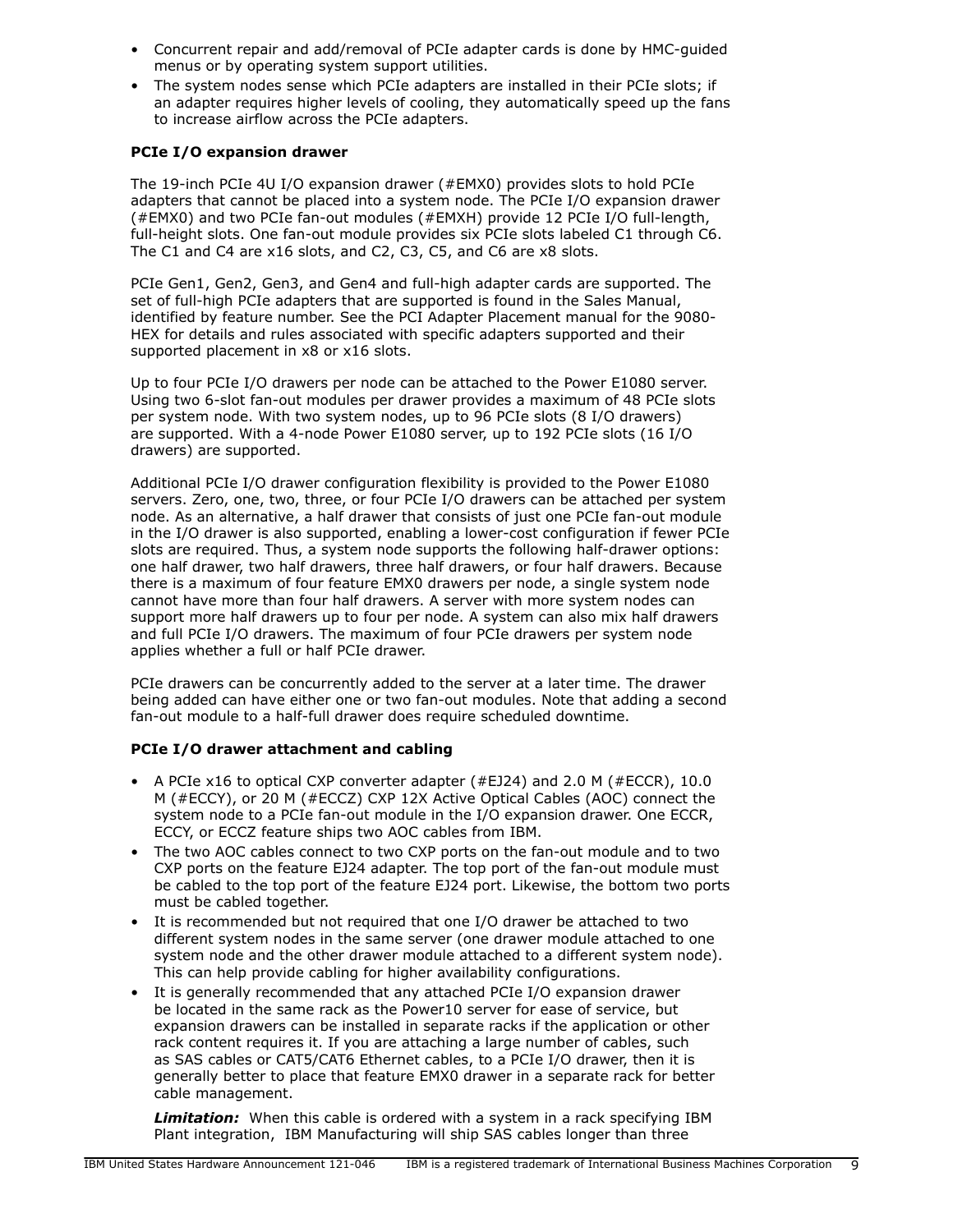meters in a separate box and not attempt to place the cable in the rack. This is because the longer SAS cable is probably used to attach to an EXP24S drawer in a different rack.

- Concurrent repair and add/removal of PCIe adapter cards is done by HMC-guided menus or by operating system support utilities.
- A BSC is used to house the full-high adapters that go into these slots. The BSC is the same BSC as used with 12X attached I/O drawers (#5802, #5803, #5877, #5873) of the previous-generation server. The drawer is shipped with a full set of BSCs, even if the BSCs are empty. A feature to order additional full-high BSCs is not required or announced.
- A maximum of 16 EXP24s drawers are needed per PCIe drawer (#EMX0) to enable SAS cables to be properly handled by the feature EMX0 cable management bracket.

# **EXP24SX disk/SSD drawer**

- Direct attached storage is supported with the EXP24SX SFF Gen2-bay drawer (#ESLS), an expansion drawer with 24 2.5-inch form-factor SAS bays.
- The Power E1080 server supports up to 4,032 drives with a maximum of 168 EXP24SX drawers. The maximum of 16 EXP24SX drawers per PCIe I/O drawer due to cabling considerations remains unchanged.
- The EXP24SX SFF Gen2-bay drawer (#ESLS) is an expansion drawer with 24 2.5 inch form-factor SAS bays. Slot filler panels are included for empty bays when initially shipped. The EXP24SX supports up to 24 hot-swap SFF-2 SAS HDDs or SSDs. It uses only two EIA of space in a 19-inch rack. The EXP24SX includes redundant AC power supplies and uses two power cords.
- With AIX, Linux, and VIOS, you can order the EXP24SX with four sets of 6 bays, two sets of 12 bays, or one set of 24 bays (mode 4, 2, or 1). With IBM i, you can order the EXP24SX as one set of 24 bays (mode 1). Mode setting is done by IBM Manufacturing, and there is no option provided to change the mode after it is shipped from IBM. Note that when changing modes, a skilled, technically qualified person should follow the special documented procedures. Improperly changing modes can potentially destroy existing RAID sets, prevent access to existing data, or allow other partitions to access another partition's existing data. Hire an expert to assist if you are not familiar with this type of reconfiguration work.
- The EXP24SX SAS ports are attached to a SAS PCIe adapter or pair of adapters using SAS YO or X cables.
- To maximize configuration flexibility and space utilization, the system node does not have integrated SAS bays or integrated SAS controllers. PCIe adapters and the EXP24SX can be used to provide direct access storage.
- To further reduce possible single points of failure, EXP24SX configuration rules consistent with previous Power servers are used. IBM i configurations require the drives to be protected (RAID or mirroring). Protecting the drives is highly recommended, but not required for other operating systems. All Power operating system environments that are using SAS adapters with write cache require the cache to be protected by using pairs of adapters.
- It is recommended for SAS cabling ease that the EXP24SX drawer be located in the same rack in which the PCIe adapter is located. However, it is often a good availability practice to split a SAS adapter pair across two PCIe drawers/nodes for availability and that may make the SAS cabling ease recommendation difficult or impossible to implement.
- HDDs and SSDs that were previously located in POWER8 $(P)$  system units or in feature 5802 or 5803 12X-attached I/O drawers (SFF-1 bays) can be retrayed and placed in EXP24S drawers. See feature conversions previously announced on the POWER8 servers. Ordering a conversion ships an SFF-2 tray or carriage onto which you can place your existing drive after removing it from the existing SFF-1 tray/carriage. The order also changes the feature number so that IBM configuration tools can better interpret what is required.
- A maximum of 16 EXP24SX drawers is needed per PCIe drawer (#EMX0) to enable SAS cables to be properly handled by the feature EMX0 cable management bracket.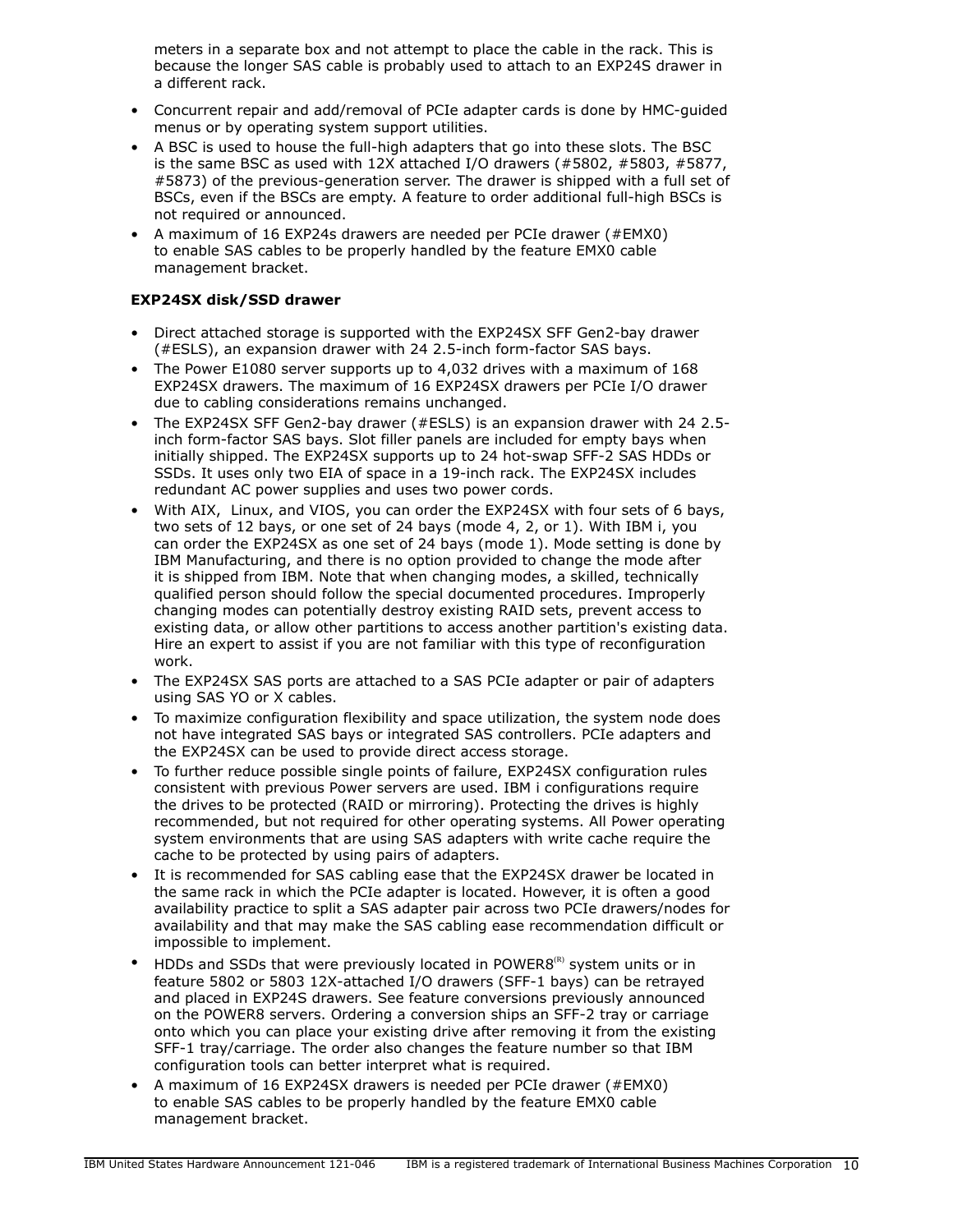# **DVD and boot devices**

A device capable of reading a DVD may be attached to the system and available to perform operating system installation, maintenance, problem determination, and service actions such as maintaining system firmware and I/O microcode at their latest levels. In addition, the system must be attached to a network with software such as AIX NIM server or Linux Install Manager configured to perform these functions:

- 1. Disk or SSD located in an EXP24S drawer attached to a PCIe adapter
- 2. A network through LAN adapters
- 3. A SAN attached to a Fibre Channel (FC) or FC over Ethernet adapters and indicated to the server by the 0837 specify feature
- Assuming option 1 above, the minimum system configuration requires at least one SAS disk drive in the system for AIX and Linux and two for IBM i. If you are using option 3 above, a disk or SSD drive is not required.
- For IBM i, a DVD drive must be available on the server when required.
- A DVD can optionally be in the system control unit, or one or more DVDs can be located in an external enclosure such as a 7226-1U3 multimedia drawer.

### **Racks**

The Power E1080 server is designed to fit a standard 19-inch rack. IBM Development has tested and certified the system in the IBM Enterprise rack (7965- S42). You can choose to place the server in other racks if you are confident those racks have the strength, rigidity, depth, and hole pattern characteristics trequired. You should work with IBM Service to determine the appropriateness of other racks.

It is highly recommended that the Power E1080 server be ordered with an IBM 42U enterprise rack (7965-S42). An initial system order is placed in a 7965-S42 rack. This is done to ease and speed client installation, provide a more complete and higher quality environment for IBM Manufacturing system assembly and testing, and provide a more complete shipping package.

The 7965-S42 is a two-meter enterprise rack that provides 42U or 42 EIA of space. Clients who don't want this rack can remove it from the order, and IBM Manufacturing will then remove the server from the rack after testing and ship the server in separate packages without a rack. Use the factory-deracking feature ER21 on the order to do this.

Front door options supported with Power E1080 system nodes for the 42U slim enterprise rack (7695-S42), front acoustic door #ECRA, high-end appearance front door #ECRF, cost-effective plain front door #ECRM.

*Recommendation:* The 7965-S42 has optimized cable routing, so all 42U may be populated with equipment.

The 7965-S42 rack does not need 2U on either the top or bottom for cable egress.

The system control unit is located below system node 1, with system node 1 on top of it, system node 2 on top of that, and so on.

With the two-meter 7965-S42, a rear rack extension of 12.7 cm (5 in.) (#ECRK) provides space to hold cables on the side of the rack and keep the center area clear for cooling and service access.

*Recommendation:* Include the above extensions when approximately more than 16 I/O cables per side are present or may be added in the future, when using the short-length, thinner SAS cables, or when using thinner I/O cables, such as Ethernet. If you use longer-length, thicker SAS cables, fewer cables will fit within the rack.

SAS cables are most commonly found with multiple EXP24SX SAS drawers (#ESLS) driven by multiple PCIe SAS adapters. For this reason, it is good practice to keep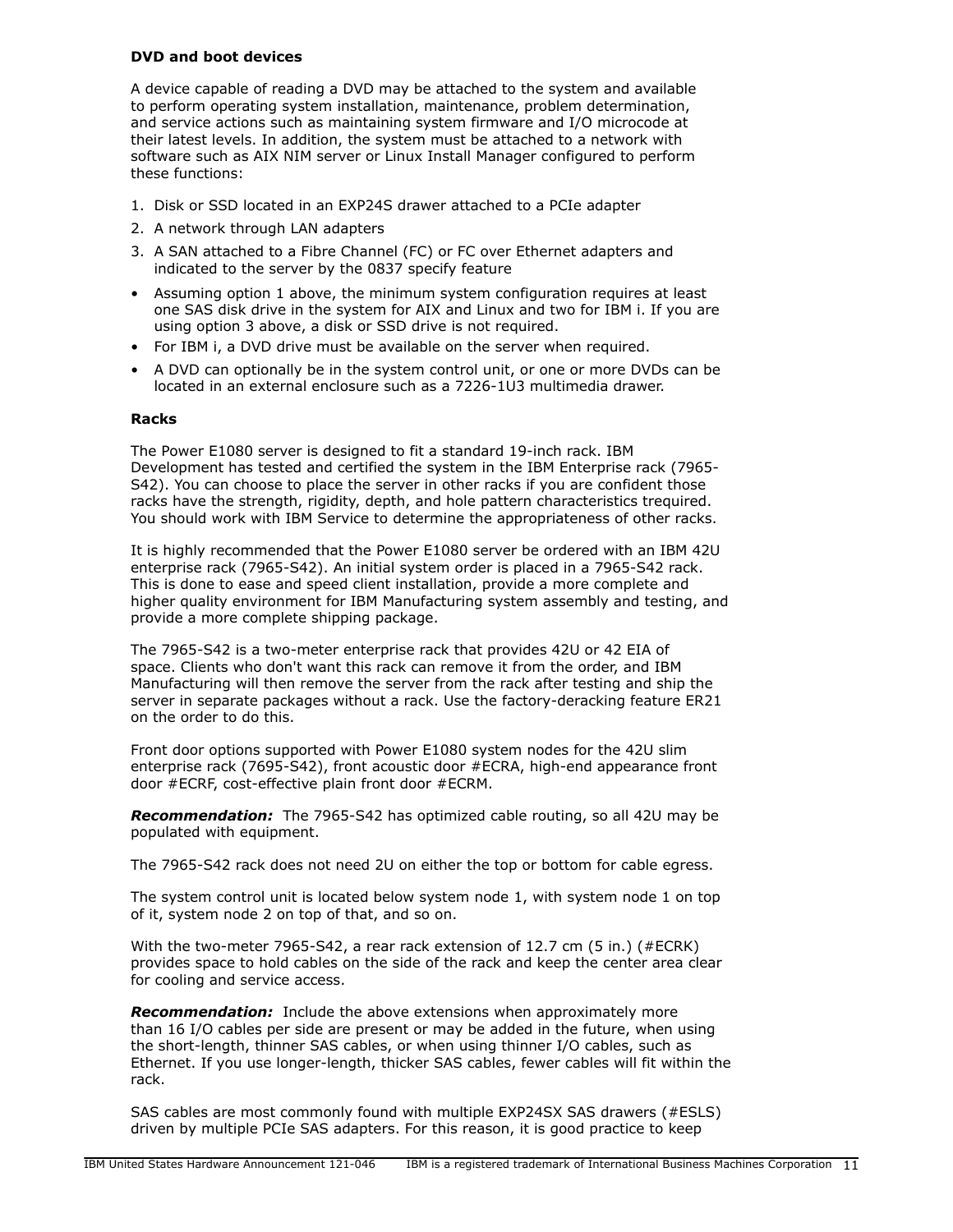multiple EXP24SX drawers in the same rack as the PCIe I/O drawer or in a separate rack close to the PCIe I/O drawer, using shorter, thinner SAS cables. The feature ECRK extension can be good to use even with smaller numbers of cables because it enhances the ease of cable management with the extra space it provides.

Multiple service personnel are required to manually remove or insert a system node drawer into a rack, given its dimensions and weight and content.

*Recommendation:* To avoid any delay in service, obtain an optional lift tool (#EB2Z). One feature EB2Z lift tool can be shared among many servers and I/O drawers. The EB2Z lift tool provides a hand crank to lift and position up to 159 kg (350 lb). The EB2Z lift tool is  $1.12$  meters  $\times$  0.62 meters (44 in.  $\times$  24.5 in.). Note that a single system node can weigh up to 86.2 kg (190 lb).

A lighter, lower-cost lift tool is FC EB3Z\*\* (lift tool) and EB4Z\*\* (angled shelf kit for lift tool). The EB3Z\*\* lift tool provides a hand crank to lift and position a server up to 400 lb. Note that a single system node can weigh up to 86.2 kg (190 lb).

# **PCIe I/O expansion drawer and racks**

IBM Manufacturing can factory-integrate the PCIe I/O expansion drawer (#EMX0) with new server orders. Because expansion drawers complicate the access to vertical PDUs if located at the same height, IBM recommends accommodating PDUs horizontally on racks that have one or more PCIe I/O expansion drawers. Following this recommendation, IBM Manufacturing will always assemble the integrated rack configuration with horizontally mounted PDUs unless CRSP (#0469) is on the order. When specifying CSRP, you must provide the locations where the PCIe I/O expansion drawers should be placed and avoid locating them adjacent to vertical PDU locations EIA 6 through 16 and 21 through 31.

Additional PCIe I/O drawers (#EMX0) for an already installed server can be MES ordered with or without a rack. When you want IBM Manufacturing to place these MES I/O drawers into a rack and ship them together (factory integration), then the racks should be ordered as features on the same order as the I/O drawers. Regardless of the rack-integrated system to which the PCIe I/O expansion drawer is attached to, if the expansion drawer is ordered as factory-integrated, the PDUs in the rack will be defaulted to be placed horizontally to enhance cable management. Vertical PDUs can be used only if CSRP (#0469) is on the order.

After the rack with expansion drawers is delivered, you may rearrange the PDUs from horizontal to vertical. However, the IBM configurator tools will continue to assume the PDUs are placed horizontally for the matter of calculating the free space still available in the rack for additional future orders.

### **Power distribution units (PDUs)**

- The Power E1080 server factory that is integrated into an IBM rack uses horizontal PDUs located in the EIA drawer space of the rack instead of the typical vertical PDUs found in the side pockets of a rack. This is done to aid cable routing. Each horizontal PDU occupies 1U. Vertically mounting the PDUs to save rack space can cause cable routing challenges and interfere with optimal service access.
- When mounting the horizontal PDUs, it is a good practice to place them almost at the top or almost at the bottom of the rack, leaving 2U or more of space at the very top or very bottom open for cable management. Mounting a horizontal PDU in the middle of the rack is generally not optimal for cable management.
- Two possible PDU ratings are supported: 60A (orderable in most countries) and 30A.
	- The 60A PDU supports four system node power supplies and one I/O expansion drawer or eight I/O expansion drawers.
	- The 30A PDU supports two system node power supplies and one I/O expansion drawer or four I/O expansion drawer.
- Rack-integrated system orders require at least two of either feature 7109, 7188, or 7196.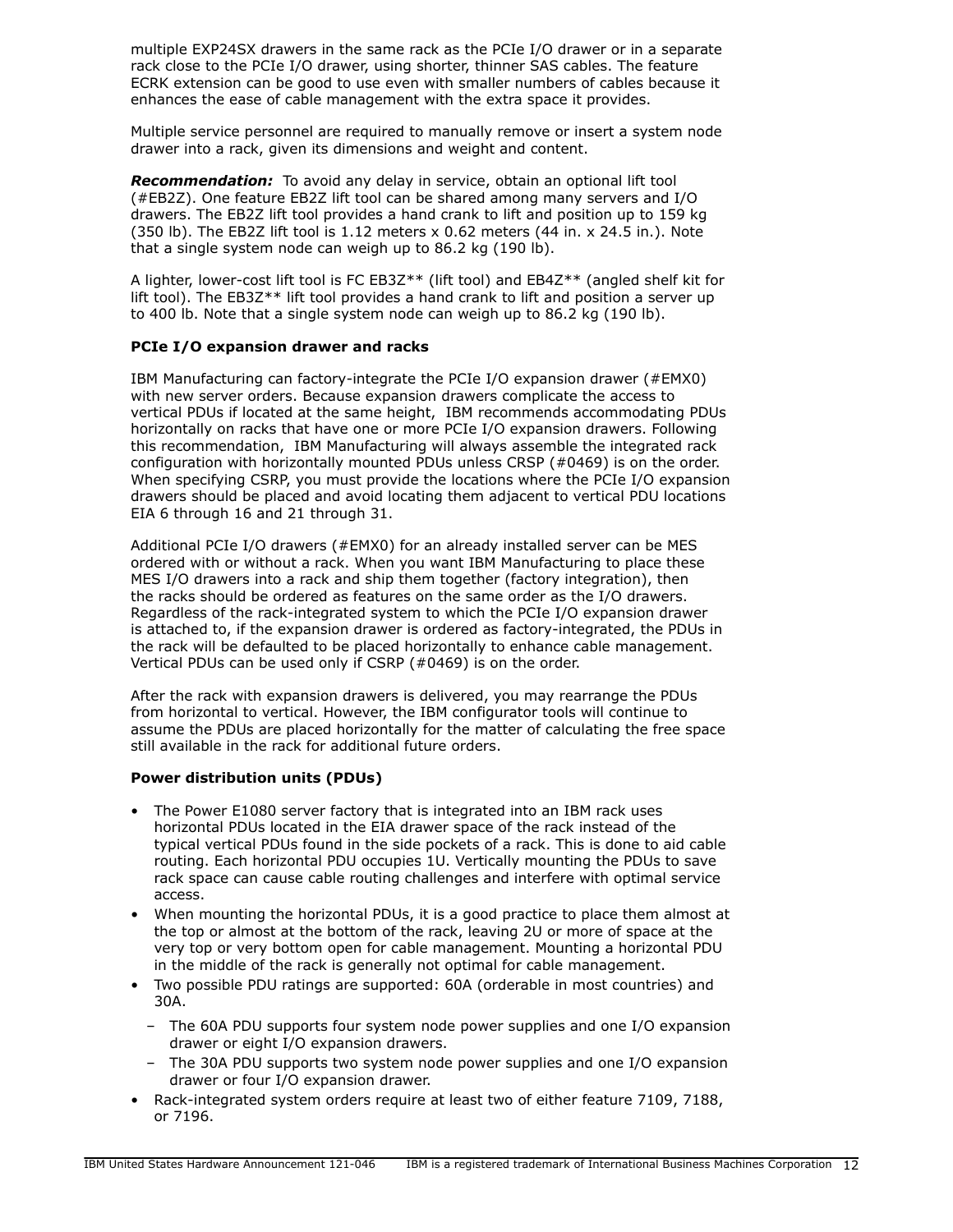- Intelligent PDU with universal UTG0247 connector (#7109) is for an intelligent AC power distribution unit (PDU+) that enables users to monitor the amount of power being used by the devices that are plugged in to this PDU+. This AC power distribution unit provides 12 C13 power outlets. It receives power through a UTG0247 connector. It can be used for many different countries and applications by varying the PDU-to-wall power cord, which must be ordered separately. Each PDU requires one PDU-to-wall power cord. Supported power cords include the following features: 6489, 6491, 6492, 6653, 6654, 6655, 6656, 6657, 6658, or 6667.
- The PDU (#7188) mounts in a 19-inch rack and provides 12 C13 power outlets. The PDU has six 16A circuit breakers, with two power outlets per circuit breaker. System units and expansion units must use a power cord with a C14 plug to connect to the feature 7188. One of the following line cords must be used to distribute power from a wall outlet to the feature 7188: feature 6489, 6491, 6492, 6653, 6654, 6655, 6656, 6657, 6658, or 6667.
- The three-phase PDU (#7196) provides six C19 power outlets and is rated up to 48A. It has a 4.3 m (14 ft) fixed power cord to attach to the power source (IEC309 60A plug (3P+G)). A separate to-the-wall power cord is not required or orderable. Use the power cord 2.8 m (9.2 ft), drawer to wall/IBM PDU, (250V/10A) (#6665) to connect devices to this PDU. These power cords are different than the ones used on the feature 7188 and 7109 PDUs. Supported countries for the feature 7196 PDU are Antigua and Barbuda, Aruba, Bahamas, Barbados, Belize, Bermuda, Bolivia, Brazil, Canada, Cayman Islands, Colombia, Costa Rica, Dominican Republic, Ecuador, El Salvador, Guam, Guatemala, Haiti, Honduras, Indonesia, Jamaica, Japan, Mexico, Netherlands Antilles, Nicaragua, Panama, Peru, Puerto Rico, Surinam, Taiwan, Trinidad and Tobago, United States, and Venezuela.

# **System node power**

- Four AC power supplies provide  $2 + 2$  redundant power for enhanced system availability. A system node is designed to continue functioning with just two working power supplies. A failed power supply can be hot swapped but must remain in the system until the replacement power supply is available for exchange.
- Four AC power cords are used for each system node (one per power supply) and are ordered using the AC Power Channel feature (#EMXA). The channel carries power from the rear of the system node to the hot-swap power supplies located in the front of the system node where they are more accessible for service.

# **System control unit power**

• The system control unit is powered from the system nodes. UPIC cables provide redundant power to the system control unit. In a single node system two UPIC cables are attached to system node 1. In a two-node, three-node, or fournode system, one UPIC cable attaches to system node 1 and one UPIC cable attaches to system node 2. They are ordered with feature EFCA. Only one UPIC cable is enough to power the system control unit, and the other is in place for redundancy.

# **Concurrent maintenance or hot-plug options**

The following options are maintenance or hot-plug capable:

- EXP24S SAS storage enclosure drawer.
- Drives in the EXP24S storage enclosure drawer.
- NVMe U.2 drives.
- PCI extender cards, optical PCIe link IO expansion card.
- PCIe I/O adapters.
- PCIe I/O drawers.
- PCIe to USB conversion card.
- SMP cables.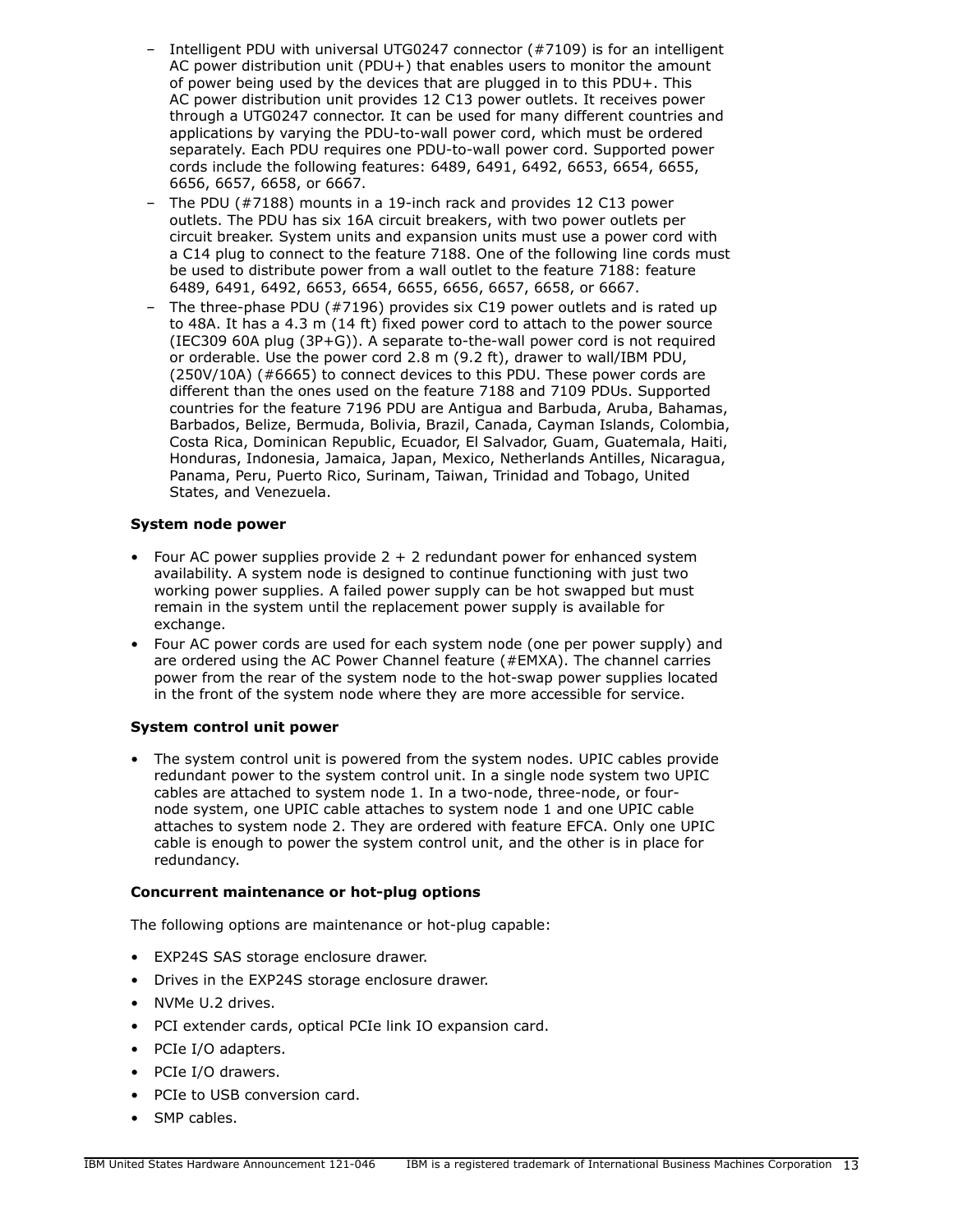- System node AC power supplies: Two functional power supplies must remain installed at all times while the system is operating.
- System node fans.
- System control unit fans.
- System control unit operations panel.
- Time of Day battery.
- UPIC interface card in SCU.
- UPIC power cables from system node to system control unit.

If the system boot device or system console is attached using an I/O adapter feature, that adapter may not be hot-plugged if a nonredundant topology has been implemented.

You can access hot-plug procedures in the product documentation at [IBM](http://www.ibm.com/support/knowledgecenter/POWER8) [Documentation.](http://www.ibm.com/support/knowledgecenter/POWER8)

# **Active Memory Expansion**

AME is an innovative technology supporting the AIX operating system that helps enable the effective maximum memory capacity to be larger than the true physical memory maximum. Compression and decompression of memory content can enable memory expansion up to 100% or more. This can enable a partition to do significantly more work or support more users with the same physical amount of memory. Similarly, it can enable a server to run more partitions and do more work for the same physical amount of memory.

AME uses CPU resource to compress and decompress the memory contents. The trade-off of memory capacity for processor cycles can be an excellent choice, but the degree of expansion varies on how compressible the memory content is. It also depends on having adequate spare CPU capacity available for this compression and decompression.

The Power E1080 includes a hardware accelerator designed to boost AME efficiency and uses less Power core resource. You have a great deal of control over AME usage. Each individual AIX partition can turn on or turn off AME. Control parameters set the amount of expansion desired in each partition to help control the amount of CPU used by the AME function. An IPL is required for the specific partition that is turning memory expansion. When turned on, monitoring capabilities are available in standard AIX performance tools, such as lparstat, vmstat, topas, and svmon.

A planning tool is included with AIX, enabling you to sample actual workloads and estimate both how expandable the partition's memory is and how much CPU resource is needed. Any Power model can run the planning tool. In addition, a onetime, 60-day trial of AME is available to enable more exact memory expansion and CPU measurements. You can request the trial using the [Capacity on Demand](http://www.ibm.com/systems/power/hardware/cod/) web page.

AME is enabled by chargeable hardware feature EM89, which can be ordered with the initial order of the system or as an MES order. A software key is provided when the enablement feature is ordered, which is applied to the system node. An IPL is not required to enable the system node. The key is specific to an individual system and is permanent. It cannot be moved to a different server.

The additional CPU resource used to expand memory is part of the CPU resource assigned to the AIX partition running AME. Normal licensing requirements apply.

### **Active Memory Mirroring**

Active Memory Mirroring (AMM) is available to enhance resilience by mirroring critical memory used by the PowerVM hypervisor, so that it can continue operating in the event of a memory failure.

### **IBM i operating system**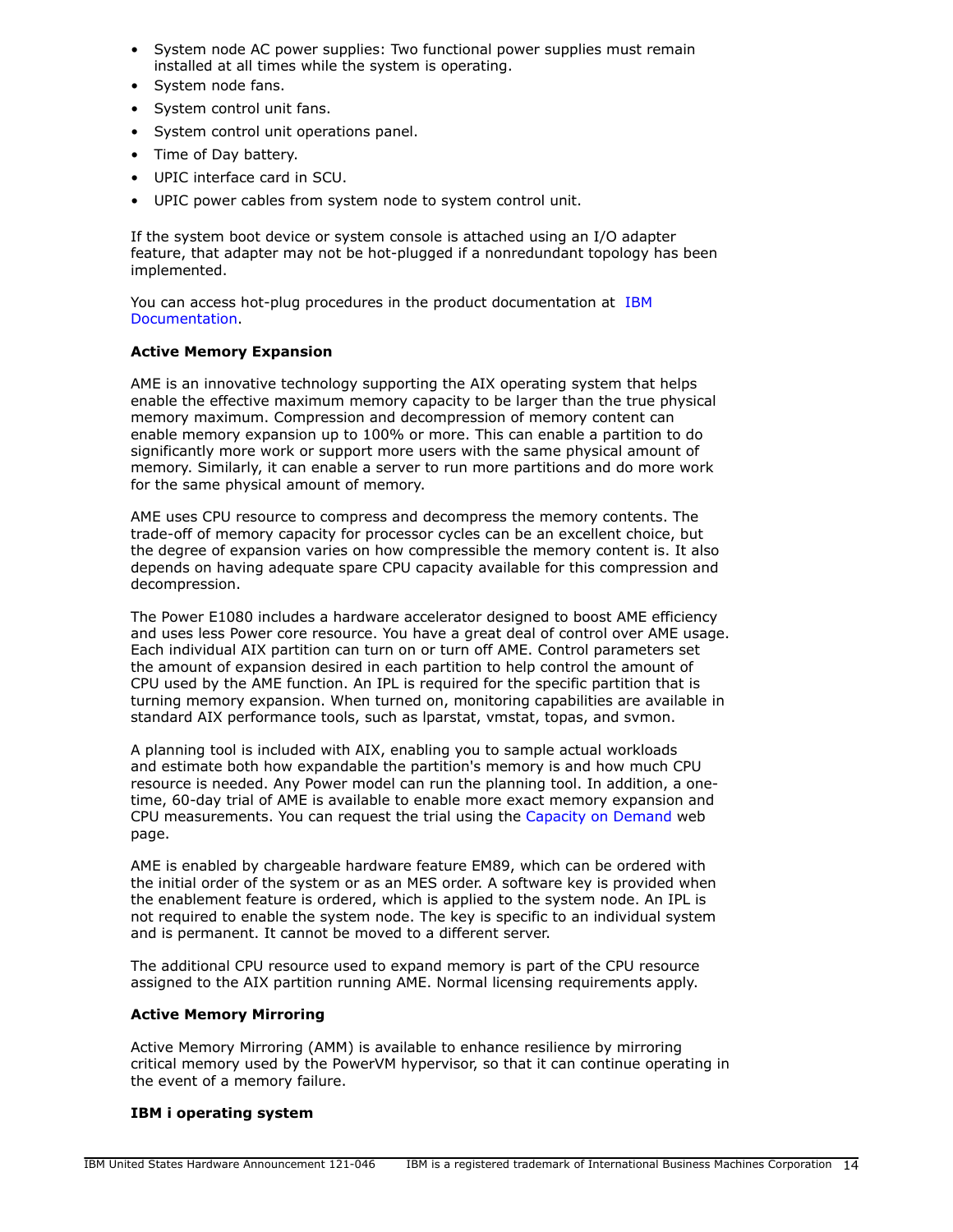For clients loading the IBM i operating system, the four-digit numeric QPRCFEAT value is generally the same as the four-digit numeric feature number for the processors used in the system. The Power E1080 3.9 GHz processor feature is an exception to this rule. For the Power E1080:

| <b>Feature</b>   | <b>Description</b>                                                                 |
|------------------|------------------------------------------------------------------------------------|
| FDP <sub>2</sub> | Processor (3.65 - 3.9 GHz 40-core node) -<br>OPRCFEAT value for the system is EDP2 |
| EDP3             | Processor (3.6 - 4.15 GHz 48-core node) -<br>OPRCFEAT value for the system is EDP3 |
| $FDP4*$          | Processor (3.55 - 4.0 GHz 60-core node) -<br>QPRCFEAT value for the system is EDP4 |

Power E1080 is IBM i software tier P30.

If the 5250 Enterprise Enablement function is to be used on the server, order one or more feature ED2Z or order the full system 5250 enablement feature ED30. Feature ED2Z provides one processor core's worth of 5250 capacity, which can be spread across multiple physical processor cores or multiple partitions.

# **Capacity Backup for IBM i**

The Capacity Backup (CBU) designation can help meet your requirements for a second system to use for backup, high availability, and disaster recovery. It enables you to temporarily transfer IBM i processor license entitlements and 5250 Enterprise Enablement entitlements purchased for a primary machine to a secondary CBUdesignated system. Temporarily transferring these resources instead of purchasing them for your secondary system may result in significant savings. Processor activations cannot be transferred as part of this CBU offering, however programs such as Power Enterprise Pools are available for moving or sharing processor activations.

The CBU specify feature number 4891 is available only as part of a new server purchase to a 9080-HEX. Certain system prerequisites must be met, and system registration and approval are required before the CBU specify feature can be applied on a new server. A used system that has an existing CBU feature cannot be registered. The only way to attain a CBU feature that can be registered is with a plant order.

Standard IBM i terms and conditions do not allow either IBM i processor license entitlements or 5250 Enterprise Enablement entitlements to be transferred permanently or temporarily. These entitlements remain with the machine on which they were ordered. When you register the association between your primary and onorder CBU system on the CBU registration website, you must agree to certain terms and conditions regarding the temporary transfer.

After a CBU system designation is approved and the system is installed, you can temporarily move your IBM i processor license entitlements and 5250 Enterprise Enablement entitlements from the primary system to the CBU system. The CBU system can then better support fail-over and role swapping for a full range of test, disaster recovery, and high availability scenarios. Temporary entitlement transfer means that the entitlement transfer from the primary system to the CBU system and may remain in use on the CBU system as long as the registered primary and CBU system are in deployment for the high availability or disaster recovery operation. The primary system for a Power E1080 server can be any of the following:

- 9080-HEX
- 9080-M9S

These systems have IBM i software licenses with an IBM i P30 software tier, or higher. The primary machine must be in the same enterprise as the CBU system.

Before you can temporarily transfer IBM i processor license entitlements from the registered primary system, you must have more than one IBM i processor license on the primary machine and at least one IBM i processor license on the CBU server. An activated processor must be available on the CBU server to use the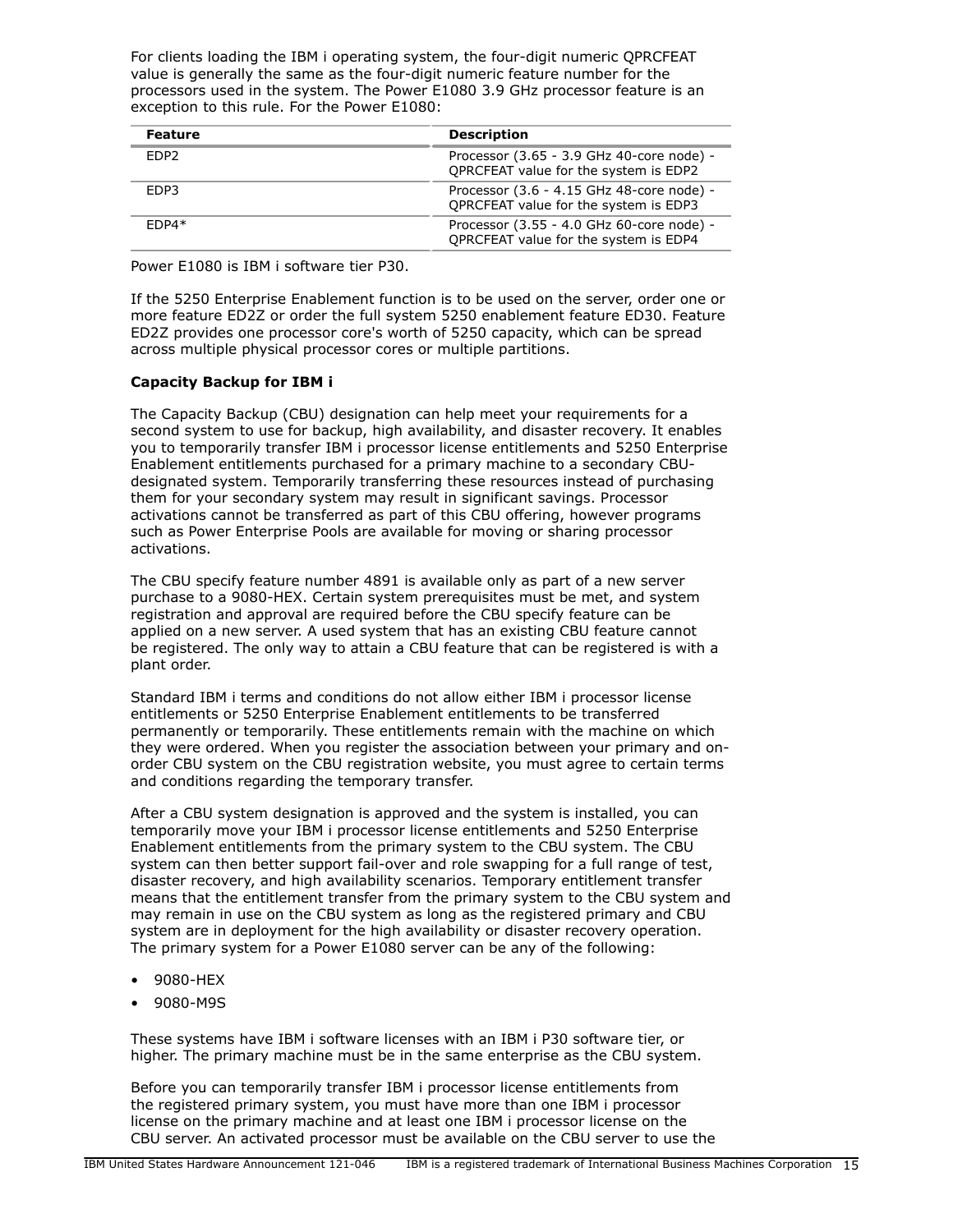transferred entitlement. You may then transfer any IBM i processor entitlements above the minimum of one entitlement (more may be required depending on the replication technology), assuming the total IBM i workload on the primary system does not require the IBM i entitlement you would like to transfer during the time of the transfer. During this temporary transfer, you may see IBM i license "Out of Compliance" warning messages from the CBU system. Such messages that arise in the situation of the temporarily transferred IBM i entitlements Machine may be ignored.

Before you can temporarily transfer 5250 entitlements, you must have more than one 5250 Enterprise Enablement entitlement on the primary server and at least one 5250 Enterprise Enablement entitlement on the CBU system. You may then transfer the entitlements that are not required on the primary server during the time of transfer and that are above the minimum of one entitlement.

For example, if you have a 64-core Power E980 as your primary system with twenty IBM i processor license entitlements (nineteen above the minimum) and two 5250 Enterprise Enablement entitlements (one above the minimum), you can temporarily transfer up to nineteen IBM i entitlements and one 5250 Enterprise Enablement.

If your primary or CBU machine is sold or discontinued from use, any temporary entitlement transfers must be returned to the machine on which they were originally acquired. For CBU registration and further information, see the [Capacity Backup](http://www.ibm.com/support/docview.wss?uid=isg3T1027721) website.

\* Features EDP4, EDPD, and ELCM are not available to order in China.

\*\*Features EB3Z and EB4Z are not available to order in Albania, Bahrain, Bulgaria, Croatia, Egypt, Greece, Jordan, Kuwait, Kosovo, Montenegro, Morocco, Oman, UAE, Qatar, Saudi Arabia, Serbia, Slovakia, Slovenia, Taiwan, and Ukraine.

# **Reliability, Availability, and Serviceability**

# **Reliability**

The reliability of systems starts with components, devices, and subsystems that are designed to be highly reliable. During the design and development process, subsystems go through rigorous verification and integration testing processes. During system manufacturing, systems go through a thorough testing process ensure product quality.

# **Power E1080 system RAS**

The Power E1080 comes with dual line cord redundancy along with n+1 power supply redundancy and n+1 fan rotor redundancy. Power supplies and fans are concurrently maintainable.

The system service processor is redundant with a dynamic failover capability. Each system node has dual processor clock logic with a dynamic failover capability.

Concurrent maintenance of the real-time clock battery and the operator panel is also provided.

# **Memory subsystem RAS**

New Differential DDIMM. Contains new memory buffer. Features OMI connection to processor with retry capabilities and dual lanes with lane reduction.

Key features

- Retry operations
- Each connection has two links with half bandwidth mode
- DDIMM supports chipkill correction plus spare DRAMS, a dynamic row repair capability
- 4U DDIMM includes a spare PMIC (or redundant) PMIC (Power Management Interface controller)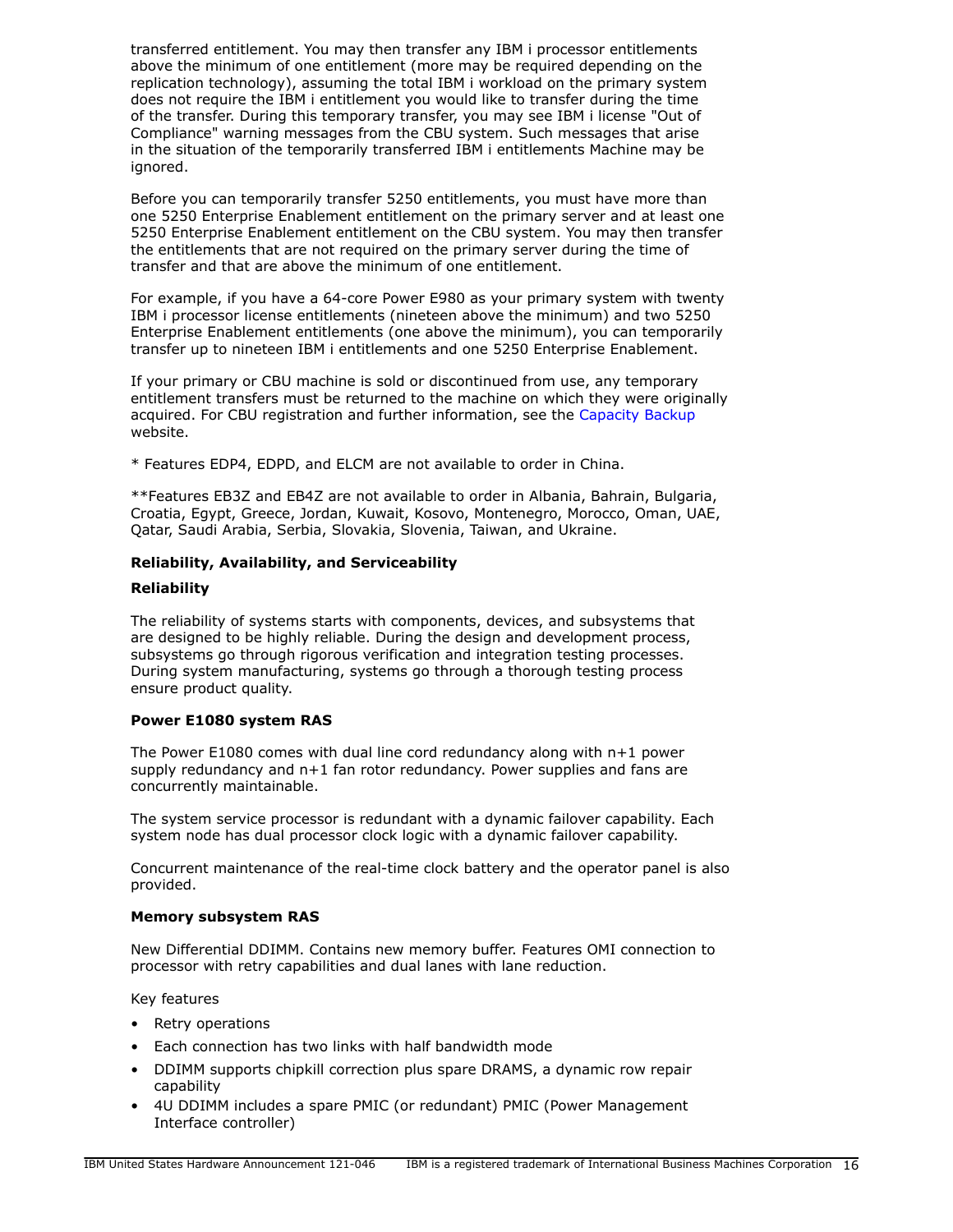### **Mutual surveillance**

The service processor monitors the operation of the firmware during the boot process and also monitors the hypervisor for termination. The hypervisor monitors the service processor and reports a service reference code when it detects surveillance loss. In the IBM PowerVM environment, it will perform a reset/reload if it detects the loss of the service processor.

# **Environmental monitoring functions**

The IBM Power family does ambient and over temperature monitoring and reporting.

### **Power10 processor functions**

As in Power9<sup>TM</sup>, the Power10 processor has the ability to do processor instruction retry for some transient errors and provide core-contained checkstops for certain solid faults.

# **Cache availability**

The L3 caches in the Power10 processor in the memory buffer chip are protected with double-bit detect, single-bit correct error detection code (ECC). In addition, a threshold of correctable errors detected on cache lines can result in the data in the cache lines being purged and the cache lines removed from further operation without requiring a reboot in the PowerVM environment.

Modified data would be handled through Special Uncorrectable Error handling. L1 data and instruction caches also have a retry capability for intermittent errors and a cache set delete mechanism for handling solid failures.

# **Special Uncorrectable Error handling**

Special Uncorrectable Error (SUE) handling prevents an uncorrectable error in memory or modified cache data from immediately causing the system to terminate. Rather, the system tags the data and determines whether it will ever be used again. If the error is irrelevant, it will not force a check stop. When and if data is used, I/O adapters controlled by an I/O hub controller would freeze if data were transferred to an I/O device, otherwise, termination may be limited to the program/kernel or if the data is not owned by the hypervisor.

# **PCI extended error handling**

PCI extended error handling (EEH)-enabled adapters respond to a special data packet generated from the affected PCI slot hardware by calling system firmware, which will examine the affected bus, allow the device driver to reset it, and continue without a system reboot. For Linux, EEH support extends to the majority of frequently used devices, although some third-party PCI devices may not provide native EEH support.

### **Uncorrectable error recovery**

When the auto-restart option is enabled, the system can automatically restart following an unrecoverable software error, hardware failure, or environmentally induced (AC power) failure.

### **Serviceability**

The purpose of serviceability is to efficiently repair the system while attempting to minimize or eliminate impact to system operation. Serviceability includes system installation, MES (system upgrades/downgrades), and system maintenance/repair. Depending upon the system and warranty contract, service may be performed by the client, an IBM representative, or an authorized warranty service provider.

The serviceability features delivered in this system help provide a highly efficient service environment by incorporating the following attributes: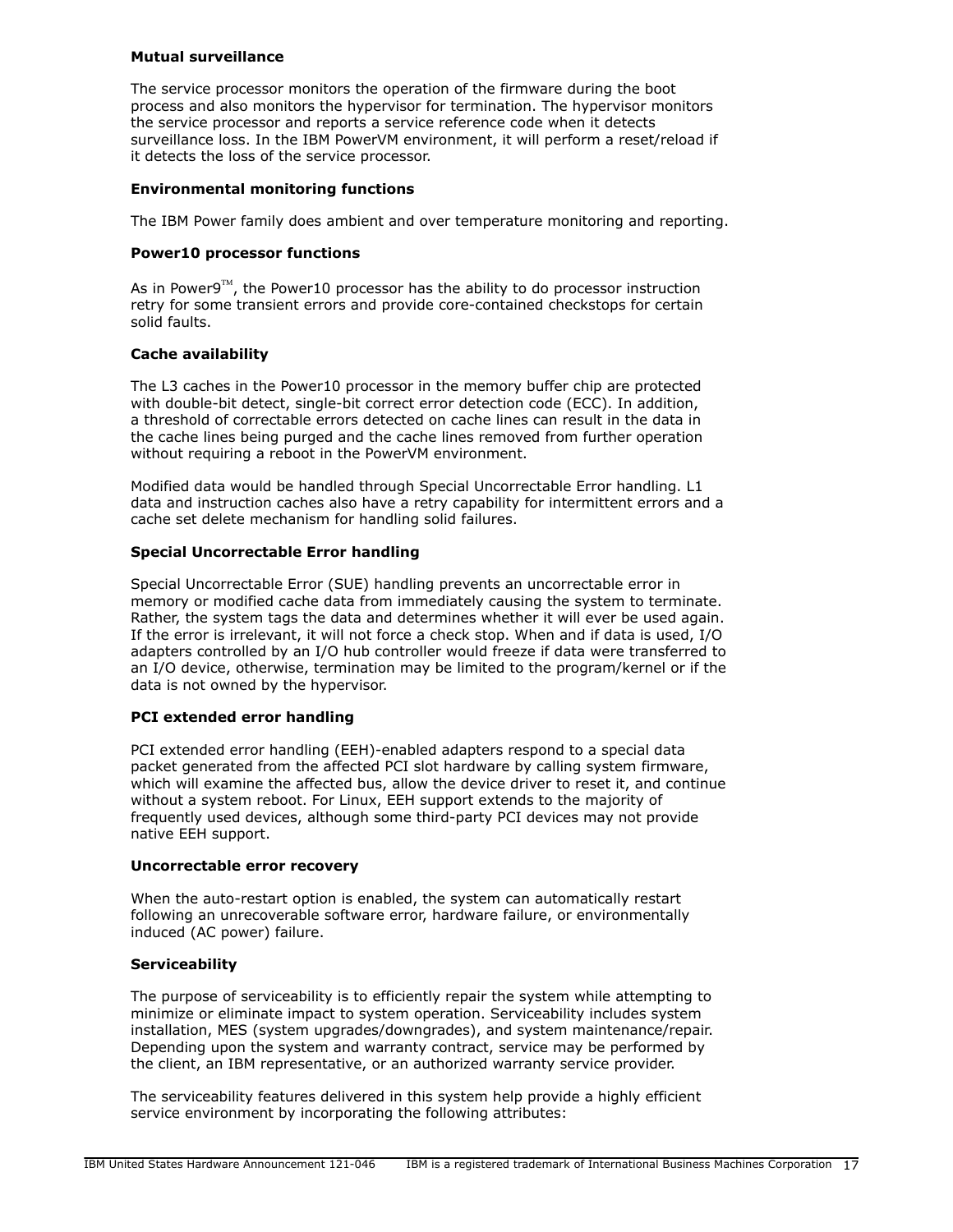- Design for SSR Setup, Install, and Service
- Error Detection and Fault Isolation (ED/FI)
- First Failure Data Capture (FFDC)
- Guiding Light service indicators
- Service labels and service diagrams available on the system and delivered through IBM Documentation
- Step-by-step service procedures documented in IBM Documentation or available through the HMC
- Automatic reporting of serviceable events to IBM through the Electronic Service Agent Call Home application

# **Service environment**

In the PowerVM environment, the HMC is a dedicated server that provides functions for configuring and managing servers for either partitioned or full-system partition using a GUI or command-line interface (CLI) or REST API. An HMC attached to the system enables support personnel (with client authorization) to remotely, or locally to the physical HMC that is in proximity of the server being serviced, log in to review error logs and perform remote maintenance if required.

The Power10 processor-based platforms support several service environments:

• Attachment to one or more HMCs or vHMCs is a supported option by the system with PowerVM. This is the default configuration for servers supporting logical partitions with dedicated or virtual I/O. In this case, all servers have at least one logical partition.

# **Service interface**

Support personnel can use the service interface to communicate with the service support applications in a server using an operator console, a graphical user interface on the management console or service processor, or an operating system terminal. The service interface helps to deliver a clear, concise view of available service applications, helping the support team to manage system resources and service information in an efficient and effective way. Applications available through the service interface are carefully configured and placed to give service providers access to important service functions.

Different service interfaces are used, depending on the state of the system, hypervisor, and operating environment. The primary service interfaces are:

- LEDs
- Operator Panel
- Service Processor menu
- Operating system service menu
- Service Focal Point on the HMC or vHMC with PowerVM

In the guiding light LED implementation, the system can clearly identify components for replacement by using specific component-level LEDs . The servicer can use the identify function to blink the FRU-level LED. When this function is activated, a rollup to the blue enclosure locate and system locate LEDs will occur. These enclosure LEDs will turn on solid and can be used to follow the light path from the system to the enclosure and down to the specific FRU in the PowerVM environment.

# **First Failure Data Capture and error data analysis**

First Failure Data Capture (FFDC) is a technique that helps ensure that when a fault is detected in a system, the root cause of the fault will be captured without the need to re-create the problem or run any sort of extending tracing or diagnostics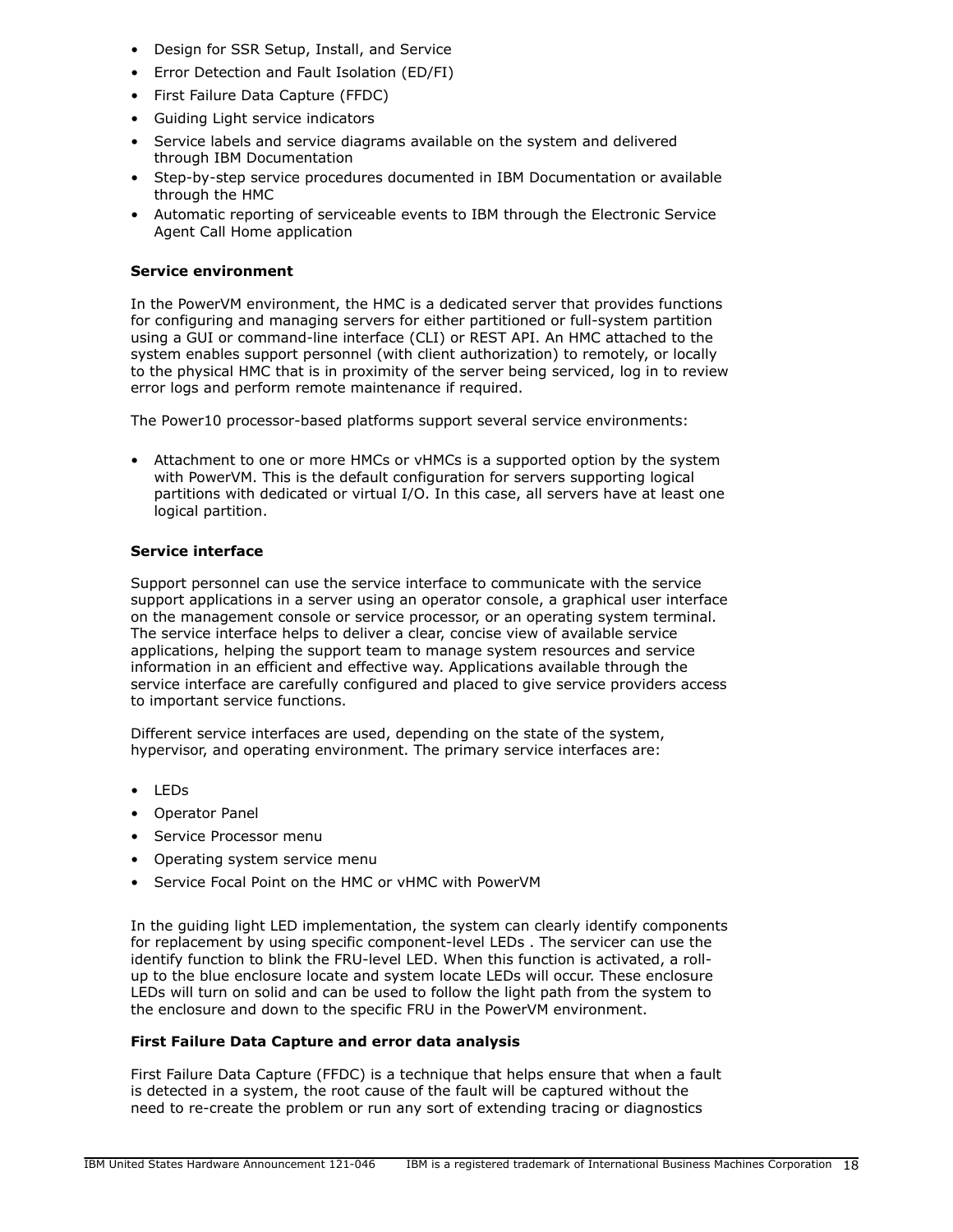program. For the vast majority of faults, a good FFDC design means that the root cause can also be detected automatically without servicer intervention.

FFDC information, error data analysis, and fault isolation are necessary to implement the advanced serviceability techniques that enable efficient service of the systems and to help determine the failing items.

In the rare absence of FFDC and Error Data Analysis, diagnostics are required to recreate the failure and determine the failing items.

### **Diagnostics**

General diagnostic objectives are to detect and identify problems so they can be resolved quickly. Elements of IBM's diagnostics strategy include:

- Provide a common error code format equivalent to a system reference code with PowerVM, system reference number, checkpoint, or firmware error code.
- Provide fault detection and problem isolation procedures. Support remote connection ability to be used by the IBM Remote Support Center or IBM Designated Service.
- Provide interactive intelligence within the diagnostics with detailed online failure information while connected to IBM's back-end system.

# **Automatic diagnostics**

The processor and memory FFDC technology is designed to perform without the need for re-create diagnostics nor require user intervention. Solid and intermittent errors are designed to be correctly detected and isolated at the time the failure occurs. Runtime and boot-time diagnostics fall into this category.

# **Standalone diagnostics with PowerVM**

As the name implies, stand-alone or user-initiated diagnostics requires user intervention. The user must perform manual steps, including:

- Booting from the diagnostics CD, DVD, USB, or network
- Interactively selecting steps from a list of choices

### **Concurrent maintenance**

The determination of whether a firmware release can be updated concurrently is identified in the readme information file that is released with the firmware. An HMC is required for the concurrent firmware update with PowerVM. In addition, concurrent maintenance of PCIe adapters is supported with PowerVM. Concurrent maintenance of the Operator Panel is supported through ASMI. Additional concurrent maintenance includes :

- EXP24S SAS Storage enclosure drawer.
- Drives in the EXP24S Storage enclosure drawer.
- NVMe U.2 drives.
- PCI extender cards, Optical PCIe Link IO Expansion Card.
- PCIe I/O adapters.
- PCIe I/O drawers.
- PCIe to USB Conversion card.
- SMP cables.
- System node AC power supplies: Two functional power supplies must remain installed at all times while the system is operating.
- System node fans.
- System control unit fans.
- System control unit Op Panel.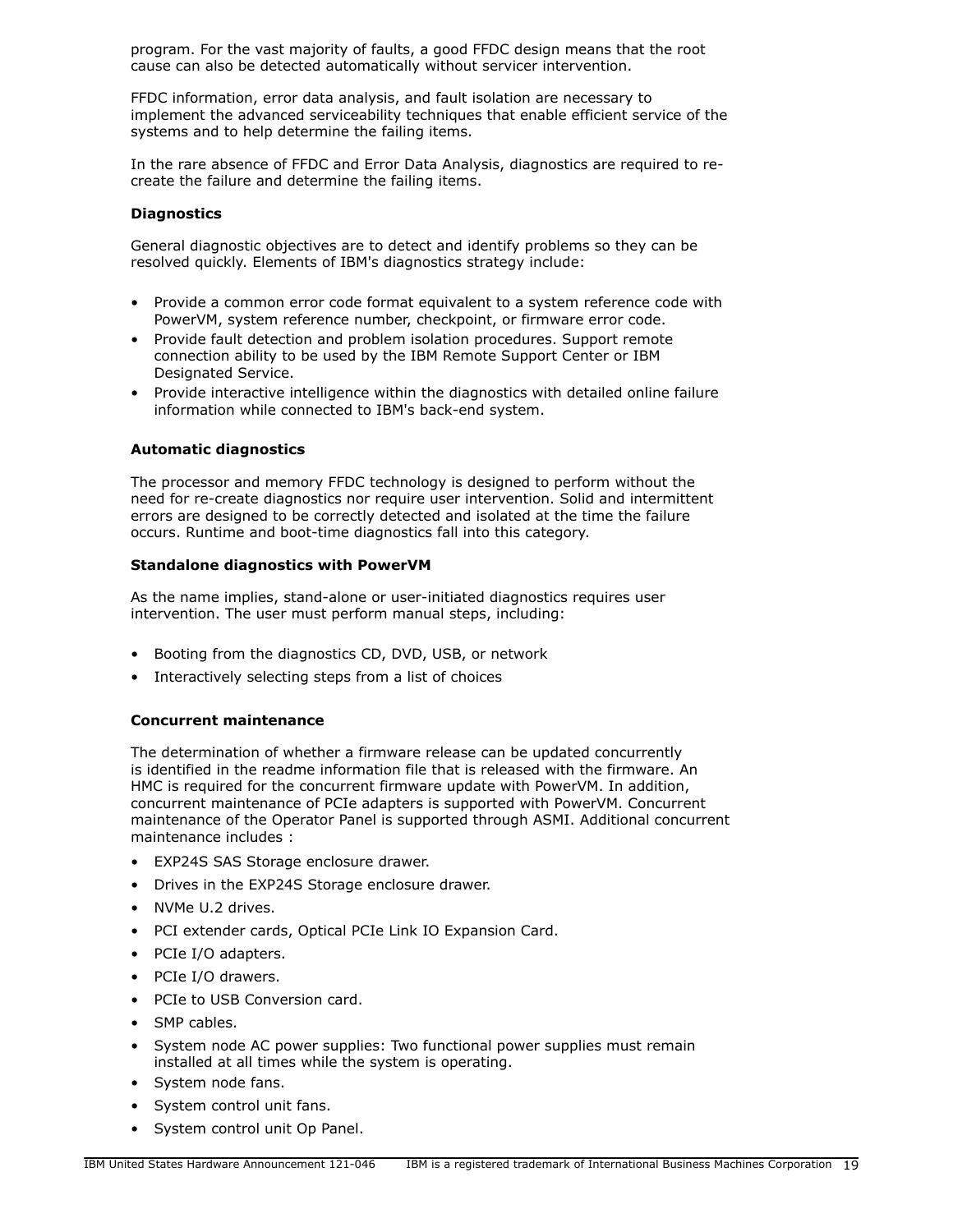- Time of Day battery.
- UPIC Interface card in SCU.
- UPIC power cables from system node to system control unit.

# **Service labels**

Service providers use these labels to assist them in performing maintenance actions. Service labels are found in various formats and positions and are intended to transmit readily available information to the servicer during the repair process. Following are some of these service labels and their purpose:

- Location diagrams: Location diagrams are located on the system hardware, relating information regarding the placement of hardware components. Location diagrams may include location codes, drawings of physical locations, concurrent maintenance status, or other data pertinent to a repair. Location diagrams are especially useful when multiple components such as DIMMs, CPUs, processor books, fans, adapter cards, LEDs, and power supplies are installed.
- Remove/replace procedures: Service labels that contain remove/replace procedures are often found on a cover of the system or in other spots accessible to the servicer. These labels provide systematic procedures, including diagrams detailing how to remove or replace certain serviceable hardware components.
- Arrows: Numbered arrows are used to indicate the order of operation and the serviceability direction of components. Some serviceable parts such as latches, levers, and touch points need to be pulled or pushed in a certain direction and in a certain order for the mechanical mechanisms to engage or disengage. Arrows generally improve the ease of serviceability.

# **QR labels**

QR labels are placed on the system to provide access to key service functions through a mobile device. When the QR label is scanned, it will go to a landing page specific to that server which contains many of the service functions of interest while physically located at the server. These include things such as installation and repair instructions, service diagrams, reference code look up, and so on.

### **Packaging for service**

The following service enhancements are included in the physical packaging of the systems to facilitate service:

- Color coding (touch points): Blue-colored touch points delineate touchpoints on service components where the component can be safely handled for service actions such as removal or installation.
- Tool-less design: Selected IBM systems support tool-less or simple tool designs. These designs require no tools or simple tools such as flathead screw drivers to service the hardware components.
- Positive retention: Positive retention mechanisms help to assure proper connections between hardware components such as cables to connectors, and between two cards that attach to each other. Without positive retention, hardware components run the risk of becoming loose during shipping or installation, preventing a good electrical connection. Positive retention mechanisms like latches, levers, thumb-screws, pop Nylatches (U-clips), and cables are included to help prevent loose connections and aid in installing (seating) parts correctly. These positive retention items do not require tools.

# **Error handling and reporting**

In the event of system hardware or environmentally induced failure, the system runtime error capture capability systematically analyzes the hardware error signature to determine the cause of failure. The analysis result will be stored in system NVRAM. When the system can be successfully restarted either manually or automatically, or if the system continues to operate, the error will be reported to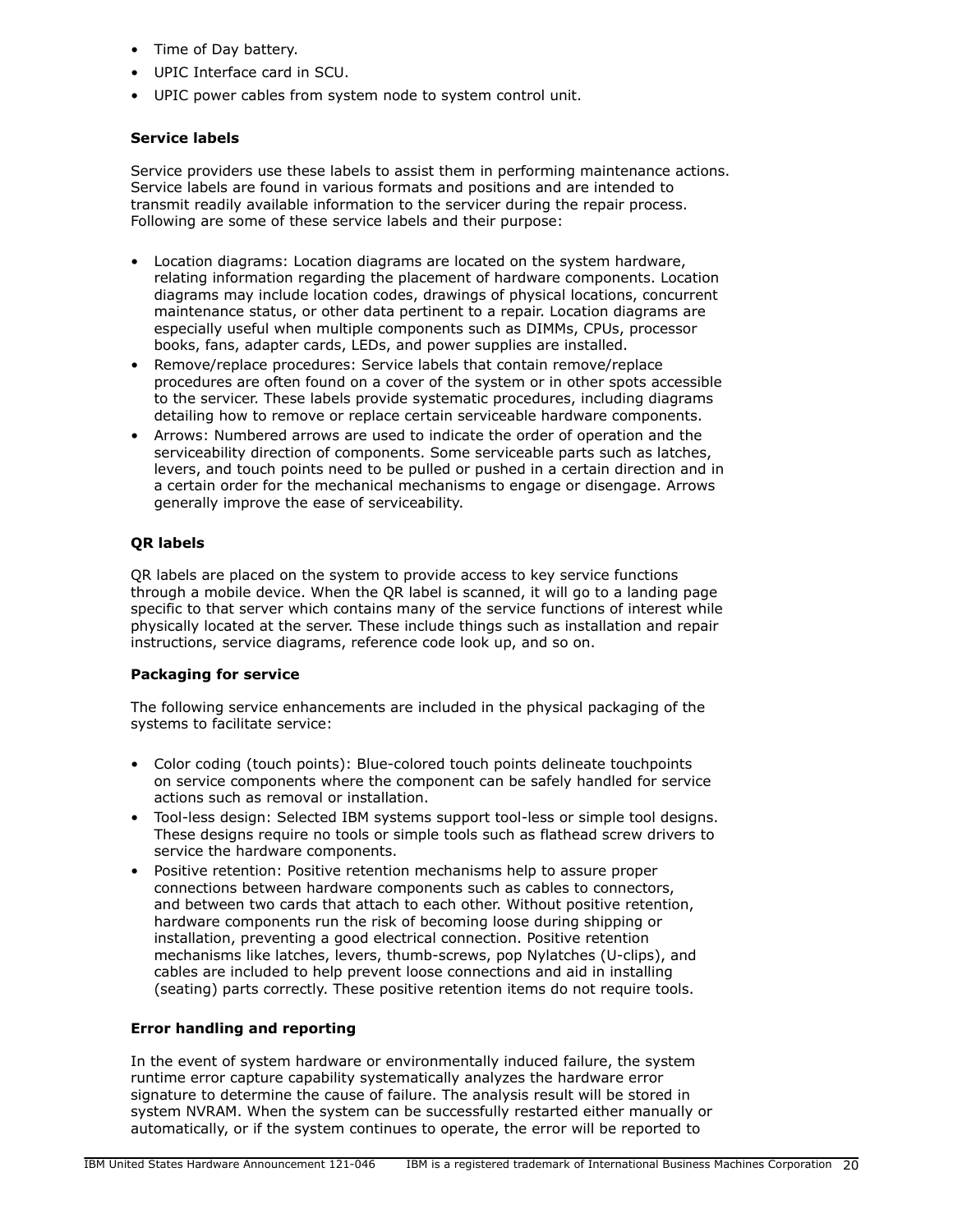the operating system. Hardware and software failures are recorded in the system log. When an HMC is attached in the PowerVM environment, an ELA routine analyzes the error, forwards the event to the Service Focal Point (SFP) application running on the HMC, and notifies the system administrator that it has isolated a likely cause of the system problem. The service processor event log also records unrecoverable checkstop conditions, forwards them to the SFP application, and notifies the system administrator.

The system has the ability to call home through the IBM i operating system to report platform-recoverable errors and errors associated with PCI adapters/devices.

In the HMC-managed environment, a call home service request will be initiated from the HMC and the pertinent failure data with service parts information and part locations will be sent to an IBM service organization. Client contact information and specific system-related data such as the machine type, model, and serial number, along with error log data related to the failure, are sent to IBM Service.

# **Live Partition Mobility**

With PowerVM Live Partition Mobility (LPM), users can migrate an AIX, IBM i or Linux VM running on one Power to another Power without disrupting services. The migration transfers the entire system environment, including processor state, memory, attached virtual devices, and connected users. It provides continuous operating system and application availability during planned outages for repair of hardware and firmware faults. The Power E1080 and other servers using Power10 technology processors with firmware level FW1010 or above supports secure LPM, whereby the VM image is encrypted and compressed prior to transfer. Secure LPM uses on-chip encryption and compression capabilities of the Power10 processor for optimal performance.

# **Service processor**

Diagnostic monitoring of recoverable error from the processor chipset is performed on the system processor itself, while the fatal diagnostic monitoring of the processor chipset is performed by the service processor. It runs on its own boundary and does not require resources from a system processor to be operational to perform its tasks.

Under PowerVM, the service processor supports surveillance of the connection to the HMC and to the system firmware (hypervisor). It also provides several remote power control options, environmental monitoring, reset, restart, remote maintenance, and diagnostic functions, including console mirroring. The service processors menus (ASMI) can be accessed concurrently with system operation, allowing nondisruptive abilities to change system default parameters.

# **Call home**

*Call home* refers to an automatic or manual call from a client location to the IBM support structure with error log data, server status, or other service-related information. Call home invokes the service organization in order for the appropriate service action to begin. Call home can be done through HMC if the system i OS is running, it can also be configured to report OS detected errors. Call Home on the HMC will continue to report platform errors. While configuring call home is optional, clients are encouraged to implement this feature in order to obtain service enhancements such as reduced problem determination and faster and potentially more accurate transmittal of error information. In general, using the call home feature can result in increased system availability. The Electronic Service Agent application can be configured for automated call home. See the next section for specific details on this application.

# **IBM Electronic Services**

Electronic Service Agent and the IBM Electronic Services web portal comprise the IBM Electronic Services solution, which is dedicated to providing fast, exceptional support to IBM clients. IBM Electronic Service Agent is a no-charge tool that proactively monitors and reports hardware events such as system errors,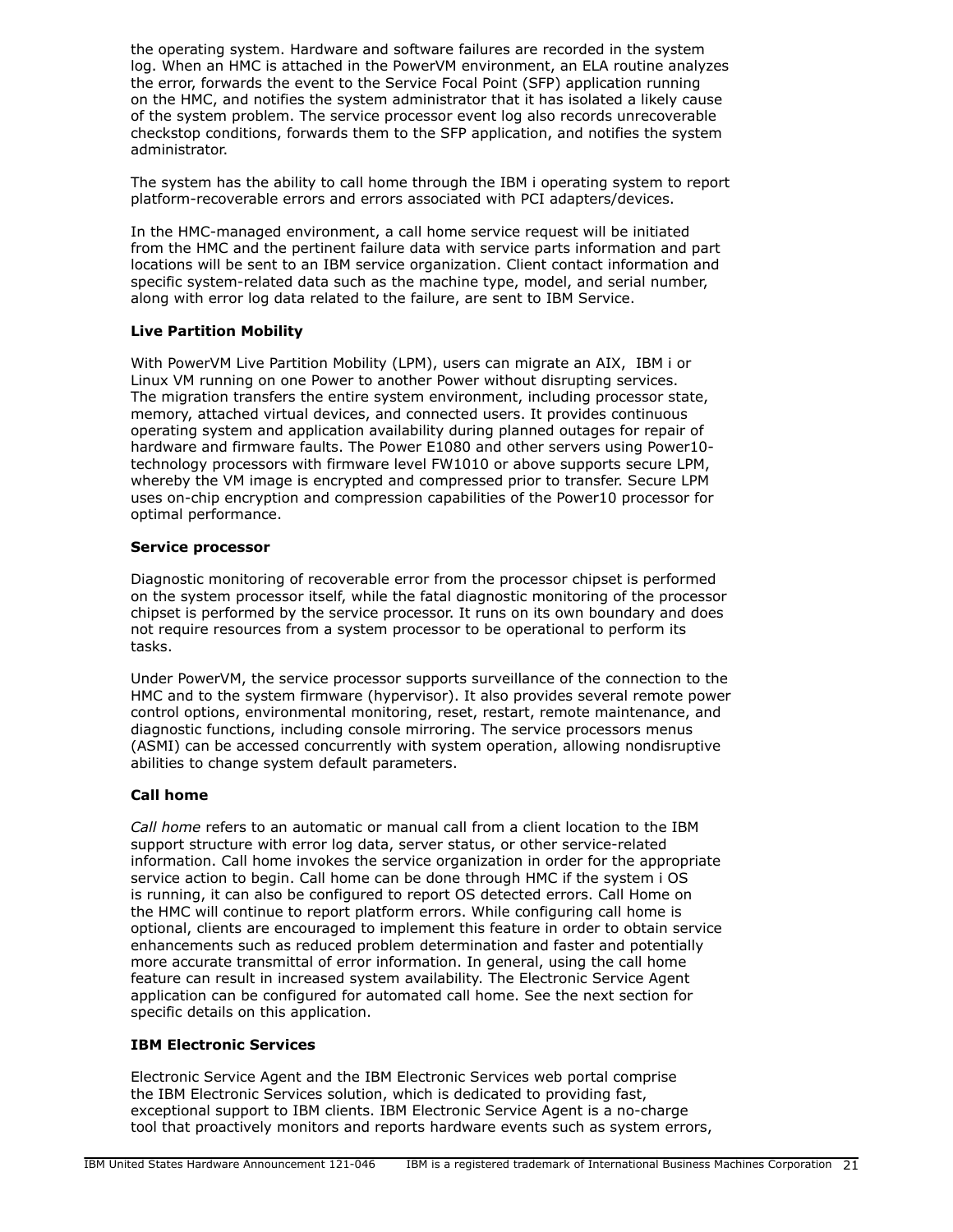performance issues, and inventory. Electronic Service Agent can help focus on the client's company business initiatives, save time, and spend less effort managing day-to-day IT maintenance issues.

System configuration and inventory information collected by Electronic Service Agent also can be viewed on the secure Electronic Services web portal and used to improve problem determination and resolution between the client and the IBM support team. As part of an increased focus to provide even better service to IBM clients, Electronic Service Agent tool configuration and activation comes standard with the system. In support of this effort, a new HMC External Connectivity security whitepaper has been published, which describes data exchanges between the HMC and the IBM Service Delivery Center (SDC) and the methods and protocols for this exchange. To read the whitepaper and prepare for Electronic Service Agent installation, see the "Security" section at the [IBM Electronic Service Agent](http://www.ibm.com/support/esa) website.

Select your country. Click "IBM Electronic Service Agent Connectivity Guide."

# **Benefits: increased uptime**

Electronic Service Agent is designed to enhance the warranty and maintenance service by potentially providing faster hardware error reporting and uploading system information to IBM Support. This can optimize the time monitoring the symptoms, diagnosing the error, and manually calling IBM Support to open a problem record. And 24x7 monitoring and reporting means no more dependency on human intervention or off-hours client personnel when errors are encountered in the middle of the night.

**Security:** The Electronic Service Agent tool is designed to help secure the monitoring, reporting, and storing of the data at IBM. The Electronic Service Agent tool is designed to help securely transmit either through the internet (HTTPS or VPN) or modem to provide clients a single point of exit from their site. Communication is one way. Activating Electronic Service Agent does not enable IBM to call into a client's system.

For additional information, see the [IBM Electronic Service Agent](http://www.ibm.com/support/esa) website.

# **More accurate reporting**

Because system information and error logs are automatically uploaded to the IBM Support Center in conjunction with the service request, clients are not required to find and send system information, decreasing the risk of misreported or misdiagnosed errors. Once inside IBM, problem error data is run through a data knowledge management system, and knowledge articles are appended to the problem record.

# **Customized support**

By using the IBMid entered during activation, clients can view system and support information in the "My Systems" and "Premium Search" sections of the Electronic Services website.

The Electronic Services web portal is a single internet entry point that replaces the multiple entry points traditionally used to access IBM internet services and support. This web portal enables you to gain easier access to IBM resources for assistance in resolving technical problems. The newly improved My Systems and Premium Search functions make it even easier for Electronic Service Agent-enabled clients to track system inventory and find pertinent fixes.

My Systems provides valuable reports of installed hardware and software using information collected from the systems by IBM Electronic Service Agent. Reports are available for any system associated with the client's IBMid. Premium Search combines the function of search and the value of Electronic Service Agent information, providing advanced search of the technical support knowledgebase. Using Premium Search and the Service Agent information that has been collected from the system, clients are able to see search results that apply specifically to their systems.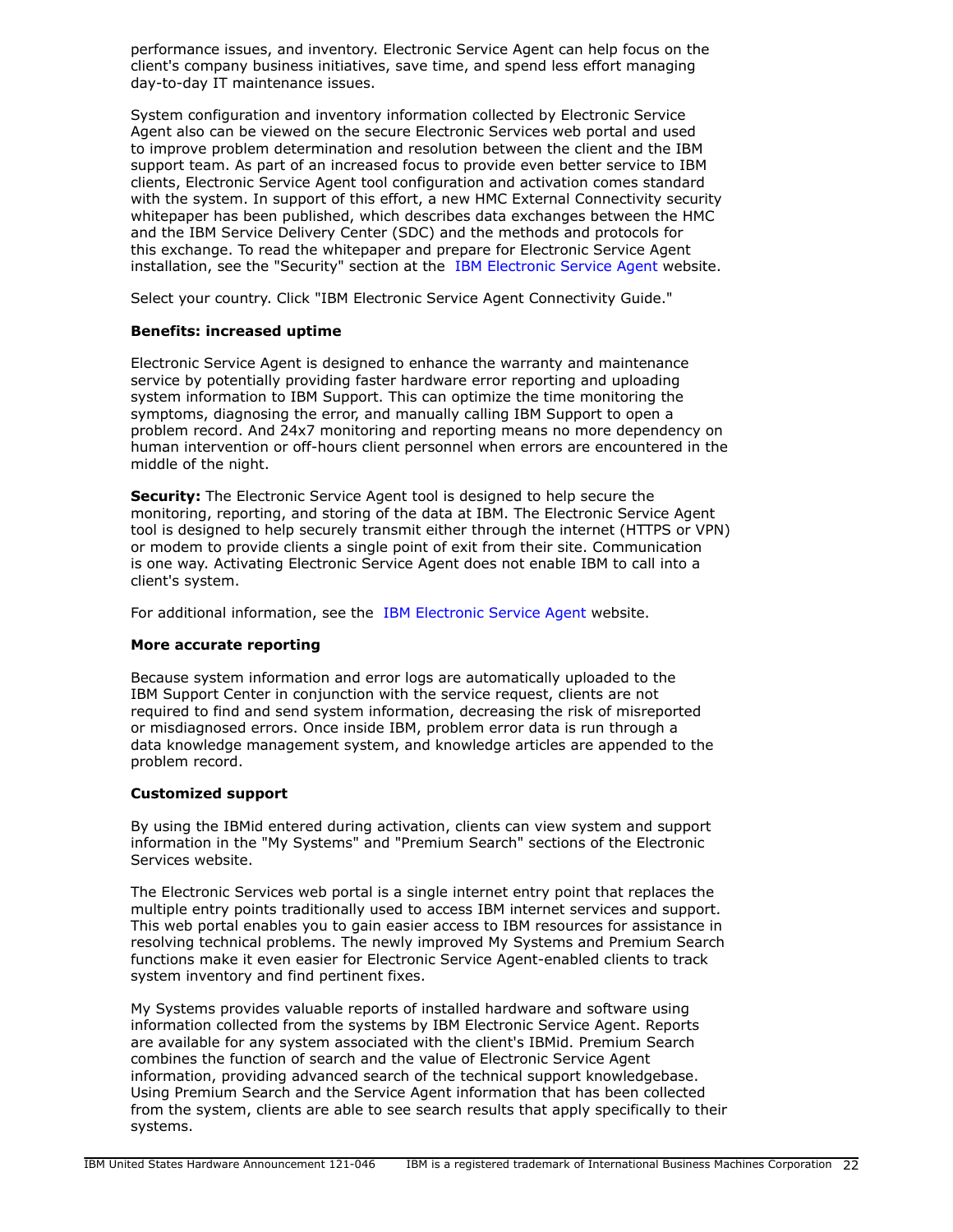For more information on how to utilize the power of IBM Electronic Services, see the following website or contact an [IBM Systems Services Representative](http://www.ibm.com/support/electronic).

### <span id="page-22-0"></span>**Statement of general direction**

IBM intends to deploy Power10 in select Power Virtual Server datacenters. Power10 in Power Virtual Server is intended to deliver improved performance, scale, security, and embedded AI capabilities, allowing clients to further enhance their Power hybrid cloud infrastructure.

IBM intends to offer pay-per-use metering of Red Hat OpenShift<sup>(R)</sup> environments running as an integral part of the Power Systems Private Cloud Solution with Dynamic Capacity. This enablement is designed to expand the breadth of applications that may leverage shared resources and instantaneous access to payper-use capacity that the Power Private Cloud Solution can provide.

Information concerning Red Hat products are obtained from Red Hat. Questions concerning these products should be directed to Red Hat. Red Hat products are offered to users under Red Hat's subscription terms and conditions. Availability and support are the responsibility of Red Hat. IBM is not liable and makes no warranties, express or implied, regarding Red Hat products, including but not limited to any implied warranties or condition of merchantability and fitness for a particular purpose. Moreover, all statements regarding IBM or Red Hat future direction and intent are subject to change or withdrawal without notice and represent goals and objectives only. Information regarding potential future third-party products that may work with IBM products should not be relied on in making a purchase decision. The information mentioned regarding potential future third-party products is not a commitment, promise, or legal obligation to deliver any material, code, or functionality. Information about potential future third-party products may not be incorporated into any contract. The development, release, and timing of any future features of functionality described from IBM or Red Hat remains at the sole discretion of IBM or Red Hat, as applicable.

Statements by IBM regarding its plans, directions, and intent are subject to change or withdrawal without notice at the sole discretion of IBM. Information regarding potential future products is intended to outline general product direction and should not be relied on in making a purchasing decision. The information mentioned regarding potential future products is not a commitment, promise, or legal obligation to deliver any material, code, or functionality. Information about potential future products may not be incorporated into any contract. The development, release, and timing of any future features or functionality described for IBM products remain at the sole discretion of IBM.

### <span id="page-22-1"></span>**Product number**

The following are newly announced features on the specific models of the IBM Power 9080 machine type:

| Description                                      | Machine<br>type | Model<br>number | Feature<br>number |
|--------------------------------------------------|-----------------|-----------------|-------------------|
|                                                  |                 |                 |                   |
| IBM Power E1080                                  | 9080            | <b>HEX</b>      |                   |
| QSFP28 to SFP28 Connector                        | 9080            | <b>HEX</b>      | EB49              |
| QSFP+ 40GbE Base-SR4 Transceiver                 | 9080            | <b>HEX</b>      | <b>EB57</b>       |
| IBM Rack-mount Drawer Bezel and Hardware         | 9080            | <b>HEX</b>      | <b>EBAB</b>       |
| OEM Rack-mount Drawer Bezel and Hardware         | 9080            | <b>HEX</b>      | <b>EBAC</b>       |
| E1080 Control Unit External USB Enablement Cable | 9080            | <b>HEX</b>      | EC <sub>6N</sub>  |
| 800GB Mainstream NVMe U.2 SSD 4k for AIX/Linux   | 9080            | <b>HEX</b>      | EC70              |
| 4.3m (14-Ft) PDU to Wall 3PH/40A 200-240V Power  |                 |                 |                   |
| Cord                                             | 9080            | <b>HEX</b>      | EC <sub>J</sub> 6 |
| Single 5250 Enterprise Enablement                | 9080            | <b>HEX</b>      | ED <sub>2</sub> Z |
| Full 5250 Enterprise Enablement                  | 9080            | <b>HEX</b>      | ED30              |
| 100 GB DDR4 Mobile Memory Activation for HEX     | 9080            | <b>HEX</b>      | <b>EDAB</b>       |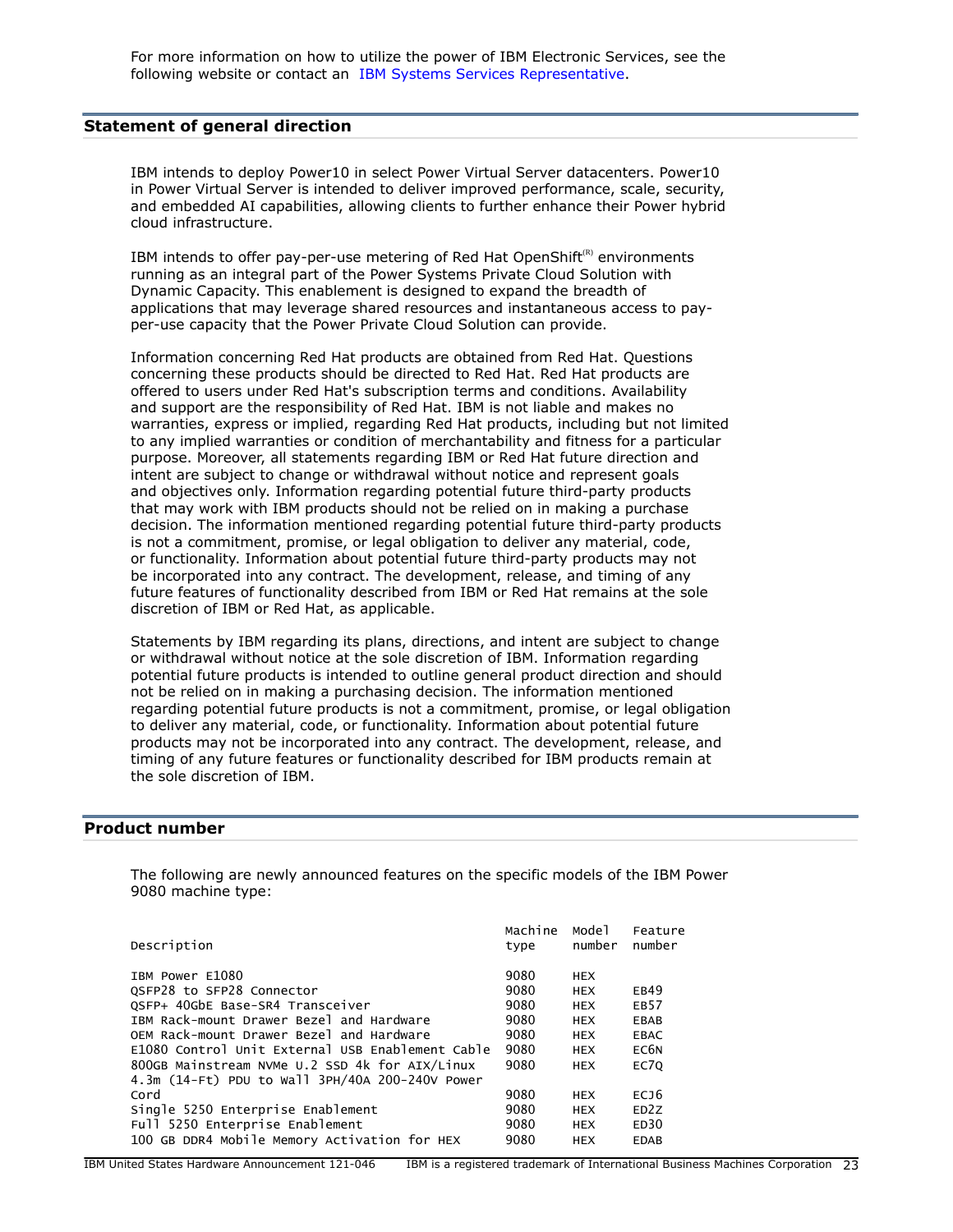| Feature EDAD not orderable in China              |      |            |                  |
|--------------------------------------------------|------|------------|------------------|
| 256 GB Base Memory Activation (Pools 2.0)        | 9080 | <b>HEX</b> | <b>EDAG</b>      |
| Feature EDAG not orderable in China              |      |            |                  |
| 512 GB Base Memory Activation (Pools 2.0)        | 9080 | <b>HEX</b> | <b>EDAH</b>      |
| Feature EDAH not orderable in China              |      |            |                  |
| 256 GB Base Memory Activation Linux only         | 9080 | <b>HEX</b> | <b>EDAL</b>      |
| Feature EDAL not orderable in China              |      |            |                  |
| 512 GB Base Memory Activation Linux only         | 9080 | <b>HEX</b> | <b>EDAM</b>      |
| Feature EDAM not orderable in China              |      |            |                  |
|                                                  |      |            |                  |
| 1 GB Base Memory activation (Pools 2.0) from     |      |            |                  |
| Static                                           | 9080 | <b>HEX</b> | <b>EDAP</b>      |
| Feature EDAP not orderable in China              |      |            |                  |
| 100 GB Base Memory activation (Pools 2.0) from   |      |            |                  |
| Static                                           | 9080 | <b>HEX</b> | <b>EDAQ</b>      |
| Feature EDAQ not orderable in China              |      |            |                  |
| 512 GB Base Memory activation (Pools 2.0) from   |      |            |                  |
| Static                                           | 9080 | <b>HEX</b> | <b>EDAR</b>      |
| Feature EDAR not orderable in China              |      |            |                  |
| 500 GB Base Memory activation (Pools 2.0) from   |      |            |                  |
| Static                                           | 9080 |            |                  |
|                                                  |      | HEX        | <b>EDAS</b>      |
| Feature EDAS not orderable in China              |      |            |                  |
| 1 GB Base Memory activation (Pools 2.0) MES only | 9080 | <b>HEX</b> | <b>EDAT</b>      |
| Feature EDAT not orderable in China              |      |            |                  |
| 100 GB Base Memory activation (Pools 2.0) MES    |      |            |                  |
| only                                             | 9080 | HEX        | <b>EDAU</b>      |
| Feature EDAU not orderable in China              |      |            |                  |
| 100 GB Base Memory Activation (Pools 2.0) from   |      |            |                  |
| Mobile                                           | 9080 | <b>HEX</b> | <b>EDAV</b>      |
|                                                  |      |            |                  |
| Feature EDAV not orderable in China              |      |            |                  |
| 500 GB Base Memory Activation (Pools 2.0) from   |      |            |                  |
| Mobile                                           | 9080 | <b>HEX</b> | <b>EDAW</b>      |
| Feature EDAW not orderable in China              |      |            |                  |
| 512 GB Base Memory Activation Linux only -       |      |            |                  |
| Conversion                                       | 9080 | <b>HEX</b> | <b>EDAX</b>      |
| Feature EDAX not orderable in China              |      |            |                  |
| 2 x SMP cable brackets for non-IBM Rack          | 9080 | <b>HEX</b> | <b>EDBK</b>      |
| Flexible service processor                       | 9080 | <b>HEX</b> | <b>EDFP</b>      |
| 50 System node Indicator drawer                  | 9080 | <b>HEX</b> | EDN1             |
|                                                  |      |            |                  |
| 40-core (4x10) 3.65 to 3.90 GHz (max) Power10    |      |            |                  |
| Processor with 5U system node drawer             | 9080 | <b>HEX</b> | EDP <sub>2</sub> |
| 48-core (4x12) 3.60 to 4.15 GHz (max) Power10    |      |            |                  |
| Processor with 50 system node drawer             | 9080 | <b>HEX</b> | EDP3             |
| 60-core (4x15) 3.55 to 4.00 GHz (max) Power10    |      |            |                  |
| Processor with 5U system node drawer             | 9080 | <b>HEX</b> | EDP4             |
| EDP4 not orderable in China<br>Feature           |      |            |                  |
| 1 core Processor Activation for #EDP2            | 9080 | <b>HEX</b> | <b>EDPB</b>      |
| 1 core Processor Activation for #EDP3            | 9080 | HEX        | <b>EDPC</b>      |
| 1 core Processor Activation for #EDP4            | 9080 | <b>HEX</b> | EDPD             |
| Feature EDPD not orderable in China              |      |            |                  |
| Mobile processor activation for HEX              | 9080 | <b>HEX</b> | <b>EDPZ</b>      |
|                                                  |      |            |                  |
| System Node to System Control Unit Cable Set for |      |            |                  |
| Drawer 2                                         | 9080 | HEX        | <b>EFCE</b>      |
| System Node to System Control Unit Cable Set for |      |            |                  |
| Drawer 3                                         | 9080 | <b>HEX</b> | <b>EFCF</b>      |
| System Node to System Control Unit Cable Set for |      |            |                  |
| Drawer 4                                         | 9080 | <b>HEX</b> | <b>EFCG</b>      |
| System Node to System Control Unit Cable Set for |      |            |                  |
| Drawer 1                                         | 9080 | <b>HEX</b> | <b>EFCH</b>      |
| PCIe x16 to CXP Converter Card, Supports optical |      |            |                  |
|                                                  |      |            |                  |
| cables                                           | 9080 | <b>HEX</b> | EJ24             |
| 4-NVMe U.2 (7mm) Flash drive bays                | 9080 | <b>HEX</b> | <b>EJBC</b>      |
| 4.3m (14-Ft) PDU to Wall 24A 200-240V Power Cord |      |            |                  |
| North America                                    | 9080 | <b>HEX</b> | ELC1             |
| 4.3m (14-Ft) PDU to Wall 3PH/24A 415V Power Cord |      |            |                  |
| North America                                    | 9080 | HEX        | ELC <sub>2</sub> |
| Power Linux processor activation for #EDP2       | 9080 | <b>HEX</b> | <b>ELCL</b>      |
| Power Linux processor activation for #EDP4       | 9080 | <b>HEX</b> | <b>ELCM</b>      |
| Feature ELCM not orderable in China              |      |            |                  |
| PowerVM for Linux indicator for HEX              |      |            |                  |
|                                                  | 9080 | HEX        | <b>ELCN</b>      |
| Power Linux processor activation for #EDP3       | 9080 | HEX        | <b>ELCQ</b>      |
| 512 GB Power Linux Memory Activations for HEX    | 9080 | <b>HEX</b> | ELME             |
| Active Memory expansion enablement for HEX       | 9080 | <b>HEX</b> | EM8F             |
|                                                  |      |            |                  |
| 1 GB Memory activation for HEX                   | 9080 | <b>HEX</b> | EMAZ             |
| 500 GB DDR4 Mobile Memory Activation for HEX     | 9080 | HEX        | EMBK             |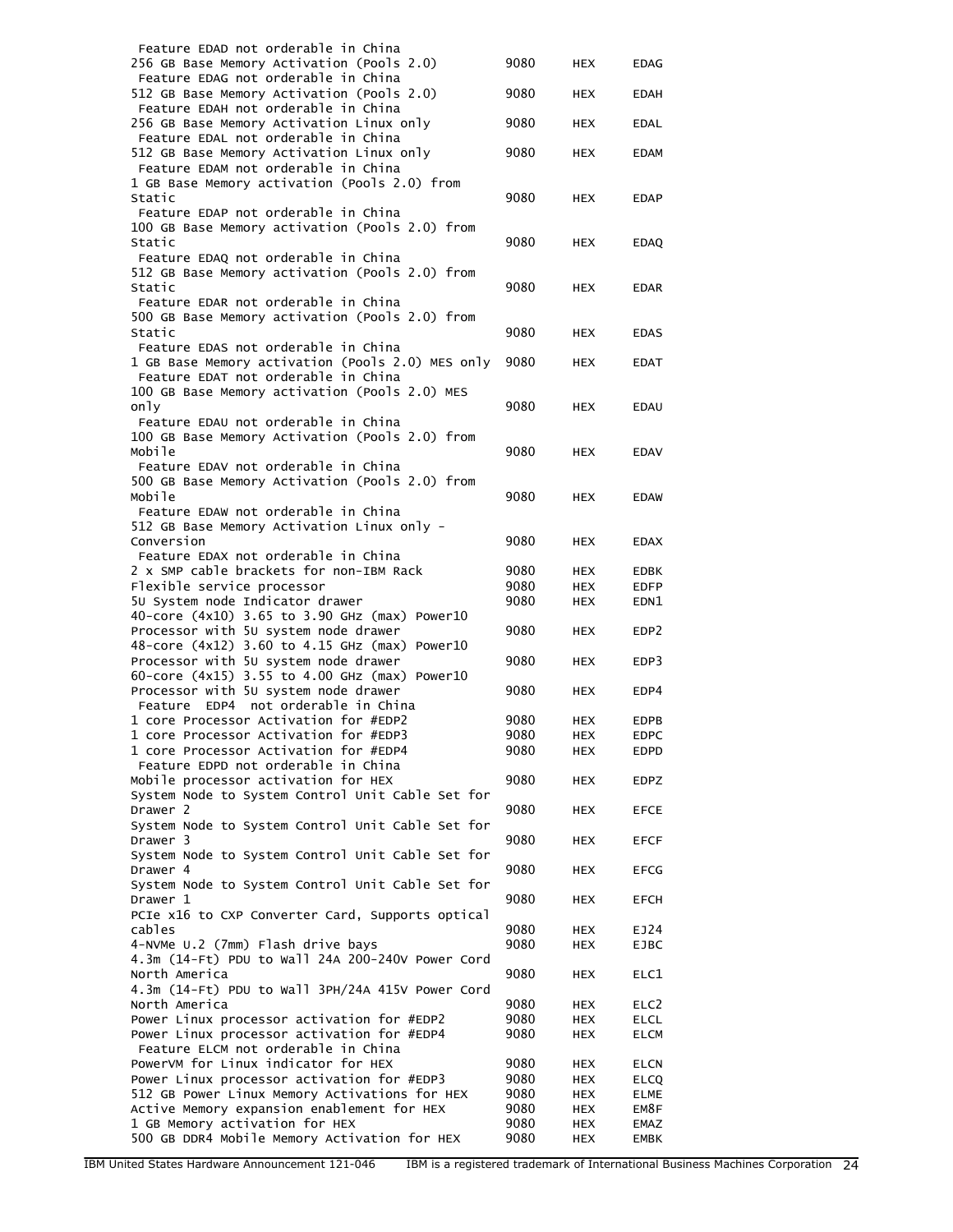| 512 GB Memory Activations for HEX<br>128 GB (4x32GB) DDIMMs, 3200 MHz, 16GBIT DDR4            | 9080 | <b>HEX</b> | <b>EMBZ</b>      |
|-----------------------------------------------------------------------------------------------|------|------------|------------------|
| Memory<br>256 GB (4x64GB) DDIMMs, 3200 MHz, 16GBIT DDR4                                       | 9080 | <b>HEX</b> | EMC1             |
| Memory                                                                                        | 9080 | HEX        | EMC <sub>2</sub> |
| 512 GB (4x128GB) DDIMMS, 2933 MHz, 16GBIT DDR4<br>Memory                                      | 9080 | <b>HEX</b> | EMC3             |
| 1 TB (4x256GB) DDIMMs, 2933 MHz, 16GBIT DDR4<br>Memory                                        | 9080 | <b>HEX</b> | EMC4             |
| 100 GB of #EMAZ Memory activation for HEX<br>1 core Base Processor Activation (Pools 2.0) for | 9080 | HEX        | EMQZ             |
| EDP2 any OS<br>Feature EPDC not orderable in China                                            | 9080 | <b>HEX</b> | <b>EPDC</b>      |
| 1 core Base Processor Activation (Pools 2.0) for                                              |      |            |                  |
| EDP3 any OS                                                                                   | 9080 | <b>HEX</b> | <b>EPDD</b>      |
| Feature EPDD not orderable in China                                                           |      |            |                  |
| 1 core Base Processor Activation (Pools 2.0) for                                              |      |            |                  |
| EDP4 any OS                                                                                   | 9080 | HEX        | <b>EPDS</b>      |
| Feature EPDS not orderable in China                                                           |      |            |                  |
| 1 core Base Processor Activation (Pools 2.0) for                                              |      |            |                  |
| EDP2 Linux only                                                                               | 9080 | <b>HEX</b> | EPDU             |
| Feature EPDU not orderable in China                                                           |      |            |                  |
| 1 core Base Processor Activation (Pools 2.0) for                                              |      |            |                  |
| EDP3 Linux only                                                                               | 9080 | <b>HEX</b> | <b>EPDW</b>      |
| Feature EPDW not orderable in China                                                           |      |            |                  |
| 1 core Base Processor Activation (Pools 2.0) for                                              |      |            |                  |
| EDP4 Linux only                                                                               | 9080 | <b>HEX</b> | <b>EPDX</b>      |
| Feature EPDX not orderable in China                                                           |      |            |                  |
| 1 core Base Proc Act (Pools 2.0) for #EDP2 any                                                |      |            |                  |
| OS (from Static)                                                                              | 9080 | <b>HEX</b> | EPS <sub>0</sub> |
| Feature EPSO not orderable in China                                                           |      |            |                  |
| 1 core Base Proc Act (Pools 2.0) for #EDP3 any                                                |      |            |                  |
| OS (from Static)                                                                              | 9080 | HEX        | EPS1             |
| Feature EPS1 not orderable in China                                                           |      |            |                  |
| 1 core Base Proc Act (Pools 2.0) for #EDP4 any                                                |      |            |                  |
| OS (from Static)                                                                              | 9080 | <b>HEX</b> | EPS <sub>2</sub> |
| Feature EPS2 not orderable in China                                                           |      |            |                  |
| 1 core Base Proc Act (Pools 2.0) for #EDP2 Linux                                              |      |            |                  |
| (from Static)                                                                                 | 9080 | <b>HEX</b> | EPS <sub>5</sub> |
| Feature EPS5 not orderable in China                                                           |      |            |                  |
| 1 core Base Proc Act (Pools 2.0) for #EDP3 Linux                                              |      |            |                  |
| (from Static)                                                                                 | 9080 | <b>HEX</b> | EPS <sub>6</sub> |
| Feature EPS6 not orderable in China                                                           |      |            |                  |
| 1 core Base Proc Act (Pools 2.0) for #EDP4 Linux                                              |      |            |                  |
| (from Static)                                                                                 | 9080 | HEX        | EPS7             |
| Feature EPS7 not orderable in China                                                           |      |            |                  |
| 1 core Base Proc Act (Pools 2.0) for #EDP2 any                                                |      |            |                  |
| OS (from Mobile Prev)                                                                         | 9080 | HEX        | <b>EPSK</b>      |
| Feature EPSK not orderable in China                                                           |      |            |                  |
| 1 core Base Proc Act (Pools 2.0) for #EDP3 any                                                |      |            |                  |
| OS (from Mobile Prev)<br>Feature EPSL not orderable in China                                  | 9080 | HEX        | EPSL             |
| 1 core Base Proc Act (Pools 2.0) for #EDP4 any                                                |      |            |                  |
| OS (from Mobile Prev)                                                                         | 9080 | HEX        | EPSM             |
| Feature EPSM not orderable in China                                                           |      |            |                  |
| AIX Update Access Key (UAK)                                                                   | 9080 | <b>HEX</b> | <b>ESWK</b>      |
|                                                                                               |      |            |                  |

The following are features already announced for the IBM Power Systems 9080 machine type:

| Description                                                     | Machine<br>type | Model<br>number | Feature<br>number |
|-----------------------------------------------------------------|-----------------|-----------------|-------------------|
| Solution Delivery Integration (SDI) Bulk MES<br>Order Indicator | 9080            | <b>HEX</b>      | 0003              |
| OEM Light Manufacturing Order Indicator - EMPTY                 | 9080            | <b>HEX</b>      | 0006              |

One CSC Billing Unit 9080 HEX 0010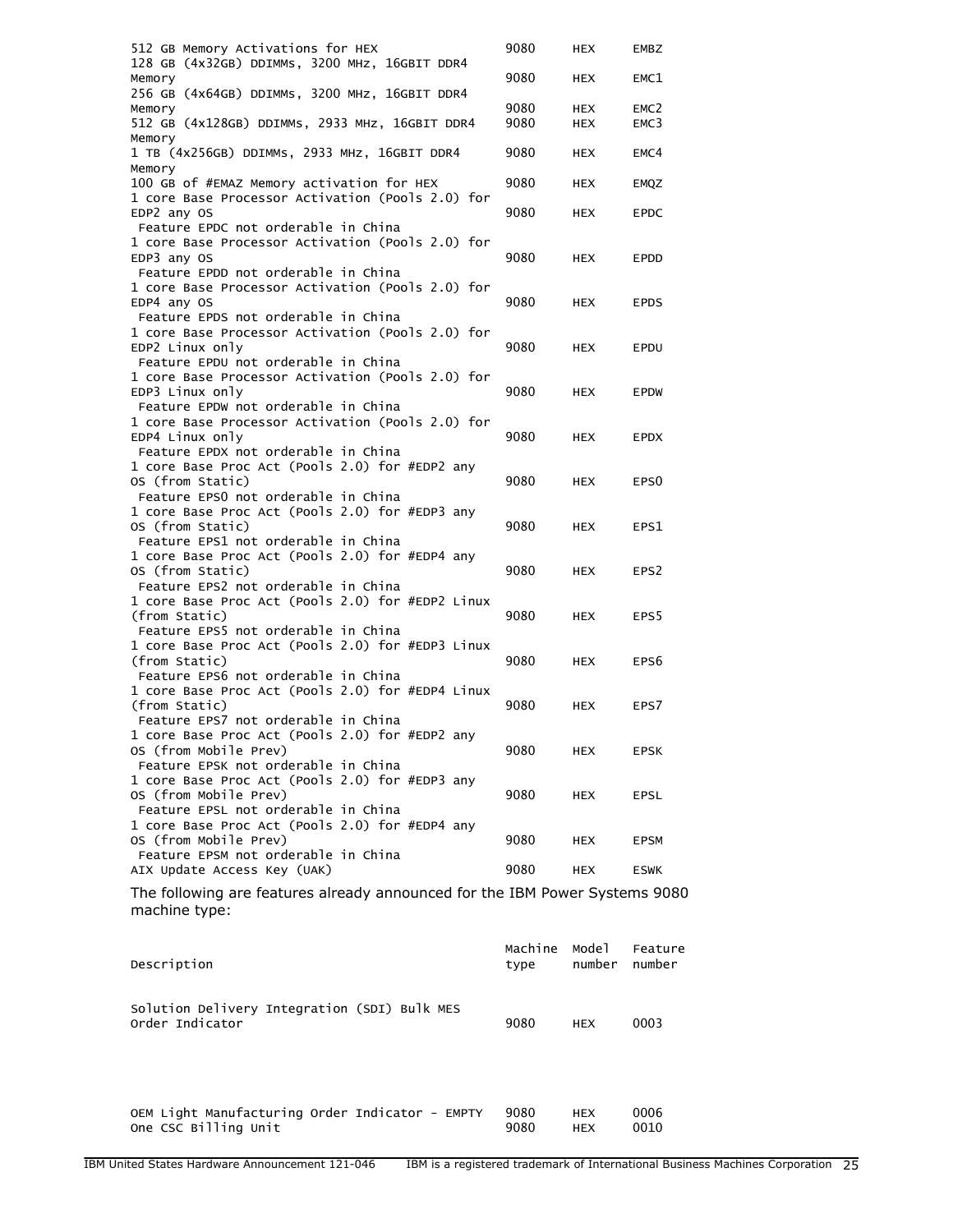| Ten CSC Billing Units<br>Mirrored System Disk Level, Specify Code<br>Device Parity Protection-All, Specify Code<br>Device Parity RAID-6 All, Specify Code                                                                     | 9080<br>9080<br>9080<br>9080                         | HEX<br><b>HEX</b><br><b>HEX</b><br><b>HEX</b>                                                  | 0011<br>0040<br>0041<br>0047                         |
|-------------------------------------------------------------------------------------------------------------------------------------------------------------------------------------------------------------------------------|------------------------------------------------------|------------------------------------------------------------------------------------------------|------------------------------------------------------|
| RISC-to-RISC Data Migration<br>AIX Partition Specify<br>Linux Partition Specify<br>IBM i Operating System Partition Specify<br>Specify Custom Data Protection<br>Mirrored Level System Specify Code<br>RAID Hot Spare Specify | 9080<br>9080<br>9080<br>9080<br>9080<br>9080<br>9080 | <b>HEX</b><br><b>HEX</b><br><b>HEX</b><br><b>HEX</b><br><b>HEX</b><br><b>HEX</b><br><b>HEX</b> | 0205<br>0265<br>0266<br>0267<br>0296<br>0308<br>0347 |
| HMC Factory Integration Specify<br>Display Factory Integration Specify<br>Reserve Rack Space for UPS                                                                                                                          | 9080<br>9080<br>9080                                 | <b>HEX</b><br><b>HEX</b><br><b>HEX</b>                                                         | 0374<br>0375<br>0376                                 |
| Reserve Rack Space for HMC<br>Reserve Rack Space for Display<br>SAN Load Source Specify                                                                                                                                       | 9080<br>9080<br>9080                                 | <b>HEX</b><br><b>HEX</b><br><b>HEX</b>                                                         | 0377<br>0378<br>0837                                 |
| US TAA Compliance Indicator                                                                                                                                                                                                   | 9080                                                 | <b>HEX</b>                                                                                     | 0983                                                 |
| Product assembled in USA manufacturing plant                                                                                                                                                                                  | 9080                                                 | <b>HEX</b>                                                                                     | 0984                                                 |
| USB 500 GB Removable Disk Drive<br>Decline Electronic Service Agent Install                                                                                                                                                   | 9080                                                 | <b>HEX</b>                                                                                     | 1107                                                 |
| Indicator                                                                                                                                                                                                                     | 9080                                                 | <b>HEX</b>                                                                                     | 1120                                                 |
| Custom Service Specify, Rochester Minn, USA                                                                                                                                                                                   | 9080                                                 | <b>HEX</b>                                                                                     | 1140                                                 |
| 300GB 15k RPM SAS SFF-2 Disk Drive (AIX/Linux)                                                                                                                                                                                | 9080                                                 | <b>HEX</b>                                                                                     | 1953                                                 |
| 600GB 10k RPM SAS SFF-2 HDD for AIX/Linux                                                                                                                                                                                     | 9080                                                 | <b>HEX</b>                                                                                     | 1964                                                 |
| Primary OS - IBM i                                                                                                                                                                                                            | 9080                                                 | <b>HEX</b>                                                                                     | 2145                                                 |
| Primary OS - AIX<br>Primary OS - Linux                                                                                                                                                                                        | 9080<br>9080                                         | <b>HEX</b><br><b>HEX</b>                                                                       | 2146<br>2147                                         |
| SAS Cable (AE) Adapter to Enclosure, single                                                                                                                                                                                   |                                                      |                                                                                                |                                                      |
| controller/single path 3M                                                                                                                                                                                                     | 9080                                                 | HEX                                                                                            | 3684                                                 |
| Rack Indicator- Not Factory Integrated                                                                                                                                                                                        | 9080                                                 | HEX                                                                                            | 4650                                                 |
| Rack Indicator, Rack #1                                                                                                                                                                                                       | 9080                                                 | HEX                                                                                            | 4651                                                 |
| Rack Indicator, Rack #2<br>Rack Indicator, Rack #3                                                                                                                                                                            | 9080<br>9080                                         | <b>HEX</b>                                                                                     | 4652<br>4653                                         |
| Rack Indicator, Rack #4                                                                                                                                                                                                       | 9080                                                 | <b>HEX</b><br><b>HEX</b>                                                                       | 4654                                                 |
| Rack Indicator, Rack #5                                                                                                                                                                                                       | 9080                                                 | <b>HEX</b>                                                                                     | 4655                                                 |
| Rack Indicator, Rack #6                                                                                                                                                                                                       | 9080                                                 | <b>HEX</b>                                                                                     | 4656                                                 |
| Rack Indicator, Rack #7                                                                                                                                                                                                       | 9080                                                 | <b>HEX</b>                                                                                     | 4657                                                 |
| Rack Indicator, Rack #8                                                                                                                                                                                                       | 9080                                                 | <b>HEX</b>                                                                                     | 4658                                                 |
| Rack Indicator, Rack #9<br>Rack Indicator, Rack #10                                                                                                                                                                           | 9080<br>9080                                         | <b>HEX</b><br><b>HEX</b>                                                                       | 4659<br>4660                                         |
| Rack Indicator, Rack #11                                                                                                                                                                                                      | 9080                                                 | <b>HEX</b>                                                                                     | 4661                                                 |
| Rack Indicator, Rack #12                                                                                                                                                                                                      | 9080                                                 | <b>HEX</b>                                                                                     | 4662                                                 |
| Rack Indicator, Rack #13                                                                                                                                                                                                      | 9080                                                 | HEX                                                                                            | 4663                                                 |
| Rack Indicator, Rack #14                                                                                                                                                                                                      | 9080                                                 | <b>HEX</b>                                                                                     | 4664                                                 |
| Rack Indicator, Rack #15                                                                                                                                                                                                      | 9080                                                 | <b>HEX</b>                                                                                     | 4665                                                 |
| Rack Indicator, Rack #16<br>CBU SPECIFY                                                                                                                                                                                       | 9080<br>9080                                         | <b>HEX</b><br><b>HEX</b>                                                                       | 4666<br>4891                                         |
| Software Preload Required                                                                                                                                                                                                     | 9080                                                 | HEX                                                                                            | 5000                                                 |
| PowerVM Enterprise Edition                                                                                                                                                                                                    | 9080                                                 | <b>HEX</b>                                                                                     | 5228                                                 |
| PCIe2 LP 4-port 1GbE Adapter                                                                                                                                                                                                  | 9080                                                 | <b>HEX</b>                                                                                     | 5260                                                 |
| Sys Console On HMC                                                                                                                                                                                                            | 9080                                                 | <b>HEX</b>                                                                                     | 5550                                                 |
| PCIe2 4-port 1GbE Adapter<br>Power Cord 4.3m (14-ft), Drawer to IBM PDU (250V/<br>10A)                                                                                                                                        | 9080<br>9080                                         | <b>HEX</b><br><b>HEX</b>                                                                       | 5899<br>6458                                         |
| Power Cord 4.3m (14-ft), Drawer To OEM PDU<br>(125V, 15A)                                                                                                                                                                     | 9080                                                 | HEX                                                                                            | 6460                                                 |
| Power Cord 4.3m (14-ft), Drawer to Wall/OEM PDU                                                                                                                                                                               |                                                      |                                                                                                |                                                      |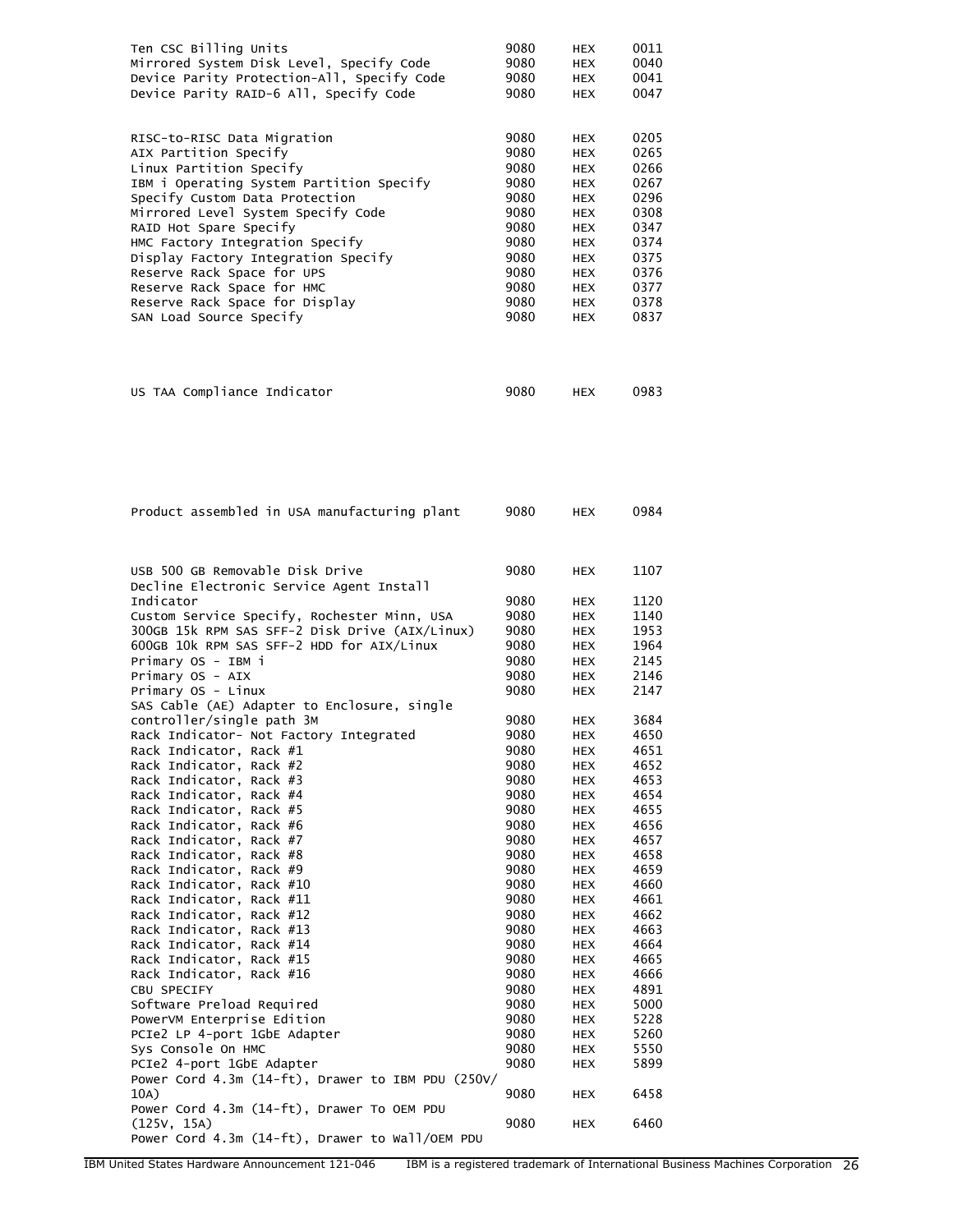| $(250V/15A)$ U.S.                                                                       | 9080         | HEX               | 6469         |
|-----------------------------------------------------------------------------------------|--------------|-------------------|--------------|
| Power Cord 1.8m (6-ft), Drawer to Wall (125V/15A)                                       | 9080         | HEX               | 6470         |
| Power Cord 2.7m (9-ft), Drawer to Wall/OEM PDU                                          |              |                   |              |
| (250V/10A)                                                                              | 9080         | <b>HEX</b>        | 6471         |
| Power Cord 2.7m (9-ft), Drawer to Wall/OEM PDU                                          |              |                   |              |
| (250V/16A)                                                                              | 9080         | HEX               | 6472         |
| Power Cord 2.7m (9-ft), Drawer to Wall/OEM PDU                                          |              |                   |              |
| (250V/10A)                                                                              | 9080         | <b>HEX</b>        | 6473         |
| Power Cord 2.7m (9-ft), Drawer to Wall/OEM PDU,                                         |              |                   |              |
| (250V/13A)<br>Power Cord 2.7m (9-ft), Drawer to Wall/OEM PDU,                           | 9080         | HEX               | 6474         |
| (250V/16A)                                                                              | 9080         | <b>HEX</b>        | 6475         |
| Power Cord 2.7m (9-ft), Drawer to Wall/OEM PDU,                                         |              |                   |              |
| (250V/10A)                                                                              | 9080         | HEX               | 6476         |
| Power Cord 2.7m (9-ft), Drawer to Wall/OEM PDU,                                         |              |                   |              |
| (250V/16A)                                                                              | 9080         | <b>HEX</b>        | 6477         |
| Power Cord 2.7 M(9-foot), To Wall/OEM PDU,                                              |              |                   |              |
| (250V, 16A)                                                                             | 9080         | <b>HEX</b>        | 6478         |
| Power Cord 2.7m (9-ft), Drawer to Wall/OEM PDU,                                         |              |                   |              |
| (125V/15A or 250V/10A)                                                                  | 9080         | HEX               | 6488         |
| 4.3m (14-Ft) 3PH/32A 380-415V Power Cord                                                | 9080         | HEX               | 6489         |
| 4.3m (14-Ft) 1PH/63A 200-240V Power Cord<br>4.3m (14-Ft) 1PH/60A (48A derated) 200-240V | 9080         | HEX               | 6491         |
| Power Cord                                                                              | 9080         | HEX               | 6492         |
| Power Cord 2.7m (9-ft), Drawer to Wall/OEM PDU,                                         |              |                   |              |
| (250V/10A)                                                                              | 9080         | HEX               | 6493         |
| Power Cord 2.7m (9-ft), Drawer to Wall/OEM PDU,                                         |              |                   |              |
| (250V/10A)                                                                              | 9080         | <b>HEX</b>        | 6494         |
| Power Cord 2.7M (9-foot), To Wall/OEM PDU,                                              |              |                   |              |
| (250V, 10A)                                                                             | 9080         | HEX               | 6496         |
| Power Cable - Drawer to IBM PDU, 200-240V/10A                                           | 9080         | HEX               | 6577         |
| Power Cord 2.7M (9-foot), To Wall/OEM PDU,                                              |              |                   |              |
| (125V, 15A)                                                                             | 9080         | HEX               | 6651         |
| 4.3m (14-Ft) 3PH/16A 380-415V Power Cord                                                | 9080         | HEX               | 6653         |
| 4.3m (14-Ft) 1PH/30A (24A derated) Power Cord                                           | 9080         | HEX               | 6654         |
| 4.3m (14-Ft) 1PH/30A (24A derated) WR Power Cord                                        | 9080         | HEX               | 6655         |
| 4.3m (14-Ft) 1PH/32A Power Cord<br>4.3m (14-Ft) 1PH/32A Power Cord-Australia            | 9080<br>9080 | HEX<br><b>HEX</b> | 6656<br>6657 |
| 4.3m (14-Ft) 1PH/30A (24A derated) Power                                                |              |                   |              |
| Cord-Korea                                                                              | 9080         | HEX               | 6658         |
| Power Cord 2.7M (9-foot), To Wall/OEM PDU,                                              |              |                   |              |
| (250V, 15A)                                                                             | 9080         | HEX               | 6659         |
| Power Cord 4.3m (14-ft), Drawer to Wall/OEM PDU                                         |              |                   |              |
| (125V/15A)                                                                              | 9080         | HEX               | 6660         |
| Power Cord 2.8m (9.2-ft), Drawer to IBM PDU,                                            |              |                   | 6665         |
| (250V/10A)<br>4.3m (14-Ft) 3PH/32A 380-415V Power                                       | 9080         | HEX               |              |
| Cord-Australia                                                                          | 9080         | <b>HEX</b>        | 6667         |
| Power Cord 4.3M (14-foot), Drawer to OEM PDU,                                           |              |                   |              |
| (250V, 15A)                                                                             | 9080         | <b>HEX</b>        | 6669         |
| Power Cord 2.7M (9-foot), Drawer to IBM PDU,                                            |              |                   |              |
| 250V/10A                                                                                | 9080         | HEX               | 6671         |
| Power Cord 2M (6.5-foot), Drawer to IBM PDU,                                            |              |                   |              |
| 250V/10A<br>Power Cord 2.7m (9-ft), Drawer to Wall/OEM PDU,                             | 9080         | HEX               | 6672         |
| (250V/10A)                                                                              | 9080         | HEX               | 6680         |
| Intelligent PDU+, 1 EIA Unit, Universal UTG0247                                         |              |                   |              |
| Connector                                                                               | 9080         | HEX               | 7109         |
| Environmental Monitoring Probe                                                          | 9080         | <b>HEX</b>        | 7118         |
| Power Distribution Unit                                                                 | 9080         | HEX               | 7188         |
| Power Distribution Unit (US) - 1 EIA Unit,                                              |              |                   |              |
| Universal, Fixed Power Cord                                                             | 9080         | HEX               | 7196         |
| OEM (Generic) Indicator                                                                 | 9080         | <b>HEX</b>        | 7770         |
| OEM (GROUPE BULL) Indicator                                                             | 9080         | <b>HEX</b>        | 7773         |
| OEM (Hitachi) Indicator                                                                 | 9080         | HEX               | 7775         |
| OEM Publications for IBM Logo Product<br>Indicator for Inspur Power servers             | 9080<br>9080 | HEX               | 7779<br>777A |
| Ethernet Cable, 15m, Hardware Management Console                                        |              | HEX               |              |
| to System Unit                                                                          | 9080         | HEX               | 7802         |
| Base Customer Spec Plcmnt                                                               | 9080         | HEX               | 8453         |
| Order Routing Indicator- System Plant                                                   | 9080         | HEX               | 9169         |
| Language Group Specify - US English                                                     | 9080         | HEX               | 9300         |
| New AIX License Core Counter                                                            | 9080         | <b>HEX</b>        | 9440         |
| New IBM i License Core Counter                                                          | 9080         | HEX               | 9441         |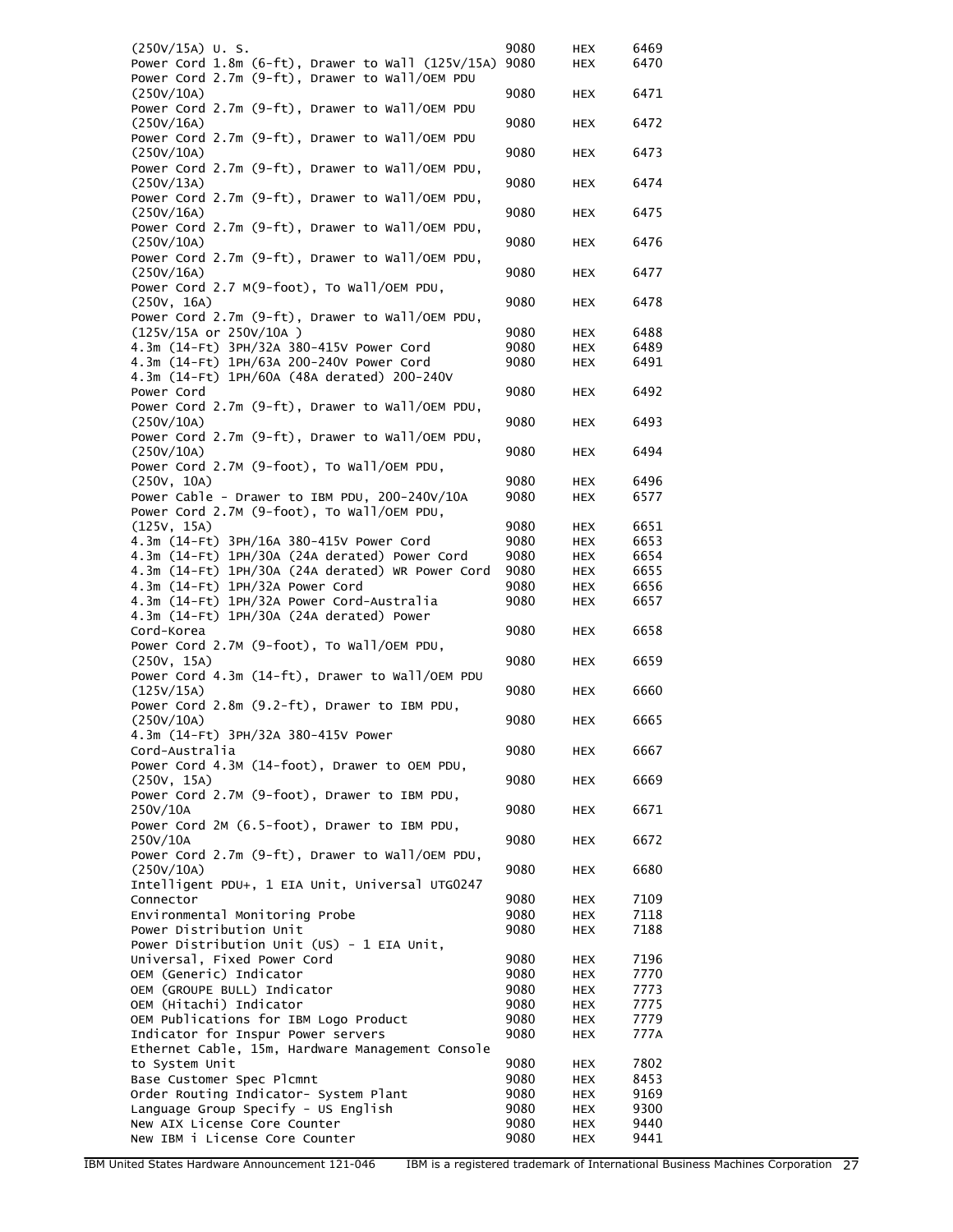| New Red Hat License Core Counter                                              | 9080         | <b>HEX</b>               | 9442              |
|-------------------------------------------------------------------------------|--------------|--------------------------|-------------------|
| New SUSE License Core Counter                                                 | 9080         | <b>HEX</b>               | 9443              |
| Other AIX License Core Counter                                                | 9080         | <b>HEX</b>               | 9444              |
| Other Linux License Core Counter                                              | 9080         | <b>HEX</b>               | 9445              |
| 3rd Party Linux License Core Counter                                          | 9080         | HEX                      | 9446              |
| VIOS Core Counter                                                             | 9080         | <b>HEX</b>               | 9447              |
| Other IBM i License Core Counter                                              | 9080         | <b>HEX</b>               | 9448              |
| Other License Core Counter                                                    | 9080         | <b>HEX</b>               | 9449              |
| Month Indicator                                                               | 9080         | <b>HEX</b>               | 9461              |
| Day Indicator                                                                 | 9080         | HEX                      | 9462              |
| Hour Indicator                                                                | 9080         | <b>HEX</b>               | 9463              |
| Minute Indicator                                                              | 9080         | <b>HEX</b>               | 9464              |
| Oty Indicator                                                                 | 9080         | <b>HEX</b>               | 9465              |
| Countable Member Indicator                                                    | 9080         | <b>HEX</b>               | 9466              |
| Language Group Specify - Dutch                                                | 9080         | HEX                      | 9700              |
| Language Group Specify - French                                               | 9080         | <b>HEX</b>               | 9703              |
| Language Group Specify - German                                               | 9080         | <b>HEX</b>               | 9704              |
| Language Group Specify - Polish                                               | 9080         | <b>HEX</b>               | 9705              |
| Language Group Specify - Norwegian                                            | 9080         | <b>HEX</b>               | 9706              |
| Language Group Specify - Portuguese                                           | 9080         | HEX                      | 9707              |
| Language Group Specify - Spanish                                              | 9080<br>9080 | <b>HEX</b>               | 9708              |
| Language Group Specify - Italian                                              |              | <b>HEX</b>               | 9711              |
| Language Group Specify - Canadian French<br>Language Group Specify - Japanese | 9080<br>9080 | <b>HEX</b>               | 9712<br>9714      |
| Language Group Specify - Traditional Chinese                                  |              | <b>HEX</b>               |                   |
|                                                                               | 9080         |                          | 9715              |
| (Taiwan)                                                                      | 9080         | <b>HEX</b>               | 9716              |
| Language Group Specify - Korean                                               | 9080         | <b>HEX</b><br><b>HEX</b> | 9718              |
| Language Group Specify - Turkish<br>Language Group Specify - Hungarian        | 9080         | <b>HEX</b>               | 9719              |
| Language Group Specify - Slovakian                                            | 9080         | HEX                      | 9720              |
| Language Group Specify - Russian                                              | 9080         | <b>HEX</b>               | 9721              |
| Language Group Specify - Simplified Chinese (PRC)                             | 9080         | <b>HEX</b>               | 9722              |
| Language Group Specify - Czech                                                | 9080         | <b>HEX</b>               | 9724              |
| Language Group Specify - Romanian                                             | 9080         | <b>HEX</b>               | 9725              |
| Language Group Specify - Croatian                                             | 9080         | HEX                      | 9726              |
| Language Group Specify - Slovenian                                            | 9080         | <b>HEX</b>               | 9727              |
| Language Group Specify - Brazilian Portuguese                                 | 9080         | <b>HEX</b>               | 9728              |
| Language Group Specify - Thai                                                 | 9080         | <b>HEX</b>               | 9729              |
| Customer Install MES                                                          | 9080         | <b>HEX</b>               | 9742              |
| Notify CSO After Install                                                      | 9080         | <b>HEX</b>               | 9743              |
| Product Renovated by IBM Indicator                                            | 9080         | <b>HEX</b>               | 9993              |
| 10m (30.3-ft) - IBM MTP 12 strand cable for 40/                               |              |                          |                   |
| 100G transceivers                                                             | 9080         | <b>HEX</b>               | EB <sub>2</sub> J |
| 30m (90.3-ft) - IBM MTP 12 strand cable for 40/                               |              |                          |                   |
| 100G transceivers                                                             | 9080         | HEX                      | EB <sub>2</sub> K |
| Lift Tool                                                                     | 9080         | <b>HEX</b>               | EB <sub>2</sub> Z |
| Mobile Enablement                                                             | 9080         | HEX                      | EB35              |
| Lift tool based on GenieLift GL-8 (standard)                                  | 9080         | <b>HEX</b>               | EB3Z              |
| Feature EB3Z not orderable in Albania, Bahrain, Bulgaria, Croatia,            |              |                          |                   |
| Egypt, Greece, Jordan, Kuwait, Kosovo, Montenegro, Morocco, Oman, UAE,        |              |                          |                   |
| Qatar, Saudi Arabia, Serbia, Slovakia, Slovenia, Taiwan and Ukraine           |              |                          |                   |
| 10GbE Optical Transceiver SFP+ SR                                             | 9080         | <b>HEX</b>               | EB46              |
| 25GbE Optical Transceiver SFP28                                               | 9080         | HEX                      | EB47              |
| 1GbE Base-T Transceiver RJ45                                                  | 9080         | HEX                      | EB48              |
| 0.5m SFP28/25GbE copper Cable                                                 | 9080         | HEX                      | EB4J              |
| 1.0m SFP28/25GbE copper Cable                                                 | 9080         | <b>HEX</b>               | EB4K              |
| 2.0m SFP28/25GbE copper Cable                                                 | 9080         | <b>HEX</b>               | EB4M              |
| 2.0m QSFP28/100GbE copper split Cable to SFP28                                |              |                          |                   |
| $4x25$ GbE                                                                    | 9080         | <b>HEX</b>               | EB4P              |
| Service wedge shelf tool kit for EB3Z                                         | 9080         | <b>HEX</b>               | EB4Z              |
| Feature EB4Z not orderable in Albania, Bahrain, Bulgaria, Croatia,            |              |                          |                   |
| Egypt, Greece, Jordan, Kuwait, Kosovo, Montenegro, Morocco, Oman, UAE,        |              |                          |                   |
| Qatar, Saudi Arabia, Serbia, Slovakia, Slovenia, Taiwan and Ukraine           |              |                          |                   |
| 100GbE Optical Transceiver QSFP28                                             | 9080         | <b>HEX</b>               | EB <sub>59</sub>  |
| 1.0M 100GbE Copper Cable QSFP28                                               | 9080         | HEX                      | EB5K              |
| 1.5M 100GbE Copper Cable QSFP28                                               | 9080         | HEX                      | EB5L              |
| 2.0M 100GbE Copper Cable QSFP28                                               | 9080         | <b>HEX</b>               | EB5M              |
| 3M 100GbE Optical Cable QSFP28 (AOC)                                          | 9080         | <b>HEX</b>               | EB5R              |
| 5M 100GbE Optical Cable QSFP28 (AOC)                                          | 9080         | <b>HEX</b>               | EB5S              |
| 10M 100GbE Optical Cable QSFP28 (AOC)                                         | 9080         | HEX                      | EB5T              |
| 15M 100GbE Optical Cable QSFP28 (AOC)                                         | 9080         | HEX                      | EB5U              |
| 20M 100GbE Optical Cable QSFP28 (AOC)                                         | 9080         | HEX                      | EB5V              |
| 30M 100GbE Optical Cable QSFP28 (AOC)                                         | 9080         | <b>HEX</b>               | EB5W              |
| 50M 100GbE Optical Cable QSFP28 (AOC)                                         | 9080         | HEX                      | EB5X              |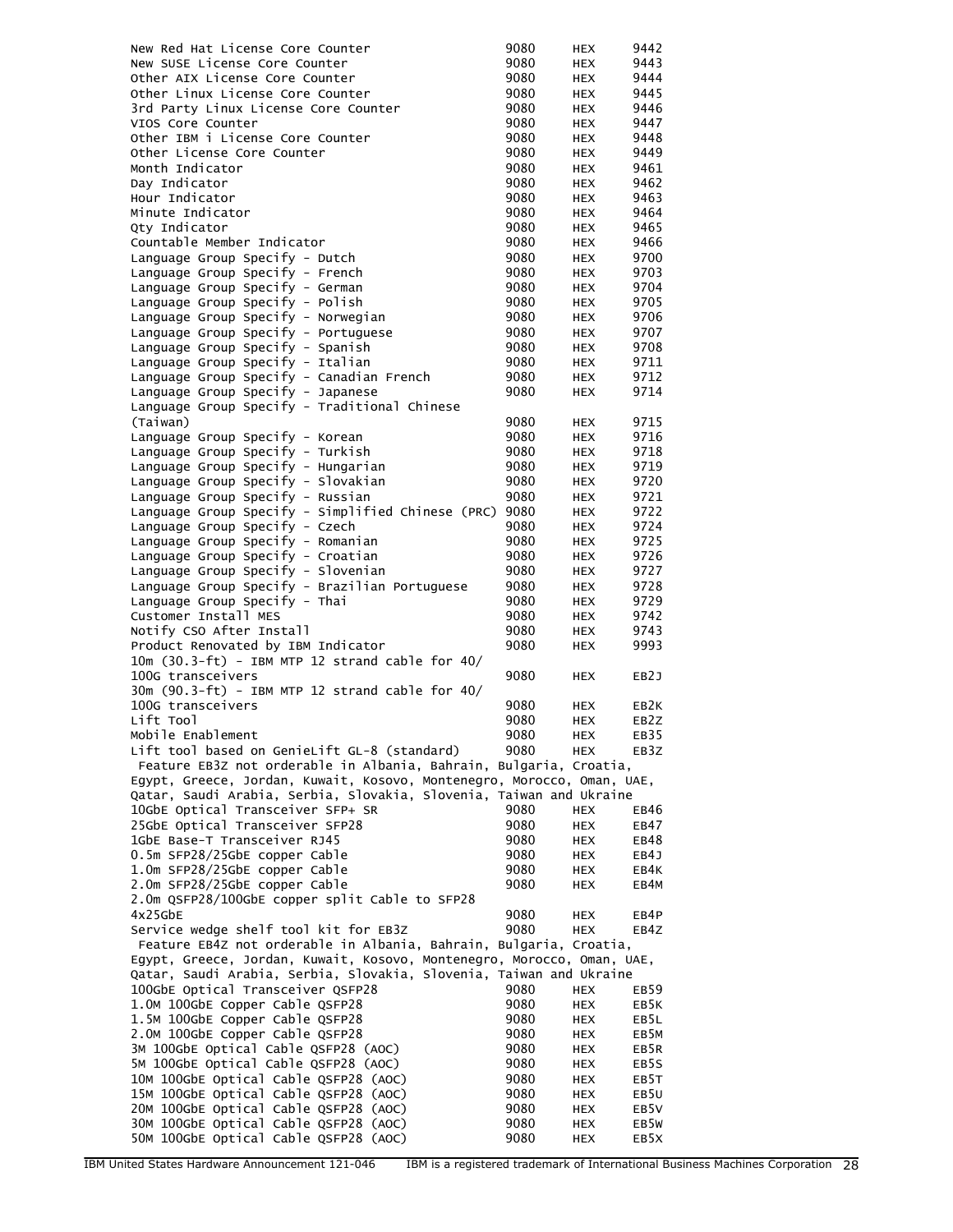| 100M 100GbE Optical Cable QSFP28 (AOC)                                            | 9080         | HEX                      | EB5Y                |
|-----------------------------------------------------------------------------------|--------------|--------------------------|---------------------|
| IBM i 7.3 Indicator                                                               | 9080         | HEX                      | EB73                |
| IBM i 7.4 Indicator                                                               | 9080         | <b>HEX</b>               | EB74                |
| 1.6M USB Cable                                                                    | 9080         | HEX                      | EBK4                |
| PCIe3 LP 2-Port 10Gb NIC&ROCE SR/Cu Adapter                                       | 9080         | HEX                      | EC2R                |
| PCIe3 2-Port 10Gb NIC&ROCE SR/Cu Adapter                                          | 9080         | <b>HEX</b>               | EC2S                |
| PCIe3 LP 2-Port 25/10Gb NIC&ROCE SR/Cu Adapter                                    | 9080         | HEX                      | EC2T                |
| PCIe3 2-Port 25/10Gb NIC&ROCE SR/Cu Adapter                                       | 9080         | <b>HEX</b>               | EC <sub>2U</sub>    |
| Mainstream 800 GB SSD NVMe U.2 module                                             | 9080         | <b>HEX</b>               | EC5J                |
| Mainstream 1.6 TB SSD NVMe U.2 module                                             | 9080         | <b>HEX</b>               | EC5K                |
| Mainstream 3.2 TB SSD NVMe U.2 module<br>PCIe4 LP 2-port 100Gb ROCE EN LP adapter | 9080<br>9080 | <b>HEX</b><br><b>HEX</b> | EC5L<br>EC67        |
| PCIe2 LP 2-Port USB 3.0 Adapter                                                   | 9080         | <b>HEX</b>               | EC6J                |
| SAS X Cable 3m - HD Narrow 6Gb 2-Adapters to                                      |              |                          |                     |
| Enclosure                                                                         | 9080         | HEX                      | <b>ECBJ</b>         |
| SAS X Cable 6m - HD Narrow 6Gb 2-Adapters to                                      |              |                          |                     |
| Enclosure                                                                         | 9080         | <b>HEX</b>               | <b>ECBK</b>         |
| SAS X Cable 15m - HD Narrow 3Gb 2-Adapters to                                     |              |                          |                     |
| Enclosure                                                                         | 9080         | HEX                      | <b>ECBM</b>         |
| SAS YO Cable 1.5m - HD Narrow 6Gb Adapter to                                      |              |                          |                     |
| Enclosure                                                                         | 9080         | <b>HEX</b>               | <b>ECBT</b>         |
| SAS YO Cable 3m - HD Narrow 6Gb Adapter to                                        |              |                          |                     |
| Enclosure                                                                         | 9080         | <b>HEX</b>               | ECBU                |
| SAS YO Cable 6m - HD Narrow 6Gb Adapter to                                        |              |                          |                     |
| Enclosure                                                                         | 9080         | HEX                      | <b>ECBV</b>         |
| SAS YO Cable 10m - HD Narrow 6Gb Adapter to                                       |              |                          |                     |
| Enclosure                                                                         | 9080         | <b>HEX</b>               | <b>ECBW</b>         |
| SAS AE1 Cable 4m - HD Narrow 6Gb Adapter to                                       |              |                          |                     |
| Enclosure                                                                         | 9080         | HEX                      | <b>ECBY</b>         |
| SAS YE1 Cable 3m - HD Narrow 6Gb Adapter to                                       | 9080         |                          |                     |
| Enclosure<br>2M Active Optical Cable Pair for PCIe3 Expansion                     |              | HEX                      | <b>ECBZ</b>         |
| Drawer                                                                            | 9080         | <b>HEX</b>               | <b>ECCR</b>         |
| 10M Active Optical Cable Pair for PCIe3                                           |              |                          |                     |
| Expansion Drawer                                                                  | 9080         | HEX                      | <b>ECCY</b>         |
| 20M Active Optical Cable Pair for PCIe3                                           |              |                          |                     |
| Expansion Drawer                                                                  | 9080         | <b>HEX</b>               | <b>ECCZ</b>         |
| 3.0M SAS X12 Cable (Two Adapter to Enclosure)                                     | 9080         | <b>HEX</b>               | <b>ECDJ</b>         |
| 4.5M SAS X12 Active Optical Cable (Two Adapter                                    |              |                          |                     |
| to Enclosure)                                                                     | 9080         | HEX                      | <b>ECDK</b>         |
| 10M SAS X12 Active Optical Cable (Two Adapter to                                  |              |                          |                     |
| Enclosure)                                                                        | 9080         | HEX                      | <b>ECDL</b>         |
| 1.5M SAS YO12 Cable (Adapter to Enclosure)                                        | 9080         | <b>HEX</b>               | <b>ECDT</b>         |
| 3.0M SAS YO12 Cable (Adapter to Enclosure)                                        | 9080         | HEX                      | ECDU                |
| 4.5M SAS YO12 Active Optical Cable (Adapter to                                    |              |                          |                     |
| Enclosure)                                                                        | 9080         | <b>HEX</b>               | <b>ECDV</b>         |
| 10M SAS YO12 Active Optical Cable (Adapter to                                     |              |                          |                     |
| Enclosure)                                                                        | 9080         | <b>HEX</b>               | <b>ECDW</b>         |
| 0.6M SAS AA12 Cable (Adapter to Adapter)<br>3.0M SAS AA12 Cable                   | 9080<br>9080 | HEX                      | ECE0<br>ECE3        |
| 4.5M SAS AA12 Active Optical Cable (Adapter to                                    |              | HEX                      |                     |
| Adapter)                                                                          | 9080         | HEX                      | ECE4                |
| 4.3m (14-Ft) PDU to Wall 3PH/24A 200-240V                                         |              |                          |                     |
| Delta-wired Power Cord                                                            | 9080         | <b>HEX</b>               | ECJ5                |
| 4.3m (14-Ft) PDU to Wall 3PH/48A 200-240V                                         |              |                          |                     |
| Delta-wired Power Cord                                                            | 9080         | HEX                      | ECJ7                |
| High Function 9xC19 Single-Phase or Three-Phase                                   |              |                          |                     |
| Wye PDU plus                                                                      | 9080         | HEX                      | ECJJ                |
| High Function 9xC19 PDU plus 3-Phase Delta                                        | 9080         | HEX                      | ECJL                |
| High Function 12xC13 Single-Phase or Three-Phase                                  |              |                          |                     |
| Wye PDU plus                                                                      | 9080         | HEX                      | ECJN                |
| High Function 12xC13 PDU plus 3-Phase Delta                                       | 9080         | HEX                      | <b>ECJQ</b>         |
| Custom Service Specify, Montpellier, France                                       | 9080         | <b>HEX</b>               | <b>ECSF</b>         |
| Machine Kit of Parts (MKIT) Indicator                                             | 9080         | HEX                      | <b>ECSL</b>         |
| Custom Service Specify, Mexico                                                    | 9080         | HEX                      | ECSM                |
| Custom Service Specify, Poughkeepsie, USA                                         | 9080         | HEX                      | ECSP                |
| Integrated Solution Packing                                                       | 9080         | HEX                      | <b>ECSS</b>         |
| Optical Wrap Plug<br>Captive Rack identifier                                      | 9080<br>9080 | <b>HEX</b><br><b>HEX</b> | ECW <sub>0</sub>    |
| Mobile Enablement                                                                 | 9080         | HEX                      | <b>EFCR</b><br>EH35 |
| SAP HANA TRACKING FEATURE                                                         | 9080         | HEX                      | <b>EHKV</b>         |
| Boot Drive / Load Source in EXP24SX Specify (in                                   |              |                          |                     |
| #ESLS or #ELLS)                                                                   | 9080         | HEX                      | EHR <sub>2</sub>    |
| SSD Placement Indicator - #ESLS/#ELLS                                             | 9080         | HEX                      | EHS <sub>2</sub>    |
|                                                                                   |              |                          |                     |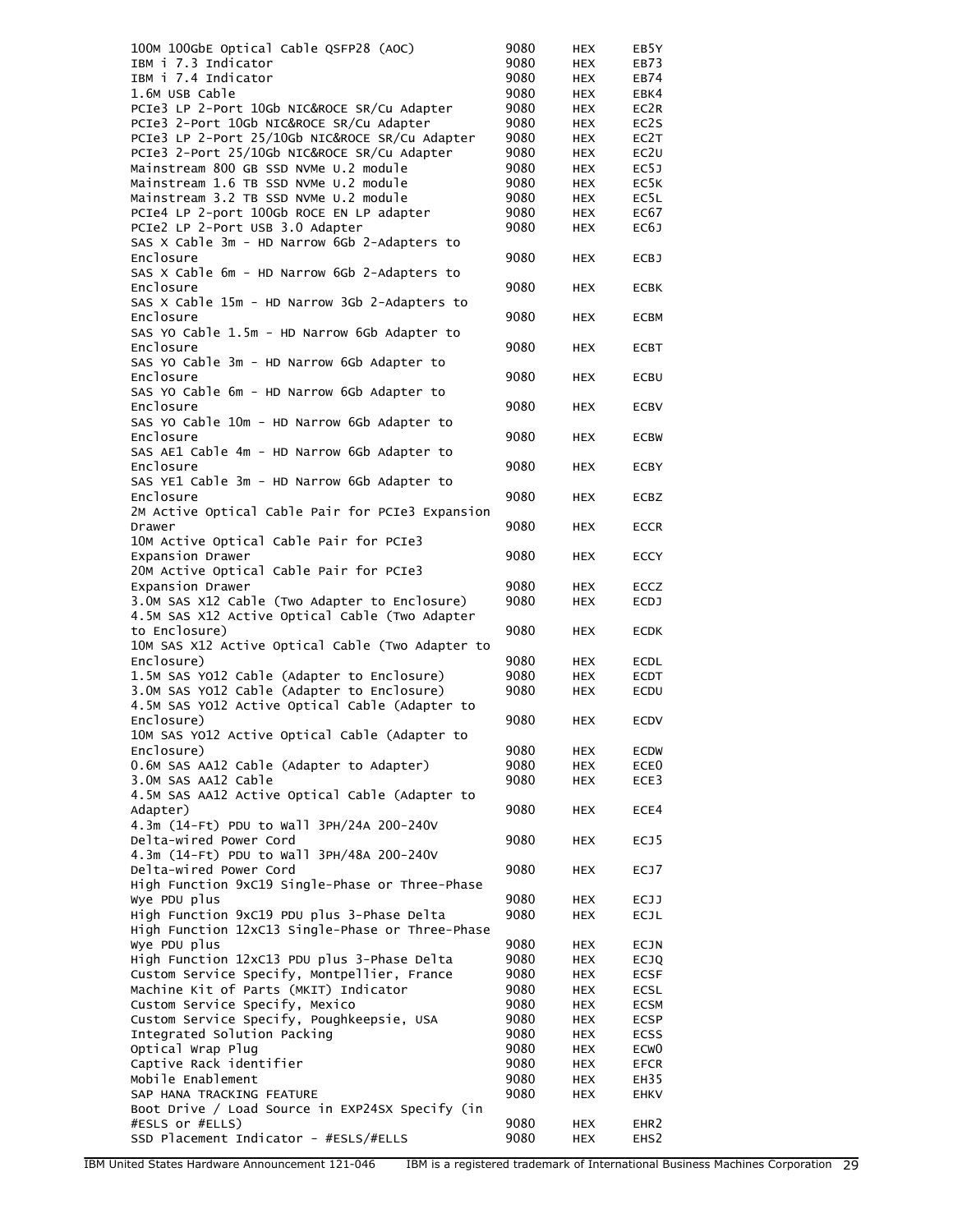| PCIe3 RAID SAS Adapter Quad-port 6Gb x8              | 9080 | <b>HEX</b> | EJ0J             |
|------------------------------------------------------|------|------------|------------------|
| PCIe3 LP RAID SAS Adapter Quad-Port 6Gb x8           | 9080 | <b>HEX</b> | EJ0M             |
| PCIe3 SAS Tape/DVD Adapter Quad-port 6Gb x8          | 9080 | <b>HEX</b> | EJ10             |
| PCIe3 LP SAS Tape/DVD Adapter Quad-port 6Gb x8       | 9080 | <b>HEX</b> | EJ11             |
| PCIe3 12GB Cache RAID PLUS SAS Adapter Quad-port     |      |            |                  |
| 6Gb x8                                               | 9080 | <b>HEX</b> | EJ14             |
| PCIe3 Crypto Coprocessor BSC-Gen3 4767               | 9080 | <b>HEX</b> | EJ33             |
| PCIe3 Crypto Coprocessor BSC-Gen3 4769               | 9080 | <b>HEX</b> | EJ37             |
| Non-paired Indicator EJ14 PCIe SAS RAID+ Adapter     | 9080 | <b>HEX</b> | <b>EJRL</b>      |
| Non-paired Indicator EJOL PCIe SAS RAID Adapter      | 9080 | <b>HEX</b> | <b>EJRU</b>      |
| Specify Mode-1 & (1)EJ0J/EJOM/EL3B/EL59 &            |      |            |                  |
| (1)Y012 for EXP24SX #ESLS/ELLS                       | 9080 | <b>HEX</b> | EJW1             |
| Specify Mode-1 & (2)EJ0J/EJOM/EL3B/EL59 &            |      |            |                  |
| (2) Y012 for EXP24SX #ESLS/ELLS                      | 9080 | <b>HEX</b> | EJW2             |
| Specify Mode-2 & (2)EJ0J/EJ0M/EL3B/EL59 & (2)X12     |      |            |                  |
| for EXP24SX #ESLS/ELLS                               | 9080 | <b>HEX</b> | EJW3             |
| Specify Mode-2 & (4)EJ0J/EJ0M/EL3B/EL59 & (2)X12     |      |            |                  |
| for EXP24SX #ESLS/ELLS                               | 9080 | <b>HEX</b> | EJW4             |
| Specify Mode-4 & (4)EJ0J/EJOM/EL3B/EL59 & (2)X12     |      |            |                  |
| for EXP24SX #ESLS/ELLS                               | 9080 | <b>HEX</b> | EJW5             |
| Specify Mode-2 & (1)EJ0J/EJOM/EL3B/EL59 &            |      |            |                  |
| (2)Y012 for EXP24SX #ESLS/ELLS                       | 9080 | <b>HEX</b> | EJW6             |
| Specify Mode-2 & (2)EJ0J/EJOM/EL3B/EL59 &            |      |            |                  |
| (2) YO12 for EXP24SX #ESLS/ELLS                      | 9080 | <b>HEX</b> | EJW7             |
| Specify Mode-2 & (1)EJ0J/EJOM/EL3B/EL59 &            |      |            |                  |
| (1)Y012 for EXP24SX #ESLS/ELLS                       | 9080 | <b>HEX</b> | <b>EJWA</b>      |
| Specify Mode-2 & (2)EJ0J/EJ0M/EL3B/EL59 & (1)X12     |      |            |                  |
| for EXP24SX #ESLS/ELLS                               | 9080 | <b>HEX</b> | EJWB             |
| Specify Mode-4 & (1)EJ0J/EJOM/EL3B/EL59 & (1)X12     |      |            |                  |
| for EXP24SX #ESLS/ELLS                               | 9080 | <b>HEX</b> | <b>EJWC</b>      |
| Specify Mode-4 & (2)EJ0J/EJ0M/EL3B/EL59 & (1)X12     |      |            |                  |
| for EXP24SX #ESLS/ELLS                               | 9080 | <b>HEX</b> | <b>EJWD</b>      |
| Specify Mode-4 & (3)EJ0J/EJ0M/EL3B/EL59 & (2)X12     |      |            |                  |
| for EXP24SX #ESLS/ELLS                               | 9080 | <b>HEX</b> | <b>EJWE</b>      |
| Specify Mode-1 & (2)EJ14 & (2)YO12 for EXP24SX       |      |            |                  |
| #ESLS/ELLS                                           | 9080 | <b>HEX</b> | <b>EJWF</b>      |
| Specify Mode-2 & (2)EJ14 & (2)X12 for EXP24SX        |      |            |                  |
| #ESLS/ELLS                                           | 9080 | <b>HEX</b> | <b>EJWG</b>      |
| Specify Mode-2 & (2)EJ14 & (1)X12 for EXP24SX        |      |            |                  |
| #ESLS/ELLS                                           | 9080 | <b>HEX</b> | <b>EJWH</b>      |
| Specify Mode-2 & (4)EJ14 & (2)X12 for EXP24SX        |      |            |                  |
| #ESLS/ELLS                                           | 9080 | <b>HEX</b> | <b>EJWJ</b>      |
| Specify Mode-1 & $(2)$ EJOL & $(2)$ YO12 for EXP24SX |      |            |                  |
| #ESLS/ELLS                                           | 9080 | <b>HEX</b> | <b>EJWP</b>      |
| Specify Mode-2 & (4)EJOL & (2)X12 for EXP24SX        |      |            |                  |
| #ESLS/ELLS                                           | 9080 | <b>HEX</b> | <b>EJWR</b>      |
| Specify Mode-2 & $(2)$ EJOL & $(2)$ X12 for EXP24SX  |      |            |                  |
| #ESLS/ELLS                                           | 9080 | <b>HEX</b> | <b>EJWS</b>      |
| Specify Mode-2 & $(2)$ EJOL& $(1)$ X12 for EXP24SX   |      |            |                  |
| #ESLS/ELLS                                           | 9080 | HEX        | EJWT             |
| PDU Access Cord 0.38m                                | 9080 | <b>HEX</b> | ELC <sub>0</sub> |
| Power Cable - Drawer to IBM PDU (250V/10A)           | 9080 | <b>HEX</b> | ELC5             |
| ESKM Load Source Specify (931GB SSD SFF-2)           | 9080 | <b>HEX</b> | <b>ELKM</b>      |
| ESKR Load Source Specify (1.86TB SSD SFF-2)          | 9080 | <b>HEX</b> | <b>ELKR</b>      |
| ESKV Load Source Specify (3.72TB SSD SFF-2)          | 9080 | <b>HEX</b> | ELKV             |
| ESKZ Load Source Specify (7.44TB SSD SFF-2)          | 9080 | <b>HEX</b> | <b>ELKZ</b>      |
| #ESF2 Load Source Specify (1.1TB HDD SFF-2)          | 9080 | <b>HEX</b> | ELT <sub>2</sub> |
| #ESFS Load Source Specify (1.7TB HDD SFF-2)          | 9080 | <b>HEX</b> | <b>ELTS</b>      |
| #ESEU Load Source Specify (571GB HDD SFF-2)          | 9080 | <b>HEX</b> | ELTU             |
| ESK9 Load Source Specify (387GB SSD SFF-2)           | 9080 | <b>HEX</b> | ELU9             |
| ESKD Load Source Specify (775GB SSD SFF-2)           | 9080 | <b>HEX</b> | <b>ELUD</b>      |
| ESKH Load Source Specify (1.55TB SSD SFF-2)          | 9080 | <b>HEX</b> | <b>ELUH</b>      |
| ESJK Load Source Specify (931GB SSD SFF-2)           | 9080 | <b>HEX</b> | <b>ELUK</b>      |
| #ESNL Load Source Specify (283GB HDD SFF-2)          | 9080 | <b>HEX</b> | <b>ELUL</b>      |
| ESJM Load Source Specify (1.86TB SSD SFF-2)          | 9080 | <b>HEX</b> | ELUM             |
| ESJP Load Source Specify (3.72TB SSD SFF-2)          | 9080 | <b>HEX</b> | <b>ELUP</b>      |
| #ESNQ Load Source Specify (571GB HDD SFF-2)          | 9080 | <b>HEX</b> | <b>ELUQ</b>      |
| ESJR Load Source Specify (7.44TB SSD SFF-2)          | 9080 | <b>HEX</b> | <b>ELUR</b>      |
| ES95 Load Source Specify (387GB SSD SFF-2)           | 9080 | <b>HEX</b> | ELZ5             |
| ESNB Load Source Specify (775GB SSD SFF-2)           | 9080 | <b>HEX</b> | ELZB             |
| ESNF Load Source Specify (1.55TB SSD SFF-2)          | 9080 | <b>HEX</b> | <b>ELZF</b>      |
| 100GB Static to Mobile Memory Auto Conversion        | 9080 | <b>HEX</b> | EME <sub>0</sub> |
| PCIe Gen3 I/O Expansion Drawer                       | 9080 | <b>HEX</b> | EMX <sub>0</sub> |
| AC Power Supply Conduit for PCIe3 Expansion          |      |            |                  |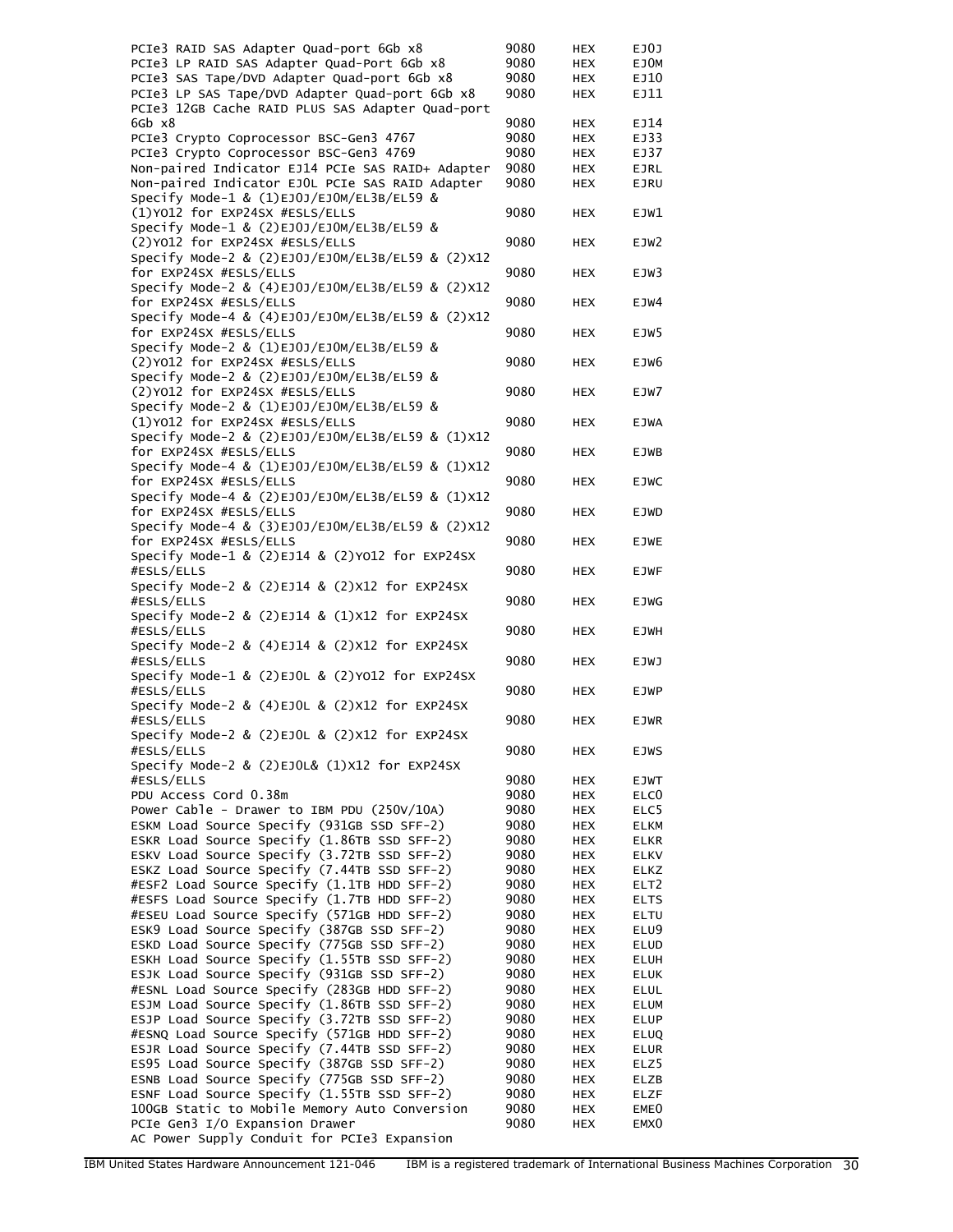| Drawer                                                                                           | 9080         | HEX               | <b>EMXA</b>       |
|--------------------------------------------------------------------------------------------------|--------------|-------------------|-------------------|
| PCIe3 6-Slot Fanout Module for PCIe3 Expansion                                                   |              |                   |                   |
| Drawer                                                                                           | 9080         | <b>HEX</b>        | <b>EMXH</b>       |
| 1m (3.3-ft), 10Gb E'Net Cable SFP+ Act Twinax                                                    |              |                   |                   |
| Copper                                                                                           | 9080         | <b>HEX</b>        | EN <sub>01</sub>  |
| 3m (9.8-ft), 10Gb E'Net Cable SFP+ Act Twinax                                                    |              |                   |                   |
| Copper                                                                                           | 9080         | <b>HEX</b>        | <b>EN02</b>       |
| 5m (16.4-ft), 10Gb E'Net Cable SFP+ Act Twinax                                                   |              |                   |                   |
| Copper                                                                                           | 9080         | HEX               | EN <sub>03</sub>  |
| PCIe2 4-Port (10Gb+1GbE) SR+RJ45 Adapter                                                         | 9080         | <b>HEX</b>        | EN <sub>OS</sub>  |
| PCIe2 LP 4-Port (10Gb+1GbE) SR+RJ45 Adapter                                                      | 9080         | <b>HEX</b>        | EN <sub>O</sub> T |
| PCIe2 LP 2-port 10/1GbE BaseT RJ45 Adapter                                                       | 9080         | <b>HEX</b>        | EN <sub>O</sub> X |
| PCIe3 32Gb 2-port Fibre Channel Adapter                                                          | 9080         | <b>HEX</b>        | EN1A              |
| PCIe3 LP 32Gb 2-port Fibre Channel Adapter                                                       | 9080         | <b>HEX</b>        | EN1B              |
| PCIe3 16Gb 4-port Fibre Channel Adapter                                                          | 9080         | <b>HEX</b>        | EN1C              |
| PCIe3 LP 16Gb 4-port Fibre Channel Adapter                                                       | 9080         | <b>HEX</b>        | EN1D              |
| PCIe3 LP 16Gb 4-port Fibre Channel Adapter                                                       | 9080         | <b>HEX</b>        | EN1F              |
| PCIe3 LP 2-Port 16Gb Fibre Channel Adapter                                                       | 9080         | <b>HEX</b>        | EN1H              |
| PCIe4 LP 32Gb 2-port Optical Fibre Channel                                                       |              |                   |                   |
| Adapter                                                                                          | 9080         | <b>HEX</b>        | EN1K              |
| PCIe3 16Gb 2-port Fibre Channel Adapter                                                          | 9080         | <b>HEX</b>        | EN <sub>2</sub> A |
| PCIe3 LP 16Gb 2-port Fibre Channel Adapter                                                       | 9080         | <b>HEX</b>        | EN <sub>2</sub> B |
|                                                                                                  |              |                   |                   |
|                                                                                                  |              |                   |                   |
| Power Enterprise Pools 2.0 Enablement                                                            | 9080         | <b>HEX</b>        | EP20              |
| Feature EP20 not orderable in China                                                              |              |                   |                   |
| Lab Services Private Cloud Capacity Assessment                                                   | 9080         | HEX               | EP <sub>2X</sub>  |
| Deactivation of LPM (Live Partition Mobility)                                                    | 9080         | <b>HEX</b>        | EPA <sub>0</sub>  |
| Static to Mobile Processor Auto Conversion                                                       | 9080         | <b>HEX</b>        | EPE0              |
| Horizontal PDU Mounting Hardware                                                                 | 9080         | <b>HEX</b>        | <b>EPTH</b>       |
| High Function 9xC19 PDU: Switched, Monitoring                                                    | 9080         | <b>HEX</b>        | <b>EPTJ</b>       |
| High Function 9xC19 PDU 3-Phase: Switched,                                                       |              |                   |                   |
| Monitoring                                                                                       | 9080         | HEX               | <b>EPTL</b>       |
| High Function 12xC13 PDU: Switched, Monitoring                                                   | 9080         | <b>HEX</b>        | <b>EPTN</b>       |
| High Function 12xC13 PDU 3-Phase: Switched,                                                      |              |                   |                   |
| Monitoring                                                                                       | 9080         | <b>HEX</b>        | <b>EPTQ</b>       |
| Qty 150 of #6577                                                                                 | 9080         | <b>HEX</b>        | EQ77              |
| Indicator, reserve 5 EIA rack space                                                              | 9080         | <b>HEX</b>        | ER16              |
| Specify Reserve 4 EIA Rack Space for PCIe3                                                       |              |                   |                   |
| Expansion Drawer                                                                                 | 9080         | <b>HEX</b>        | ER1A              |
| Field Integration of Rack and Server                                                             | 9080         | <b>HEX</b>        | ER21              |
| 387GB Enterprise SAS 4k SFF-2 SSD for AIX/Linux                                                  | 9080         | <b>HEX</b>        | <b>ES94</b>       |
| 387GB Enterprise SAS 4k SFF-2 SSD for IBM i                                                      | 9080         | <b>HEX</b>        | <b>ES95</b>       |
| 387GB Enterprise SAS 5xx SFF-2 SSD for AIX/Linux                                                 | 9080         | <b>HEX</b>        | ESB <sub>2</sub>  |
| 775GB Enterprise SAS 5xx SFF-2 SSD for AIX/Linux                                                 | 9080         | <b>HEX</b>        | ESB6              |
| 387GB Enterprise SAS 4k SFF-2 SSD for AIX/Linux                                                  | 9080         | <b>HEX</b>        | <b>ESBA</b>       |
| 387GB Enterprise SAS 4k SFF-2 SSD for IBM i                                                      | 9080         | HEX               | <b>ESBB</b>       |
| 775GB Enterprise SAS 4k SFF-2 SSD for AIX/Linux                                                  | 9080         | HEX               | <b>ESBG</b>       |
| 775GB Enterprise SAS 4k SFF-2 SSD for IBM i                                                      | 9080         | <b>HEX</b>        | <b>ESBH</b>       |
| 1.55TB Enterprise SAS 4k SFF-2 SSD for AIX/Linux                                                 | 9080         | HEX               | ESBL              |
| 1.55TB Enterprise SAS 4k SFF-2 SSD for IBM i                                                     | 9080         | HEX               | <b>ESBM</b>       |
| S&H - No Charge                                                                                  | 9080         | HEX               | ESC0              |
| S&H                                                                                              | 9080         | HEX               | ESC <sub>9</sub>  |
| Virtual Capacity Expedited Shipment                                                              | 9080         | <b>HEX</b>        | <b>ESCT</b>       |
| 571GB 10K RPM SAS SFF- HDD 4K for IBM i                                                          | 9080         | <b>HEX</b>        | ESEU              |
| 600GB 10K RPM SAS SFF-2 HDD 4K for AIX/Linux                                                     | 9080         | HEX               | <b>ESEV</b>       |
| 1.1TB 10K RPM SAS SFF-2 HDD 4K for IBM i                                                         | 9080         | HEX               | ESF2              |
| 1.2TB 10K RPM SAS SFF-2 HDD 4K for AIX/Linux                                                     | 9080         | HEX               | ESF3              |
| 1.7TB 10K RPM SAS SFF-2 HDD 4K for IBM i                                                         | 9080         | <b>HEX</b>        | <b>ESFS</b>       |
| 1.8TB 10K RPM SAS SFF-2 HDD 4K for AIX/Linux                                                     | 9080         | <b>HEX</b>        | ESFT              |
| 387GB Enterprise SAS 5xx SFF-2 SSD for AIX/Linux                                                 | 9080         | HEX               | ESGV              |
| 775GB Enterprise SAS 5xx SFF-2 SSD for AIX/Linux                                                 | 9080         | HEX               | ESGZ              |
| 931GB Mainstream SAS 4k SFF-2 SSD for AIX/Linux                                                  | 9080         | HEX               | ESJ0              |
| 931GB Mainstream SAS 4k SFF-2 SSD for IBM i                                                      | 9080         | <b>HEX</b>        | ESJ1              |
| 1.86TB Mainstream SAS 4k SFF-2 SSD for AIX/Linux<br>1.86TB Mainstream SAS 4k SFF-2 SSD for IBM i | 9080         | <b>HEX</b>        | ESJ2              |
|                                                                                                  | 9080         | HEX               | ESJ3              |
| 3.72TB Mainstream SAS 4k SFF-2 SSD for AIX/Linux<br>3.72TB Mainstream SAS 4k SFF-2 SSD for IBM i | 9080<br>9080 | HEX               | ESJ4              |
| 7.45TB Mainstream SAS 4k SFF-2 SSD for AIX/Linux                                                 | 9080         | HEX<br><b>HEX</b> | ESJ5<br>ESJ6      |
| 7.45TB Mainstream SAS 4k SFF-2 SSD for IBM i                                                     | 9080         | <b>HEX</b>        | ESJ7              |
| 931GB Mainstream SAS 4k SFF-2 SSD for AIX/Linux                                                  | 9080         | HEX               | ESJJ              |
| 931GB Mainstream SAS 4k SFF-2 SSD for IBM i                                                      | 9080         | HEX               | ESJK              |
| 1.86TB Mainstream SAS 4k SFF-2 SSD for AIX/Linux                                                 | 9080         | HEX               | <b>ESJL</b>       |
|                                                                                                  |              |                   |                   |
| 1.86TB Mainstream SAS 4k SFF-2 SSD for IBM i                                                     | 9080         | <b>HEX</b>        | <b>ESJM</b>       |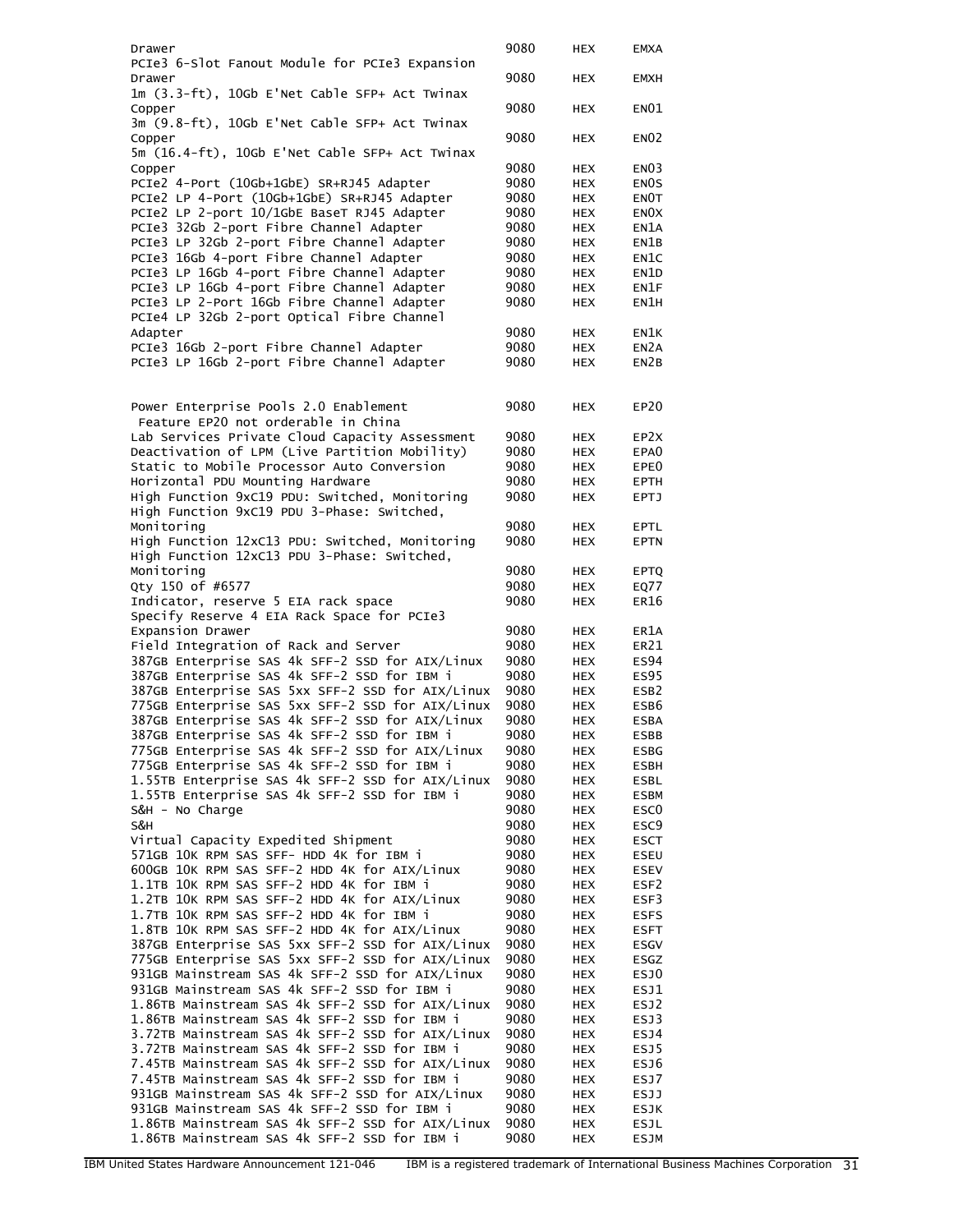| 3.72TB Mainstream SAS 4k SFF-2 SSD for AIX/Linux | 9080 | <b>HEX</b> | <b>ESJN</b>       |
|--------------------------------------------------|------|------------|-------------------|
| 3.72TB Mainstream SAS 4k SFF-2 SSD for IBM i     | 9080 | <b>HEX</b> | <b>ESJP</b>       |
| 7.44TB Mainstream SAS 4k SFF-2 SSD for AIX/Linux | 9080 | <b>HEX</b> | <b>ESJQ</b>       |
| 7.44TB Mainstream SAS 4k SFF-2 SSD for IBM i     | 9080 | <b>HEX</b> | <b>ESJR</b>       |
| 387GB Enterprise SAS 5xx SFF-2 SSD for AIX/Linux | 9080 | <b>HEX</b> | ESK1              |
| 775GB Enterprise SAS 5xx SFF-2 SSD for AIX/Linux | 9080 | <b>HEX</b> | ESK3              |
| 387GB Enterprise SAS 4k SFF-2 SSD for AIX/Linux  | 9080 | <b>HEX</b> | ESK8              |
| 387GB Enterprise SAS 4k SFF-2 SSD for IBM i      | 9080 | <b>HEX</b> | ESK9              |
| 775GB Enterprise SAS 4k SFF-2 SSD for AIX/Linux  | 9080 | <b>HEX</b> | <b>ESKC</b>       |
| 775GB Enterprise SAS 4k SFF-2 SSD for IBM i      | 9080 | <b>HEX</b> | <b>ESKD</b>       |
| 1.55TB Enterprise SAS 4k SFF-2 SSD for AIX/Linux | 9080 | <b>HEX</b> | <b>ESKG</b>       |
| 1.55TB Enterprise SAS 4k SFF-2 SSD for IBM i     | 9080 | <b>HEX</b> | <b>ESKH</b>       |
| 931GB Mainstream SAS 4k SFF-2 SSD for AIX/Linux  | 9080 | <b>HEX</b> | <b>ESKK</b>       |
| 931GB Mainstream SAS 4k SFF-2 SSD for IBM i      | 9080 | <b>HEX</b> | <b>ESKM</b>       |
| 1.86TB Mainstream SAS 4k SFF-2 SSD for AIX/Linux | 9080 | <b>HEX</b> | <b>ESKP</b>       |
| 1.86TB Mainstream SAS 4k SFF-2 SSD for IBM i     | 9080 | <b>HEX</b> | <b>ESKR</b>       |
| 3.72TB Mainstream SAS 4k SFF-2 SSD for AIX/Linux | 9080 | <b>HEX</b> | <b>ESKT</b>       |
| 3.72TB Mainstream SAS 4k SFF-2 SSD for IBM i     | 9080 | <b>HEX</b> | <b>ESKV</b>       |
| 7.44TB Mainstream SAS 4k SFF-2 SSD for AIX/Linux | 9080 | <b>HEX</b> | <b>ESKX</b>       |
| 7.44TB Mainstream SAS 4k SFF-2 SSD for IBM i     | 9080 | <b>HEX</b> | <b>ESKZ</b>       |
| Specify AC Power Supply for EXP12SX/EXP24SX      |      |            |                   |
| Storage Enclosure                                | 9080 | <b>HEX</b> | <b>ESLA</b>       |
| ESBB Load Source Specify (387GB SSD SFF-2)       | 9080 | <b>HEX</b> | <b>ESLB</b>       |
| ESBH Load Source Specify (775GB SSD SFF-2)       | 9080 | <b>HEX</b> | <b>ESLH</b>       |
| ESBM Load Source Specify (1.55TB SSD SFF-2)      | 9080 | <b>HEX</b> | <b>ESLM</b>       |
| EXP24SX SAS Storage Enclosure                    | 9080 | <b>HEX</b> | <b>ESLS</b>       |
| 775GB Enterprise SAS 4k SFF-2 SSD for AIX/Linux  | 9080 | <b>HEX</b> | <b>ESNA</b>       |
| 775GB Enterprise SAS 4k SFF-2 SSD for IBM i      | 9080 | <b>HEX</b> | <b>ESNB</b>       |
| 1.55TB Enterprise SAS 4k SFF-2 SSD for AIX/Linux | 9080 | <b>HEX</b> | <b>ESNE</b>       |
| 1.55TB Enterprise SAS 4k SFF-2 SSD for IBM i     | 9080 | <b>HEX</b> | <b>ESNF</b>       |
| 283GB 15K RPM SAS SFF-2 4k Block Cached Disk     |      |            |                   |
| Drive (IBM i)                                    | 9080 | <b>HEX</b> | <b>ESNL</b>       |
| 300GB 15K RPM SAS SFF-2 4k Block Cached Disk     |      |            |                   |
| Drive (AIX/Linux)                                | 9080 | <b>HEX</b> | <b>ESNM</b>       |
| 571GB 15K RPM SAS SFF-2 4k Block Cached Disk     |      |            |                   |
| Drive (IBM i)                                    | 9080 | HEX        | <b>ESNQ</b>       |
| 600GB 15K RPM SAS SFF-2 4k Block Cached Disk     |      |            |                   |
| Drive (AIX/Linux)                                | 9080 | <b>HEX</b> | <b>ESNR</b>       |
| 1TB Removable Disk Drive Cartridge               | 9080 | <b>HEX</b> | E <sub>U</sub> 01 |
| Order Placed Indicator                           | 9080 | <b>HEX</b> | EU29              |
| 2TB Removable Disk Drive Cartridge (RDX)         | 9080 | <b>HEX</b> | EU2T              |
| ESJ1 Load Source Specify (931GB SSD SFF-2)       | 9080 | <b>HEX</b> | EU41              |
| ESJ3 Load Source Specify (1.86TB SSD SFF-2)      | 9080 | <b>HEX</b> | EU43              |
| ESJ5 Load Source Specify (3.72TB SSD SFF-2)      | 9080 | <b>HEX</b> | EU45              |
| ESJ7 Load Source Specify (7.45TB SSD SFF-2)      | 9080 | <b>HEX</b> | EU47              |
|                                                  |      |            |                   |
| Standalone USB DVD drive w/cable                 | 9080 | <b>HEX</b> | EUA5              |
| BP Post-Sale Services: 1 Day                     | 9080 | <b>HEX</b> | <b>SVBP</b>       |
| IBM Systems Lab Services Post-Sale Services: 1   |      |            |                   |
| Day                                              | 9080 | <b>HEX</b> | <b>SVCS</b>       |
| Other IBM Post-Sale Services: 1 Day              | 9080 | <b>HEX</b> | <b>SVNN</b>       |
| 5000 Power to Cloud Reward points                | 9080 | <b>HEX</b> | <b>SVPC</b>       |

The following are newly announced features on the specific models of the IBM Power Systems 7965 machine type:

# **Planned Availability Date September 17, 2021**

Feature SVPC not orderable in China

### *New Features*

| Description                              | Machine | Model           | Feature     |
|------------------------------------------|---------|-----------------|-------------|
|                                          | tvpe    | number          | number      |
| Rack Content Specify for 9080-HEX -7EIA  | 7965    | S <sub>42</sub> | <b>FR44</b> |
| Rack Content Specify for 9080-HEX -12EIA | 7965    | S <sub>42</sub> | <b>ER45</b> |
| Rack Content Specify for 9080-HEX -17EIA | 7965    | S42             | ER46        |
| Rack Content Specify for 9080-HEX -22EIA | 7965    | S <sub>42</sub> | <b>FR47</b> |

# **Feature conversions**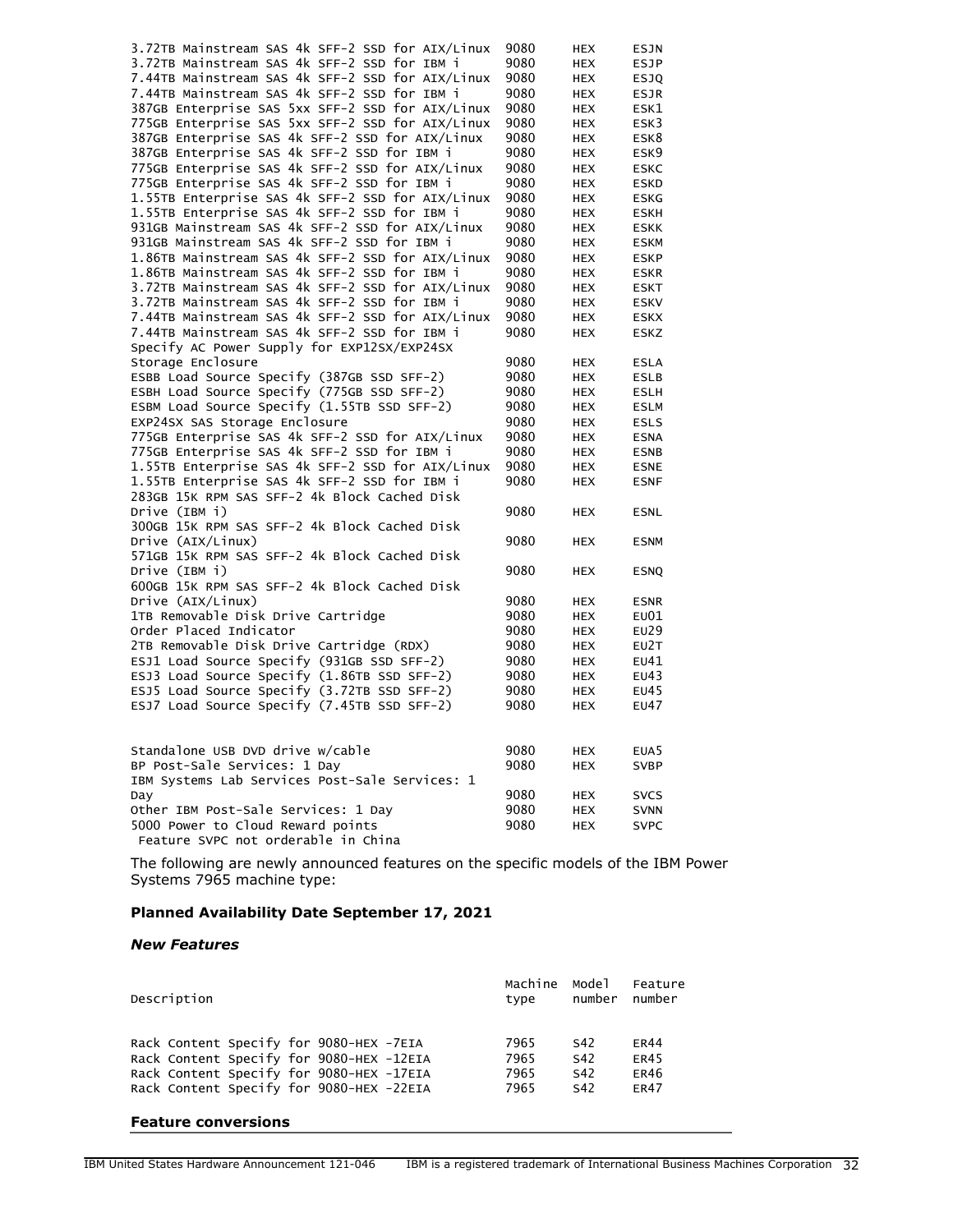### **Feature Conversions**

The existing components being replaced during a model or feature conversion become the property of IBM and must be returned.

Feature conversions are always implemented on a "quantity of one for quantity of one" basis. Multiple existing features may not be converted to a single new feature. Single existing features may not be converted to multiple new features.

The following conversions are available to customers:

# *Feature conversions for 9080-HEX adapters features:*

| From FC:                                                                                                                                                                                                    | TO FC:                                                                                           | Return<br>parts |
|-------------------------------------------------------------------------------------------------------------------------------------------------------------------------------------------------------------|--------------------------------------------------------------------------------------------------|-----------------|
| EJO7 - PCIe3 Optical Cable<br>Adapter for PCIe3 Expansion Converter Card, Supports<br>Drawer<br>$EJ19$ - PCIe x16 to CXP<br>Optical or CU converter<br>Adapter for PCIe3 Expansion optical cables<br>Drawer | EJ24 - PCIe x16 to CXP<br>optical cables<br>$EJ24$ - PCIe x16 to CXP<br>Converter Card, Supports | N <sub>O</sub>  |

#### *Feature conversions for 9080-HEX cable features:*

| From FC:                                                      | To FC:                                                               | Return<br>parts |
|---------------------------------------------------------------|----------------------------------------------------------------------|-----------------|
| ECC6 - 2M Optical Cable<br>Pair for PCIe3 Expansion<br>Drawer | ECCR - 2M Active Optical<br>Cable Pair for PCIe3<br>Expansion Drawer |                 |
| ECC8 - 10M Optical Cable<br>Pair for PCIe3 Expansion          | ECCY - 10M Active Optical<br>Cable Pair for PCIe3                    |                 |
| Drawer                                                        | Expansion Drawer                                                     |                 |
| ECC9 - 20M Optical Cable                                      | ECCZ - 20M Active Optical                                            |                 |
| Pair for PCIe3 Expansoin                                      | Cable Pair for PCIe3                                                 |                 |
| Drawer                                                        | Expansion Drawer                                                     |                 |

### *Feature conversions for 9080-HEX global resource activation features:*

| From FC:                                                 | TO FC:                                          | Return<br>parts |
|----------------------------------------------------------|-------------------------------------------------|-----------------|
| EB35 - Mobile Enablement                                 | EP20 - Power Enterprise<br>Pools 2.0 Enablement | No              |
| EP2X - Lab Services Private<br>Cloud Capacity Assessment | EP20 - Power Enterprise<br>Pools 2.0 Enablement | N <sub>O</sub>  |

### *Feature conversions for 9080-HEX memory features:*

| From FC:                                                | TO FC:                                                                     | Return<br>parts |
|---------------------------------------------------------|----------------------------------------------------------------------------|-----------------|
| $EMQZ - 100$ GB of $#EMAZ$<br>Memory activation for HEX | $EDAB - 100 GB DDR4 Mobile$<br>Memory Activation for HEX                   | N <sub>O</sub>  |
| $EDA1 - 1 GB Memory$<br>activation from previous        | $EDAP - 1 GB Base Memory$<br>activation (Pools 2.0) from<br>Static/ Mobile | NO              |
| $EMAZ - 1 GB Memory$<br>activation for HEX              | $EDAP - 1 GB Base Memory$<br>activation (Pools 2.0) from<br>Static/ Mobile | NO.             |
| $EDA2 - 100$ GB Memory<br>activation from previous      | EDAQ - 100 GB Base Memory<br>activation (Pools 2.0) from<br>Static/ Mobile | NO.             |
| $EMQZ - 100$ GB of $#EMAZ$                              | EDAQ - 100 GB Base Memory                                                  | No              |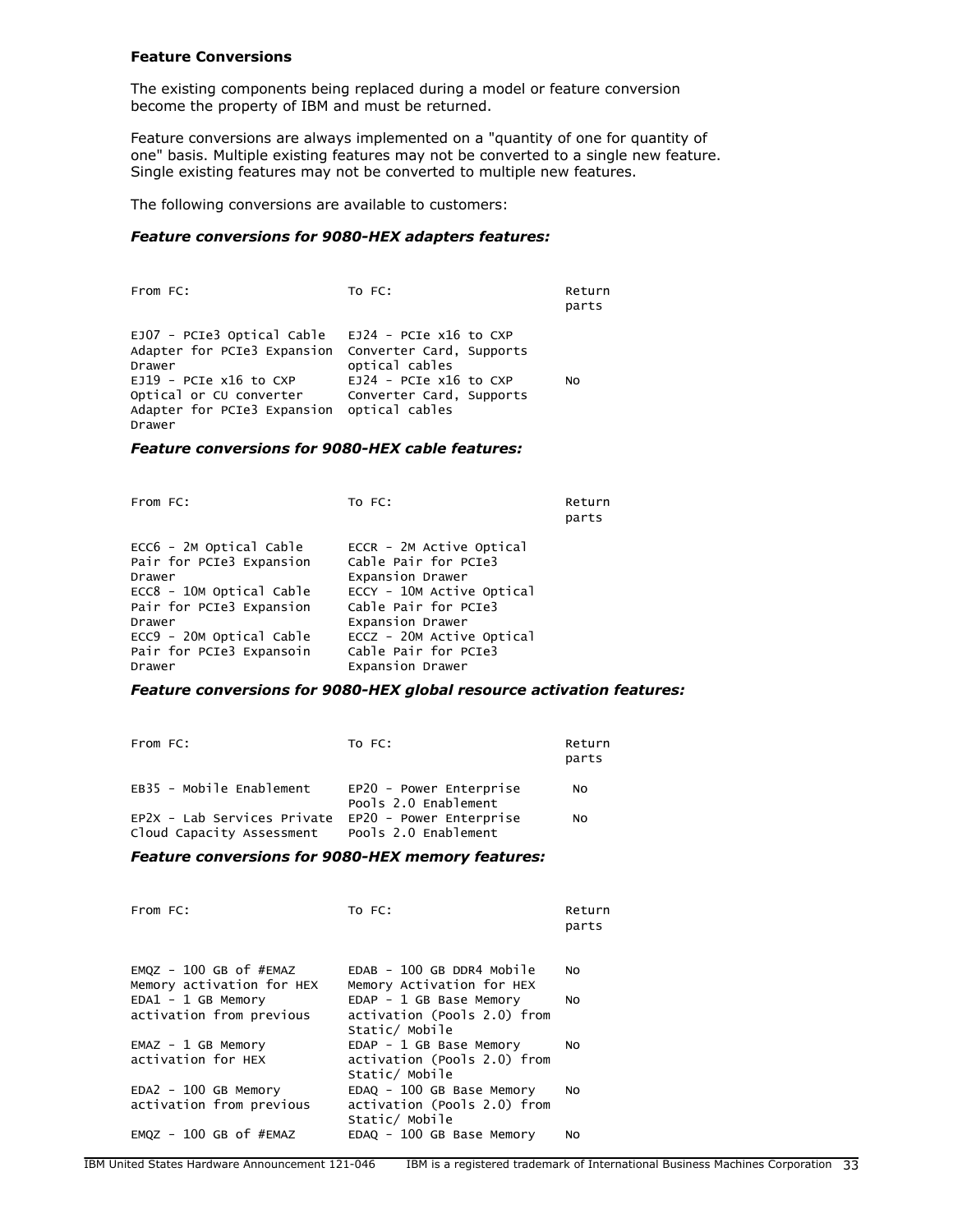| Memory activation for HEX   | activation (Pools 2.0) from |    |
|-----------------------------|-----------------------------|----|
|                             | Static/ Mobile              |    |
| $EMBZ - 512$ GB Memory      | EDAR - 512 GB Base Memory   | No |
| Activations for HEX         | activation (Pools 2.0) from |    |
|                             | Static/ Mobile              |    |
| $EME7 - 512GB$ Memory       | EDAR - 512 GB Base Memory   | No |
| Activation from previous    | activation (Pools 2.0) from |    |
|                             | Static/ Mobile              |    |
| $EDAB - 100 GB DDR4 Mobile$ | EDAU - 100 GB Base Memory   | NO |
| Memory Activation for HEX   | activation (Pools 2.0) MES  |    |
|                             | only                        |    |
| EDA7 - 100 GB DDR4 Mobile   | EDAV - 100 GB Base Memory   | NO |
| Memory Activation           | Activation (Pools 2.0) from |    |
| for HEX (From previous)     | Mobile                      |    |
| EMBK - 500 GB DDR4 Mobile   | EDAW - 500 GB Base Memory   | NO |
| Memory Activation for HEX   | Activation (Pools 2.0) from |    |
|                             | Mobile                      |    |
| ELME - 512 GB Power Linux   | EDAX - 512 GB Base Memory   | No |
| Memory Activations for HEX  | Activation Linux only -     |    |
|                             | Conversion                  |    |
|                             |                             |    |

# *Feature conversions for 9080-HEX processor features:*

| From FC:                                        | To FC:                                                | Return<br>parts |
|-------------------------------------------------|-------------------------------------------------------|-----------------|
| EDPB - 1 core Processor<br>Activation for #EDP2 | EDPZ - Mobile processor<br>activation for HEX         | No              |
| EDPC - 1 core Processor                         | EDPZ - Mobile processor                               | NO              |
| Activation for #EDP3                            | activation for HEX                                    |                 |
| EDPD - 1 core Processor                         | EDPZ - Mobile processor                               | NO              |
| Activation for #EDP4                            | activation for HEX                                    |                 |
| EDPZ - Mobile processor                         | EPDC - 1 core Base                                    | No              |
| activation for HEX                              | Processor Activation (Pools                           |                 |
|                                                 | 2.0) for EDP2 any OS                                  |                 |
| EDPZ - Mobile processor                         | EPDD - 1 core Base                                    | No              |
| activation for HEX                              | Processor Activation (Pools                           |                 |
|                                                 | 2.0) for EDP3 any OS                                  |                 |
| EDPZ - Mobile processor                         | EPDS - 1 core Base                                    | No              |
| activation for HEX                              | Processor Activation (Pools                           |                 |
|                                                 | 2.0) for EDP4 any OS                                  |                 |
| EDA4 - 1 core Processor                         | EPSO - 1 core Base Proc Act                           | No              |
| Activation for #EDP2 from                       | (Pools 2.0) for #EDP2 any                             |                 |
| previous                                        | OS (from Static/ Mobile)                              |                 |
| EDPB - 1 core Processor                         | EPSO - 1 core Base Proc Act                           | No              |
| Activation for #EDP2                            | (Pools 2.0) for #EDP2 any                             |                 |
|                                                 | OS (from Static/ Mobile)                              |                 |
| EDAC - 1 core Processor                         | EPS1 - 1 core Base Proc Act                           | No              |
| Activation for #EDP3 from                       | (Pools 2.0) for #EDP3 any                             |                 |
| previous                                        | OS (from Static/ Mobile)                              |                 |
| EDPC - 1 core Processor                         | EPS1 - 1 core Base Proc Act                           | No              |
| Activation for #EDP3                            | (Pools 2.0) for #EDP3 any<br>OS (from Static/ Mobile) |                 |
| EDAD - 1 core Processor                         | EPS2 - 1 core Base Proc Act                           |                 |
| Activation for #EDP4 from                       | (Pools 2.0) for #EDP4 any                             | No              |
| previous                                        | OS (from Static/ Mobile)                              |                 |
| EDPD - 1 core Processor                         | EPS2 - 1 core Base Proc Act                           | No              |
| Activation for #EDP4/                           | (Pools 2.0) for #EDP4 any                             |                 |
|                                                 | OS (from Static/ Mobile)                              |                 |
| ELCL - Power Linux                              | EPS5 - 1 core Base Proc Act                           | <b>NO</b>       |
| processor activation for                        | (Pools 2.0) for #EDP2 Linux                           |                 |
| #EDP2                                           | (from Static/ Mobile)                                 |                 |
| ELCQ - Power Linux                              | EPS6 - 1 core Base Proc Act                           | No              |
| processor activation for                        | (Pools 2.0) for #EDP3 Linux                           |                 |
| #EDP3                                           | (from Static/ Mobile)                                 |                 |
| ELCM - Power Linux                              | EPS7 - 1 core Base Proc Act                           | No              |
| processor activation for                        | (Pools 2.0) for #EDP4 Linux                           |                 |
| #EDP4                                           | (from Static/ Mobile)                                 |                 |
| EP2Y - 1 core Mobile                            | EPSK - 1 core Base Proc Act                           | No              |
| Processor Activation                            | $($ Pools 2.0) for $#EDP2$ any                        |                 |
|                                                 | OS (from Prev)                                        |                 |
| $EP2Y - 1$ core Mobile                          | EPSL - 1 core Base Proc Act                           | NO              |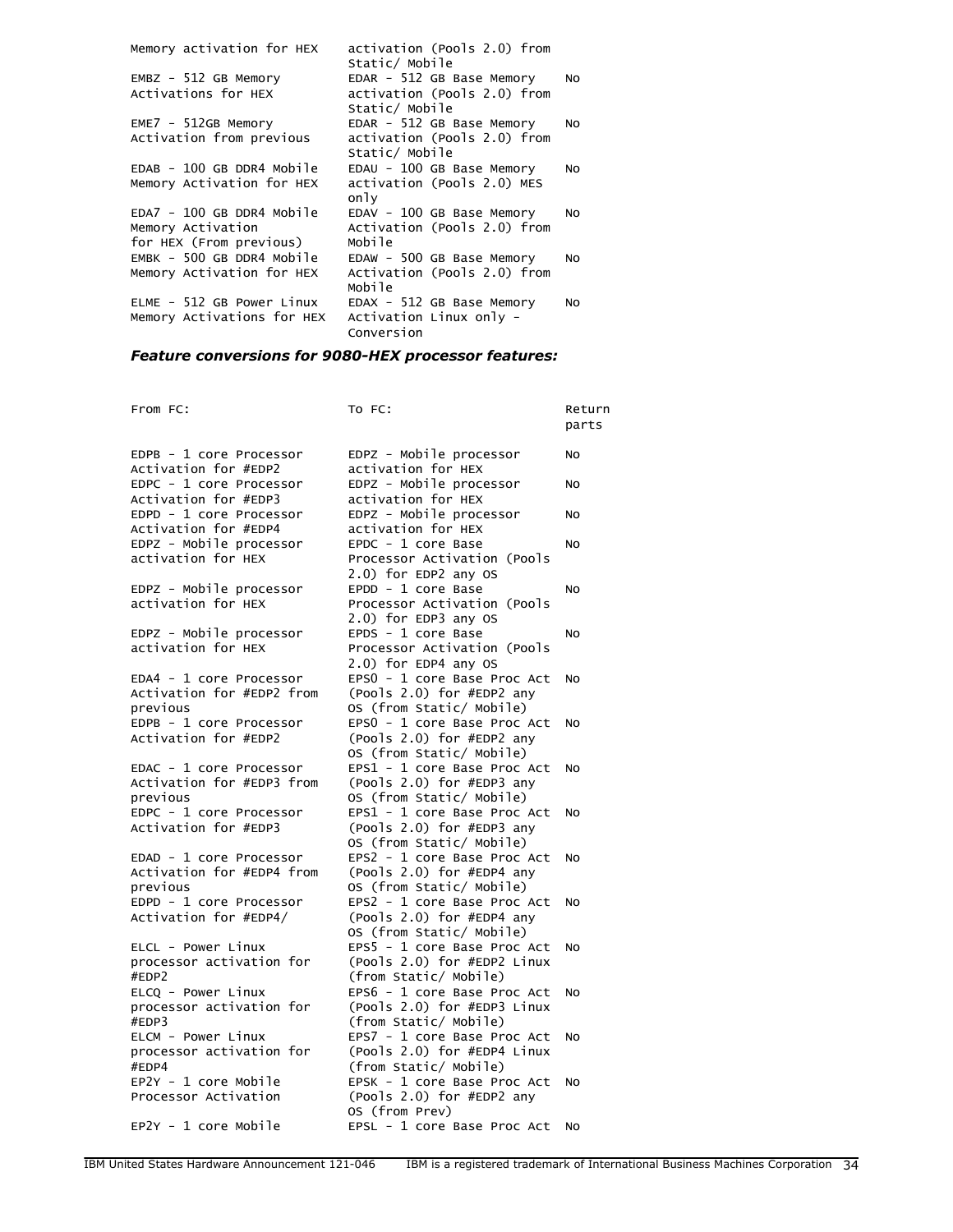| Processor Activation                               | $(Pools 2.0)$ for #EDP3 any<br>OS (from Prev)                                 |
|----------------------------------------------------|-------------------------------------------------------------------------------|
| $E$ P $2Y - 1$ core Mobile<br>Processor Activation | EPSM - 1 core Base Proc Act No<br>(Pools 2.0) for #EDP4 any<br>OS (from Prev) |

# *Feature conversions for 9080-HEX rack related features:*

| From FC:                                                             | TO FC:                                                             | Return<br>parts |
|----------------------------------------------------------------------|--------------------------------------------------------------------|-----------------|
| $EMXF - PCIe3 6-SIot Fanout$<br>Module for PCIe3 Expansion<br>Drawer | EMXH - PCIe3 6-Slot Fanout<br>Module for PCIe3 Expansion<br>Drawer | NO.             |
| EMXG - PCIe3 6-Slot Fanout<br>Module for PCIe3 Expansion<br>Drawer   | EMXH - PCIe3 6-Slot Fanout<br>Module for PCIe3 Expansion<br>Drawer | NO.             |

# **Business Partner information**

If you are a Direct Reseller - System Reseller acquiring products from IBM, you may link directly to Business Partner information for this announcement. A PartnerWorld ID and password are required (use IBMid).

[BP Attachment for Announcement Letter 121-046](https://www.ibm.com/partnerworld/mem/sla.jsp?num=121-046)

# <span id="page-34-0"></span>**Publications**

IBM Power hardware documentation provides you with the following topical information:

- Licenses, notices, safety, and warranty information
- Planning for the system
- Installing and configuring the system
- Troubleshooting, service, and support
- Installing, configuring, and managing consoles, terminals, and interfaces
- Installing operating systems
- Creating a virtual computing environment
- Enclosures and expansion units
- Glossary

The following information is shipped with the 9080-HEX:

- Power Hardware Information DVD
- Important Notices
- Warranty Information
- License Agreement for Machine Code

The IBM Power Documentation provides you with a single information center where you can access product documentation for IBM hardware, operating systems, and server software. Through a consistent framework, you can efficiently find information and personalize your access at [IBM Documentation.](https://www.ibm.com/docs/en)

To access the IBM Publications Center Portal, go to the [IBM Publications Center](https://www.ibm.com/resources/publications) website.

The Publications Center is a worldwide central repository for IBM product publications and marketing material with a catalog of 70,000 items. Extensive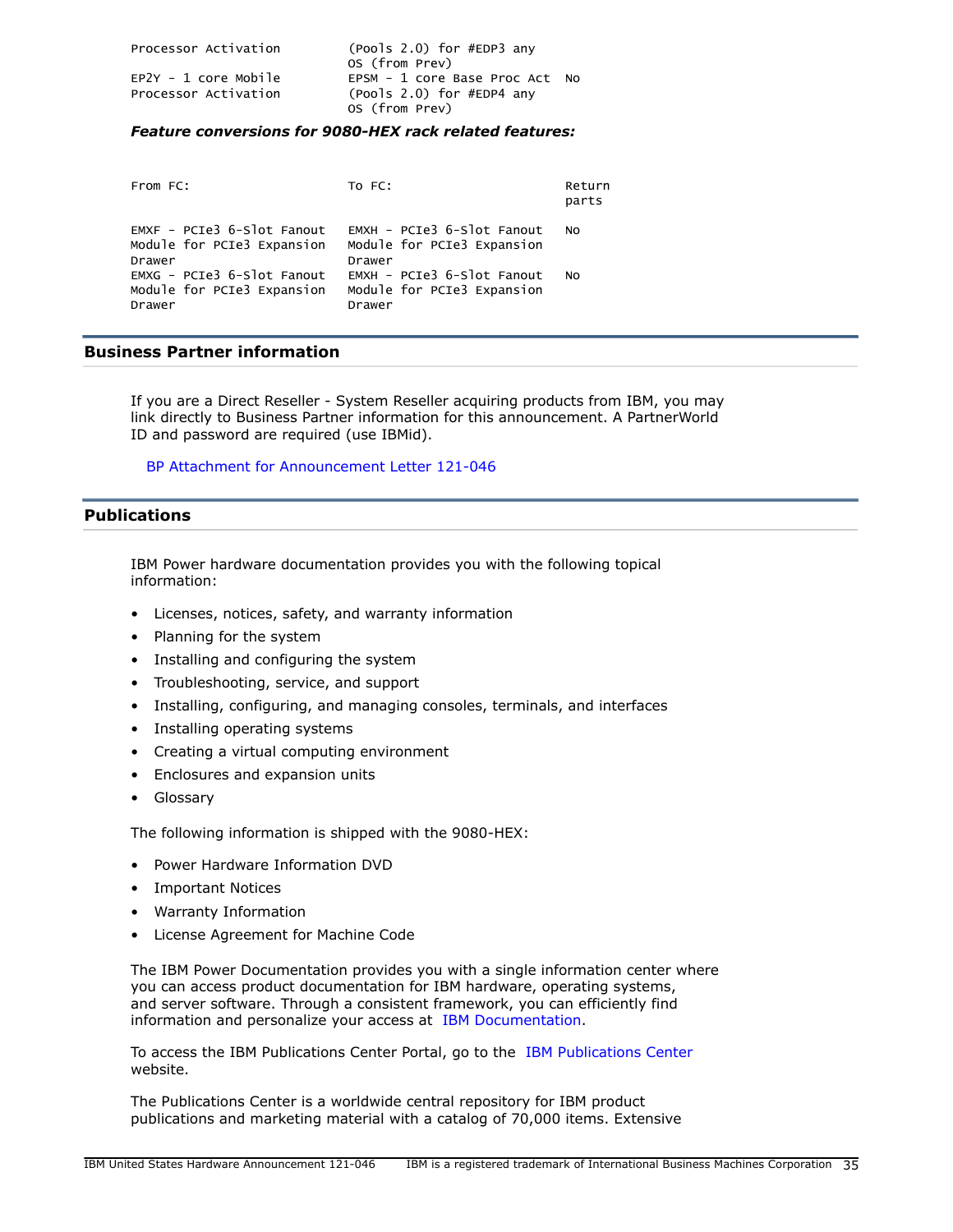search facilities are provided. A large number of publications are available online in various file formats, which can currently be downloaded.

# **Services**

#### **IBM Lab Services**

IBM Lab Services offers a wide array of services available for your enterprise. It brings expertise on the latest technologies from the IBM development community and can help with your most difficult technical challenges.

IBM Lab Services can help you successfully implement emerging technologies so as to accelerate your return on investment and improve your satisfaction with your IBM systems and solutions. Services examples include initial implementation, integration, migration, and skills transfer on IBM systems solution capabilities and recommended practices. IBM Lab Services is one of the service organizations of IBM's worldrenowned IBM Systems Group development labs.

For details on available services, contact your [IBM](https://www.ibm.com/it-infrastructure/services/lab-services) representative or go to the IBM [Lab Services](https://www.ibm.com/it-infrastructure/services/lab-services) website.

### **Global Technology Services**

IBM services include business consulting, outsourcing, hosting services, applications, and other technology management.

These services help you learn about, plan, install, manage, or optimize your IT infrastructure to be an on-demand business. They can help you integrate your highspeed networks, storage systems, application servers, wireless protocols, and an array of platforms, middleware, and communications software for IBM and many non-IBM offerings. IBM is your one-stop shop for IT support needs.

For details on available services, contact your IBM representative or go to the [Services and Consulting](http://www.ibm.com/services/) website.

For details on available IBM Business Continuity and Recovery Services, contact your IBM representative or go to the [Security and resiliency services](http://www.ibm.com/services/continuity) website.

Details on education offerings related to specific products can be found on the [IBM](http://www.ibm.com/training) [Training](http://www.ibm.com/training) website.

# <span id="page-35-0"></span>**Technical information**

# **Specified operating environment**

# *Physical specifications*

Power E1080 model HEX

System node

- Width: 445 mm (17.51 in.)
- Depth: 866.95 mm (34.1 in.)
- Height: 217.5 mm (8.55 in.) 5 EIA units
- Weight: 81.6 kg (180 lb)

System control unit

- Width: 445.6 mm (17.54 in.)
- Depth: 779.7 mm (30.7 in.)
- Height: 86 mm (3.39 in.) 2 EIA units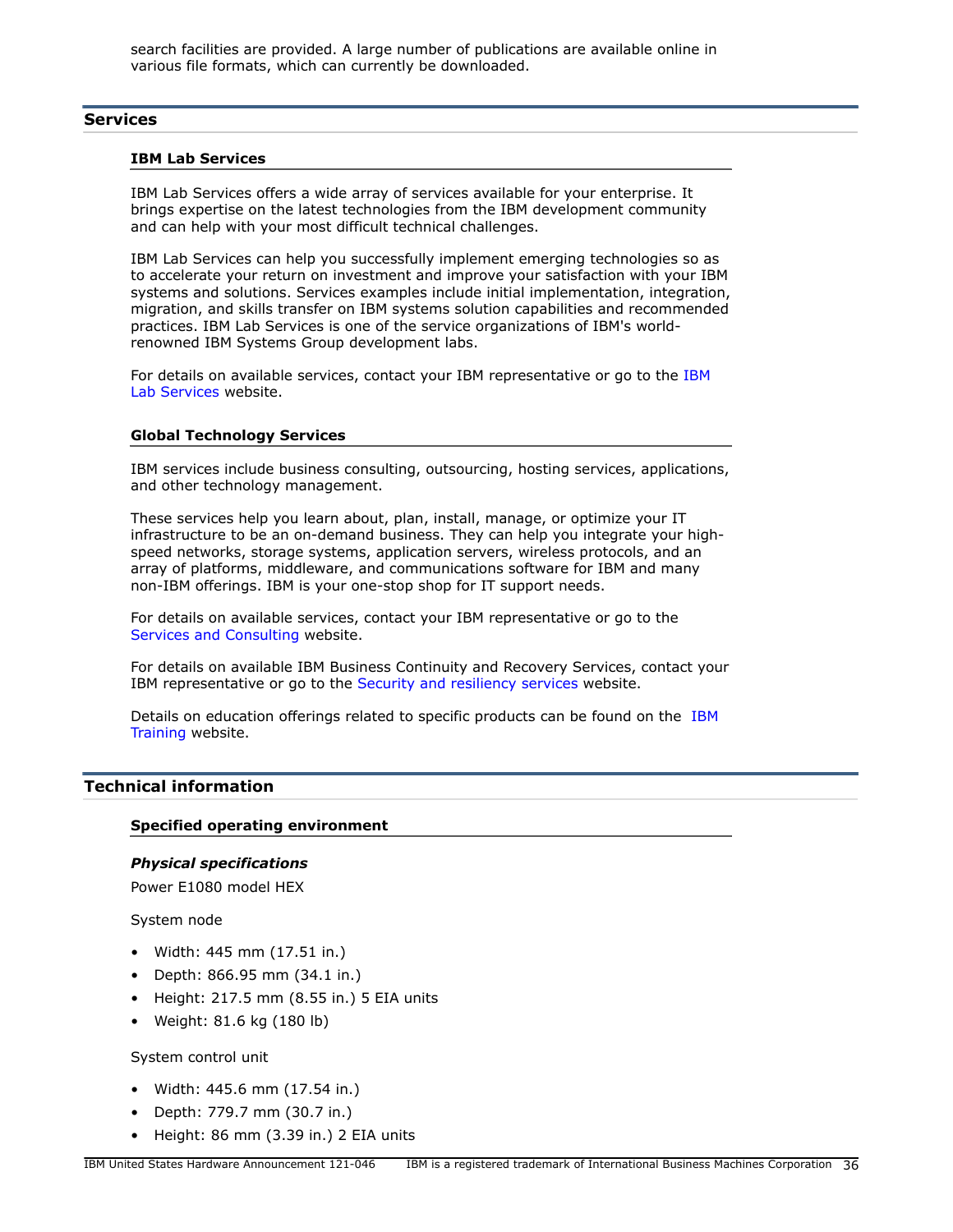• Weight: 22.7 kg (50 lbs)

PCIe Gen3 I/O expansion drawer

- Width: 482 mm (19 in.)
- Depth: 802 mm (31.6 in.)
- Height: 173 mm (6.8 in.) 4 EIA units
- Weight: 54.4 kg (120 lb)

To help assure installability and serviceability in non-IBM, industry-standard racks, review the vendor's installation planning information for any product-specific installation requirements.

# **Earthquake conformance**

Power E1080 model HEX, PCIe Gen3 I/O Expansion Drawer, EXP24SX SAS Storage Enclosure, and 7965-S42 rack conform to the zone 4 earthquake requirements and objectives of Ericsson's GR-63-CORE with the rack loaded up to 13.2 kg (29 lb) per EIA on a raised floor with a maximum height of 1066.8 mm (42 in.), and with the 7965-S42 ruggedized rack kit installed.

It is highly recommended 7965-S42 feature #ECRR is ordered if the customer is installing the rack or hardware in an earthquake environment. Additional 7965-S42 features #ECRE, #ECRM, #ECRF, #ECRG, #ECRH, #ECRJ, #7188, and #ECJN also conform to the zone 4 earthquake requirements and objectives of Ericsson's GR-63- CORE.

If the customer is installing the hardware in an earthquake environment, they must consult with a structural engineer and/or a mechanical contractor to ensure the hardware used to secure the rack is sufficient to meet the requirements for their environment.

# *Operating environment*

- Temperature: 5 to 40 degrees C (41 to 104 degrees F) allowable
- Relative humidity: 8 to 85 percent allowable
- Wet bulb (caloric value): 15355 kcal/hour or Btu
- Electrical power: up to 4.6 kVA per node
- Noise level: 78 dBa

# <span id="page-36-0"></span>*Software requirements*

If installing the AIX operating system LPAR with any I/O configuration (one of these):

- AIX Version 7.2 with the 7200-05 Technology Level and Service Pack 7200-05-03-2136, or later
- AIX Version 7.2 with the 7200-04 Technology Level and Service Pack 7200-04-05-2148 (planned availability February 11, 2022)

If installing the AIX operating system Virtual I/O only LPAR (one of these):

- AIX Version 7.2 with the 7200-05 Technology Level and Service Pack 7200-05-01-2038, or later
- AIX Version 7.2 with the 7200-04 Technology Level and Service Pack 7200-04-01-1939, or later
- AIX Version 7.1 with the 7100-05 Technology Level and Service Pack 7100-05-05-1937, or later

If installing the IBM i operating system (one of these):

• IBM i 7.3 TR11, or later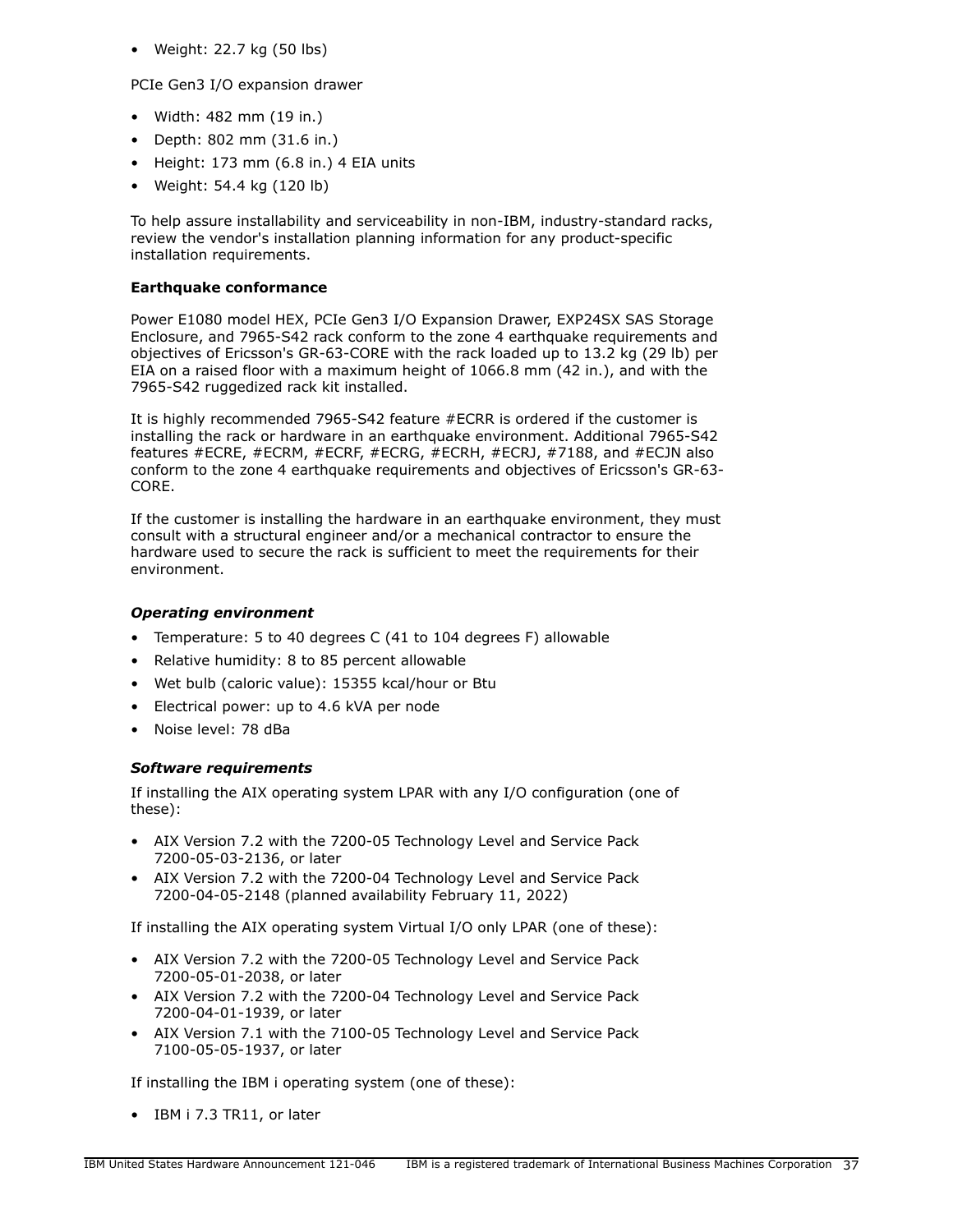• IBM i 7.4 TR5, or later

See the [IBM Prerequisites](https://www14.software.ibm.com/support/customercare/iprt/home) website for compatibility information for hardware features and the corresponding AIX, IBM i and Linux Technology Levels.

If installing the Linux operating system (one of these):

- SUSE Linux Enterprise Server for SAP with SUSE Linux Enterprise Server 15, Service Pack 3, or later
- SUSE Linux Enterprise Server 12, Service Pack 5, or later
- SUSE Linux Enterprise Server 15, Service Pack 3, or later
- Red Hat Enterprise Linux for SAP with Red Hat Enterprise Linux 8 for Power LE version 8.4, or later
- Red Hat Enterprise Linux 8 for Power LE, version 8.4, or later

If installing VIOS:

• VIOS 3.1.3.10, or later

The AIX System to Maps website should be referenced to identify the most recent information on recommended AIX levels for Power:

# https://www.ibm.com $R$ <sup>(R)</sup>[/support/pages/system-aix-maps](https://www.ibm.com/support/pages/system-aix-maps)

Java $\mathbb{M}$  is supported on Power10 processor-based system. For the best use of the performance capabilities and the most recent improvements of Power10 technology,

 IBM recommends upgrading Java-based applications to Java 7, Java 8, or later, whenever possible. For those clients who want to run Java in AIX environments, see the [AIX Download and service information](http://www.ibm.com/developerworks/java/jdk/aix/service.html) website.

For those clients who want to run Java in Linux environments, see the [Linux](https://www.ibm.com/support/pages/java-sdk-downloads-version-80) [Download information](https://www.ibm.com/support/pages/java-sdk-downloads-version-80) website.

For those clients who want to run Java in IBM i environments, read the following planning statements:

- Java 6 is not a supported environment for IBM i 7.3 and is no longer supported in IBM i 7.2.
- For those clients who want to run Java on IBM i, refer to the [Java on IBM](https://www.ibm.com/developerworks/community/wikis/home?lang=en#!/wiki/IBM%20i%20Technology%20Updates/page/Java%20on%20IBM%20i)  website

# *Limitations*

• The PCIe I/O Expansion Drawer (#EMX0) will be limited to a maximum of two.

### **Planning information**

### *Cable orders*

No additional cables are required.

# **Security, auditability, and control**

This product uses the security and auditability features of host hardware, host software, and application software.

The client is responsible for evaluation, selection, and implementation of security features, administrative procedures, and appropriate controls in application systems and communications facilities.

### **IBM Lab Services**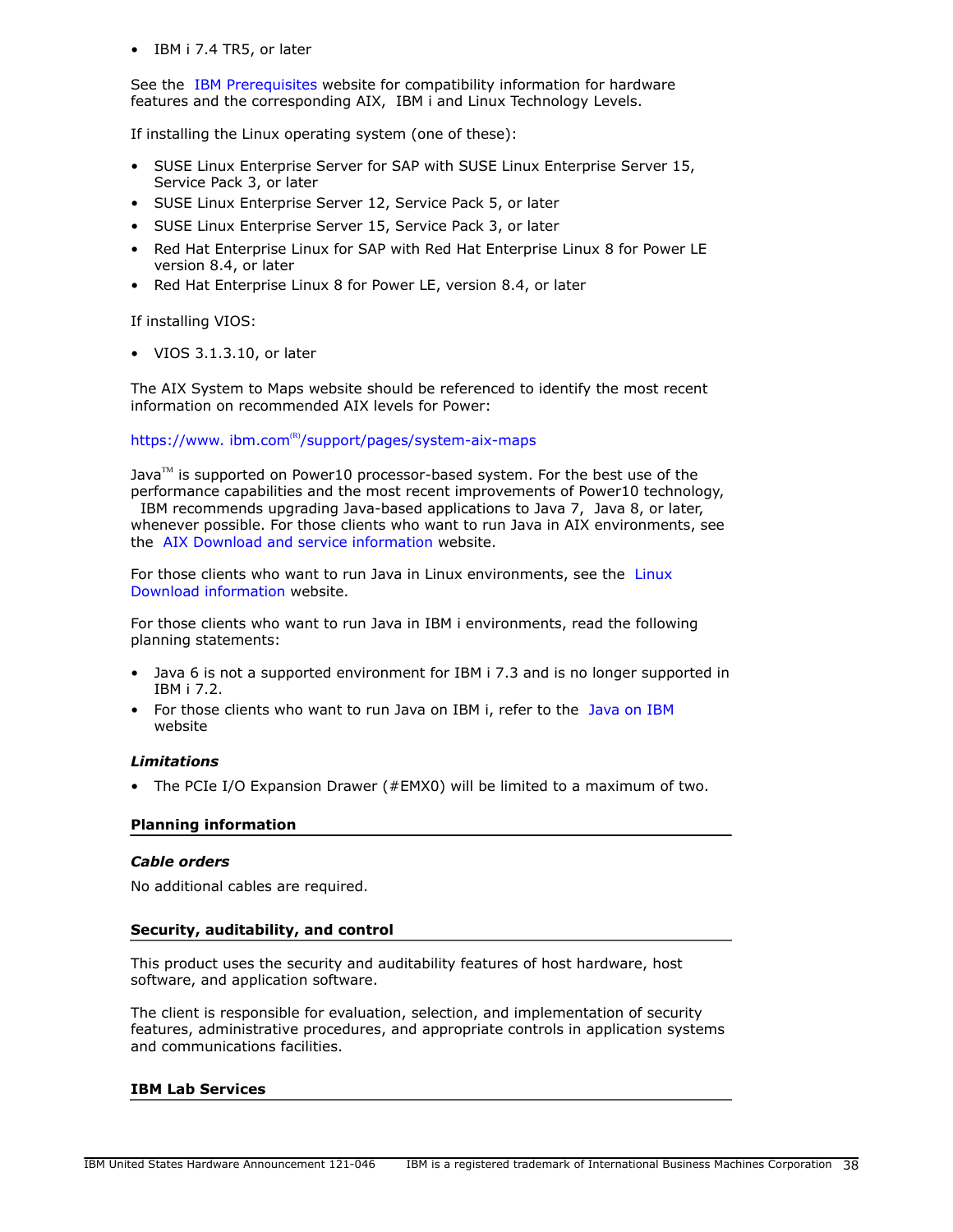For details on available services, contact your IBM representative or go to the [IT](http://www.ibm.com/systems/services/labservices/) [Infrastructure](http://www.ibm.com/systems/services/labservices/) website.

# <span id="page-38-0"></span>**Terms and conditions**

### **Volume orders**

Contact your IBM representative.

# **IBM Global Financing**

Yes

### **Products - terms and conditions**

| <b>Warranty period</b>                              |                                                |
|-----------------------------------------------------|------------------------------------------------|
| <b>Warranty and Additional Coverage</b><br>options: | Coverage summary:                              |
| Warranty Period:*                                   | 1 year $(1)$                                   |
| Service Level:                                      | IBM On-Site Repair, 24x7 Same Day              |
| <b>Service Upgrade Options:</b>                     |                                                |
| IBM Power Expert Care Advanced                      | Available in 3 or 5 years                      |
|                                                     | IBM On-Site Repair, 24x7 Same Day              |
|                                                     | <b>SWMA Support</b>                            |
|                                                     | Proactive Support                              |
| IBM Power Expert Care Premium                       | Available in 1 or 3 or 5 years                 |
|                                                     | IBM On-Site Repair, 24x7 Same Day              |
|                                                     | <b>SWMA Support</b>                            |
|                                                     | Proactive Support                              |
|                                                     | IBM Global Total Microcode Support<br>Services |
|                                                     | Media Retention                                |
|                                                     | Enhanced Accelerated Value Program             |

\* One year

(1) Known exception: Turkey Warranty Period: 2 Years Service Level: IBM Onsite, 24x7 Same Business Day

To obtain copies of the IBM Statement of Limited Warranty, contact your reseller or IBM. An IBM part or feature installed during the initial installation of an IBM machine is subject to the full warranty period specified by IBM. An IBM part or feature that replaces a previously installed part or feature assumes the remainder of the warranty period for the replaced part or feature. An IBM part or feature added to a machine without replacing a previously installed part or feature is subject to a full warranty. Unless specified otherwise, the warranty period, type of warranty service, and service level of a part or feature are the same as those for the machine in which it is installed.

IBM Solid State Drive (SSD) and Non-Volatile Memory Express (NVMe) devices identified in this document may have a maximum number of write cycles. IBM SDD and NMVe device failures will be replaced during standard warranty and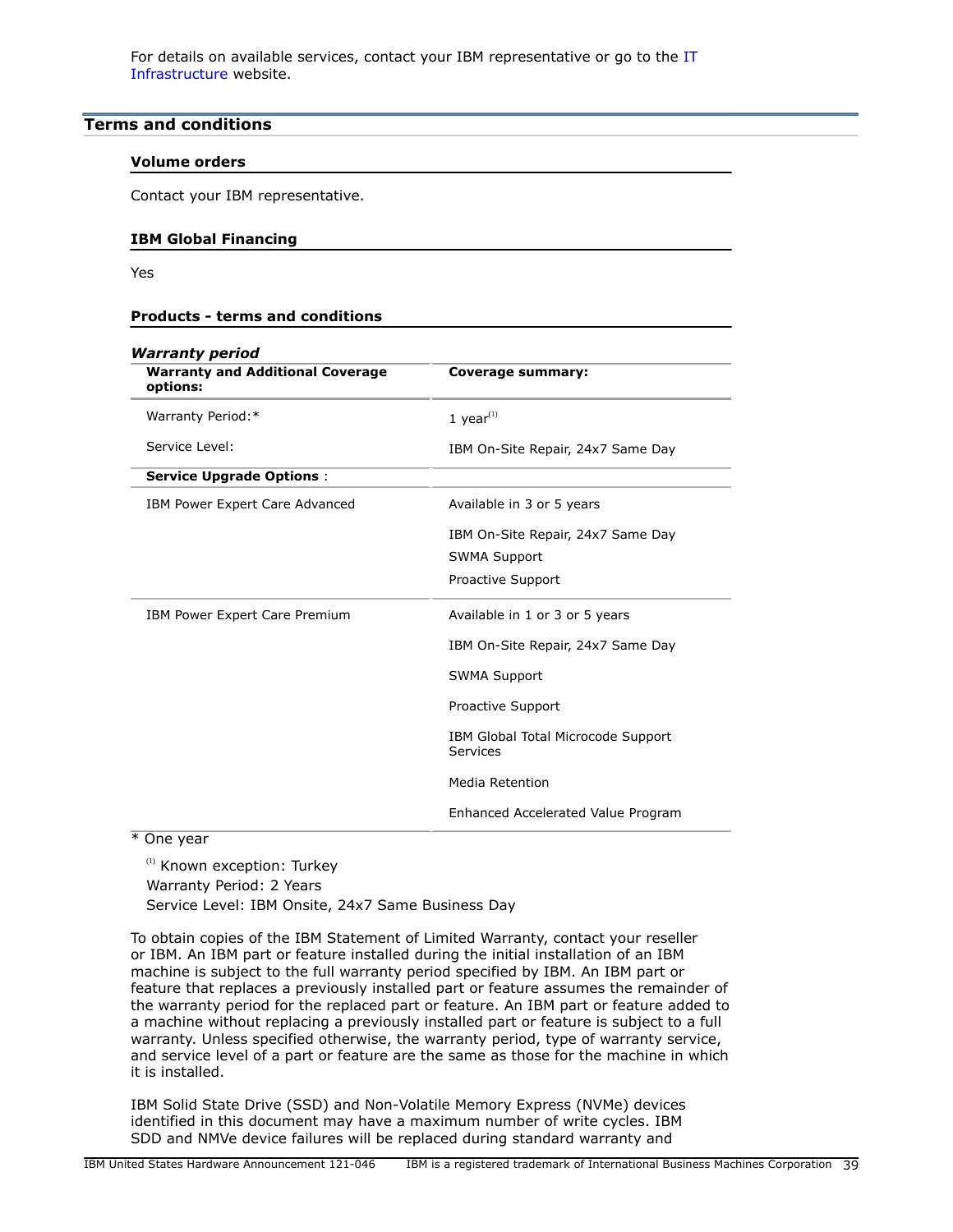maintenance period for devices that have not reached the maximum number of write cycles. Devices that reach this limit may fail to operate according to specifications and must be replaced at the client's expense. Individual service life may vary and can be monitored using an operating system command.

### *Warranty service*

If required, IBM provides repair or exchange service depending on the types of warranty service specified for the machine. IBM will attempt to resolve your problem over the telephone, or electronically through an IBM website. Certain machines contain remote support capabilities for direct problem reporting, remote problem determination, and resolution with IBM. You must follow the problem determination and resolution procedures that IBM specifies. Following problem determination, if IBM determines on-site service is required, scheduling of service will depend upon the time of your call, machine technology and redundancy, and availability of parts. If applicable to your product, parts considered Customer Replaceable Units (CRUs) will be provided as part of the machine's standard warranty service.

Service levels are response-time objectives and are not guaranteed. The specified level of warranty service may not be available in all worldwide locations. Additional charges may apply outside IBM's normal service area. Contact your local IBM representative or your reseller for country-specific and location-specific information.

# *CRU Service*

IBM provides replacement CRUs to you for you to install. CRU information and replacement instructions are shipped with your machine and are available from IBM upon your request. CRUs are designated as being either a Tier 1 (mandatory) or a Tier 2 (optional) CRU.

# *Tier 1 (mandatory) CRU*

Installation of Tier 1 CRUs, as specified in this announcement, is your responsibility. If IBM installs a Tier 1 CRU at your request, you will be charged for the installation.

The following parts have been designated as Tier 1 CRUs:

• Not applicable - All CRUs for 9080-HEX are designated as Tier 2.

# *Tier 2 (optonal) CRU*

You may install a Tier 2 CRU yourself or request IBM to install it, at no additional charge. Based upon availability, CRUs will be shipped for next-business-day (NBD) delivery. IBM specifies, in the materials shipped with a replacement CRU, whether a defective CRU must be returned to IBM. When return is required, return instructions and a container are shipped with the replacement CRU. You may be charged for the replacement CRU if IBM does not receive the efective CRU within 15 days of your receipt of the replacement.

The following parts have been designated as Tier 2 CRUs:

- PCIe Adapter
- PCIe4 Cable Adapter
- NVMe U.2 7 mm Drive
- NVMe U.2 15 mm Drive

# *CRU and On-site Service*

At IBM's discretion, you will receive specified CRU service, or IBM will repair the failing machine at your location and verify its operation. You must provide a suitable working area to allow disassembly and reassembly of the IBM machine. The area must be clean, well-lit, and suitable for the purpose.

Service level is: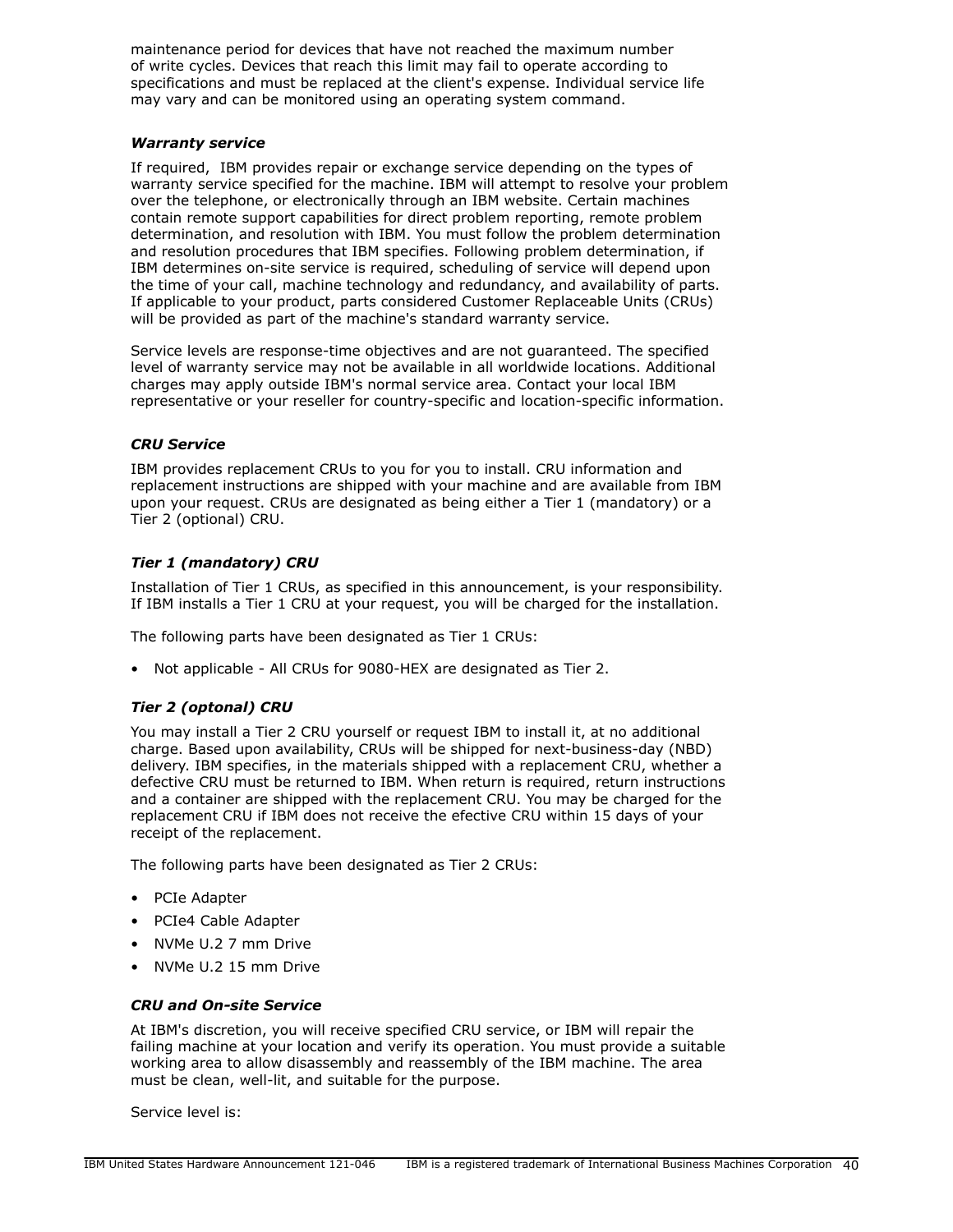• 24 hours per day, 7 days a week, same-day response. Same day service level includes the installation of Tier 2 CRUs at no additional charge.

# **Non-IBM parts service**

Under certain conditions, IBM provides services for selected non-IBM parts at no additional charge for machines that are covered under warranty service upgrades or maintenance services.

This service includes hardware problem determination (PD) on the non-IBM parts (for example, adapter cards, PCMCIA cards, disk drives, memory) installed within IBM machines and provides the labor to replace the failing parts at no additional charge.

If IBM has a Technical Service Agreement with the manufacturer of the failing part, or if the failing part is an accommodations part (a part with an IBM FRU label), IBM may also source and replace the failing part at no additional charge. For all other non-IBM parts, customers are responsible for sourcing the parts. Installation labor is provided at no additional charge, if the machine is covered under a warranty service upgrade or a maintenance service.

# *Warranty service*

IBM is now shipping machines with selected non-IBM parts that contain an IBM field replaceable unit (FRU) part number label. These parts are to be serviced during the IBM machine warranty period. IBM is covering the service on these selected non-IBM parts as an accommodation to their customers, and normal warranty service procedures for the IBM machine apply.

# *International Warranty Service*

International Warranty Service allows you to relocate any machine that is eligible for International Warranty Service and receive continued warranty service in any country where the IBM machine is serviced. If you move your machine to a different country, you are required to report the machine information to your Business Partner or IBM representative.

The warranty service type and the service level provided in the servicing country may be different from that provided in the country in which the machine was purchased. Warranty service will be provided with the prevailing warranty service type and service level available for the eligible machine type in the servicing country, and the warranty period observed will be that of the country in which the machine was purchased.

The following types of information can be found on the [International Warranty](https://www.ibm.com/systems/support/machine_warranties/iws.html) [Service](https://www.ibm.com/systems/support/machine_warranties/iws.html) website:

- Machine warranty entitlement and eligibility
- Directory of contacts by country with technical support contact information
- Announcement Letters

**Note:** International Warranty Service and Power Expert Care are mutually exclusive. If Machines have Power Expert Care, then these Machines are not eligible to have International Warranty Service.

# *IBM Power Expert Care*

IBM Power Expert Care is designed to simplify and standardize the support approach on the IBM Power E1080 Enterprise Server. The simple service tiers and pricing facilitate straightforward support for IBM Power E1080 Enterprise server.

There are two tier service levels: Advanced and Premium. Clients can select the tier that better fits their needs. Each tier provides a group of selected hardware and software services to support IBM Power E1080 Enterprise server.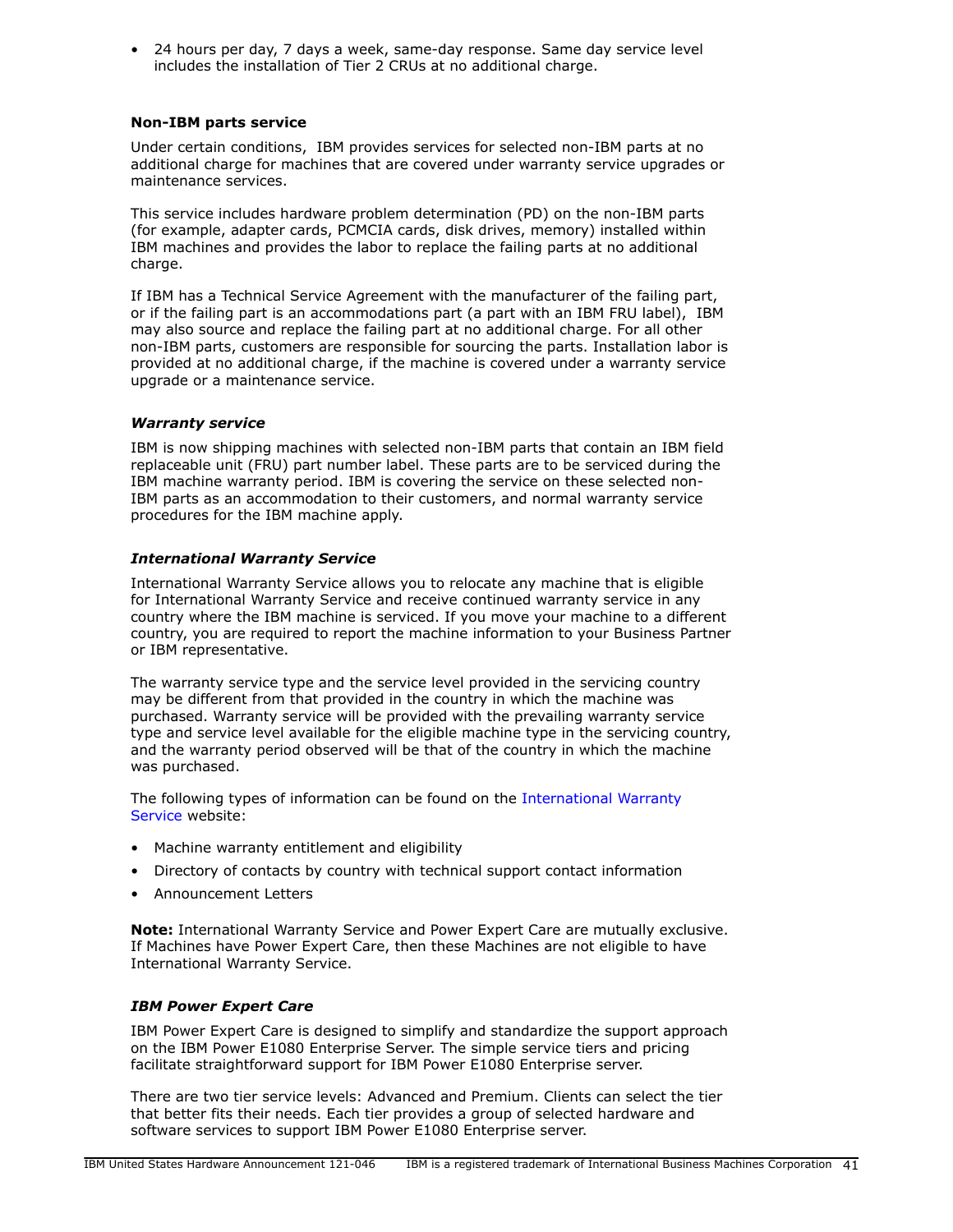For more information about IBM Power Expert Care, see Announcement [621-019,](http://www.ibm.com/common/ssi/cgi-bin/ssialias?infotype=an&subtype=ca&appname=gpateam&supplier=897&letternum=ENUS621-019) dated September 8, 2021.

# *Maintenance service options*

# *CRU and On-site Service*

At IBM's discretion you will receive CRU service or IBM will repair the failing machine at your location and verify its operation. You must provide a suitable working area to allow disassembly and reassembly of the IBM machine. The area must be clean, well-lit, and suitable for the purpose. The following on-site response-time objectives are available as warranty service upgrades for your machine. Available offerings are:

Customer Replaceable Units (CRUs) may be provided as part of the machine's standard warranty CRU Service except that you may install a CRU yourself or request IBM installation, at no additional charge, under the CRU and On-site Service level specified above. For additional information on the CRU Service, see the warranty information.

# **Maintenance services**

If required, IBM provides repair or exchange service depending on the types of maintenance service specified for the machine. IBM will attempt to resolve your problem over the telephone or electronically, through an IBM website. Certain machines contain remote support capabilities for direct problem reporting, remote problem determination, and resolution with IBM. You must follow the problem determination and resolution procedures that IBM specifies. Following problem determination, if IBM determines on-site service is required, scheduling of service will depend upon the time of your call, machine technology and redundancy, and availability of parts. Service levels are response-time objectives and are not guaranteed. The specified level of maintenance service may not be available in all worldwide locations. Additional charges may apply outside IBM's normal service area. Contact your local IBM representative or your reseller for country-specific and location-specific information.

# *On-site Service*

IBM will repair the failing machine at your location and verify its operation. You must provide a suitable working area to allow disassembly and reassembly of the IBM machine. The area must be clean, well-lit, and suitable for the purpose.

# *Client Replaceable Unit (CRU) Service*

If your problem can be resolved with a CRU (for example, keyboard, mouse, speaker, memory, or hard disk drive), and depending upon the maintenance service offerings in your geography, IBM will ship the replacement CRU to you for you to install. CRU information and replacement instructions are shipped with your machine and are available from IBM upon your request.

Based upon availability, CRUs will be shipped for next business day delivery. IBM specifies, in the materials shipped with a replacement CRU, whether a defective CRU must be returned to IBM. When return is required, 1) return instructions and a container are shipped with the replacement CRU, and 2) you may be charged for the replacement CRU if IBM does not receive the defective CRU within 15 days of your receipt of the replacement.

# **Tier 1 (mandatory) CRU**

Installation of Tier 1 CRUs, as specified in this announcement, is your responsibility. If IBM installs a Tier 1 CRU at your request, you will be charged for the installation.

The following parts and feature(s) have been designated as Tier 1 CRUs:

• Not applicable - All CRUs for 9080-HEX are designated as Tier 2.

# **Tier 2 (optional) CRU**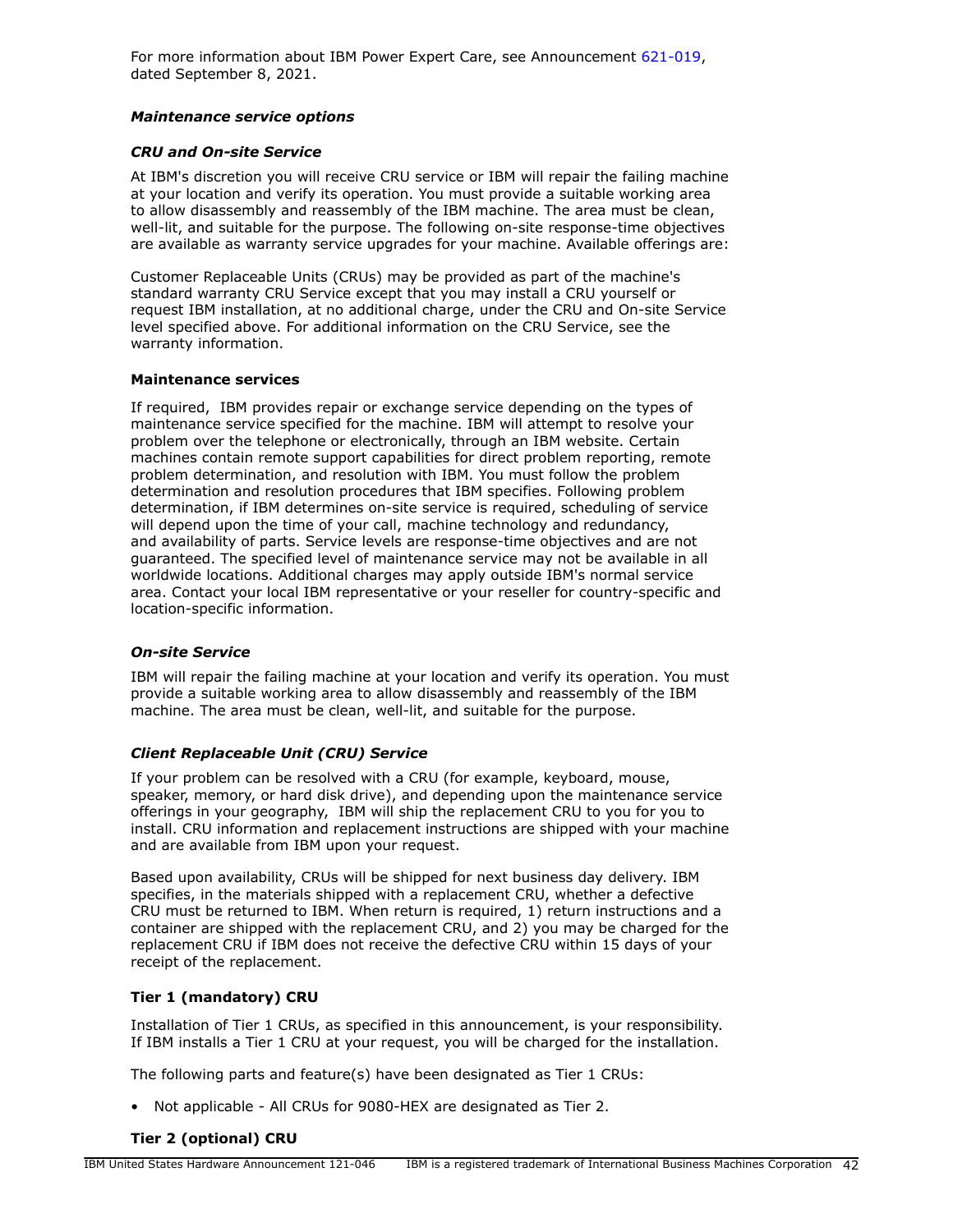You may install a Tier 2 CRU yourself or request IBM to install it, at no additional charge.

The following parts and feature(s) have been designated as Tier 2 CRUs:

- PCIe Adapter
- PCIe4 Cable Adapter
- NVMe U.2 7 mm Drive
- NVMe U.2 15 mm Drive

### *CRU and Machine Exchange Service*

At IBM's discretion, you will receive CRU service or IBM will initiate shipment of a replacement machine to your location. You are responsible for its installation and verification of operation. You must pack the failed machine into the shipping container that contained the replacement machine and return the failed machine to IBM. Transportation charges, both ways, are paid by IBM. You may be charged for the replacement machine if IBM does not receive the failed machine within 15 days of your receipt of the replacement.

### **Non-IBM parts service**

Under certain conditions, IBM provides services for selected non-IBM parts at no additional charge for machines that are covered under warranty service upgrades or maintenance services.

This service includes hardware problem determination (PD) on the non-IBM parts (for example, adapter cards, PCMCIA cards, disk drives, memory) installed within IBM machines and provides the labor to replace the failing parts at no additional charge.

If IBM has a Technical Service Agreement with the manufacturer of the failing part, or if the failing part is an accommodations part (a part with an IBM FRU label), IBM may also source and replace the failing part at no additional charge. For all other non-IBM parts, clients are responsible for sourcing the parts. Installation labor is provided at no additional charge, if the machine is covered under a warranty service upgrade or a maintenance service.

### *Usage plan machine*

No

# *IBM hourly service rate classification*

Two

When a type of service involves the exchange of a machine part, the replacement may not be new, but will be in good working order.

### **General terms and conditions**

### *Field-installable features*

Yes

### *Model conversions*

 $N<sub>0</sub>$ 

# *Machine installation*

Installation is performed by IBM. IBM will install the machine in accordance with the IBM installation procedures for the machine. In the United States, contact IBM at 1-800-IBM-SERV (426-7378). In other countries, contact the local IBM office.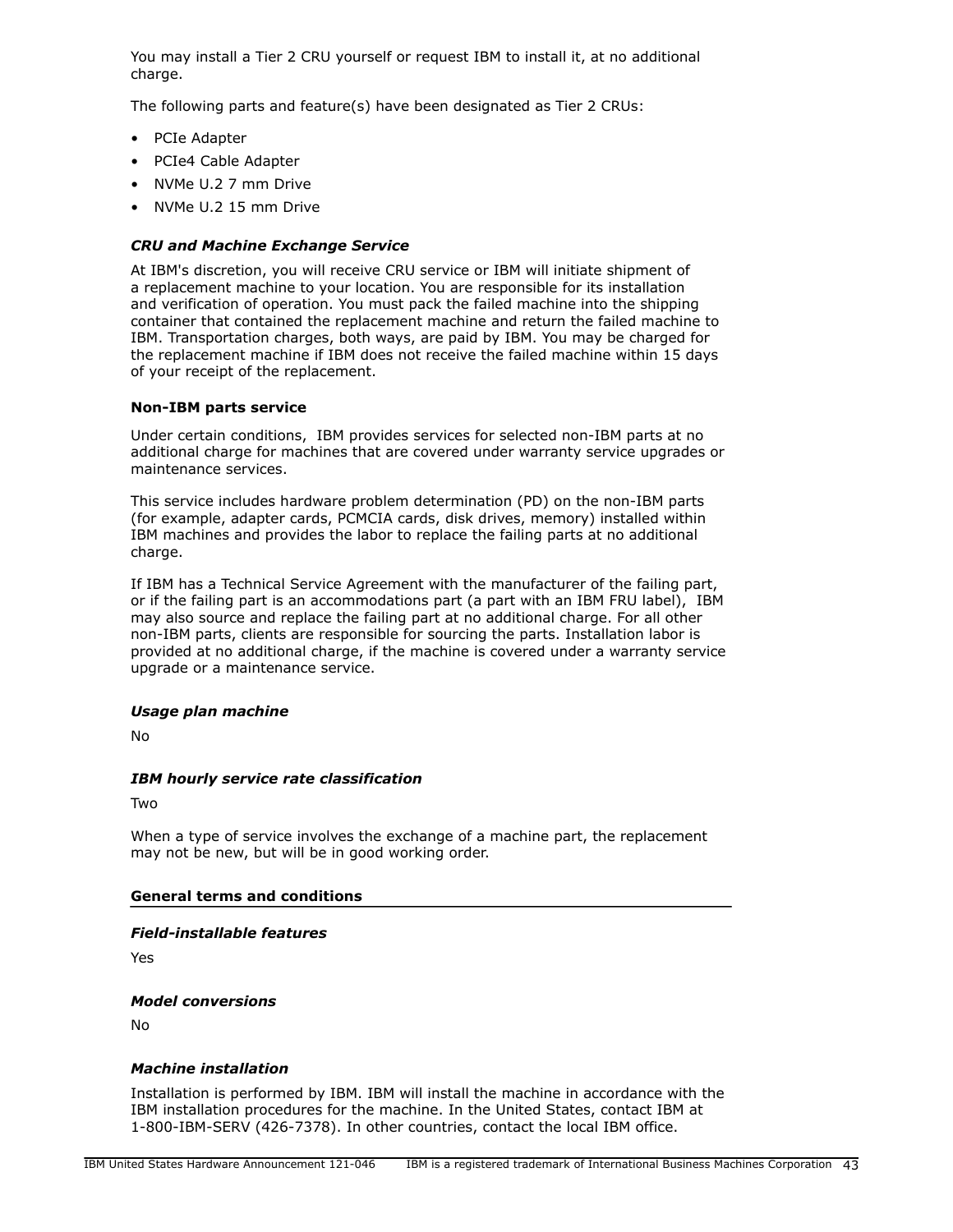No

### *Licensed Machine Code*

IBM Machine Code is licensed for use by a customer on the IBM machine for which it was provided by IBM under the terms and conditions of the IBM License Agreement for Machine Code, to enable the machine to function in accordance with its specifications, and only for the capacity authorized by IBM and acquired by the customer. You can obtain the agreement by contacting your IBM representative. It can also be found on the [License Agreement for Machine Code and Licensed Internal](http://www.ibm.com/systems/support/machine_warranties/machine_code.html) **[Code](http://www.ibm.com/systems/support/machine_warranties/machine_code.html)** 

Access to Machine Code updates is conditioned on entitlement and license validation in accordance with IBM policy and practice. IBM may verify entitlement through customer number, serial number, electronic restrictions, or any other means or methods employed by IBM in its discretion.

If the machine does not function as warranted and your problem can be resolved through your application of downloadable Machine Code, you are responsible for downloading and installing these designated Machine Code changes as IBM specifies. If you would prefer, you may request IBM to install downloadable Machine Code changes; however, you may be charged for that service.

If you purchase IBM Power Expert Care Premium, IBM will implement updates of the Microcode levels on your contracted eligible IBM Power machines

For more information about IBM Power Expert Care, see Announcement [621-019,](http://www.ibm.com/common/ssi/cgi-bin/ssialias?infotype=an&subtype=ca&appname=gpateam&supplier=897&letternum=ENUS621-019) dated September 8, 2021.

### *Educational allowance*

A reduced charge is available to qualified education customers. The educational allowance may not be added to any other discount or allowance.

The educational allowance is 5% for the products in this announcement.

# <span id="page-43-0"></span>**Prices**

For additional information and current prices, contact your local IBM representative or IBM Business Partner.

#### **Product charges**

The following are newly announced features on the specific models of the IBM Power Systems 9080 machine type:

| Description                   | Mode 1<br>number | number Price | Feature Purchase Maint. Both/ | Monthly MES/ | Minimum Initial/<br>charge support CSU-MES |        | <b>RP</b> |
|-------------------------------|------------------|--------------|-------------------------------|--------------|--------------------------------------------|--------|-----------|
| IBM Power E1080               | <b>HEX</b>       |              |                               |              |                                            | NO     |           |
| Solution Delivery Integration | <b>HEX</b>       | 0003         |                               |              | <b>MES</b>                                 | Yes No |           |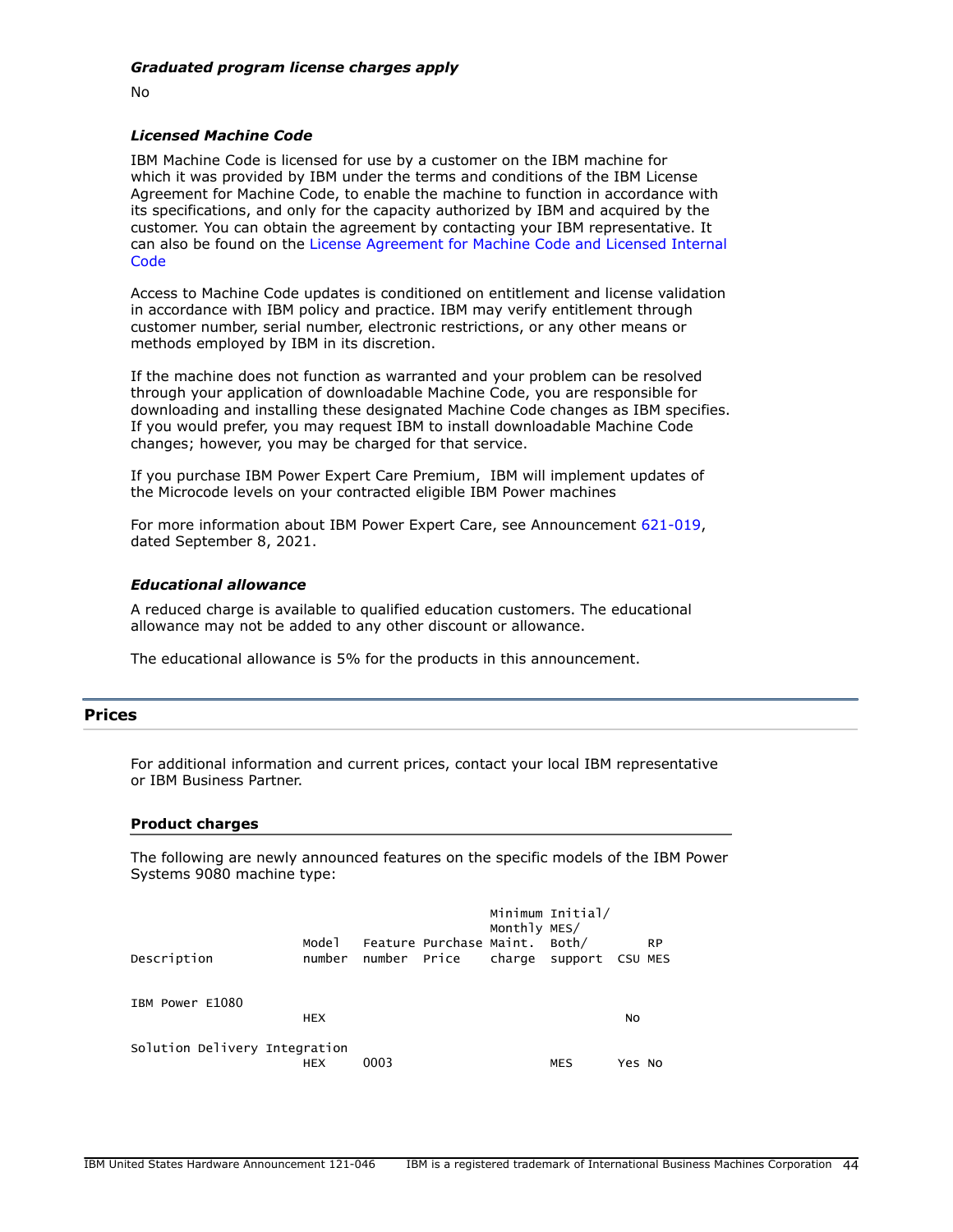| OEM Light Man.Order Ind-EMPTY                |      |         |          |
|----------------------------------------------|------|---------|----------|
| HEX<br>One CSC Billing Unit                  | 0006 | Initial | $N/A$ No |
| HEX<br>Ten CSC Billing Units                 | 0010 | Both    | Yes No   |
| <b>HEX</b><br>Mirrored System Disk Level, Sp | 0011 | Both    | Yes No   |
| HEX<br>Device Parity Protection All          | 0040 | Both    | Yes No   |
| HEX<br>Device Parity RAID 6 All              | 0041 | Both    | Yes No   |
| HEX                                          | 0047 | Both    | Yes No   |
| RISC to RISC Data Migration                  |      |         |          |
| HEX<br>AIX Partition Specify                 | 0205 | Initial | $N/A$ No |
| HEX                                          | 0265 | Both    | Yes No   |
| Linux Partition Specify<br>HEX               | 0266 | Both    | Yes No   |
| IBM i Partition Specify<br>HEX               | 0267 | Both    | Yes No   |
| Specify Custom Data Protection<br>HEX        | 0296 | Both    | Yes No   |
| Mirrored Level System Specify<br>HEX         | 0308 | Both    | Yes No   |
| RAID Hot Spare Specify<br>HEX                | 0347 | Both    | Yes No   |
| HMC Factory Integration Spcfy<br>HEX         | 0374 | MES     | Yes No   |
| Display Factory Int. Specify<br>HEX          | 0375 | MES     | Yes No   |
| Rack Space for UPS<br>HEX                    | 0376 | MES     | Yes No   |
| Reserve Rack for HMC<br>HEX                  | 0377 | MES     | Yes No   |
| Reserve Rack Space for Display<br>HEX        | 0378 | MES     | Yes No   |
| SAN Load Source Specify                      | 0837 |         |          |
| HEX                                          |      | Both    | Yes No   |
|                                              |      |         |          |
| US TAA Compliance Indicator                  |      |         |          |
| HEX<br>Asm in USA manufacturing plant        | 0983 | Both    | Yes No   |
| HEX                                          | 0984 | Both    | Yes No   |
|                                              |      |         |          |
| USB 500 GB Removable Disk Dr<br>HEX          | 1107 | Both    | Yes No   |
| Decline ESA Indicator<br>HEX                 | 1120 | Initial | $N/A$ No |
| Custom Serv. Specify, Roch<br><b>HEX</b>     | 1140 | Both    | $N/A$ No |
| 300GB 15k RPM SAS SFF-2 Disk<br>HEX          | 1953 | Support | Yes No   |
| 600GB SFF-2 HDD AIX/Linux<br>HEX             | 1964 | Support | Yes No   |
| Primary OS - IBM i                           |      |         |          |
| HEX<br>Primary OS AIX                        | 2145 | Both    | Yes No   |
| HEX<br>Primary OS Linux                      | 2146 | Both    | Yes No   |
| HEX<br>SAS Cab (AE) Adapter to En 3M         | 2147 | Both    | Yes No   |
| HEX<br>No Factory Integration Ind.           | 3684 | Both    | Yes No   |
| HEX<br>Rack Indicator, Rack 1                | 4650 | Initial | $N/A$ No |
| HEX<br>Rack Indicator, Rack 2                | 4651 | Initial | $N/A$ No |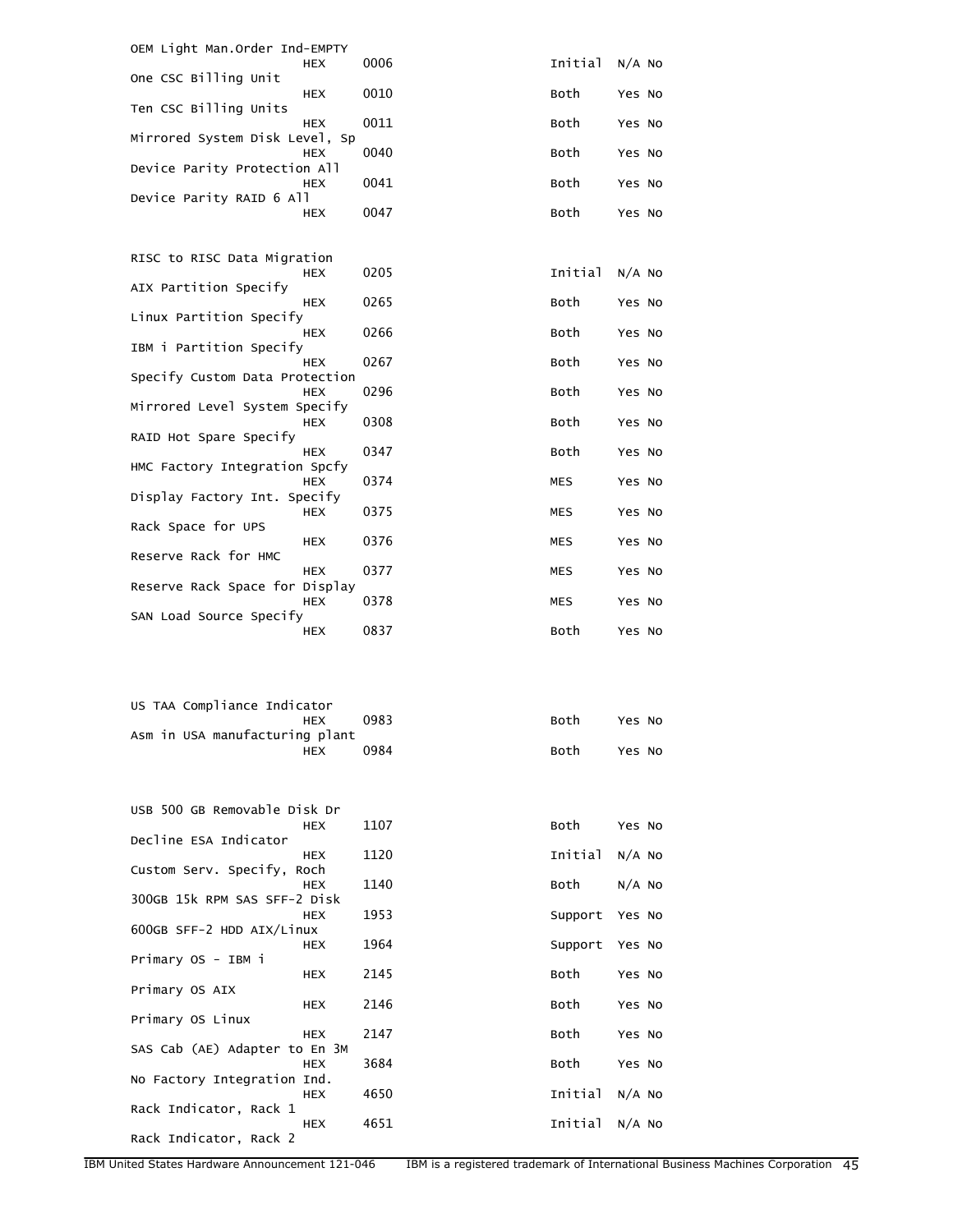| HEX                                             | 4652 | Initial | $N/A$ No |
|-------------------------------------------------|------|---------|----------|
| Rack Indicator, Rack 3<br>HEX                   | 4653 | Initial | $N/A$ No |
| Rack Indicator, Rack 4<br>HEX                   | 4654 | Initial | $N/A$ No |
| Rack Indicator, Rack 5<br>HEX                   | 4655 | Initial | $N/A$ No |
| Rack Indicator, Rack 6                          |      | Initial |          |
| HEX<br>Rack Indicator, Rack 7                   | 4656 |         | $N/A$ No |
| <b>HEX</b><br>Rack Indicator, Rack 8            | 4657 | Initial | $N/A$ No |
| HEX<br>Rack Indicator, Rack 9                   | 4658 | Initial | $N/A$ No |
| HEX<br>Rack Indicator, Rack 10                  | 4659 | Initial | $N/A$ No |
| HEX<br>Rack Indicator, Rack 11                  | 4660 | Initial | $N/A$ No |
| HEX<br>Rack Indicator, Rack 12                  | 4661 | Initial | $N/A$ No |
| HEX<br>Rack Indicator, Rack 13                  | 4662 | Initial | $N/A$ No |
| HEX<br>Rack Indicator, Rack 14                  | 4663 | Initial | $N/A$ No |
| HEX<br>Rack Indicator, Rack 15                  | 4664 | Initial | $N/A$ No |
| HEX<br>Rack Indicator, Rack 16                  | 4665 | Initial | $N/A$ No |
| <b>HEX</b><br>CBU SPECIFY                       | 4666 | Initial | $N/A$ No |
| HEX<br>Software Preload Required                | 4891 | Both    | Yes No   |
| HEX<br>PowerVM Enterprise Edition               | 5000 | Initial | $N/A$ No |
| HEX<br>PCIe2 LP 4-port 1GbE Adapter             | 5228 | Both    | Yes No   |
| HEX                                             | 5260 | Support | Yes No   |
| Sys Console On HMC<br>HEX                       | 5550 | Both    | Yes No   |
| PCIe2 4-port 1GbE Adapter<br>HEX                | 5899 | Support | Yes No   |
| Pwr Crd 4.3m 14ft to IBM PDU<br>HEX             | 6458 | Both    | Yes No   |
| Pwr Crd $(14FT)$ , Drwr - OEM PDU<br><b>HEX</b> | 6460 | Both    | Yes No   |
| Pwr Crd 4.3m 14ft Wall OEM PDU<br>HEX           | 6469 | Both    | Yes No   |
| Pwr Crd 1.8m 6ft Wall 125V/15A<br>HEX           | 6470 | Both    | Yes No   |
| Pwr Crd 2.7m 9ft Wall OEM PDU<br>HEX            | 6471 | Both    | Yes No   |
| Pwr Crd 2.7m 9ft Wall OEM PDU<br><b>HEX</b>     | 6472 | Both    | Yes No   |
| Pwr Crd 2.7m 9ft Wall OEM PDU<br>HEX            | 6473 | Both    | Yes No   |
| Pwr Crd 2.7m 9ft Wall OEM PDU<br>HEX            | 6474 | Both    | Yes No   |
| Pwr Crd 2.7m 9ft Wall OEM PDU<br>HEX            | 6475 | Both    | Yes No   |
| Pwr Crd 2.7m 9ft Wall OEM PDU<br>HEX            | 6476 | Both    | Yes No   |
| Pwr Crd 2.7m 9ft Wall OEM PDU<br>HEX            | 6477 | Both    | Yes No   |
| Pwr Crd 2.7m 9ft Wall OEM PDU<br>HEX            | 6478 | Both    | Yes No   |
| Pwr Crd 2.7m 9ft Wall OEM PDU                   |      |         |          |
| HEX<br>4.3m 14 Ft 3PH/32A Pwr Cord              | 6488 | Both    | Yes No   |
| <b>HEX</b><br>4.3m (14 Ft) 1PH/63A Pwr Cord     | 6489 | Both    | Yes No   |
| HEX<br>4.3m (14 Ft) 1PH/60A PwrCord             | 6491 | Both    | Yes No   |
| <b>HEX</b><br>Pwr Crd 2.7m 9ft Wall OEM PDU     | 6492 | Both    | Yes No   |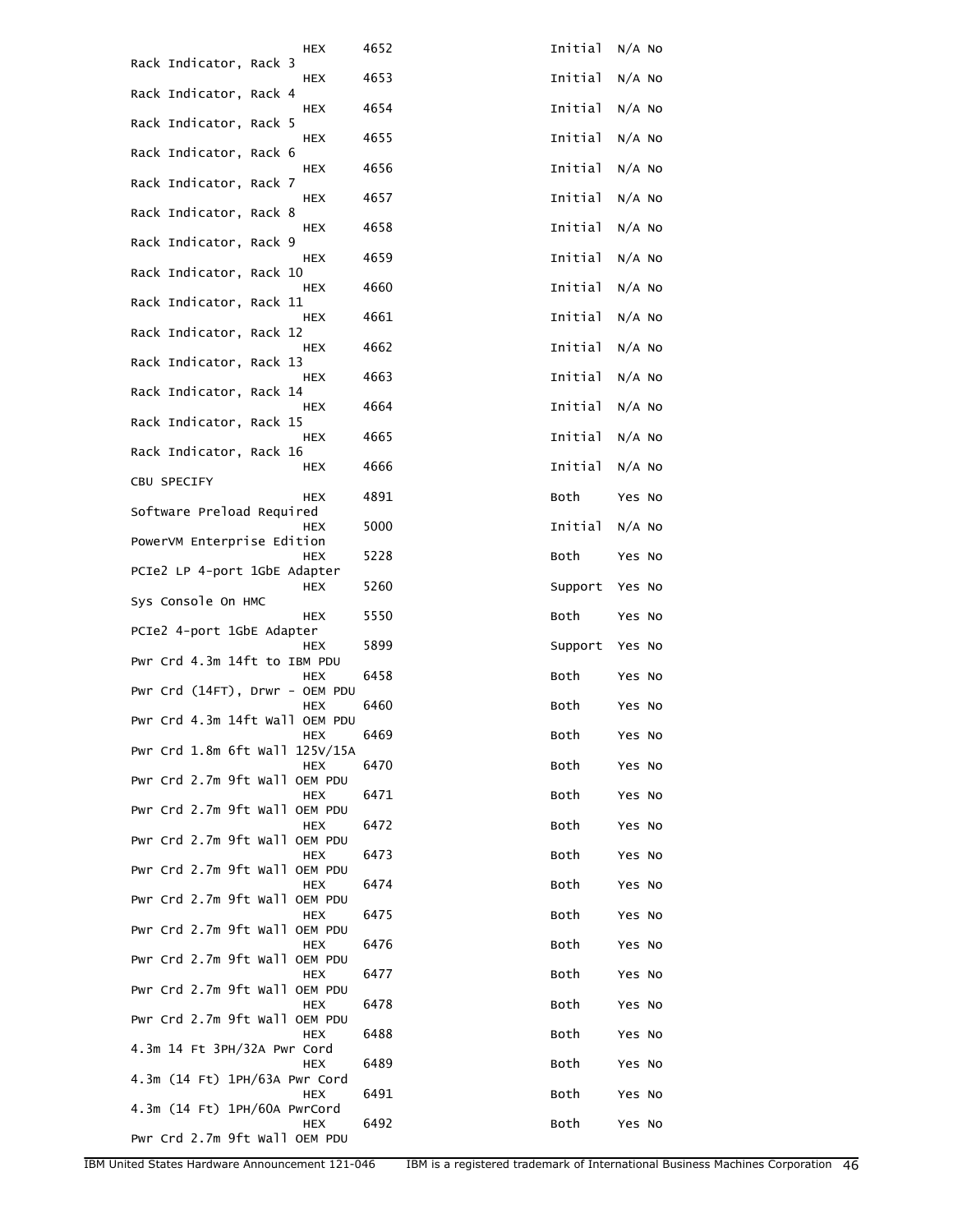| HEX                                          | 6493 | Both    | Yes No   |
|----------------------------------------------|------|---------|----------|
| Pwr Crd 2.7m 9ft Wall OEM PDU<br>HEX         | 6494 | Both    | Yes No   |
| Pwr Crd 2.7m 9ft Wall 250V,10A<br>HEX        | 6496 | Both    | Yes No   |
| Power Cable Drawer to IBM PD<br><b>HEX</b>   | 6577 | Both    | Yes No   |
| Pwr Crd 2.7m 9ft Wall 125V, 15A<br>HEX       | 6651 | Both    | Yes No   |
| 4.3m 3PH/16A Power Cord<br>HEX               | 6653 | Both    | Yes No   |
| 4.3m 1PH/30A (24A derated)<br>HEX            | 6654 | Both    | Yes No   |
| 4.3m (14-Ft) 1PH/30A PwrCord<br>HEX          | 6655 | Both    | Yes No   |
| 4.3m 14Ft 1PH/32A Power Cord<br>HEX          | 6656 | Both    | Yes No   |
| 4.3m 14Ft 1PH/32A PwrCord<br>HEX             | 6657 | Both    | Yes No   |
| 4.3m (14-Ft) 1PH/30A Korea<br>HEX            | 6658 | Both    | Yes No   |
| Pwr.Cord(9ft), To Wall/OEM PDU<br>HEX        | 6659 | Both    | Yes No   |
| Pwr Crd 14ft 4.3m WallOEM PDU<br>HEX         | 6660 | Both    | Yes No   |
| Pwr Crd 2.8m 9.2ft PDU<br>HEX                | 6665 | Both    | Yes No   |
| 4.3m 14Ft 3PH/32A Pwr Cd Aus<br>HEX          | 6667 | Both    | Yes No   |
| Pwr Crd 4.3M, Drwr - OEM PDU<br>HEX          | 6669 | Both    | Yes No   |
| Pwr Crd 2.7m, Drwr - IBM PDU<br>HEX          | 6671 | Both    | Yes No   |
| Pwr Crd 2M, Drwr - IBM PDU<br>HEX            | 6672 | Both    | Yes No   |
| Pwr Crd 2.7m 9ft Wall OEM PDU<br><b>HEX</b>  | 6680 | Both    | Yes No   |
| IIntelligent PDU+ 1 EIA Unit<br><b>HEX</b>   | 7109 | Support | Yes No   |
| Environmental Monitoring Probe<br><b>HEX</b> | 7118 | Both    | Yes No   |
| Power Distribution Unit<br>HEX               | 7188 | Both    | Yes No   |
| PowDistribUnit(US)Fixed PowCrd<br>HEX        | 7196 | Support | Yes No   |
| OEM (Generic) Indicator<br><b>HEX</b>        | 7770 | Both    | Yes No   |
| OEM (GROUP BULL) Indicator<br>HEX            | 7773 | Both    | Yes No   |
| OEM (Hitachi) Indicator<br><b>HEX</b>        | 7775 | Both    | Yes No   |
| OEM Public.for IBM Logo Prod.<br>HEX         | 7779 | Both    | Yes No   |
| Inspur Power Indicator<br>HEX                | 777A | Both    | Yes No   |
| Eth Cbl 15M HW Management<br>HEX             | 7802 | Support | Yes No   |
| Base Customer Spec Plcmnt<br>HEX             | 8453 | Initial | $N/A$ No |
| Order Routing Indicator Syste<br><b>HEX</b>  | 9169 | Initial | $N/A$ No |
| Language Group Spcf-US Eng<br><b>HEX</b>     | 9300 | Initial | $N/A$ No |
| New AIX License Core Counter                 | 9440 | Initial | $N/A$ No |
| HEX<br>New IBM i Lic Core Counter            |      |         |          |
| HEX<br>New Red Hat Lic Core Counter          | 9441 | Initial | $N/A$ No |
| HEX<br>New SUSE Lic Core Counter             | 9442 | Initial | $N/A$ No |
| HEX<br>Other AIX Lic Core Counter            | 9443 | Initial | $N/A$ No |
| HEX<br>Other Linux Lic Core Counter          | 9444 | Initial | $N/A$ No |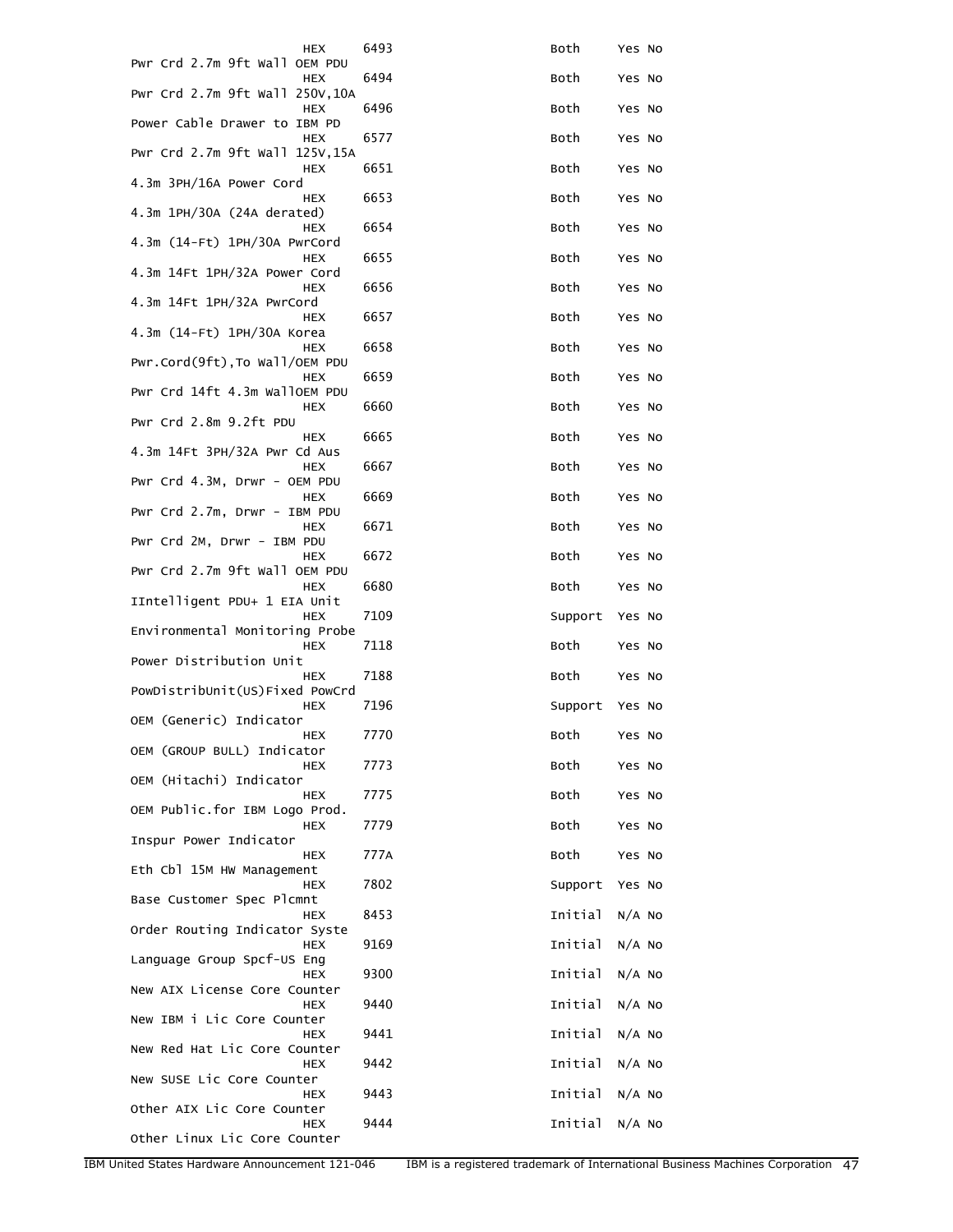| HEX                                          | 9445 | Initial        | $N/A$ No |
|----------------------------------------------|------|----------------|----------|
| 3rd Party Linux Lic Core Cnt<br><b>HEX</b>   | 9446 | Initial        | $N/A$ No |
| VIOS Core Counter<br><b>HEX</b>              | 9447 | Initial        | $N/A$ No |
| Other IBM i Lic Core Counter<br><b>HEX</b>   | 9448 | Initial        | $N/A$ No |
| Other License Core Counter<br><b>HEX</b>     | 9449 | Initial        | $N/A$ No |
| Month Indicator                              |      |                |          |
| HEX<br>Day Indicator                         | 9461 | Initial        | $N/A$ No |
| HEX<br>Hour Indicator                        | 9462 | Initial        | $N/A$ No |
| HEX<br>Minute Indicator                      | 9463 | Initial        | N/A NO   |
| HEX<br>Qty Indicator                         | 9464 | Initial        | $N/A$ No |
| HEX<br>Countable Member Indicator            | 9465 | Initial        | $N/A$ No |
| HEX<br>Language Group Spcf-Dutch             | 9466 | Initial        | $N/A$ No |
| HEX                                          | 9700 | Initial        | $N/A$ No |
| Language Group Spcf-French<br><b>HEX</b>     | 9703 | Initial        | N/A NO   |
| Language Group Spcf-German<br>HEX            | 9704 | Initial        | $N/A$ NO |
| Language Group Spcf-Polish<br><b>HEX</b>     | 9705 | Initial        | $N/A$ No |
| Lang Group Specify - Norwegian<br>HEX        | 9706 | Initial        | $N/A$ No |
| Lang.Group Spcf-Portuguese<br>HEX            | 9707 | Initial        | $N/A$ No |
| Language Group Spcf-Spanish                  |      |                |          |
| <b>HEX</b><br>Language Group Spcf-Italian    | 9708 | Initial        | $N/A$ No |
| <b>HEX</b><br>Langua Gr Speci Canadian Frenc | 9711 | Initial        | $N/A$ No |
| <b>HEX</b><br>Language Group Spcf-Japanese   | 9712 | Initial        | $N/A$ No |
| HEX<br>Language Group Specify Tr Chin        | 9714 | Initial        | $N/A$ No |
| <b>HEX</b><br>Language Group Spcf-Korean     | 9715 | Initial        | $N/A$ No |
| <b>HEX</b>                                   | 9716 | Initial        | $N/A$ No |
| Language Group Spcf-Turkish<br><b>HEX</b>    | 9718 | Initial N/A No |          |
| Language Group Spcf-Hungarian<br>HEX         | 9719 | Initial        | $N/A$ NO |
| Language Group Spcf-Slovakian<br><b>HEX</b>  | 9720 | Initial        | $N/A$ No |
| Language Group Spcf-Russian<br>HEX           | 9721 | Initial        | $N/A$ No |
| Lang Group Spcf Simpl Chinese<br><b>HEX</b>  | 9722 | Initial        | $N/A$ No |
| Language Group Spcf-Czech<br><b>HEX</b>      | 9724 | Initial        | $N/A$ No |
| Language Group Spcf-Romanian                 |      |                |          |
| HEX<br>Lang Group Specify - Croatian         | 9725 | Initial        | $N/A$ No |
| HEX<br>Language Group Spcf-Slovenian         | 9726 | Initial        | $N/A$ No |
| HEX<br>Lang Group Specify - Braz Port        | 9727 | Initial        | $N/A$ No |
| HEX<br>Lang Group Specify - Thai             | 9728 | Initial        | $N/A$ No |
| HEX<br>Customer Install MES                  | 9729 | Initial        | $N/A$ No |
| HEX<br>Notify CSO After Install              | 9742 | <b>MES</b>     | Yes No   |
| HEX                                          | 9743 | MES            | No<br>No |
| Product Renovated by IBM Ind.<br><b>HEX</b>  | 9993 | Initial        | $N/A$ No |
| 10m QSFP+ MTP Optical Cable                  |      |                |          |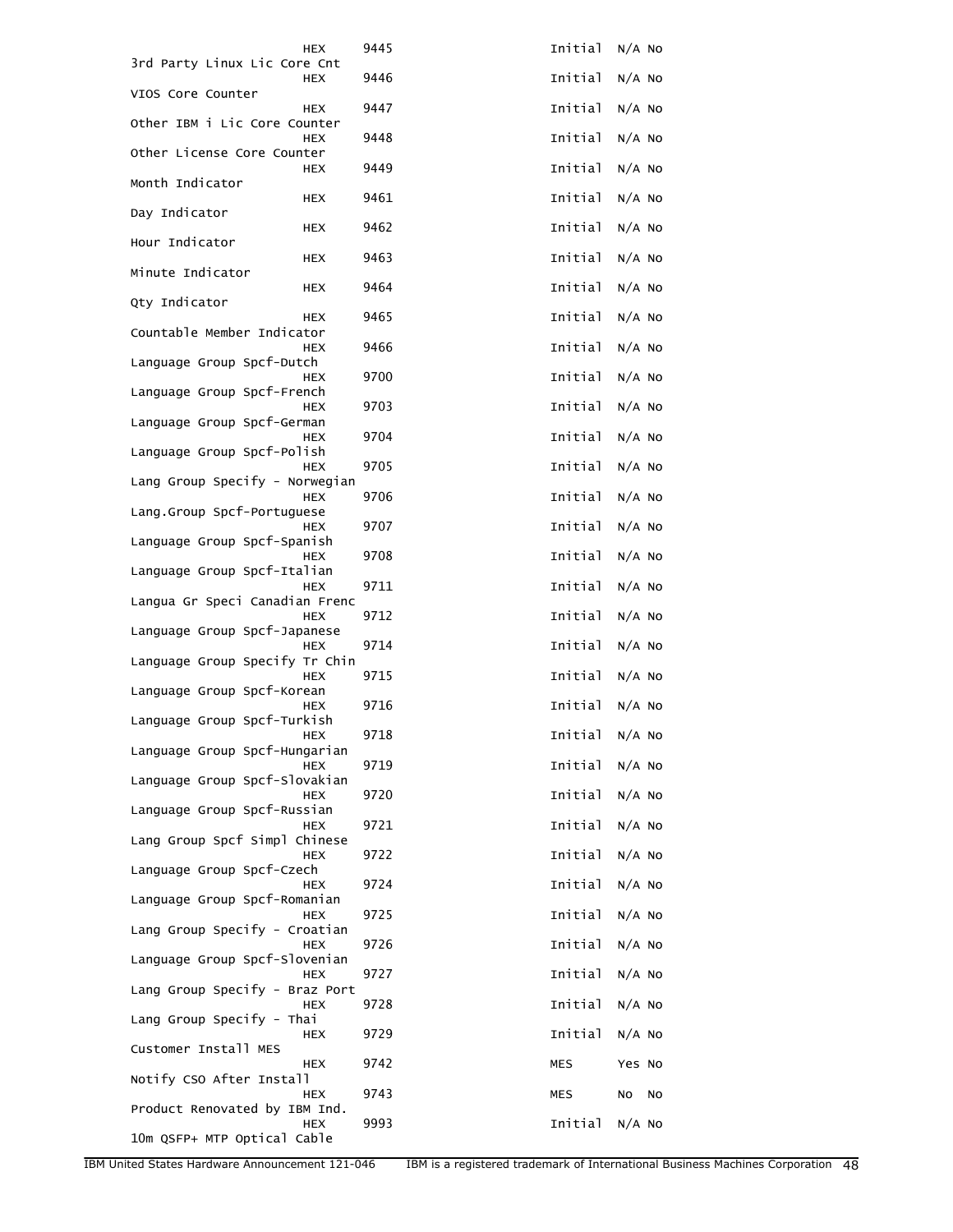|                                | HEX        | EB2J                                                                       | Both       | Yes No |    |
|--------------------------------|------------|----------------------------------------------------------------------------|------------|--------|----|
| 30m QSFP+ MTP Optical Cable    | <b>HEX</b> | EB2K                                                                       | Both       | Yes No |    |
| Lift Tool                      | <b>HEX</b> | EB <sub>2</sub> Z                                                          | Both       | Yes No |    |
| Mobile Enablement              | <b>HEX</b> | EB35                                                                       | <b>MES</b> | Yes No |    |
| Lift tool GenieLift GL-8       | HEX        | EB <sub>3</sub> Z                                                          | Both       |        |    |
|                                |            | Feature EB3Z not orderable in Albania, Bahrain, Bulgaria, Croatia,         |            | Yes No |    |
|                                |            | Egypt, Greece, Jordan, Kuwait, Kosovo, Montenegro, Morocco, Oman,          |            |        |    |
|                                |            | UAE, Qatar, Saudi Arabia, Serbia, Slovakia, Slovenia, Taiwan and Ukraine   |            |        |    |
| 10GbE Optical Transc SFP+ SR   |            | EB46                                                                       | Both       |        |    |
| 25GbE Opt Transceiver SFP28    | HEX        |                                                                            |            | Yes No |    |
|                                | <b>HEX</b> | EB47                                                                       | Both       | Yes No |    |
| 1GbE Base-T Transceiver RJ45   | <b>HEX</b> | EB48                                                                       | Both       | Yes No |    |
| QSFP28 to SFP28 Connector      |            |                                                                            |            |        |    |
| 0.5 SFP/25GbE CU Cable         | HEX        | EB49                                                                       | Both       | Yes No |    |
|                                | <b>HEX</b> | EB4J                                                                       | Both       | Yes No |    |
| 1.0 SFP/25GbE CU Cable         | <b>HEX</b> | EB4K                                                                       | Both       | Yes No |    |
| 2.0 SFP/25GbE CU Cable         |            |                                                                            |            |        |    |
|                                | <b>HEX</b> | EB4M                                                                       | Both       | Yes No |    |
| 2.5 QSFP28/100GbE CU Cable     | <b>HEX</b> | EB4P                                                                       | Both       | Yes No |    |
| Service wedge shelf for EB3Z   |            |                                                                            |            |        |    |
|                                | <b>HEX</b> | EB4Z<br>Feature EB4Z not orderable in Albania, Bahrain, Bulgaria, Croatia, | Both       | No.    | No |
|                                |            | Egypt, Greece, Jordan, Kuwait, Kosovo, Montenegro, Morocco, Oman, UAE,     |            |        |    |
|                                |            | Qatar, Saudi Arabia, Serbia, Slovakia, Slovenia, Taiwan and Ukraine        |            |        |    |
| QSFP+ 40GbE Transceiver        |            |                                                                            |            |        |    |
| 100GbE Optic Transc QSFP28     | HEX        | EB57                                                                       | Both       | Yes No |    |
| 1.0M 100GbE Cu Cable QSFP28    | <b>HEX</b> | EB59                                                                       | Both       | Yes No |    |
| 1.5M 100GbE Cu Cable QSFP28    | <b>HEX</b> | EB5K                                                                       | Both       | Yes No |    |
|                                | <b>HEX</b> | EB5L                                                                       | Both       | Yes No |    |
| 2.0M 100GbE Cu Cable QSFP28    | <b>HEX</b> | EB <sub>5</sub> M                                                          | Both       | Yes No |    |
| 3M 100GbE Optic Cable QSFP28   | HEX        | EB5R                                                                       | Both       | Yes No |    |
| 5M 100GbE Optic Cable QSFP28   |            |                                                                            |            |        |    |
| 10M 100GbE Optic Cable QSFP28  | HEX        | EB5S                                                                       | Both       | Yes No |    |
| 15M 100GbE Optic Cable QSFP28  | <b>HEX</b> | EB5T                                                                       | Both       | Yes No |    |
|                                | HEX        | EB <sub>5U</sub>                                                           | Both       | Yes No |    |
| 20M 100GbE Optic Cable QSFP28  | HEX        | EB5V                                                                       | Both       | Yes No |    |
| 30M 100GbE Optic Cable QSFP28  |            |                                                                            |            |        |    |
| 50M 100GbE Optic Cable QSFP28  | HEX        | EB <sub>5</sub> w                                                          | Both       | Yes No |    |
|                                | <b>HEX</b> | EB <sub>5</sub> X                                                          | Both       | Yes No |    |
| 100M 100GbE Optic Cable QSFP28 | <b>HEX</b> | EB5Y                                                                       | Support    | Yes No |    |
| IBM i 7.3 Indicator            |            |                                                                            |            |        |    |
| IBM i 7.4 Indicator            | HEX        | EB73                                                                       | Both       | Yes No |    |
|                                | HEX        | EB74                                                                       | Both       | Yes No |    |
| Rack mount Drawer Bezel/HW     | HEX        | EBAB                                                                       | Both       | NO     | NO |
| OEM Rack mount Drawer Bezel    |            |                                                                            |            |        |    |
|                                |            |                                                                            |            |        |    |
| 1.6M USB Cable                 | HEX        | <b>EBAC</b>                                                                | Both       | NO     | NO |
|                                | <b>HEX</b> | EBK4                                                                       | Support    | Yes No |    |
| PCIe3 LP 2-port 10GbE NIC Ro   | HEX        | EC2R                                                                       | Support    | Yes No |    |
| PCIe3 2-Port 10Gb NIC&ROCE     | HEX        | EC2S                                                                       | Support    | Yes No |    |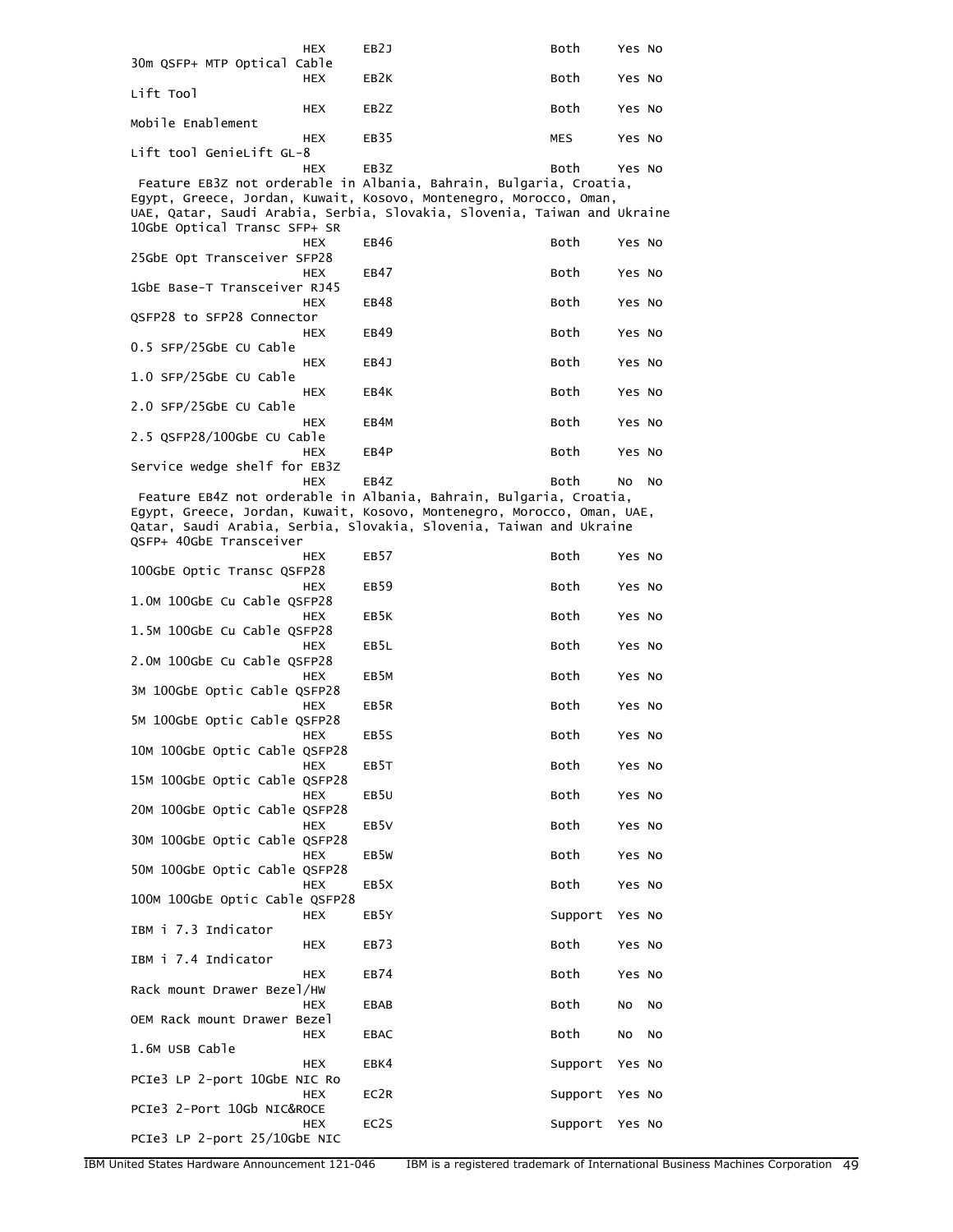| HEX                                      | EC <sub>2</sub> T | Both    | Yes No |
|------------------------------------------|-------------------|---------|--------|
| PCIe3 2-Port 25/10Gb NIC&Ro<br>HEX       | EC <sub>2</sub> U | Both    | Yes No |
| Mainstream 800GB SSD NVMe<br>HEX         | EC5J              | Both    | Yes No |
| Mainstream 1.6TB SSD NVMe<br><b>HEX</b>  | EC <sub>5</sub> K | Support | Yes No |
| Mainstream 3.2TB SSD NVMe<br>HEX         | EC5L              | Support | Yes No |
| PCIe4 LP 2-port 100Gb ROCE<br>HEX        | EC67              | Both    | Yes No |
| PCIe2 LP 2-Port USB 3.0 Adpt             |                   |         |        |
| HEX<br>E1080 Crtl unit Ext USB cabl      | EC6J              | Both    | Yes No |
| <b>HEX</b><br>800GB Mainstream NVMe U.2  | EC <sub>6</sub> N | Both    | Yes No |
| <b>HEX</b><br>SAS X Cable 3m - HD Narrow | EC7Q              | Both    | Yes No |
| HEX<br>SAS X Cable 6m - HD Narrow        | <b>ECBJ</b>       | Both    | Yes No |
| HEX<br>SAS X Cable 15m -HD Narrow 3Gb    | ECBK              | Both    | Yes No |
| HEX                                      | ECBM              | Support | Yes No |
| SAS YO Cable 1.5m - HD Narrow<br>HEX     | ECBT              | Both    | Yes No |
| SAS YO Cable 3m - HD Narrow<br>HEX       | ECBU              | Both    | Yes No |
| SAS YO Cable 6m - HD Narrow<br>HEX       | <b>ECBV</b>       | Both    | Yes No |
| SAS YO Cable 10m - HD Narrow<br>HEX      | <b>ECBW</b>       | Both    | Yes No |
| SAS AE1 Cable 4m - HD Narrow<br>HEX      | ECBY              | Both    | Yes No |
| SAS YE1 Cable 3m - HD Narrow             |                   |         |        |
| HEX<br>2M Active Optical Cable Pair      | ECBZ              | Both    | Yes No |
| HEX<br>10M Active Optical Cbl Pair       | <b>ECCR</b>       | Both    | Yes No |
| HEX<br>20M Active Optical Cbl Pair       | <b>ECCY</b>       | Both    | Yes No |
| HEX<br>3.0M SAS X12 Cable                | <b>ECCZ</b>       | Both    | Yes No |
| HEX<br>4.5M SAS X12 Cable                | <b>ECDJ</b>       | Both    | Yes No |
| HEX                                      | <b>ECDK</b>       | Both    | Yes No |
| 10M SAS X12 Cable<br><b>HEX</b>          | ECDL              | Both    | Yes No |
| 1.5M SAS YO12 Cable<br>HEX               | ECDT              | Both    | Yes No |
| 3.0M SAS YO12 Cable<br>HEX               | ECDU              | Both    | Yes No |
| 4.5M SAS YO12 Cable<br>HEX               | <b>ECDV</b>       | Both    | Yes No |
| 10M SAS YO12 Cable<br>HEX                | <b>ECDW</b>       | Both    | Yes No |
| 0.6M SAS AA12 Cable                      | ECE <sub>0</sub>  | Both    |        |
| HEX<br>3.0M SAS AA12 Cable               |                   |         | Yes No |
| HEX<br>4.5M SAS AA12 Cable               | ECE3              | Both    | Yes No |
| HEX<br>4.3m (14-Ft) PDU to Wall Pwr      | ECE4              | Both    | Yes No |
| HEX<br>4.3m (14-Ft) PDU to Wall Pwr      | ECJ5              | Both    | Yes No |
| HEX<br>4.3m (14-Ft) PDU to Wall Pwr      | ECJ6              | Both    | Yes No |
| HEX<br>High Function 9xC19 PDU plus      | ECJ7              | Both    | Yes No |
| HEX                                      | ECJJ              | Both    | Yes No |
| High Function9xC19 PDU plus<br>HEX       | ECJL              | Both    | Yes No |
| High Function12xC13 PDU plus<br>HEX      | ECJN              | Both    | Yes No |
| High Function12xC13 PDU plus             |                   |         |        |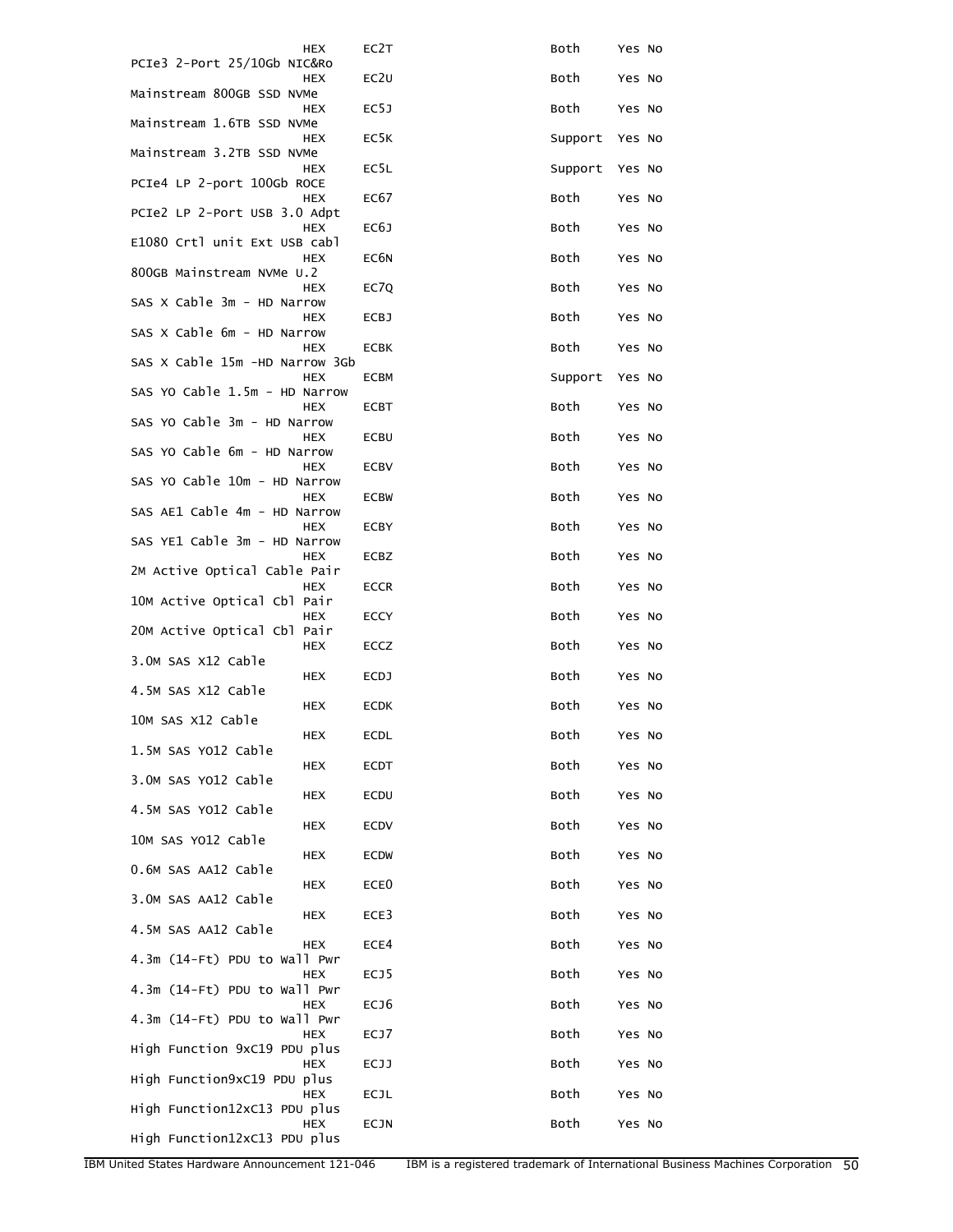| HEX                                                                               | <b>ECJQ</b>       | Both       | Yes No   |
|-----------------------------------------------------------------------------------|-------------------|------------|----------|
| Custom Serv. Specify, France<br><b>HEX</b>                                        | ECSF              | Support    | Yes No   |
| Machine Kit Parts Indicator<br><b>HEX</b>                                         | ECSL              | Initial    | $N/A$ No |
| Custom Serv. Specify, Mexico<br><b>HEX</b>                                        | <b>ECSM</b>       | Both       | $N/A$ No |
| Custom Serv. Spec Poughkeepsie<br><b>HEX</b>                                      | <b>ECSP</b>       | Both       | $N/A$ No |
| Integrated Solution Packing<br><b>HEX</b>                                         | ECSS              | Support    | $N/A$ No |
| Optical Wrap Plug<br><b>HEX</b>                                                   | ECW <sub>0</sub>  | Both       | Yes No   |
| Single 5250 Enter. Enable<br>HEX                                                  | ED <sub>2</sub> Z | Both       | Yes No   |
| Full 5250 Enter. Enable<br><b>HEX</b>                                             | ED30              | Both       | Yes No   |
| 100GB Mob Mem Act HEX                                                             |                   |            |          |
| <b>HEX</b><br>256 GB Mem Act (Pools 2.0)                                          | <b>EDAB</b>       | <b>MES</b> | Yes No   |
| <b>HEX</b><br>Feature EDAG not orderable in China<br>512 GB Mem Act (Pools 2.0)   | <b>EDAG</b>       | Both       | Yes No   |
| <b>HEX</b><br>Feature EDAH not orderable in China                                 | <b>EDAH</b>       | Both       | Yes No   |
| 256GB Base Mem act Lin only<br><b>HEX</b>                                         | EDAL              | Both       | Yes No   |
| Feature EDAL not orderable in China<br>512GB Base Mem act Lin only<br><b>HEX</b>  |                   |            |          |
| Feature EDAM not orderable in China<br>1GB Base Mem Act (2.0) Stati               | <b>EDAM</b>       | Both       | Yes No   |
| <b>HEX</b><br>Feature EDAP not orderable in China                                 | <b>EDAP</b>       | Both       | Yes No   |
| 100GB Base Mem Act (2.0) Sta<br><b>HEX</b>                                        | <b>EDAQ</b>       | Both       | Yes No   |
| Feature EDAQ not orderable in China<br>512GB Base Mem Act (2.0) Sta               |                   |            |          |
| <b>HEX</b><br>Feature EDAR not orderable in China<br>500GB Base Mem Act (2.0) Sta | <b>EDAR</b>       | Both       | Yes No   |
| <b>HEX</b><br>Feature EDAS not orderable in China<br>1GB Base Mem Act (2.0) MES   | <b>EDAS</b>       | Both       | Yes No   |
| <b>HEX</b><br>Feature EDAT not orderable in China                                 | <b>EDAT</b>       | MES        | Yes No   |
| 100GB Base Mem Act (2.0) MES<br>HEX<br>Feature EDAU not orderable in China        | EDAU              | MES        | Yes No   |
| 100GB Base Mem Act (2.0) Mob<br><b>HEX</b>                                        | <b>EDAV</b>       | Both       | Yes No   |
| Feature EDAV not orderable in China<br>500GB Base Mem Act (2.0) Mob               |                   |            |          |
| <b>HEX</b><br>Feature EDAW not orderable in China                                 | <b>EDAW</b>       | Both       | Yes No   |
| 512GB Base Mem act Lin conv<br><b>HEX</b><br>Feature EDAX not orderable in China  | <b>EDAX</b>       | Both       | Yes No   |
| cable brackets non-IBM Rack<br><b>HEX</b>                                         | EDBK              | Both       | No<br>No |
| Flexible service processor<br><b>HEX</b>                                          | EDFP              | Both       | NO<br>No |
| 50 Indicator node drawer                                                          |                   |            |          |
| HEX<br>3.65 - 3.9 GHz 40-core proc                                                | EDN1              | Both       | Yes No   |
| HEX<br>3.60 - 4.1 GHz 48-core proc                                                | EDP <sub>2</sub>  | Both       | No<br>No |
| <b>HEX</b><br>$3.55 - 4.0$ GHz 60-core proc                                       | EDP3              | Both       | No<br>No |
| <b>HEX</b><br>Feature EDP4 not orderable in China                                 | EDP4              | Both       | NO<br>No |
| 1 core activation for EDP2<br>HEX<br>1 core activation for EDP3                   | EDPB              | Both       | Yes No   |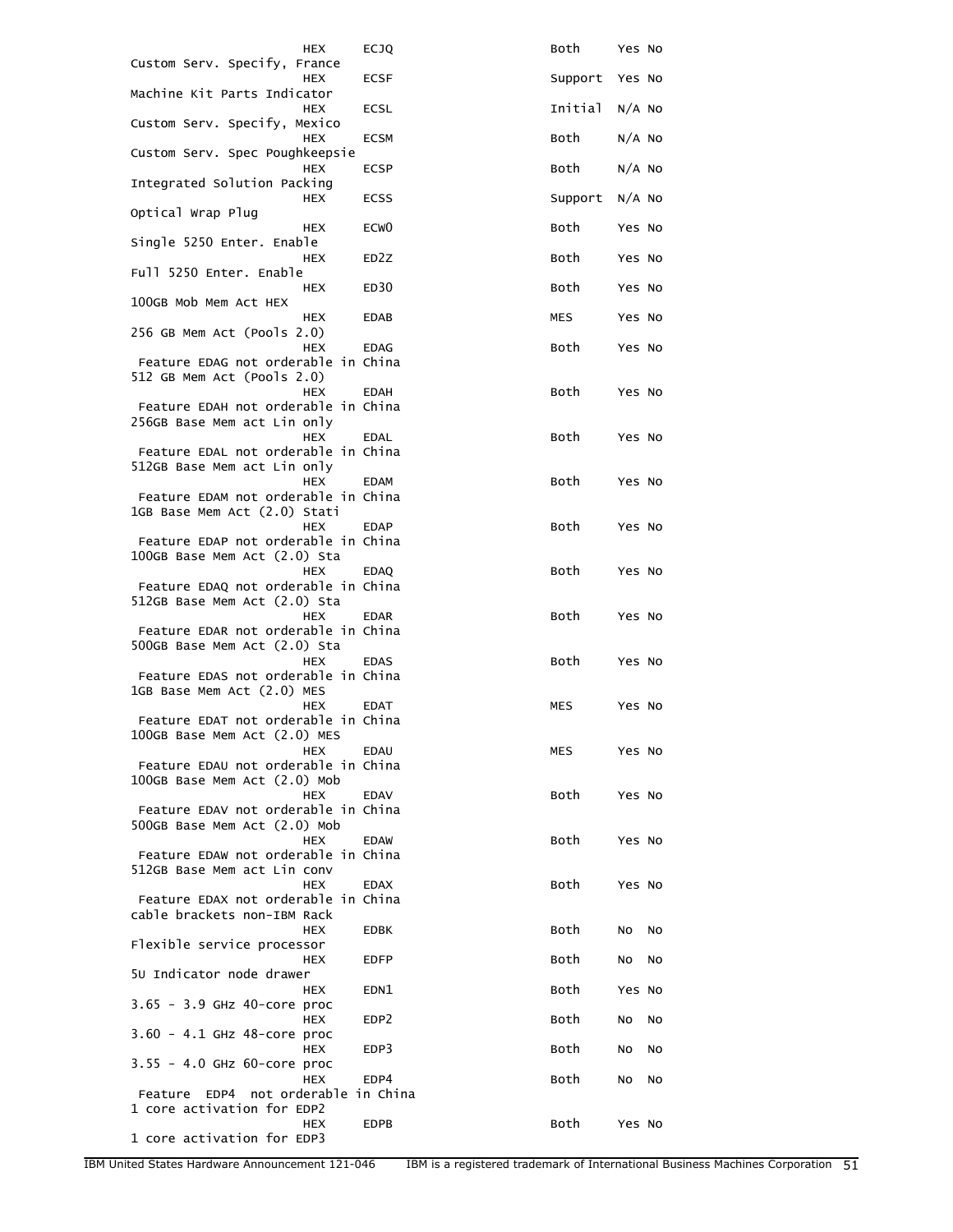| 1 core act for EDP4                 | HEX        | EDPC             | Both    | Yes No |    |
|-------------------------------------|------------|------------------|---------|--------|----|
| Feature EDPD not orderable in China | <b>HEX</b> | <b>EDPD</b>      | Both    | Yes No |    |
| Mobile proc act for HEX             |            |                  |         |        |    |
| System Cable Set DWR 2              | HEX        | <b>EDPZ</b>      | MES     | Yes No |    |
| System Cable Set DWR 3              | HEX        | <b>EFCE</b>      | Both    | Yes No |    |
| System Cable Set DWR 4              | HEX        | <b>EFCF</b>      | Both    | Yes No |    |
| System Cable Set DWR 1              | <b>HEX</b> | <b>EFCG</b>      | Both    | Yes No |    |
| Captive Rack identifier             | <b>HEX</b> | <b>EFCH</b>      | Both    | Yes No |    |
| Mobile Enablement                   | HEX        | <b>EFCR</b>      | Both    | No     | No |
| SAP HANA TRACKING FEAT              | <b>HEX</b> | EH35             | MES     | Yes No |    |
| Boot / Load in EXP24SX Specify      | <b>HEX</b> | <b>EHKV</b>      | Both    | Yes No |    |
|                                     | <b>HEX</b> | EHR <sub>2</sub> | Both    | Yes No |    |
| SSD Placement Ind- #ESLS/#ELLS      | <b>HEX</b> | EHS <sub>2</sub> | Both    | Yes No |    |
| PCIe3 RAID SAS Adapter 4-port       | <b>HEX</b> | EJ0J             | Both    | Yes No |    |
| PCIe3 LP RAID SAS ADAPTER           | HEX        | EJ0M             | Both    | Yes No |    |
| PCIe3 SAS Tape/DVD Adapter          | HEX        | EJ10             | Both    | Yes No |    |
| PCIe3 LP SAS Tape/DVD Adapter       | <b>HEX</b> | EJ11             | Both    | Yes No |    |
| PCIe3 12GB Cache RAID+ SAS Ada      | <b>HEX</b> | EJ14             | Both    | Yes No |    |
| PCIe X16 to CXP Adapter             |            |                  |         |        |    |
|                                     |            |                  |         |        |    |
| PCIe3 Crypto Coproc BSC-3 4767      | HEX        | EJ24             | Both    | Yes No |    |
| PCIe3 Crypto Coproc BSC4769         | HEX        | EJ33             | Support | Yes No |    |
| 4-NVMe U.2 (7mm) Flash drive        | HEX        | EJ37             | Both    | Yes No |    |
| Non-paired Indicator EJOL PCIe      | <b>HEX</b> | EJBC             | Both    | Yes No |    |
| Non-paired Indicator EJOL PCIe      | HEX        | EJRL             | MES     | Yes No |    |
|                                     | <b>HEX</b> | EJRU             | MES     | Yes No |    |
| Specify Mode-1 for EXP24SX 1&1      | <b>HEX</b> | EJW1             | Both    | Yes No |    |
| Specify Mode-1 for EXP24SX 2&2      | HEX        | EJW <sub>2</sub> | Both    | Yes No |    |
| Specify Mode-2 for EXP24SX 2&2      | <b>HEX</b> | EJW3             | Both    | Yes No |    |
| Specify Mode-2 for EXP24SX 4&2      | <b>HEX</b> | EJW4             | Both    | Yes No |    |
| Specify Mode-4 for EXP24SX 4&2      | HEX        | EJW5             | Both    | Yes No |    |
| Specify Mode-2 for EXP24SX 1&2      | HEX        | EJW6             | Both    | Yes No |    |
| Specify Mode-2 for EXP24SX 2&2      | HEX        | EJW7             | Both    | Yes No |    |
| Specify Mode-2 for EXP24SX 1&1      | <b>HEX</b> | EJWA             | Both    | Yes No |    |
| Specify Mode-2 for EXP24SX 2&1      | <b>HEX</b> | EJWB             | Both    | Yes No |    |
| Specify Mode-4 for EXP24SX 1&1      | HEX        | EJWC             | Both    | Yes No |    |
| Specify Mode-4 for EXP24SX 2&1      | <b>HEX</b> | EJWD             | Both    | Yes No |    |
| Specify Mode-4 for EXP24SX 3&2      | HEX        | EJWE             | Both    | Yes No |    |
| Specify Mode-1 for EXP24SX 2&2      | HEX        | EJWF             | Both    | Yes No |    |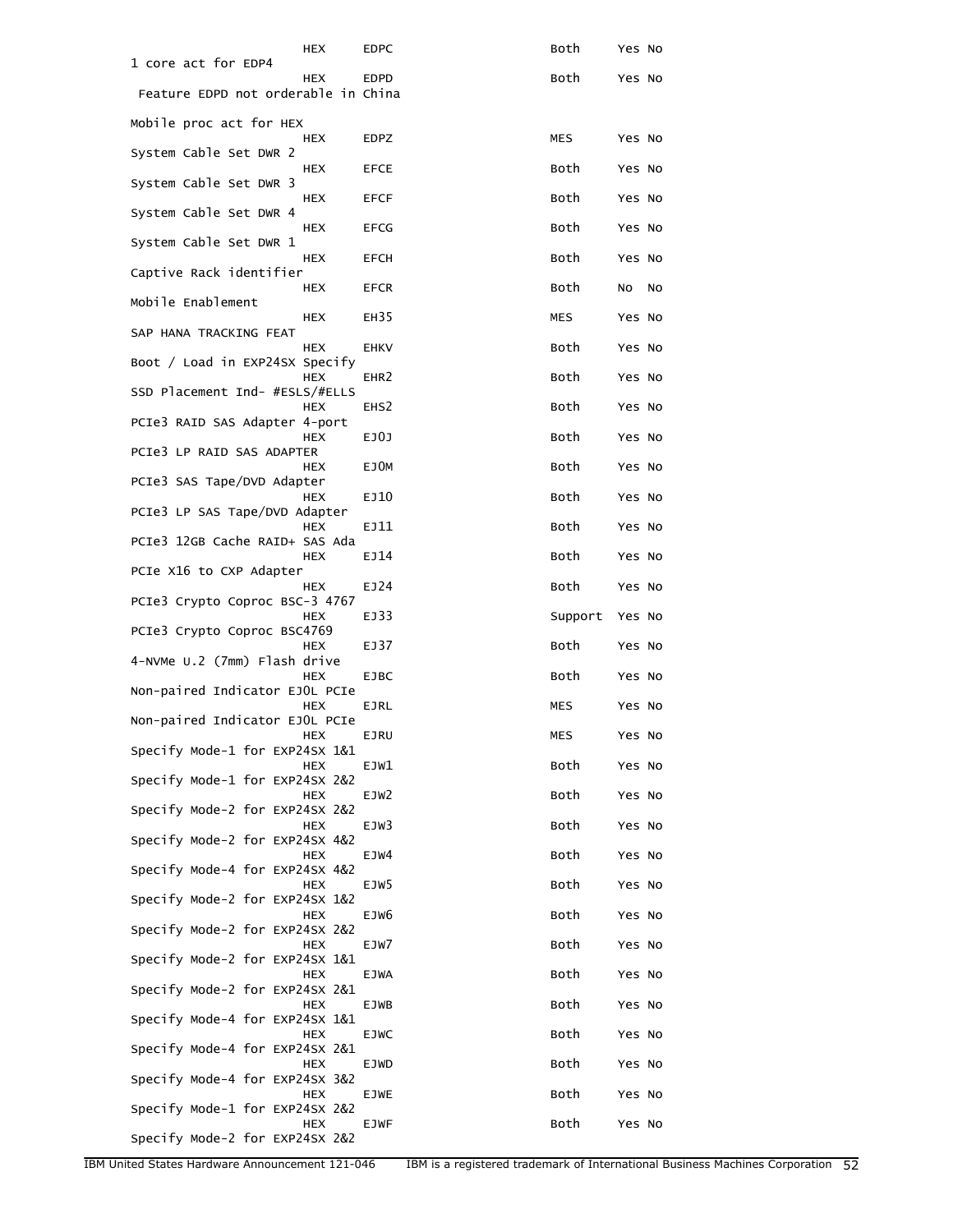| HEX                                               | EJWG             | Both    | Yes No |
|---------------------------------------------------|------------------|---------|--------|
| Specify Mode-2 for EXP24SX 2&1<br>HEX             | EJWH             | Both    | Yes No |
| Specify Mode-2 for EXP24SX 4&2<br>HEX             | EJWJ             | Both    | Yes No |
| Specify Mode-1 for EXP24SX 2&2<br><b>HEX</b>      | EJWP             | Support | Yes No |
| Specify Mode-2 for EXP24SX 4&2<br>HEX             | EJWR             | Support | Yes No |
| Specify Mode-2 for EXP24SX 2&2<br>HEX             | <b>EJWS</b>      | Support | Yes No |
| Specify Mode-2 for EXP24SX 2&1                    |                  |         |        |
| HEX<br>PDU Access Cord 0.38m                      | <b>EJWT</b>      | Support | Yes No |
| <b>HEX</b><br>PwrCrd 4.3m 14ft PDU to Wall        | ELC <sub>0</sub> | MES     | Yes No |
| <b>HEX</b><br>PwrCrd 4.3m 14ft PDU to Wall        | ELC1             | Both    | Yes No |
| HEX<br>Power Cord - Drawer to PDU                 | ELC2             | Both    | Yes No |
| HEX<br>Linux proc act for EDP2                    | ELC5             | Both    | Yes No |
| HEX<br>Linux proc act for EDP4                    | ELCL             | Both    | Yes No |
| <b>HFX</b><br>Feature ELCM not orderable in China | <b>ELCM</b>      | Both    | Yes No |
| PowerVM for Linux Indicator                       |                  |         |        |
| HEX                                               | ELCN             | Both    | Yes No |
| Linux proc act for EDP3<br>HEX                    | ELCQ             | Both    | Yes No |
| ESKM Load Source Specify<br>HEX                   | ELKM             | Both    | Yes No |
| ESKR Load Source Specify<br>HEX                   | ELKR             | Both    | Yes No |
| ESKV Load Source Specify<br>HEX                   | ELKV             | Both    | Yes No |
| ESKZ Load Source Specify<br>HEX                   | ELKZ             | Both    | Yes No |
| 512GB Linux Mem Act<br>HEX                        | ELME             | Both    | Yes No |
| #ESF2 Load Source Specify<br>HEX                  | ELT <sub>2</sub> | Both    | Yes No |
| #ESFS Load Source Specify<br>HEX                  | <b>ELTS</b>      | Both    | Yes No |
| #ESEU Load Source Specify<br>HEX                  | ELTU             | Both    | Yes No |
| ESK9 Load Source Specify<br>HEX                   | ELU9             | Both    | Yes No |
| ESKD Load Source Specify                          |                  |         | Yes No |
| HEX<br>ESKH Load Source Specify                   | ELUD             | Both    |        |
| HEX<br>ESJK Load Source Specify                   | ELUH             | Both    | Yes No |
| HEX<br>#ESNL Load Source Specify                  | <b>ELUK</b>      | Support | Yes No |
| HEX<br>ESJM Load Source Specify                   | ELUL             | Both    | Yes No |
| HEX<br>ESJP Load Source Specify                   | ELUM             | Support | Yes No |
| HEX<br>#ESNQ Load Source Specify                  | ELUP             | Support | Yes No |
| HEX<br>ESJR Load Source Specify                   | <b>ELUQ</b>      | Both    | Yes No |
| HEX<br>ES95 Load Source Specify                   | ELUR             | Support | Yes No |
| HEX<br>ESNB Load Source Specify                   | ELZ5             | Support | Yes No |
| HEX<br>ESNF Load Source Specify                   | ELZB             | Support | Yes No |
| HEX<br>Active Mem exp enab HEX                    | ELZF             | Support | Yes No |
| HEX<br>1GB Memory Activation                      | EM8F             | Both    | Yes No |
|                                                   |                  |         |        |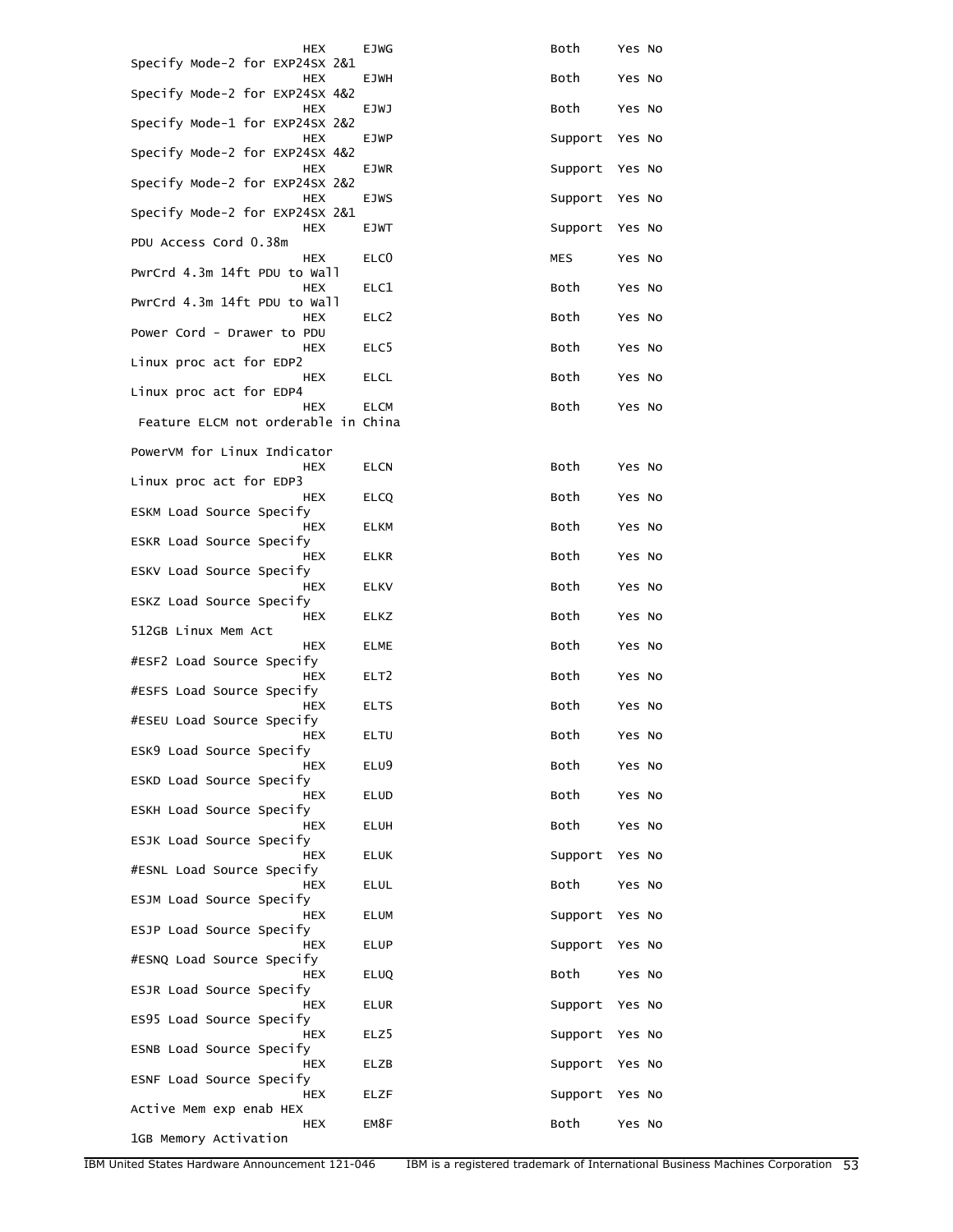| HEX                                               | EMAZ              | Both       | Yes No   |
|---------------------------------------------------|-------------------|------------|----------|
| 500GB Mob Mem Act for HEX<br>HEX                  | <b>EMBK</b>       | <b>MES</b> | Yes No   |
| 512GB Memory activation HEX<br><b>HEX</b>         | EMBZ              | Both       | Yes No   |
| 128GB DDR4 Memory (4x32GB)<br><b>HEX</b>          | EMC1              | Both       | No<br>No |
| 256GB DDR4 Memory (4x64GB)                        |                   |            |          |
| <b>HEX</b><br>512GB DDR4 Memory (4x128GB)         | EMC <sub>2</sub>  | Both       | No<br>No |
| HEX<br>1TB DDR4 Memory (4x256GB)                  | EMC3              | Both       | No<br>No |
| HEX<br>100GB Stat to Mob Mem Auto                 | EMC4              | Both       | No<br>No |
| <b>HEX</b><br>Feature EMEP not orderable in China | EME0              | <b>MES</b> | Yes No   |
| 100GB Mem Act at NC<br>HEX                        |                   | Both       |          |
| PCIe Gen3 I/O Expansion Drawer                    | EMQZ              |            | Yes No   |
| HEX<br>AC Power Supply Conduit                    | EMX <sub>0</sub>  | Both       | Yes No   |
| HEX<br>PCIe3 6-Slot Fanout Mod                    | <b>EMXA</b>       | Both       | Yes No   |
| <b>HEX</b><br>1m 10GbE Cable SFP+ Act Twinax      | EMXH              | Both       | Yes No   |
| HEX<br>3m 10GbE Cable SFP+ Act Twinax             | EN01              | Both       | Yes No   |
| <b>HEX</b>                                        | <b>EN02</b>       | Both       | Yes No   |
| 5m 10GbE Cable SFP+ Act Twinax<br>HEX             | EN <sub>03</sub>  | Both       | Yes No   |
| PCIe2 4-pt(10+1 GbE)SR+RJ45<br>HEX                | EN <sub>0</sub> S | Support    | Yes No   |
| PCIe2 LP4-pt(10+1 GbE)SR+RJ45<br><b>HEX</b>       | EN0T              | Support    | Yes No   |
| PCIe2 LP2-pt10/1GbE BaseT RJ45<br>HEX             | EN <sub>O</sub> X | Both       | Yes No   |
| PCIe3 32Gb 2-port FC Adapter<br><b>HEX</b>        | EN1A              | Both       | Yes No   |
| PCIe3 LP 32Gb 2-port FC Adap<br><b>HEX</b>        | EN1B              | Both       | Yes No   |
| PCIe3 16Gb 4-port FC Adapter                      |                   |            |          |
| <b>HEX</b><br>PCIe3 LP 16Gb 4-port FC Adap        | EN1C              | Both       | Yes No   |
| <b>HEX</b><br>PCIe3 LP 16Gb 4-port FC Adap        | EN1D              | Both       | Yes No   |
| HEX<br>PCIe3 LP 2-Port 16Gb FC Adap               | EN1F              | Both       | Yes No   |
| HEX<br>PCIe4 LP 32Gb 2-port FC Adap               | EN1H              | Both       | Yes No   |
| HEX<br>PCIe3 16Gb 2-P Fibre Channel               | EN1K              | Both       | Yes No   |
| <b>HEX</b>                                        | EN <sub>2</sub> A | Both       | Yes No   |
| PCIe3 LP 16Gb 2-P FC Adapter<br><b>HEX</b>        | EN2B              | Both       | Yes No   |
| Pwr Crd 2M Drw-IBM PDU India                      |                   |            |          |
| <b>HEX</b><br>PwrCrd 2.7m Drw-IBM PDU Ind         | END <sub>0</sub>  | Both       | Yes No   |
| HEX<br>Pwr Crd 4.3m Drw-IBM PDU Ind               | END1              | Both       | Yes No   |
| HEX<br>Pwr Crd Drw-IBM PDU India                  | END <sub>2</sub>  | Both       | Yes No   |
| HEX<br>Pwr Crd 2.8m Dwr-IBM PDU Ind               | END3              | Initial    | $N/A$ No |
| HEX                                               | END <sub>5</sub>  | Both       | Yes No   |
| Pwr Crd Drw-IBM PDU India<br>HEX                  | END7              | Initial    | $N/A$ No |
| Qty 150 of END3 India<br>HEX                      | <b>ENDQ</b>       | Support    | $N/A$ No |

Power Ent Pools 2.0 Enable<br>HEX

EP20 Both Yes No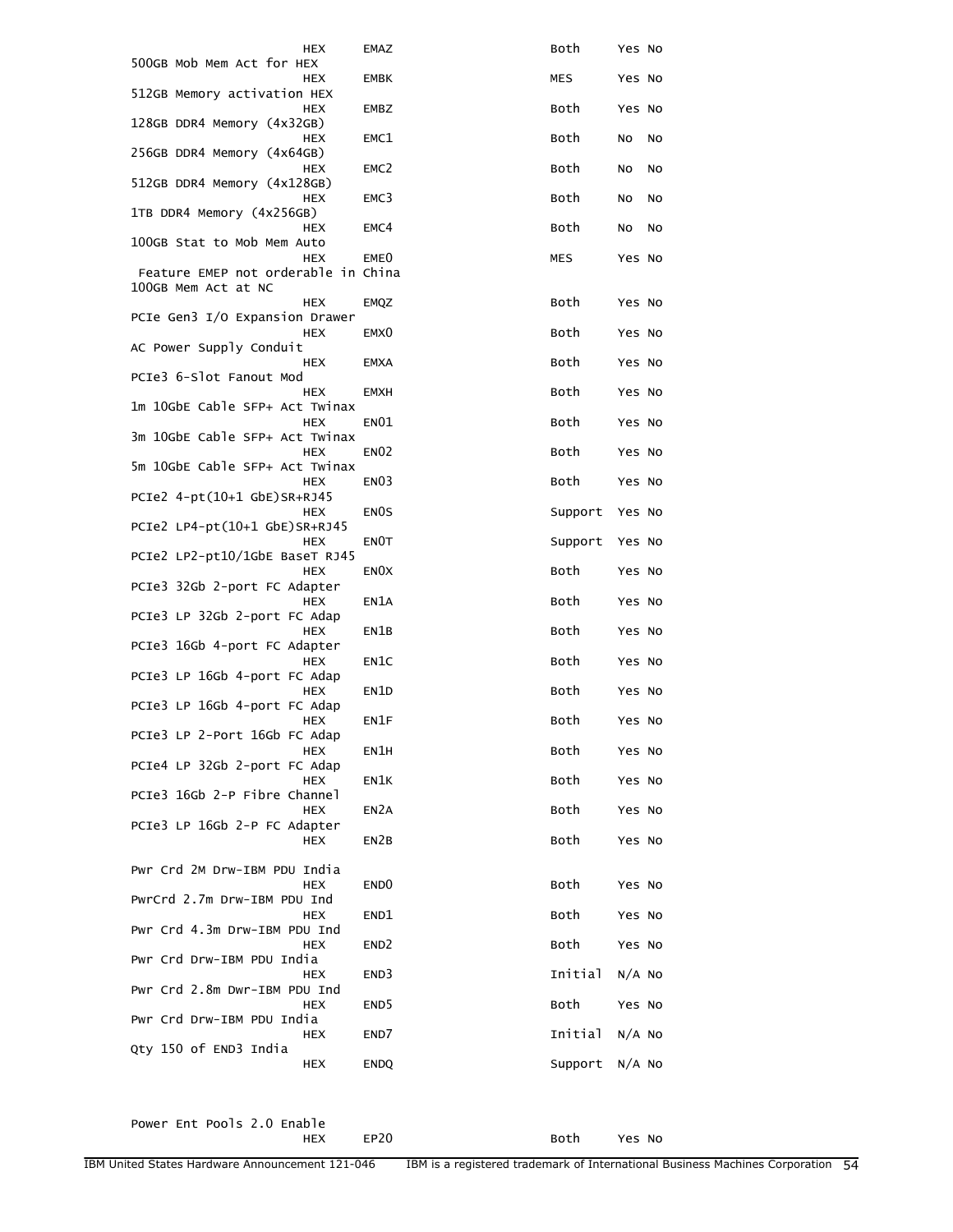| Feature EP20 not orderable in China                               |                  |                |          |  |
|-------------------------------------------------------------------|------------------|----------------|----------|--|
| Lab Svcs Priv Cloud Cap Ass<br><b>HEX</b>                         | EP <sub>2X</sub> | Initial Yes No |          |  |
| Deactivation of LPM                                               |                  |                |          |  |
| <b>HEX</b><br>1w Base proc act for #EDP2                          | EPA0             | Both           | Yes No   |  |
| <b>HEX</b><br>Feature EPDC not orderable in China                 | <b>EPDC</b>      | Both           | Yes No   |  |
| 1w Base proc act for #EDP3                                        |                  |                |          |  |
| <b>HEX</b><br>Feature EPDD not orderable in China                 | <b>EPDD</b>      | Both           | Yes No   |  |
| 1w Base proc act for #EDP4                                        |                  |                |          |  |
| <b>HEX</b><br>Feature EPDS not orderable in China                 | <b>EPDS</b>      | Both           | Yes No   |  |
| 1w Base Lin proc act #EDP2                                        |                  |                |          |  |
| <b>HEX</b><br>Feature EPDU not orderable in China                 | EPDU             | Both           | Yes No   |  |
| 1w Base Lin proc act #EDP3                                        |                  |                |          |  |
| <b>HEX</b><br>Feature EPDW not orderable in China                 | <b>EPDW</b>      | Both           | Yes No   |  |
| 1w Base Lin proc act #EDP4                                        |                  |                |          |  |
| <b>HEX</b><br>Feature EPDX not orderable in China                 | <b>EPDX</b>      | Both           | Yes No   |  |
| Static to Mobile Processor Aut                                    |                  |                |          |  |
| <b>HEX</b>                                                        | EPE0             | MES            | Yes No   |  |
| 1 BaseAct EDP2 from Static<br><b>HEX</b>                          | EPS <sub>0</sub> | MES            | Yes No   |  |
| Feature EPSO not orderable in China<br>1 BaseAct EDP3 from Static |                  |                |          |  |
| <b>HEX</b>                                                        | EPS1             | MES            | Yes No   |  |
| Feature EPS1 not orderable in China                               |                  |                |          |  |
| 1 BaseAct EDP4 from Static<br><b>HEX</b>                          | EPS <sub>2</sub> | MES            | Yes No   |  |
| Feature EPS2 not orderable in China                               |                  |                |          |  |
| 1 BaseAct EDP2 from Stat Lin<br><b>HEX</b>                        | EPS <sub>5</sub> | MES            | Yes No   |  |
| Feature EPS5 not orderable in China                               |                  |                |          |  |
| 1 BaseAct EDP3 from Stat Lin<br><b>HEX</b>                        | EPS <sub>6</sub> | MES            | Yes No   |  |
| Feature EPS6 not orderable in China                               |                  |                |          |  |
| 1 BaseAct EDP4 from Stat Lin<br><b>HEX</b>                        | EPS7             | MES            | Yes No   |  |
| Feature EPS7 not orderable in China<br>1 BaseAct EDP2 from Mobile |                  |                |          |  |
| <b>HEX</b>                                                        | <b>EPSK</b>      | MES            | Yes No   |  |
| Feature EPSK not orderable in China<br>1 BaseAct EDP3 from Mobile |                  |                |          |  |
| HEX                                                               | <b>EPSL</b>      | MES            | Yes No   |  |
| Feature EPSL not orderable in China<br>1 BaseAct EDP4 from Mobile |                  |                |          |  |
| <b>HEX</b>                                                        | <b>EPSM</b>      | MES            | Yes No   |  |
| Feature EPSM not orderable in China                               |                  |                |          |  |
| Horizontal PDU Mounting Hardwr<br>HEX                             | <b>EPTH</b>      | Both           | Yes No   |  |
| High Function 9xC19 PDU                                           |                  |                |          |  |
| <b>HEX</b><br>High Function 9xC19 PDU 3Phase                      | <b>EPTJ</b>      | Support        | Yes No   |  |
| HEX<br>High Function 12xC13 PDU                                   | EPTL             | Support        | Yes No   |  |
| HEX<br>High Function 12xC13 PDU 3-Phs                             | <b>EPTN</b>      | Support        | Yes No   |  |
| <b>HEX</b><br>Qty 150 of #6577                                    | <b>EPTQ</b>      | Support        | Yes No   |  |
| HEX                                                               | EQ77             | Support        | $N/A$ No |  |
| Indicator, reserve 5 EIA<br><b>HEX</b>                            | ER16             | Both           | Yes No   |  |
| Specify Reserve 4 EIA Space<br><b>HEX</b>                         | ER1A             | Initial        | $N/A$ No |  |
| Field Integration: Rack-Server<br>HEX                             | ER21             | Both           | Yes No   |  |
| 387GB Enterprise SAS 4k SFF2                                      |                  |                |          |  |
| HEX<br>387GB Enterprise SAS 4k SFF2                               | <b>ES94</b>      | Support        | Yes No   |  |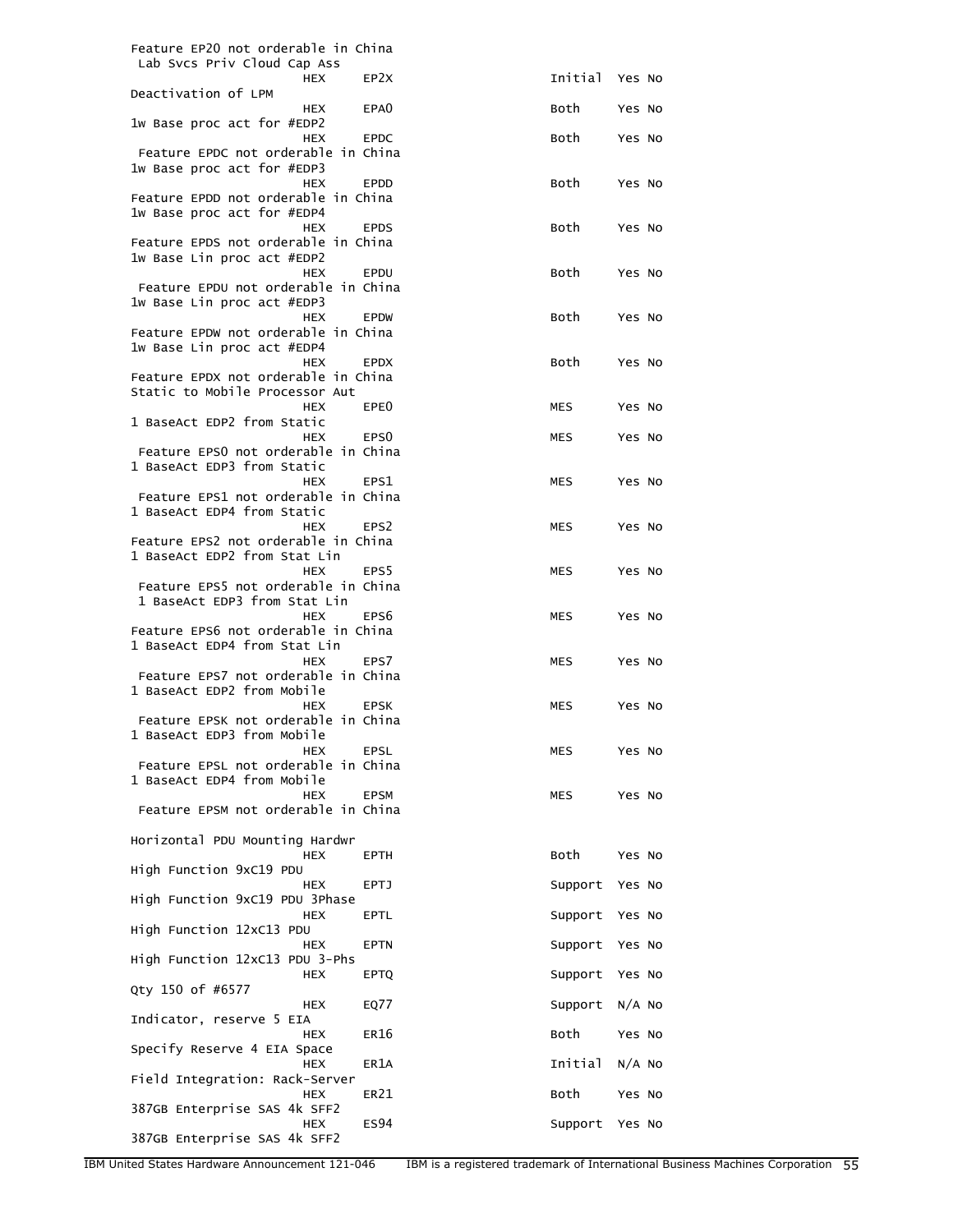| <b>HEX</b>                                 | <b>ES95</b>      | Support    | Yes No   |
|--------------------------------------------|------------------|------------|----------|
| 387GB Enterprise SAS 5xxSFF2<br><b>HEX</b> | ESB <sub>2</sub> | Support    | Yes No   |
| 775GB Enterprise SAS 5xxSFF2<br><b>HEX</b> | ESB6             | Support    | Yes No   |
| 387GB Enterprise SAS 4k SFF2               |                  |            |          |
| <b>HEX</b><br>387GB Enterprise SAS 4k SFF2 | <b>ESBA</b>      | Support    | Yes No   |
| <b>HEX</b><br>775GB Enterprise SAS 4k SFF2 | <b>ESBB</b>      | Support    | Yes No   |
| <b>HEX</b><br>775GB Enterprise SAS 4k SFF2 | <b>ESBG</b>      | Support    | Yes No   |
| <b>HEX</b><br>1.55TB Enterprise SAS 4kSFF2 | <b>ESBH</b>      | Support    | Yes No   |
| <b>HEX</b><br>1.55TB Enterprise SAS 4kSFF2 | <b>ESBL</b>      | Support    | Yes No   |
| <b>HEX</b><br>S&H - No Charge              | <b>ESBM</b>      | Support    | Yes No   |
| HEX<br>S&H                                 | ESC <sub>0</sub> | Both       | $N/A$ No |
| <b>HEX</b><br>Virtual Capacity Exped Shipm | ESC <sub>9</sub> | Both       | Yes No   |
| <b>HEX</b>                                 | ESCT             | <b>MES</b> | $N/A$ No |
| 571GB SFF-2 HDD IBM i<br><b>HEX</b>        | <b>ESEU</b>      | Both       | Yes No   |
| 600GB SFF-2 HDD AIX/Linux<br><b>HEX</b>    | <b>ESEV</b>      | Both       | Yes No   |
| 1.1TB SFF-2 HDD IBM i<br>HEX               | ESF <sub>2</sub> | Both       | Yes No   |
| 1.2TB SFF-2 HDD AIX/Linux<br><b>HEX</b>    | ESF3             | Both       | Yes No   |
| 1.7TB SFF-2 HDD IBM i                      |                  |            |          |
| <b>HEX</b><br>1.8TB SFF-2 HDD AIX/Linux    | <b>ESFS</b>      | Both       | Yes No   |
| HEX<br>387GB Enterprise SAS 5xxSFF2        | <b>ESFT</b>      | Both       | Yes No   |
| <b>HEX</b><br>775GB Enterprise SAS 5xxSFF2 | <b>ESGV</b>      | Support    | Yes No   |
| <b>HEX</b><br>931GB Mainstream SAS 4k SFF2 | ESGZ             | Support    | Yes No   |
| <b>HEX</b><br>931GB Mainstream SAS 4k SFF2 | ESJ0             | Support    | Yes No   |
| <b>HEX</b><br>1.86TB Mainstream SAS 4kSFF2 | ESJ1             | Support    | Yes No   |
| <b>HEX</b><br>1.86TB Mainstream SAS 4kSFF2 | ESJ2             | Support    | Yes No   |
| HEX<br>3.72TB Mainstream SAS 4kSFF2        | ESJ3             | Support    | Yes No   |
| <b>HEX</b>                                 | ESJ4             | Support    | Yes No   |
| 3.72TB Mainstream SAS 4kSFF2<br><b>HEX</b> | ESJ5             | Support    | Yes No   |
| 7.45TB Mainstream SAS 4kSFF2<br><b>HEX</b> | ESJ6             | Support    | Yes No   |
| 7.45TB Mainstream SAS 4kSFF2<br><b>HEX</b> | ESJ7             | Support    | Yes No   |
| 931GB Mainstream SAS 4k SFF2<br><b>HEX</b> | <b>ESJJ</b>      | Support    | Yes No   |
| 931GB Mainstream SAS 4k SFF2<br><b>HEX</b> | <b>ESJK</b>      | Support    | Yes No   |
| 1.86TB Mainstream SAS 4kSFF2               |                  |            |          |
| <b>HEX</b><br>1.86TB Mainstream SAS 4kSFF2 | <b>ESJL</b>      | Support    | Yes No   |
| HEX<br>3.72TB Mainstream SAS 4kSFF2        | <b>ESJM</b>      | Support    | Yes No   |
| <b>HEX</b><br>3.72TB Mainstream SAS 4kSFF2 | <b>ESJN</b>      | Support    | Yes No   |
| <b>HEX</b><br>7.44TB Mainstream SAS 4kSFF2 | <b>ESJP</b>      | Support    | Yes No   |
| <b>HEX</b><br>7.44TB Mainstream SAS 4kSFF2 | <b>ESJQ</b>      | Support    | Yes No   |
| HEX<br>387GB Enterprise SAS 5xxSFF2        | <b>ESJR</b>      | Support    | Yes No   |
| <b>HEX</b><br>775GB Enterprise SAS 5xxSFF2 | ESK1             | Both       | Yes No   |
|                                            |                  |            |          |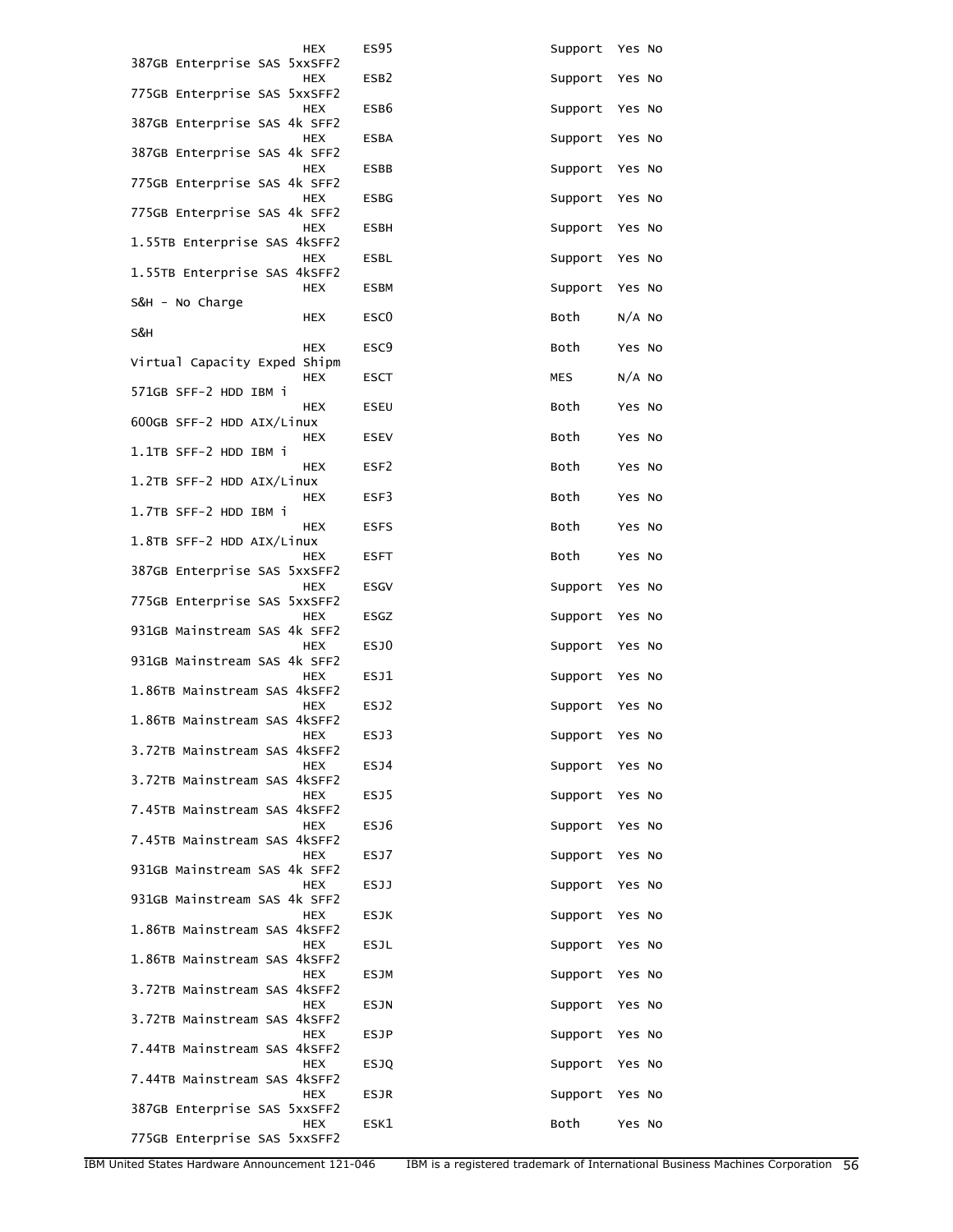| HEX                                        | ESK3        | Both    | Yes No |
|--------------------------------------------|-------------|---------|--------|
| 387GB Enterprise SAS 4k SFF2<br>HEX        | ESK8        | Both    | Yes No |
| 387GB Enterprise SAS 4k SFF2<br>HEX        | ESK9        | Both    | Yes No |
| 775GB Enterprise SAS 4k SFF2<br><b>HEX</b> | <b>ESKC</b> | Both    |        |
| 775GB Enterprise SAS 4k SFF2               |             |         | Yes No |
| <b>HEX</b><br>1.55TB Enterprise SAS 4kSFF2 | <b>ESKD</b> | Both    | Yes No |
| <b>HEX</b><br>1.55TB Enterprise SAS 4kSFF2 | <b>ESKG</b> | Both    | Yes No |
| HEX<br>931GB Mainstream SAS 4k SFF2        | <b>ESKH</b> | Both    | Yes No |
| HEX<br>931GB Mainstream SAS 4k SFF2        | <b>ESKK</b> | Both    | Yes No |
| <b>HEX</b><br>1.86TB Mainstream SAS 4kSFF2 | <b>ESKM</b> | Both    | Yes No |
| HEX                                        | <b>ESKP</b> | Both    | Yes No |
| 1.86TB Mainstream SAS 4kSFF2<br><b>HEX</b> | <b>ESKR</b> | Both    | Yes No |
| 3.72TB Mainstream SAS 4kSFF2<br>HEX        | <b>ESKT</b> | Both    | Yes No |
| 3.72TB Mainstream SAS 4kSFF2<br>HEX        | <b>ESKV</b> | Both    | Yes No |
| 7.44TB Mainstream SAS 4kSFF2<br><b>HEX</b> | <b>ESKX</b> | Both    | Yes No |
| 7.44TB Mainstream SAS 4kSFF2               |             |         |        |
| <b>HEX</b><br>Specify AC Power Supply      | ESKZ        | Both    | Yes No |
| HEX<br>ESBB Load Source Specify            | <b>ESLA</b> | Both    | Yes No |
| HEX<br>ESBH Load Source Specify            | ESLB        | Support | Yes No |
| HEX<br>ESBM Load Source Specify            | <b>ESLH</b> | Support | Yes No |
| HEX<br>EXP24SX SAS Storage Enclosure       | <b>ESLM</b> | Support | Yes No |
| <b>HEX</b><br>775GB Enterprise SAS 4k SFF2 | <b>ESLS</b> | Both    | Yes No |
| <b>HEX</b>                                 | <b>ESNA</b> | Support | Yes No |
| 775GB Enterprise SAS 4k SFF2<br><b>HEX</b> | <b>ESNB</b> | Support | Yes No |
| 1.55TB Enterprise SAS 4kSFF2<br>HEX        | <b>ESNE</b> | Support | Yes No |
| 1.55TB Enterprise SAS 4kSFF2<br><b>HEX</b> | <b>ESNF</b> | Support | Yes No |
| 283GB 15K SAS SFF-2 4K HDD<br><b>HEX</b>   | <b>ESNL</b> | Both    | Yes No |
| 300GB 15K SAS SFF-2 4k HDD<br>HEX          | <b>ESNM</b> | Both    | Yes No |
| 571GB 15K SAS SFF-2 4K HDD                 |             |         |        |
| <b>HEX</b><br>600GB 15K SAS SFF-2 4k HDD   | <b>ESNQ</b> | Both    | Yes No |
| HEX<br>AIX Update Access Key               | <b>ESNR</b> | Both    | Yes No |
| <b>HEX</b><br>1TB Removable Disk Cartridge | <b>ESWK</b> | Initial | Yes No |
| HEX<br>Order Placed Indicator              | EU01        | Both    | Yes No |
| HEX<br>2TB Removable Disk Cartrdg-RDX      | EU29        | Both    | Yes No |
| <b>HEX</b>                                 | EU2T        | Both    | Yes No |
| ESJ1 Load Source Specify<br>HEX            | EU41        | Support | Yes No |
| ESJ3 Load Source Specify<br>HEX            | EU43        | Support | Yes No |
| ESJ5 Load Source Specify<br>HEX            | EU45        | Support | Yes No |
| ESJ7 Load Source Specify<br>HEX            | EU47        | Support | Yes No |
| RDX USB External Docking Sta               |             |         |        |
| HEX                                        | EUA4        | Both    | Yes No |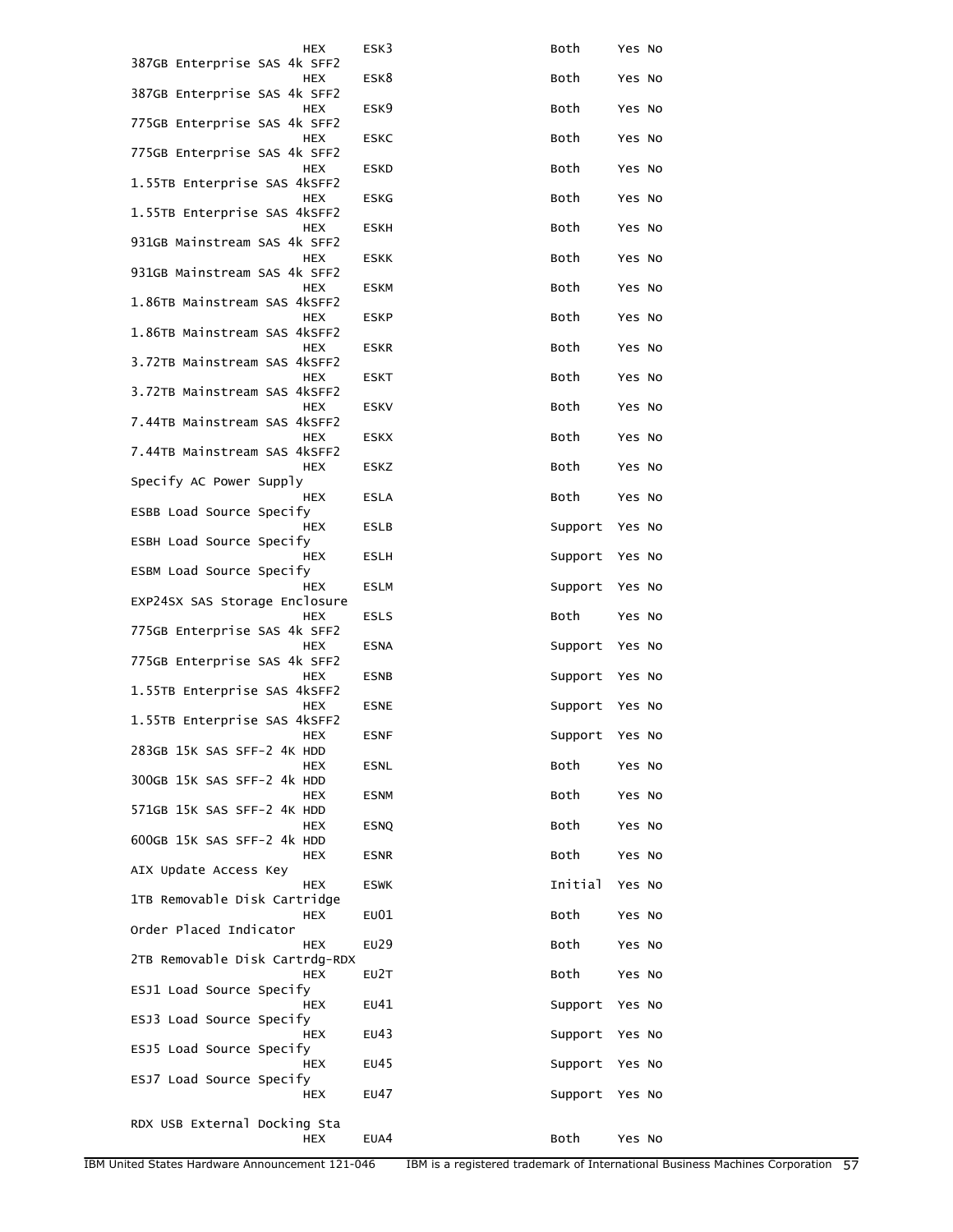Feature EUA4 is not orderable in the following countries: China, Taiwan, Australia, India, New Zealand, Japan, Armenia, Tajikistan, Turkmenistan, Uzbekistan, Azerbaijan, Belarus, Kazakhstan, Kyrgyzstan, Russia, South Africa, and Mexico.

| Standalone USB DVD drive w/c        |                  |      |                  |
|-------------------------------------|------------------|------|------------------|
| <b>HEX</b>                          | EUA <sub>5</sub> | Both | Yes No           |
| BP Post-Sales Service 1 Day         |                  |      |                  |
| <b>HEX</b>                          | <b>SVBP</b>      | Both | Yes No           |
| Post-Sales Service 1 Day            |                  |      |                  |
| <b>HEX</b>                          | <b>SVCS</b>      | Both | Yes.<br>NO       |
| Other Post-Sale Svcs: 1 Day         |                  |      |                  |
| <b>HEX</b>                          | <b>SVNN</b>      | Both | <b>Yes</b><br>NO |
| 5000 Cloud Reward Points            |                  |      |                  |
| <b>HEX</b>                          | <b>SVPC</b>      | Both | Yes No           |
| Feature SVPC not orderable in China |                  |      |                  |

The following are newly announced features on the specific models of the IBM Power Systems 7965 machine type:

| Machine type 7965 | Mode 1<br>number |                                                                                                                                |             |                     |         |                                                                                                   | <b>RP</b>                                               |
|-------------------|------------------|--------------------------------------------------------------------------------------------------------------------------------|-------------|---------------------|---------|---------------------------------------------------------------------------------------------------|---------------------------------------------------------|
|                   |                  |                                                                                                                                |             |                     |         |                                                                                                   |                                                         |
|                   |                  |                                                                                                                                |             |                     |         |                                                                                                   |                                                         |
|                   | S42              | <b>FR45</b>                                                                                                                    | <b>NC</b>   |                     | Initial |                                                                                                   |                                                         |
|                   |                  |                                                                                                                                |             |                     |         |                                                                                                   |                                                         |
|                   | S42              | <b>FR46</b>                                                                                                                    | <b>NC</b>   |                     | Initial |                                                                                                   |                                                         |
|                   | S42              | <b>ER47</b>                                                                                                                    | NC          |                     | Initial |                                                                                                   |                                                         |
|                   |                  | Rack Specify 9080-HEX 7EIA<br>S42<br>Rack Specify 9080-HEX 12EIA<br>Rack Specify 9080-HEX 17EIA<br>Rack Specify 9080-HEX 22EIA | <b>FR44</b> | number price<br>NC. |         | Minimum Initial/<br>Monthly MES/<br>Feature Purchase Maint. Both/<br>charge<br>support<br>Initial | CSU MES<br>$N/A$ NO<br>$N/A$ NO<br>$N/A$ NO<br>$N/A$ NO |

RP MES = Return parts, miscellaneous equipment specifications CSU = Customer setup

### **Feature Conversions**

#### *Feature conversions for 9080-HEX adapters features:*

| From FC:                                                                                                                                                            | TO FC:                                                                                                                                           | returned price | Parts Purchase |
|---------------------------------------------------------------------------------------------------------------------------------------------------------------------|--------------------------------------------------------------------------------------------------------------------------------------------------|----------------|----------------|
| EJ07 - PCIe3 Optical<br>Cable Adapter for PCIe3<br>Expansion Drawer<br>$EJ19$ - PCIe x16 to CXP<br>Optical or CU converter<br>Adapter for PCIe3<br>Expansion Drawer | $EJ24$ - PCIe x16 to CXP<br>Converter Card, Supports<br>optical cables<br>$EJ24$ - PCIe x16 to CXP<br>Converter Card, Supports<br>optical cables | NO.            |                |

### *Feature conversions for 9080-HEX cable features:*

| From FC:                   |                                                                                          | TO FC:                                                                                                                                                                                                                                                                              | Parts<br>returned price | Purchase |
|----------------------------|------------------------------------------------------------------------------------------|-------------------------------------------------------------------------------------------------------------------------------------------------------------------------------------------------------------------------------------------------------------------------------------|-------------------------|----------|
| Drawer<br>Drawer<br>Drawer | ECC8 - 10M Optical Cable ECCY - 10M Active<br>ECC9 - 20M Optical Cable ECCZ - 20M Active | $ECC6 - 2M$ Optical Cable $ECCR - 2M$ Active Optical<br>Pair for PCIe3 Expansion Cable Pair for PCIe3<br>Expansion Drawer<br>Pair for PCIe3 Expansion Optical Cable Pair for<br>PCIe3 Expansion Drawer<br>Pair for PCIe3 Expansoin Optical Cable Pair for<br>PCIe3 Expansion Drawer |                         |          |

#### *Feature conversions for 9080-HEX global resource activation features:*

Parts Purchase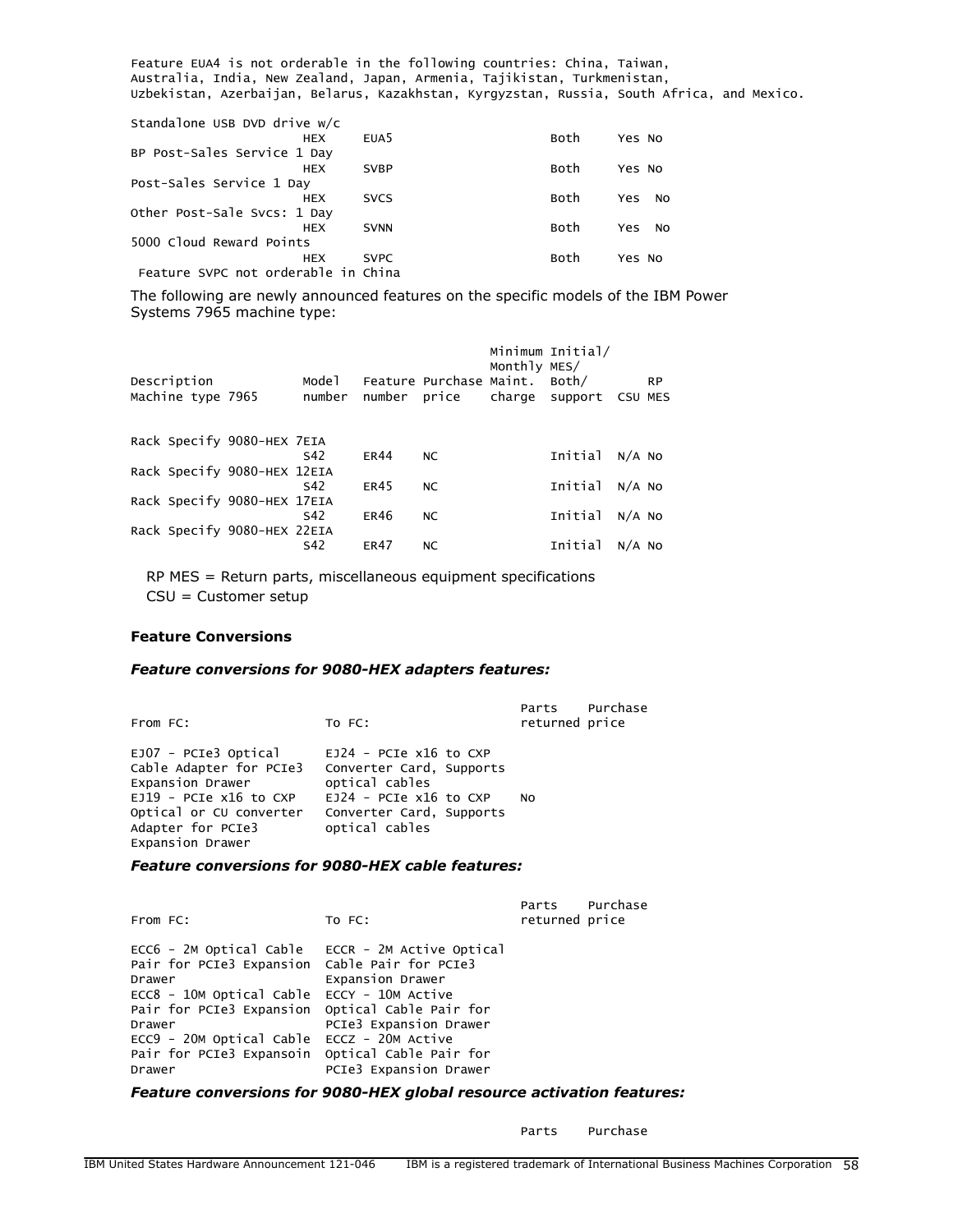From FC: To FC: The FC: The Property returned price

| EB35 - Mobile Enablement EP20 - Power Enterprise | Pools 2.0 Enablement                            | N <sub>O</sub> |
|--------------------------------------------------|-------------------------------------------------|----------------|
| $EP2X - Lab$ Services<br>Private Cloud Capacity  | EP20 - Power Enterprise<br>Pools 2.0 Enablement | N <sub>O</sub> |
| Assessment                                       |                                                 |                |

# *Feature conversions for 9080-HEX memory features:*

|                                                    |                                                   | Parts          | Purchase |
|----------------------------------------------------|---------------------------------------------------|----------------|----------|
| From FC:                                           | TO FC:                                            | returned price |          |
| $EMQZ - 100 GB of #EMAZ$                           | $EDAB - 100 GB DDR4$                              | NO.            |          |
| Memory activation for HEX Mobile Memory Activation |                                                   |                |          |
|                                                    | for HEX                                           |                |          |
| $EDA1 - 1 GB Memory$                               | EDAP - 1 GB Base Memory                           | NO.            |          |
| activation from previous                           | activation (Pools 2.0)<br>from Static             |                |          |
|                                                    |                                                   | NO.            |          |
| $EMAZ - 1 GB Memory$<br>activation for HEX         | EDAP - 1 GB Base Memory<br>activation (Pools 2.0) |                |          |
|                                                    | from Static                                       |                |          |
| $EDA2 - 100 GB Memory$                             | $EDAQ - 100 GB Base$                              | NO.            |          |
| activation from previous                           | Memory activation (Pools                          |                |          |
|                                                    | 2.0) from Static                                  |                |          |
| $EMQZ - 100$ GB of $#EMAZ$                         | EDAQ - 100 GB Base                                | <b>NO</b>      |          |
| Memory activation for HEX Memory activation (Pools |                                                   |                |          |
|                                                    | 2.0) from Static                                  |                |          |
| $EMBZ - 512$ GB Memory                             | $EDAR - 512 GB Base$                              | NO.            |          |
| Activations for HEX                                | Memory activation (Pools<br>2.0) from Static      |                |          |
| $EME7 - 512GB Memory$                              | $EDAR - 512 GB Base$                              | NO.            |          |
| Activation from previous                           | Memory activation (Pools                          |                |          |
|                                                    | 2.0) from Static                                  |                |          |
| $EDAB - 100 GB DDR4$                               | EDAU - 100 GB Base                                | NO.            |          |
| Mobile Memory Activation                           | Memory activation (Pools                          |                |          |
| for HEX                                            | $2.0)$ MES only                                   |                |          |
| EDA7 - 100 GB DDR4                                 | EDAV - 100 GB Base                                | NO.            |          |
| Mobile Enabled Memory                              | Memory Activation (Pools                          |                |          |
| Activation for HEX                                 | 2.0) from Mobile                                  |                |          |
| (From previous)                                    |                                                   |                |          |
| EMBK - 500 GB DDR4<br>Mobile Memory Activation     | $EDAW - 500 GB Base$<br>Memory Activation (Pools  | NO.            |          |
| for HEX                                            | 2.0) from Mobile                                  |                |          |
| ELME - 512 GB Power                                | $EDAX - 512 GB Base$                              | NO.            |          |
| Linux Memory Activations                           | Memory Activation Linux                           |                |          |
| for HEX                                            | only - Conversion                                 |                |          |

# *Feature conversions for 9080-HEX processor features:*

| From FC:                                        | TO FC:                                                                           | Parts<br>returned price | Purchase |
|-------------------------------------------------|----------------------------------------------------------------------------------|-------------------------|----------|
| EDPB - 1 core Processor<br>Activation for #EDP2 | EDPZ - Mobile processor<br>activation for HEX                                    | N <sub>O</sub>          |          |
| EDPC - 1 core Processor<br>Activation for #EDP3 | EDPZ - Mobile processor<br>activation for HEX                                    | N <sub>O</sub>          |          |
| EDPD - 1 core Processor<br>Activation for #EDP4 | EDPZ - Mobile processor<br>activation for HEX                                    | NO                      |          |
| EDPZ - Mobile processor<br>activation for HEX   | EPDC - 1 core Base<br>Processor Activation<br>(Pools 2.0) for EDP2 any<br>0S     | N <sub>O</sub>          |          |
| EDPZ - Mobile processor<br>activation for HEX   | $E PDD - 1$ core Base<br>Processor Activation<br>(Pools 2.0) for EDP3 any<br>OS. | No                      |          |
| EDPZ - Mobile processor<br>activation for HEX   | EPDS - 1 core Base<br>Processor Activation<br>(Pools 2.0) for EDP4 any<br>OS.    | N <sub>O</sub>          |          |
| EDA4 - 1 core Processor<br>Activation for #EDP2 | EPSO - 1 core Base Proc<br>Act (Pools 2.0) for                                   | N <sub>O</sub>          |          |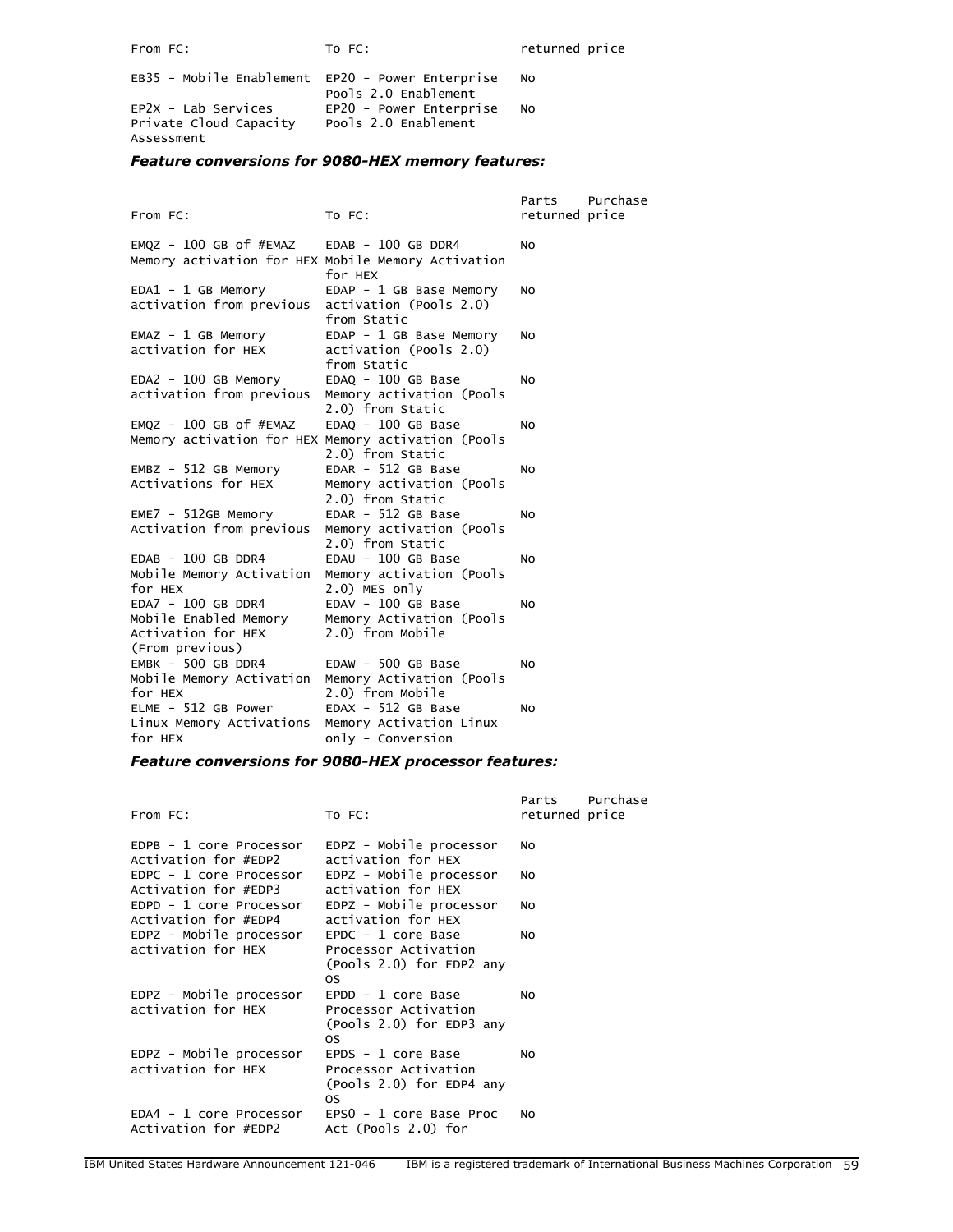| from previous                                                    | #EDP2 any OS (from<br>Static)                                                        |           |
|------------------------------------------------------------------|--------------------------------------------------------------------------------------|-----------|
| EDPB - 1 core Processor<br>Activation for #EDP2                  | EPSO - 1 core Base Proc<br>Act (Pools 2.0) for<br>#EDP2 any OS (from<br>Static)      | NO        |
| EDAC - 1 core Processor<br>Activation for #EDP3<br>from previous | EPS1 - 1 core Base Proc<br>Act (Pools 2.0) for<br>#EDP3 any OS (from<br>Static)      | NO        |
| EDPC - 1 core Processor<br>Activation for #EDP3                  | EPS1 - 1 core Base Proc<br>Act (Pools 2.0) for<br>#EDP3 any OS (from<br>Static)      | NO        |
| EDAD - 1 core Processor<br>Activation for #EDP4<br>from previous | EPS2 - 1 core Base Proc<br>Act (Pools 2.0) for<br>#EDP4 any OS (from<br>Static)      | NO        |
| EDPD - 1 core Processor<br>Activation for #EDP4                  | EPS2 - 1 core Base Proc<br>Act (Pools 2.0) for<br>#EDP4 any OS (from<br>Static)      | NO        |
| ELCL - Power Linux<br>processor activation for<br>#EDP2          | EPS5 - 1 core Base Proc<br>Act (Pools 2.0) for<br>#EDP2 Linux (from Static)          | NO        |
| ELCO - Power Linux<br>processor activation for<br>#EDP3          | EPS6 - 1 core Base Proc<br>Act (Pools 2.0) for<br>#EDP3 Linux (from Static)          | NO        |
| ELCM - Power Linux<br>processor activation for<br>#EDP4          | EPS7 - 1 core Base Proc<br>Act (Pools 2.0) for<br>#EDP4 Linux (from Static)          | NO        |
| EP2Y - 1 core Mobile<br>Processor Activation                     | EPSK - 1 core Base Proc<br>Act (Pools 2.0) for<br>#EDP2 any OS (from<br>Mobile Prev) | NO        |
| EP2Y - 1 core Mobile<br>Processor Activation                     | EPSL - 1 core Base Proc<br>Act (Pools 2.0) for<br>#EDP3 any OS (from<br>Mobile Prev) | <b>NO</b> |
| EP2Y - 1 core Mobile<br>Processor Activation                     | EPSM - 1 core Base Proc<br>Act (Pools 2.0) for<br>#EDP4 any OS (from<br>Mobile Prev) | NO        |

### *Feature conversions for 9080-HEX rack related features:*

| From FC:                                                             | TO FC:                                                               | Purchase<br>Parts<br>returned price |
|----------------------------------------------------------------------|----------------------------------------------------------------------|-------------------------------------|
| $EMXF - PCIE3 6-Slot$<br>Fanout Module for PCIe3<br>Expansion Drawer | $EMXH - PCIe3 6-SIot$<br>Fanout Module for PCIe3<br>Expansion Drawer | N <sub>O</sub>                      |
| $EMXG - PCIe3 6-Slot$<br>Fanout Module for PCIe3<br>Expansion Drawer | EMXH - PCIe3 6-Slot<br>Fanout Module for PCIe3<br>Expansion Drawer   | N <sub>O</sub>                      |

#### **Pricing terms**

Prices in the following PDF prices link are suggested list prices on day of announcement for the U.S. only. They are provided for your information only. Dealer prices may vary, and prices may also vary by country. IBM list price does not include tax or shipping and is subject to change without notice.

[ENUS-121-046-LIST\\_PRICES\\_2021\\_09\\_08.PDF](#page-0-1)

# **ServiceElect (ESA) charges**

For ServiceElect (ESA) maintenance service charges, contact IBM Global Services at 888-IBM-4343 (426-4343).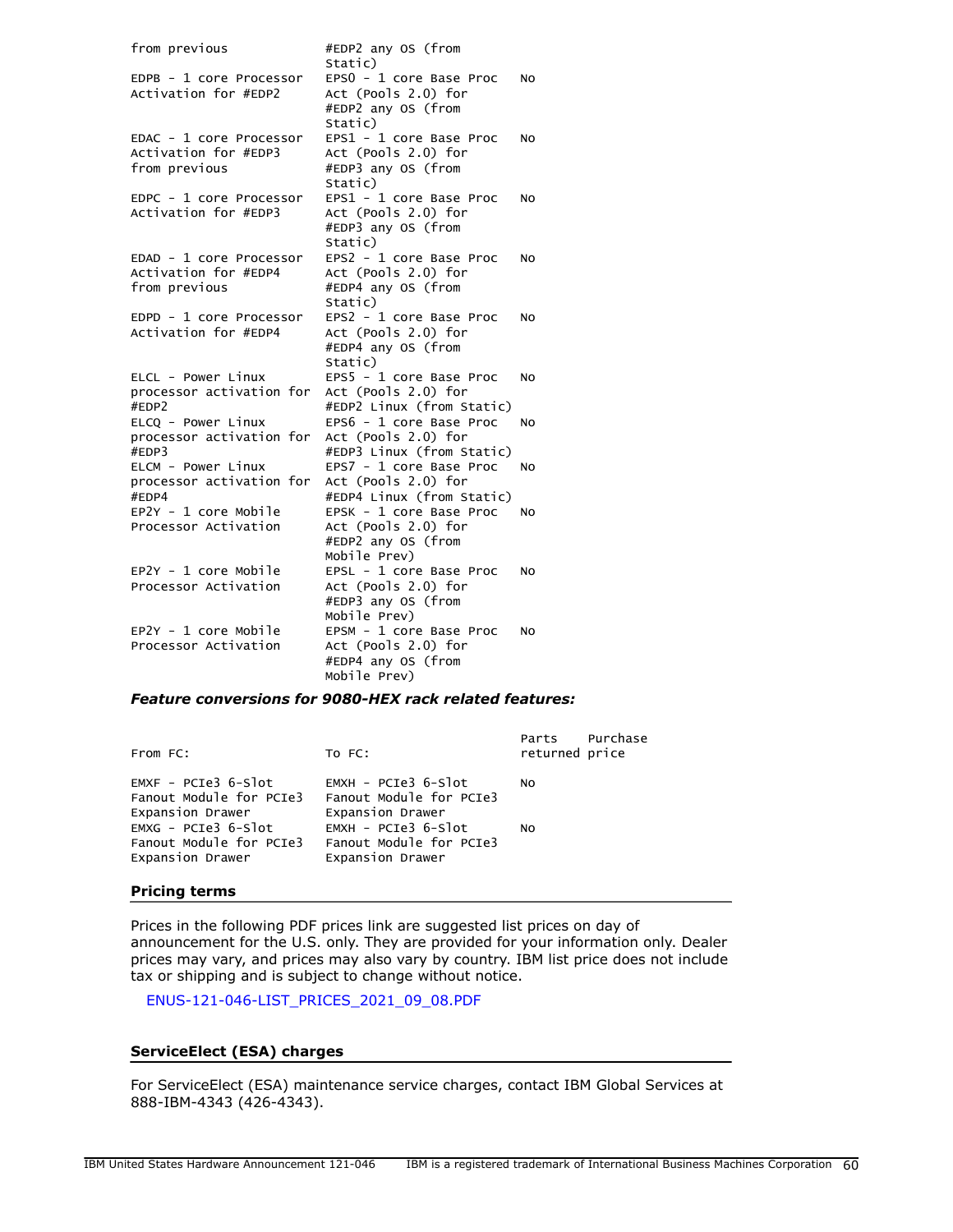### **IBM Global Financing**

IBM Global Financing offers competitive financing to credit-qualified clients to assist them in acquiring IT solutions. Offerings include financing for IT acquisition, including hardware, software, and services, from both IBM and other manufacturers or vendors. Offerings (for all client segments: small, medium, and large enterprise), rates, terms, and availability can vary by country. Contact your local IBM Global Financing organization or go to the [IBM Global Financing](http://www.ibm.com/financing) website for more information.

IBM Global Financing offerings are provided through IBM Credit LLC in the United States and other IBM subsidiaries and divisions worldwide to qualified commercial and government clients. Rates are based on a client's credit rating, financing terms, offering type, equipment type and options, and may vary by country. Other restrictions may apply. Rates and offerings are subject to change, extension, or withdrawal without notice.

Financing solutions from IBM Global Financing can help you stretch your budget and affordably acquire the new product. But beyond the initial acquisition, our endto-end approach to IT management can also help keep your technologies current, reduce costs, minimize risk, and preserve your ability to make flexible equipment decisions throughout the entire technology lifecycle.

### <span id="page-60-0"></span>**Order now**

To order, contact the IBM Digital Sales Center, your local IBM representative, or your IBM Business Partner. To identify your local IBM representative or IBM Business Partner, call 800-IBM-4YOU (426-4968). For more information, contact the IBM Digital Sales Center.

Phone: 800-IBM-CALL (426-2255)

Fax: 800-2IBM-FAX (242-6329)

For IBM representative: askibm@ca.ibm.com

For IBM Business Partner: pwcs@us.ibm.com

IBM Digital Sales Offices 1177 S Belt Line Rd Coppell, TX 75019-4642, US

The IBM Digital Sales Center, our national direct marketing organization, can add your name to the mailing list for catalogs of IBM products.

**Note:** Shipments will begin after the planned availability date.

### *Trademarks*

POWER9 is a trademark of IBM Corporation in the United States, other countries, or both.

Power, IBM, Interconnect, AIX, IBM Cloud, IBM API Connect, PowerHA, PowerVM, POWER8, Global Technology Services and ibm.com are registered trademarks of IBM Corporation in the United States, other countries, or both.

The registered trademark Linux® is used pursuant to a sublicense from the Linux Foundation, the exclusive licensee of Linus Torvalds, owner of the mark on a worldwide basis.

Red Hat, Ansible and OpenShift are registered trademarks of Red Hat Inc. in the U.S. and other countries.

Oracle and Java are trademarks of Oracle and/or its affiliates in the United States, other countries, or both.